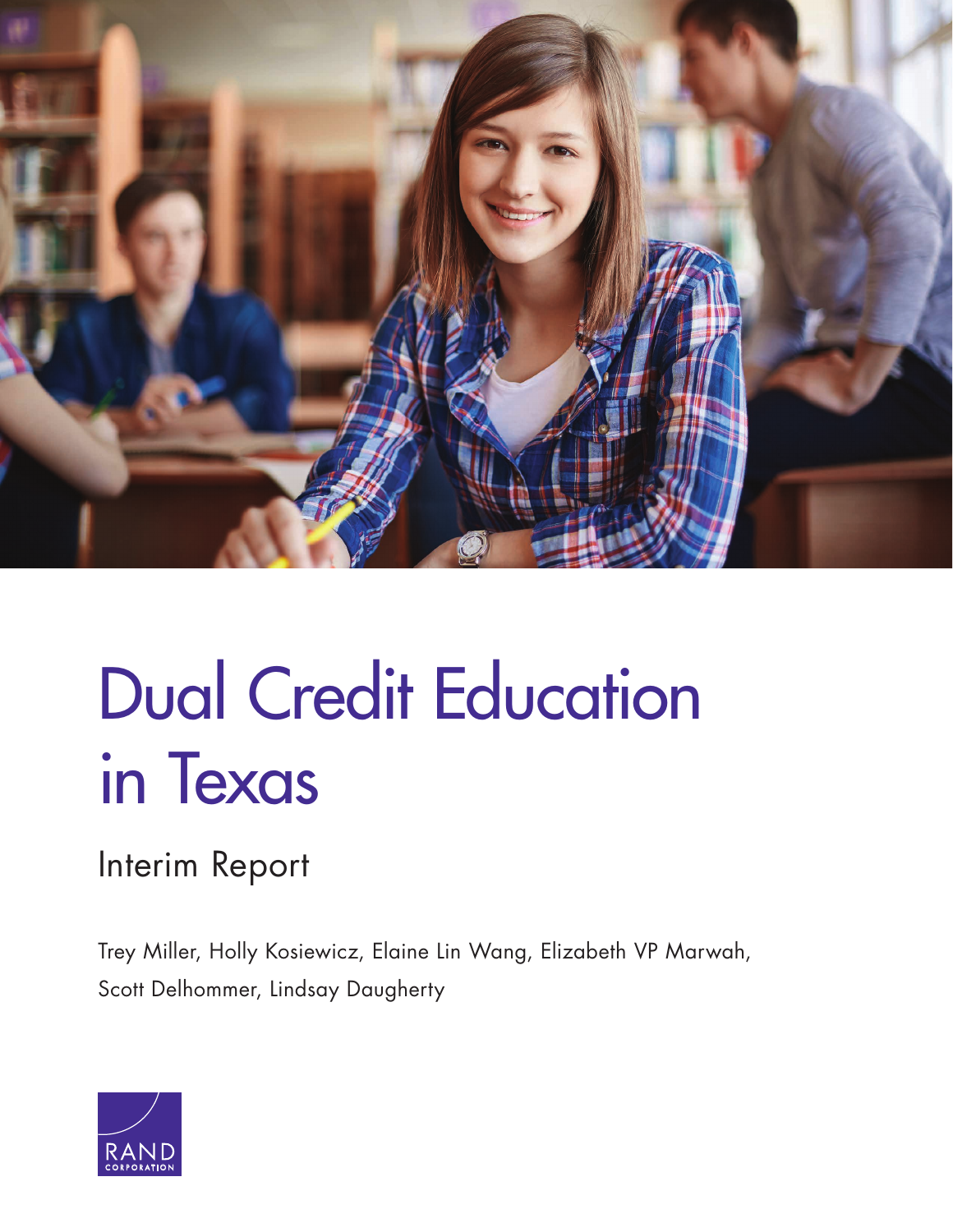For more information on this publication, visit [www.rand.org/t/RR2043](http://www.rand.org/t/RR2043)

Published by the RAND Corporation, Santa Monica, Calif. © Copyright 2017 RAND Corporation RAND<sup>®</sup> is a registered trademark.

*Cover: Shironosov/Getty Images*

#### Limited Print and Electronic Distribution Rights

This document and trademark(s) contained herein are protected by law. This representation of RAND intellectual property is provided for noncommercial use only. Unauthorized posting of this publication online is prohibited. Permission is given to duplicate this document for personal use only, as long as it is unaltered and complete. Permission is required from RAND to reproduce, or reuse in another form, any of its research documents for commercial use. For information on reprint and linking permissions, please visit [www.rand.org/pubs/permissions.](http://www.rand.org/pubs/permissions)

The RAND Corporation is a research organization that develops solutions to public policy challenges to help make communities throughout the world safer and more secure, healthier and more prosperous. RAND is nonprofit, nonpartisan, and committed to the public interest.

RAND's publications do not necessarily reflect the opinions of its research clients and sponsors.

Support RAND Make a tax-deductible charitable contribution at [www.rand.org/giving/contribute](http://www.rand.org/giving/contribute)

[www.rand.org](http://www.rand.org)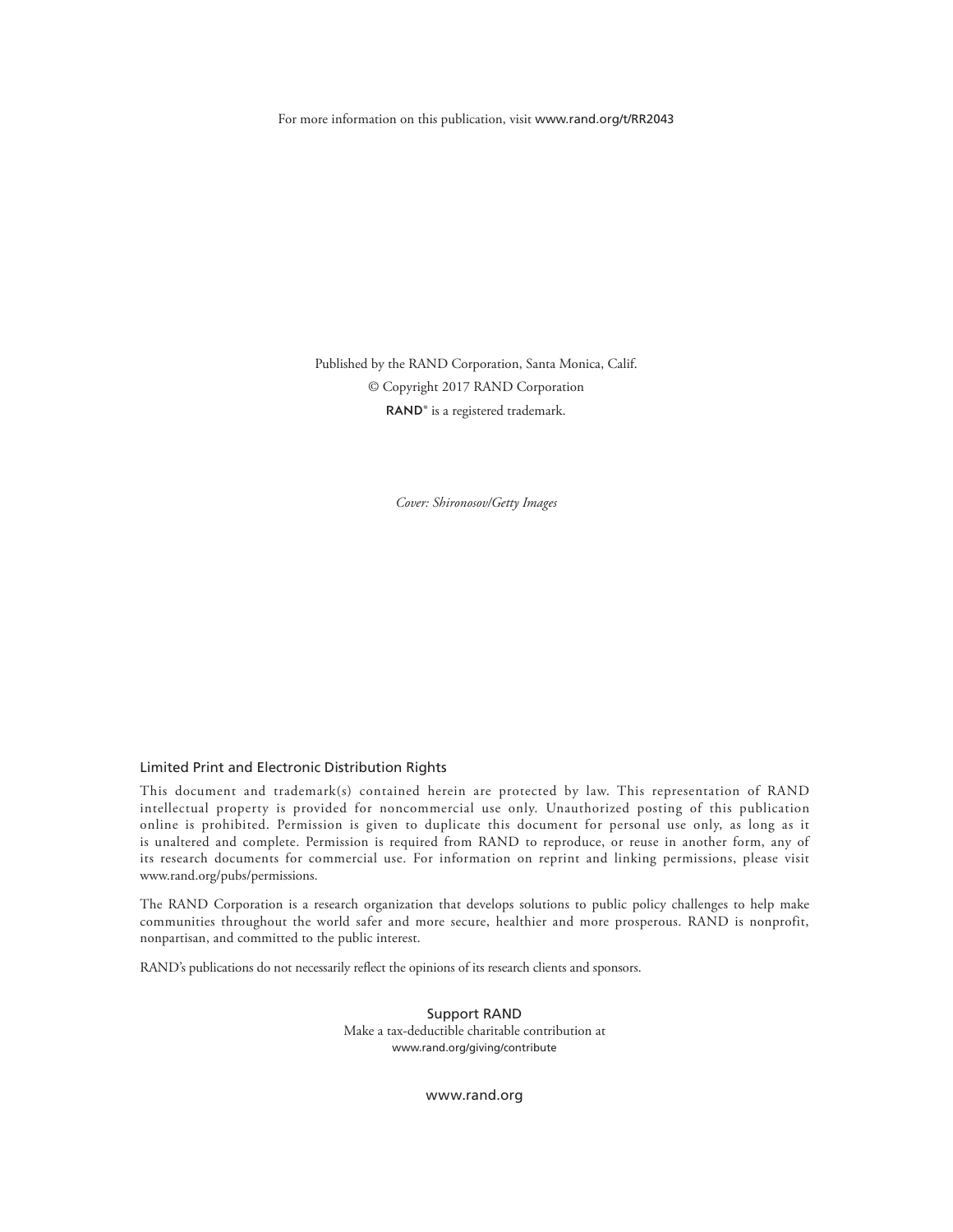# **Preface**

Dual credit (DC) education allows high school students to take college-level courses that simultaneously provide credit toward a high school diploma and a college degree. Although DC education programs have been implemented by institutions for more than 50 years in the United States, there is surprisingly little research that provides practical, evidence-based guidance on how to structure, target, and scale DC education programs to ensure that they benefit students—a problem expressed by researchers in prior work. The research discussed in this report addresses this need by examining DC education programs in Texas, a state that has witnessed a 650 percent growth in the number of high school students enrolling in DC education programs since 2000, according to data from the Texas Higher Education Coordinating Board (THECB). This unprecedented growth is partly the result of legislative action and partly the result of a concerted effort among Texas high schools and colleges to offer students a greater number of opportunities to earn college credit before they graduate from high school. The overarching goal of this research is to inform policymakers and stakeholders whether DC education programs need to be reformed and, if so, how to reform them to better support students in Texas through teaching, advising, assessment, and the allocation of resources, in turn helping Texas to reach the goals of  $60x30TX$ —the state's strategic plan for higher education.

This interim report presents findings from the first phase of this study, which was designed to provide timely information on DC education programs to state lawmakers during the 85th Texas Legislative Session. Specifically, this interim report provides Texas policymakers and stakeholders with an initial perspective on the accessibility, diversity, quality, and efficiency of DC education programs in Texas. It also proposes areas of DC education to investigate in the second phase of the study. The report should be of interest to lawmakers and policymakers in Texas, policymakers in states interested in expanding DC programs, and researchers interested in DC programs.

The research was conducted by RAND Education, a unit of the RAND Corporation, in collaboration with the THECB and Gibson Consulting (Gibson). This research was funded by the College for All Texans Foundation (CFAT), through generous grants from Educate Texas, a public‐private initiative of Communities Foundation of Texas, Greater Texas Foundation, Houston Endowment, and the Meadows Foundation. Any questions should be directed to the principal investigator, Trey Miller, at (310) 503-5364.

We circulated a draft of this report for public comment and peer review and have addressed the comments we received in this published report. The public comments we received are summarized in Appendix F.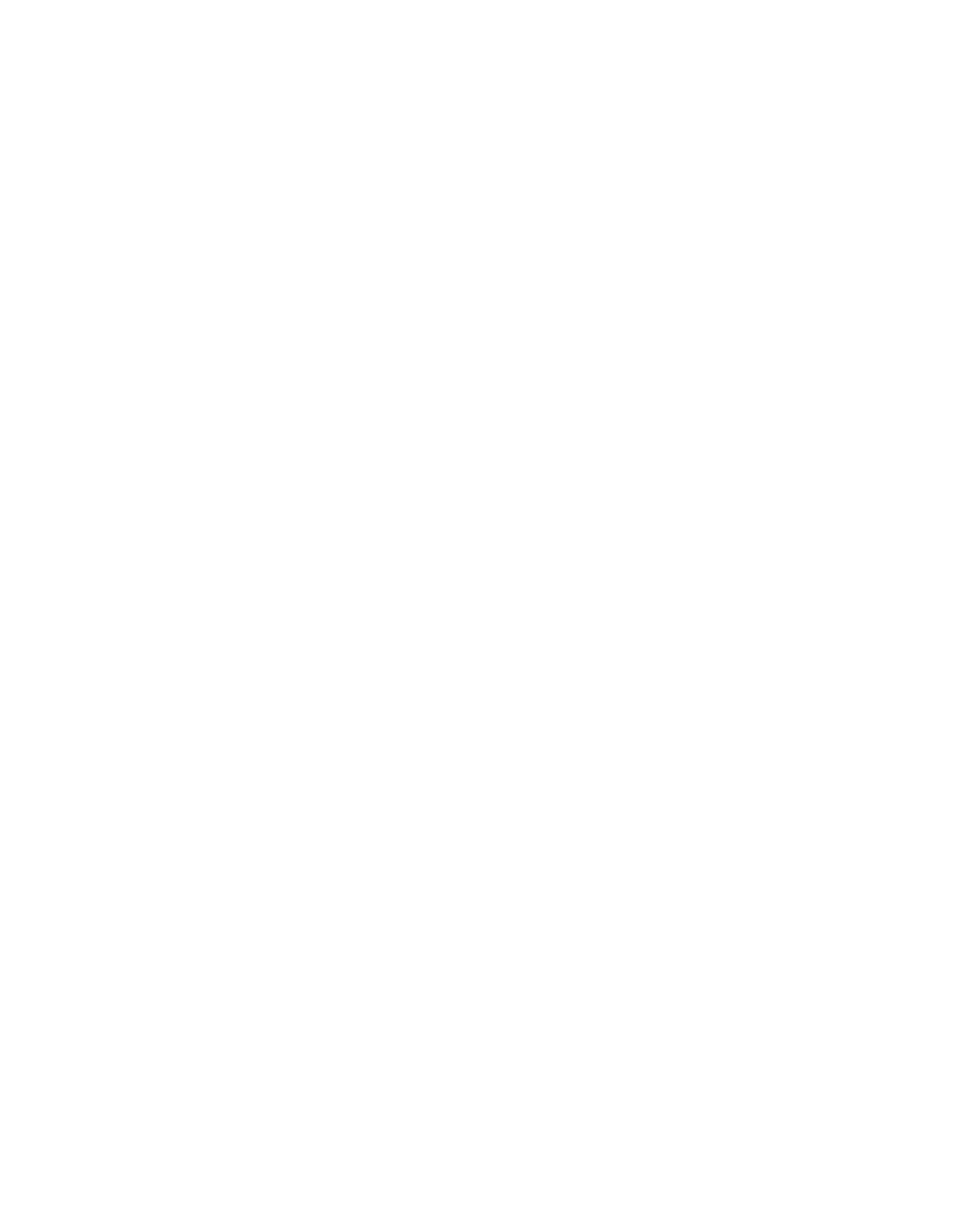# **Contents**

| <b>CHAPTER ONE</b>                                                                    |  |
|---------------------------------------------------------------------------------------|--|
|                                                                                       |  |
|                                                                                       |  |
|                                                                                       |  |
|                                                                                       |  |
|                                                                                       |  |
|                                                                                       |  |
| <b>CHAPTER TWO</b>                                                                    |  |
|                                                                                       |  |
|                                                                                       |  |
|                                                                                       |  |
|                                                                                       |  |
|                                                                                       |  |
|                                                                                       |  |
| Evidence on the Impact of DC Education Programs, and Its Limitations 10               |  |
| <b>CHAPTER THREE</b>                                                                  |  |
|                                                                                       |  |
|                                                                                       |  |
|                                                                                       |  |
|                                                                                       |  |
|                                                                                       |  |
|                                                                                       |  |
| <b>CHAPTER FOUR</b>                                                                   |  |
| Qualitative Findings: Institutional Policies and Practices Shaping the Implementation |  |
|                                                                                       |  |
|                                                                                       |  |
|                                                                                       |  |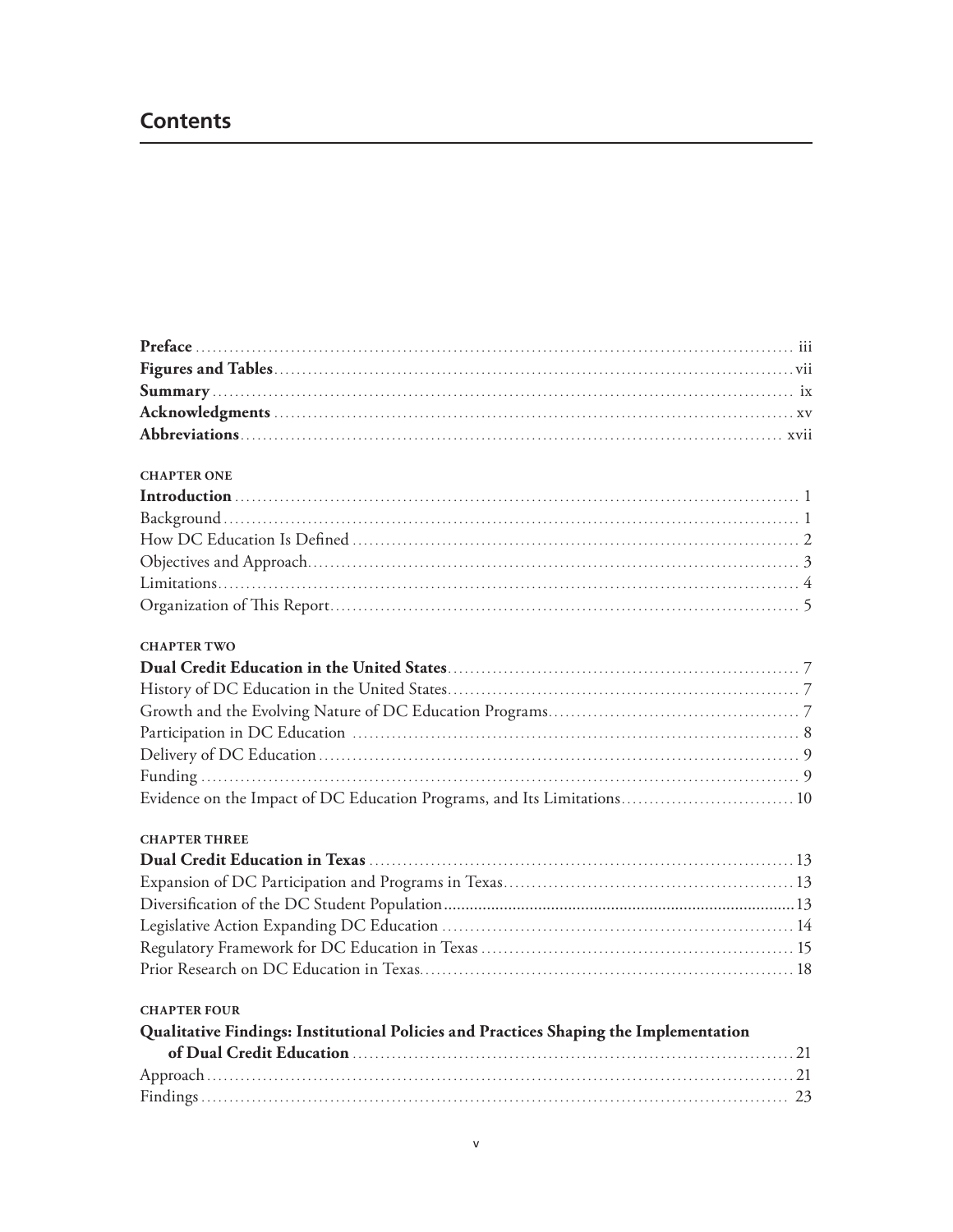| <b>CHAPTER FIVE</b>                                                             |  |
|---------------------------------------------------------------------------------|--|
| Quantitative Findings: Descriptive Analyses of Participation Rates and Academic |  |
|                                                                                 |  |
|                                                                                 |  |
|                                                                                 |  |
|                                                                                 |  |
| <b>CHAPTER SIX</b>                                                              |  |
|                                                                                 |  |
|                                                                                 |  |
|                                                                                 |  |
|                                                                                 |  |
| <b>APPENDIXES</b>                                                               |  |
|                                                                                 |  |
|                                                                                 |  |
|                                                                                 |  |
|                                                                                 |  |
|                                                                                 |  |
|                                                                                 |  |
|                                                                                 |  |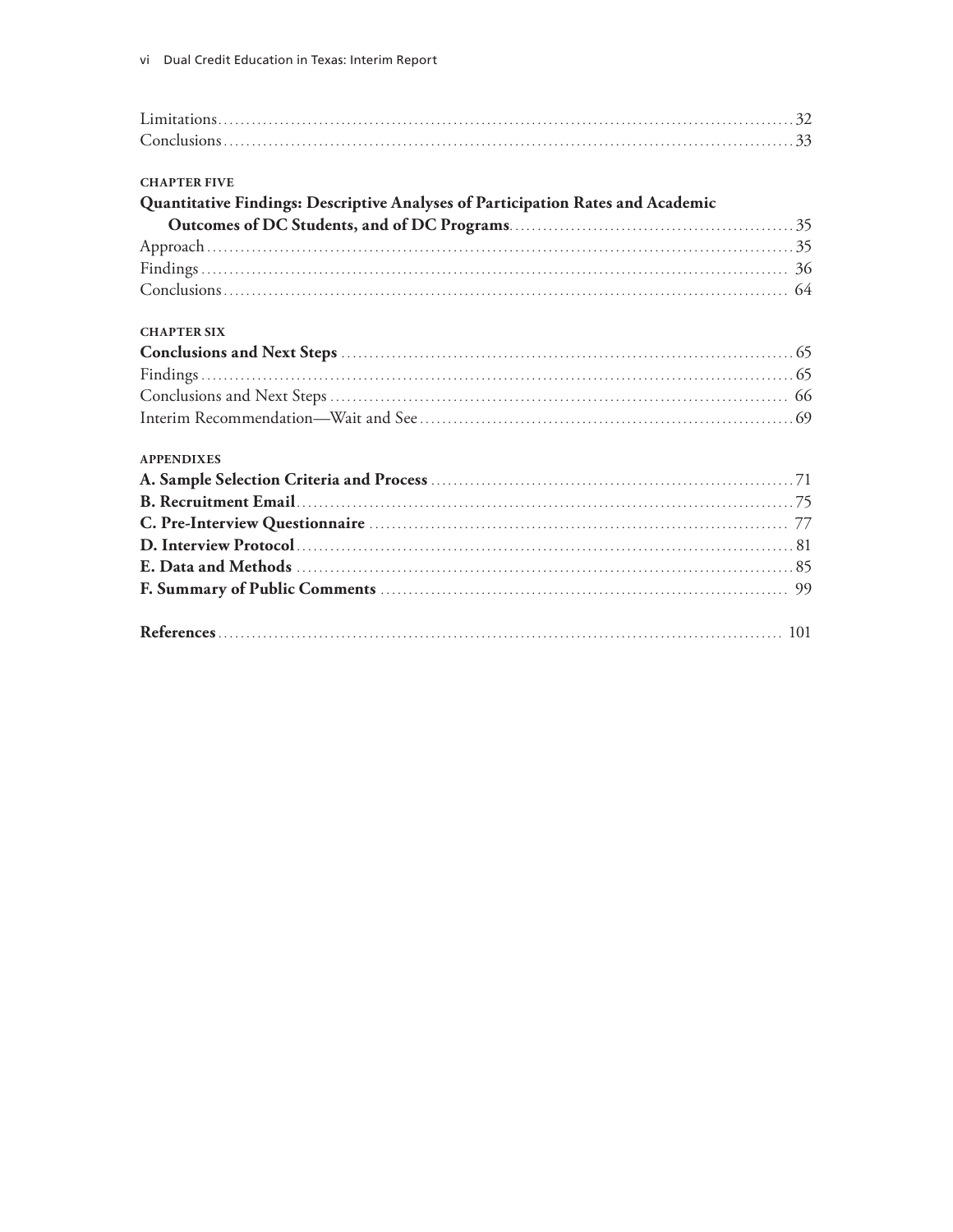# **Figures and Tables**

# **Figures**

| 5.1.  | Total Number of SCHs of DC Delivered in Texas in 2000-2015 37                      |
|-------|------------------------------------------------------------------------------------|
| 5.2.  | Percentage of Graduates Who Took Any DC Course in Their 11th- or                   |
|       |                                                                                    |
| 5.3.  | DC Participation by Grade for the 2000-2015 High School Graduation Cohorts  38     |
| 5.4.  | Average Total DC SCHs Taken Per DC Participant, by Year, Conditional on            |
|       | . 39                                                                               |
| 5.5.  | Participation Rates in DC Education in the 11th and 12th Grades, by Urbanicity  40 |
| 5.6.  | Participation Rates in DC Education, by Geographic Region  41                      |
| 5.7.  | Participation Rates in DC Education in the 11th and 12th Grades,                   |
|       |                                                                                    |
| 5.8.  | Participation Rates in DC Education in the 11th and 12th Grades,                   |
|       | 42                                                                                 |
| 5.9.  | Participation Rates in DC Education in the 11th and 12th Grades,                   |
|       | 43                                                                                 |
| 5.10. | Participation Rates in DC Education in the 11th and 12th Grades,                   |
|       | 44                                                                                 |
| 5.11. | Probability of Taking DC in 12th Grade, by Race/Ethnicity, Disaggregated           |
|       | 45                                                                                 |
| 5.12. | Probability of Taking DC in 12th Grade, by Academic Characteristics,               |
|       | 45                                                                                 |
| 5.13. | Probability of Taking DC in 12th Grade, by Economic Disadvantage, Gender,          |
|       | 46                                                                                 |
| 5.14. | Share of DC Course Seats Where Course Was Delivered on High School Campuses 48     |
| 5.15. | Share of DC Course Seats Where Course Was Delivered by an ECHS  49                 |
| 5.16. | Characteristics of Faculty Members Teaching DC Versus College Credit-Only          |
|       |                                                                                    |
| 5.17. | Course Modality in DC and College Credit-Only Courses                              |
|       |                                                                                    |
| 5.18. |                                                                                    |
| 5.19. |                                                                                    |
| 5.20. | Grade Distribution for all College-Level Courses Delivered by Texas Public         |
|       |                                                                                    |
| 5.21. | Pass Rates of DC and College-Credit-Only Students in Follow-On Courses 55          |
| 5.22. | Probability That a High School Graduate Enrolled in College After High School,     |
|       |                                                                                    |
| 5.23. | Probability That a High School Graduate Enrolled in Two- or Four-Year School       |
|       | After High School, for Those Who Did and Did Not Take DC Courses 57                |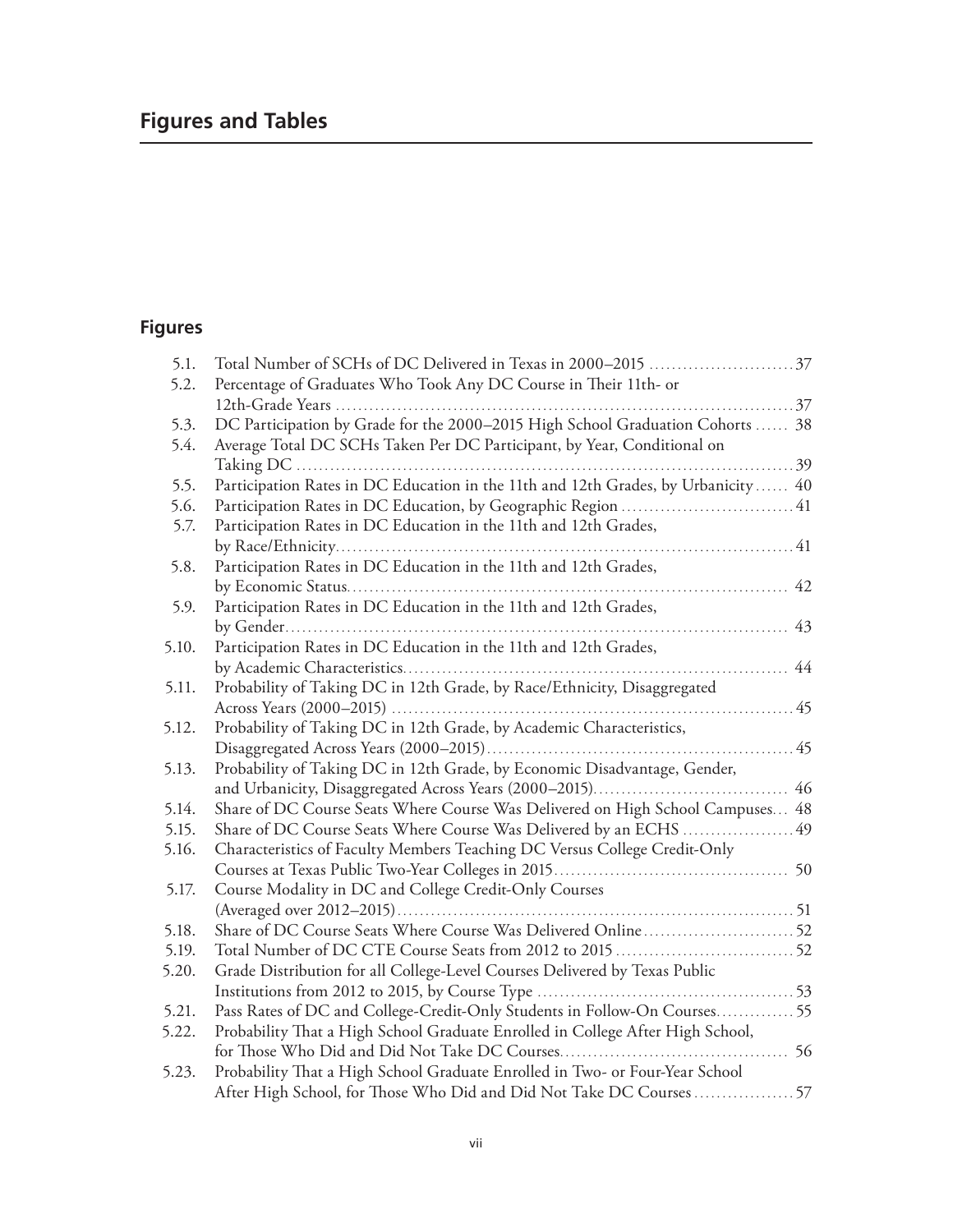| 5.24. Probability That a High School Graduate Enrolled and Persisted in College After     |  |
|-------------------------------------------------------------------------------------------|--|
|                                                                                           |  |
| 5.25. Probability That a High School Graduate Was Not Ready for a Two- or Four-Year       |  |
|                                                                                           |  |
| 5.26. Probability That a Student Graduated from a Two- or Four-Year Public Institution 59 |  |
| 5.27. Student Course Grades in DC Courses, by Whether Course Was Retaken or Not 61        |  |
|                                                                                           |  |
|                                                                                           |  |
|                                                                                           |  |

# **Tables**

| 5.1. Total Number of DC Course Seats Delivered for the Ten Most Common Courses |  |
|--------------------------------------------------------------------------------|--|
|                                                                                |  |
|                                                                                |  |
|                                                                                |  |
|                                                                                |  |
|                                                                                |  |
|                                                                                |  |
|                                                                                |  |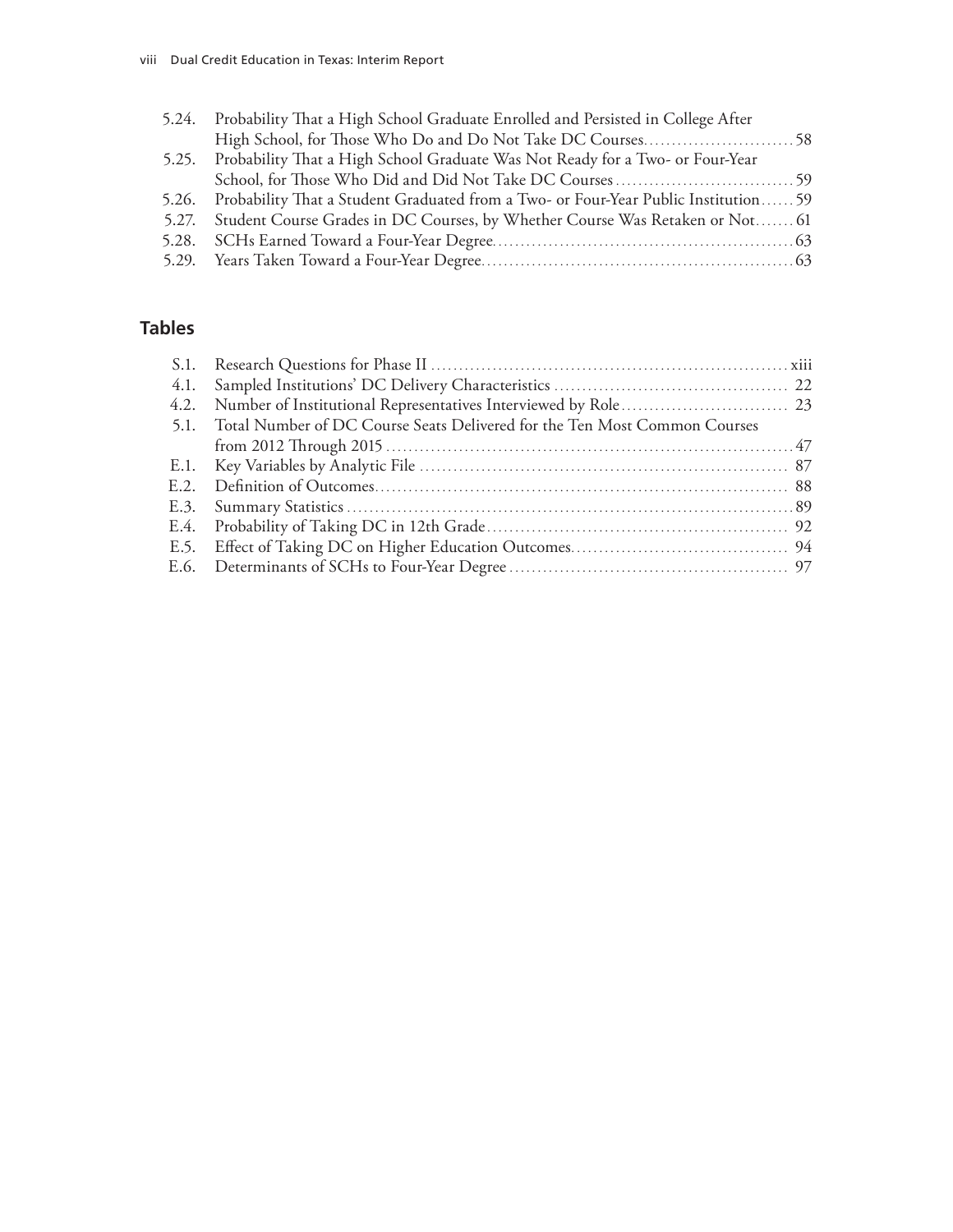Dual credit (DC) education programs—delivered through partnerships between high schools and colleges and universities—offer high school students the option to take college-level courses that simultaneously award them college and high school credit. Over the past five decades, states and education institutions have created and broadened DC education programs to help high school students gain access to colleges and universities and to improve their chances of success. But despite this history, there is still a knowledge gap about how to design, target, and implement high-quality and cost-effective DC programs that benefit students, particularly when such programs are broadened.

Advocates of DC programs argue that DC education can help high school students adjust their college expectations, provide challenging courses, and help align curricula across high school and college. Other advocates have argued that DC education can help lower student costs for college and reduce the overall time to a college degree for DC participants. Having said that, DC programs are not without their critics.

Indeed, some stakeholders have argued that some DC courses may not be as rigorous as

college-credit-only courses and, thus, may set up students for failure later on when they take college courses after high school graduation or enter the workplace. Other critics have argued that DC education may not be the best use of public resources. Funding for DC education can come from a number of sources, including local property taxes, state budgets, student tuition, and federal financial aid. Also, DC students may not always receive college credit for the DC courses they take, or they may take unnecessary college courses due to misinformation or a lack of information. Finally, some critics have argued that DC education is less accessible to traditionally

### **What Is Dual Credit?**

DC programs offer high school students the option of taking college-level courses that award both college and high school credit at the same time. Courses can be either academically oriented or career and technical education (CTE). Programs are delivered through partnerships between high schools and colleges and universities and can be offered on a high school, college, or university campus.

underserved students, including minorities and low-income students.

While these concerns are not new, they have grown in significance as DC courses have become more popular and as the implementation of DC education has evolved in practice. In Texas, policymakers, K–12 and college and university administrators, and the public have sought to better understand the extent to which DC education programs boost higher education access and completion. Specifically, these groups are looking for ways to identify whether reforms are needed to maximize the benefits of DC programs and minimize the concerns around them.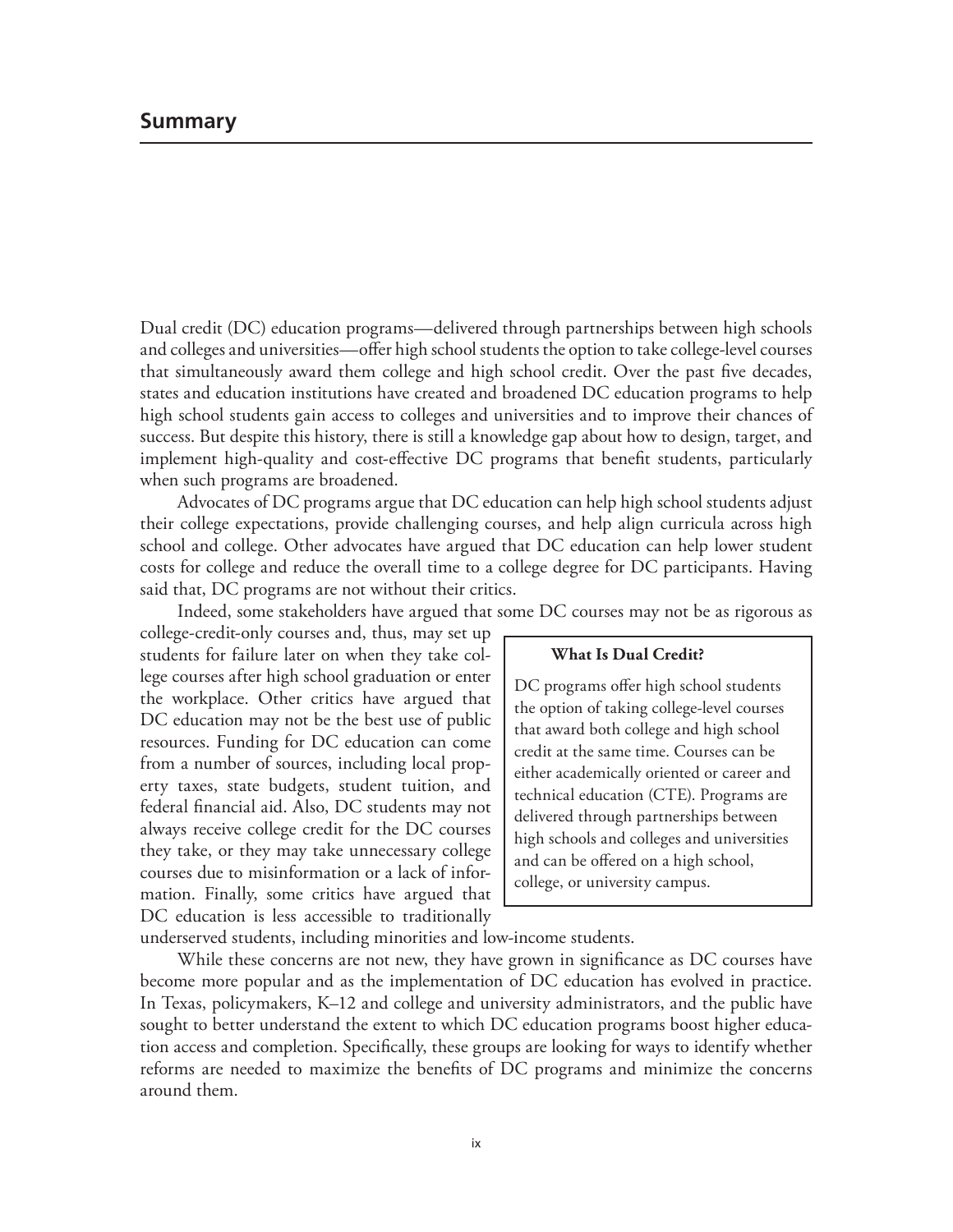Existing research on DC has mostly reported positive results, but it has also documented some of the concerns raised by critics of DC. Importantly, few studies provide evidence that lends practical guidance for developing, implementing, and broadening DC programs evidence that is currently relevant in the state of Texas, where, according to a report by the Texas Higher Education Coordinating Board (THECB), the number of DC participants has grown by 650 percent between 2000 and 2015 (THECB, 2016a). In addition, House Bill (HB) 505 (84th Texas Legislature) expanded access to DC in a number of ways.

# **Objectives**

To address this research gap, the RAND Corporation (RAND), the THECB, and Gibson Consulting (Gibson) partnered to examine DC programs in Texas.

This report shares findings from Phase I of a two-year study that examines DC programs in Texas. The research questions (RQs) focus on the accessibility, diversity, quality, and efficiency of DC education programs:

- RQ 1: What **institutional policies and practices** shape how institutions advise DC students, teach DC courses, and determine student eligibility for DC courses?
- RQ 2: How have DC **participation rates** among different student groups and DC course delivery changed over time?
- RQ 3: What are the **academic outcomes** of high school students who took DC courses versus those who did not, prior to HB 505?
- RQ 4: Did high school students who took DC courses **complete college more efficiently** than students who never took DC courses?

# **Methods and Data Sources**

To provide an initial and timely perspective on DC programs to state policymakers, we used several methods in this research to understand DC from multiple perspectives, and to validate findings across data sources:

• Quantitative analyses of **administrative data** collected by the THECB and the Texas Education Agency (TEA), which provide enrollment, assessment, and outcome information on DC students from 2000 to 2015. Because these data do not extend beyond 2015, we were

We used several methods to understand DC from multiple perspectives and to validate findings across data sources.

unable to examine how HB 505 impacts college and university access and success, the source of many questions currently surrounding DC in Texas (RQs 2, 3, 4).

- A **review of academic and policy studies** on DC education programs in the United States and Texas, which provides a landscape of DC across states (RQ 1).
- **• Interviews** with DC administrators at select Texas community colleges, which provide insights into how DC programs are implemented in practice (RQ 1).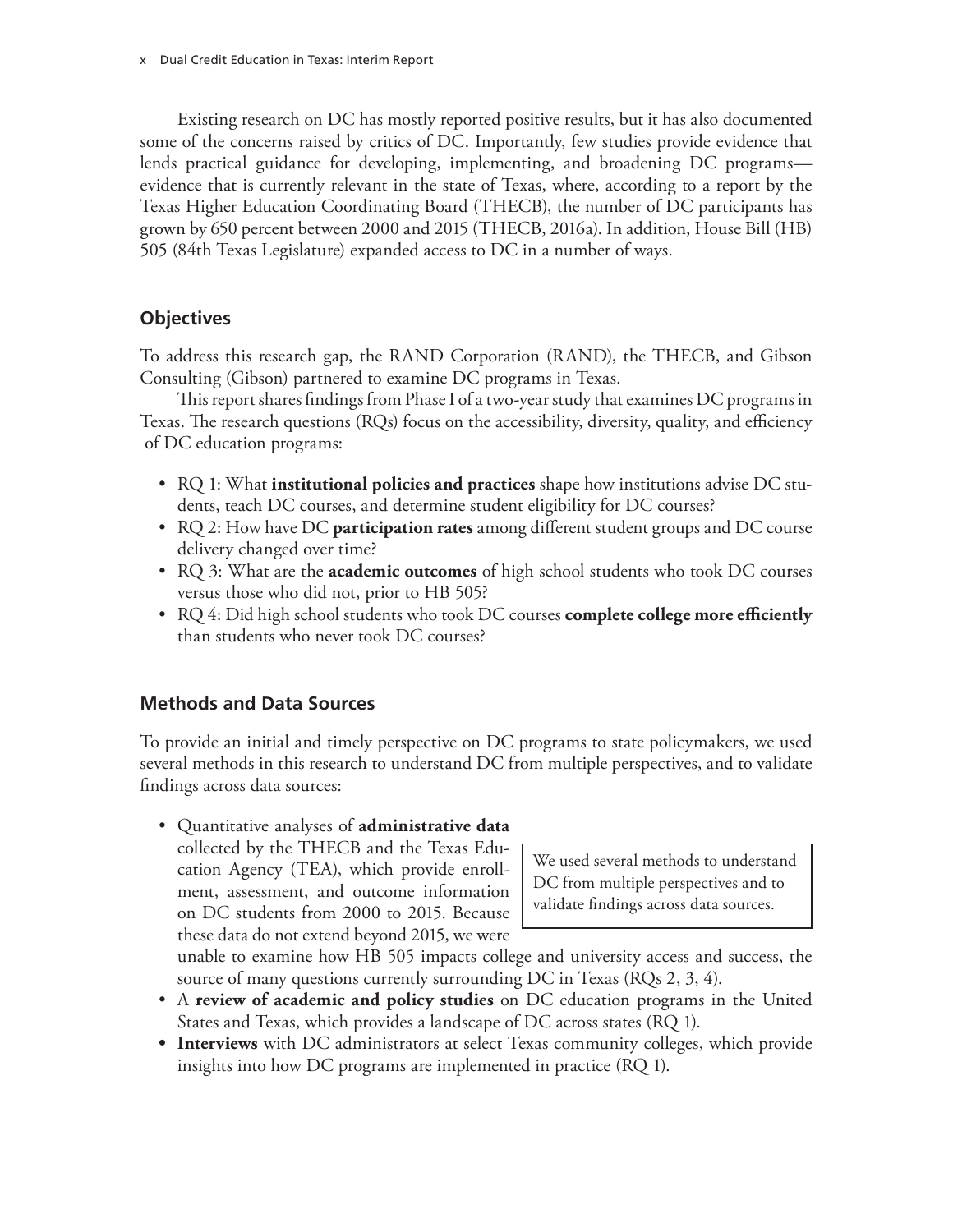Combining these different data sources enables policymakers and practitioners to understand DC programs from a variety of perspectives—something that could not be achieved based on just one data source.

# **Key Findings and Recommendations**

Phase I of the study led to four main findings.

**• [RQ 1] DC students (prior to HB 505) had better college outcomes than high school graduates who did not take DC courses.**

The most significant finding in Phase I was that, prior to HB 505, DC students had better college outcomes than high school graduates who did not take DC courses.

DC students had higher grades in DC courses in the same subject as their non-DC peers, and higher grades in follow-on courses in the same subject. DC students also had higher college enrollment rates after high school, particularly at four-year colleges, and were significantly more likely to persist in and complete college. These outcomes are considered the most significant findings in this interim report. Nevertheless, based on this descriptive analysis, we cannot conclude that DC education improves student outcomes.

- **• [RQ 2] DC instruction and advising varied across colleges and universities.** DC administrators reported varied approaches to ensure that DC and college-credit-only courses were comparable. For example, state policy mandates common learning objectives for all lower-division courses, and DC administrators reported using common syllabi and, in many cases, asking departments to oversee instruction and assessment. Guidelines by the regional accrediting body set minimum qualifications for college instructors, but they do not guarantee that DC instructors have equivalent academic backgrounds and teaching experience.Finally, DC administrators reported differences in advising practices across DC programs that related both to context (particularly distance from the partner college and whether the high school was an Early College High School) and to resource availability.
- **• [RQ 3] Prior to HB 505, disparities in DC participation rates changed across demographic groups over time.** Through our quantitative analyses, we discovered disparities in DC participation rates by race/ethnicity, income, urbanicity (the urban or rural location of the student's high school), and academic background. While gaps in DC participation rates by race and ethnicity widened over time, this was partly due to the low rate of DC participation by African-American and Hispanic students in 2000. Indeed, growth in DC participation rates since 2000 was the highest among African-American and Hispanic high school graduates. Nevertheless, disparities in DC participation across student groups persist. These disparities could be driven by differences in DC access across high schools in Texas, preparation and demand for DC across demographic groups, access to alternative forms of college-level coursework in high school (such as through Advanced Placement courses or International Baccalaureate programs), or advising practices at high schools, or other factors. Our research thus far is unable to pinpoint the specific causes of these differences.
- **• [RQ 4] DC students took about the same time and the same semester credit hours (SCHs) to complete a college degree as their non-DC counterparts.** Our quantitative analysis revealed that just over 3 percent of all DC courses taken by high school graduates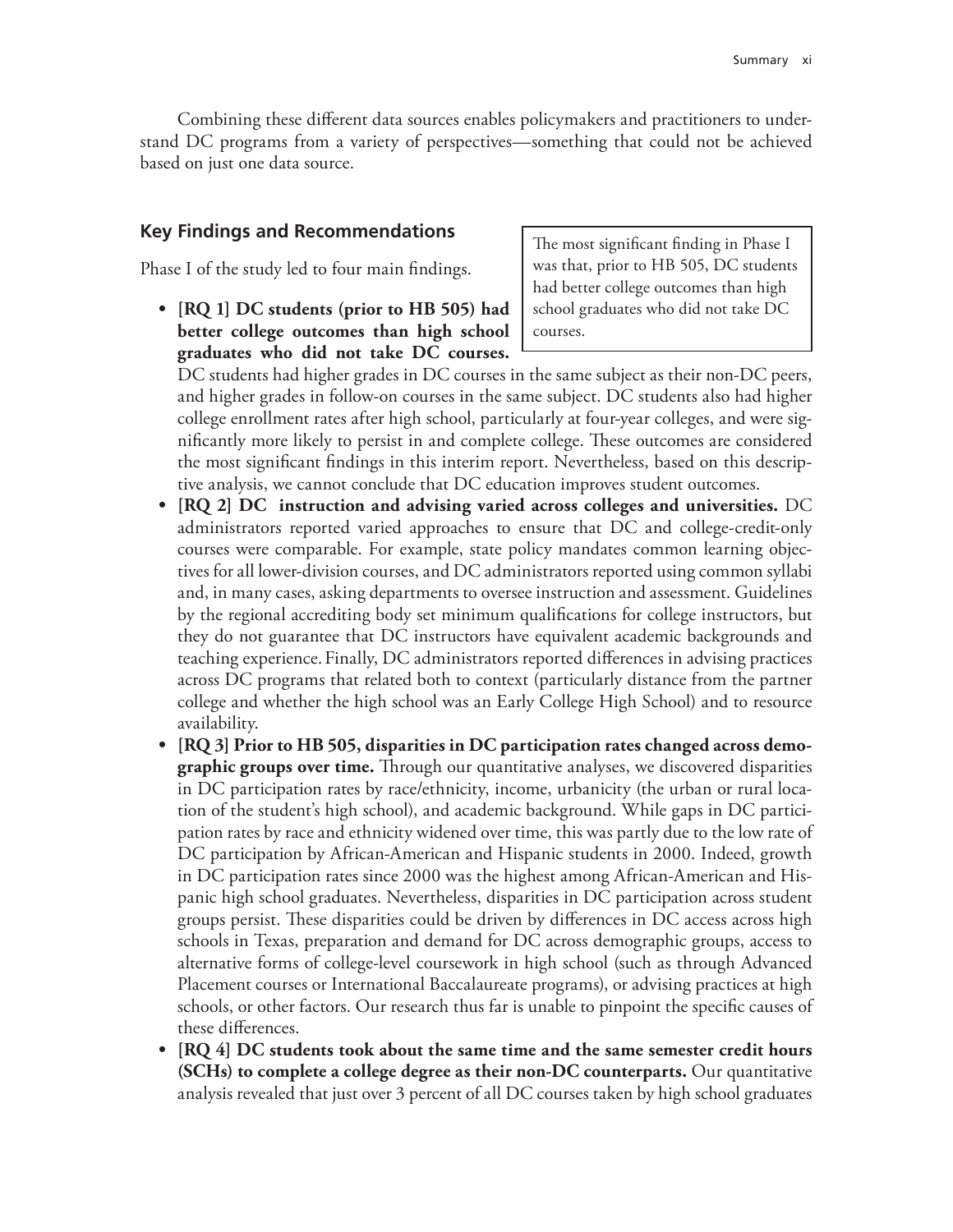were retaken during the first two years of college and that most of the repeats were driven by poor performance in the DC course. We also found that DC students took, on average, half an academic year less to complete a four-year degree. DC students completed

their degrees with roughly the same number of SCHs as students who did not take a DC course.

Although our research thus far provides rich and detailed findings, they are limited in how they can provide guidance on whether and how to change DC

Our key recommendation is to wait for findings from the next phase of our study to make changes to policy surrounding DC programs in Texas.

programs. To date, the information in this report tells us that students who took DC courses before the passage of HB 505 outperformed those who did not, but does not inform us about the extent that DC education contributed to these better academic outcomes. It also does not tell us about the quality of instruction or advising that DC students receive, nor about the degree that DC produces a return on investment or why we see that African-American and Hispanic students participating at lower rates when compared with white students, even though they share the same set of characteristics. Thus, our **key recommendation** from Phase I is to wait for findings from the next phase of our study to make changes to policy surrounding DC programs in Texas.

# **Conclusions and Next Steps**

The next phase of the research is designed to answer six research questions to inform reasoned decisions affecting DC policy and practice, as shown in Table S.1.

Answers to these questions will help inform policy decisions that ensure as many Texas students as possible benefit from appropriately targeted, high-quality, and cost-effective DC programs.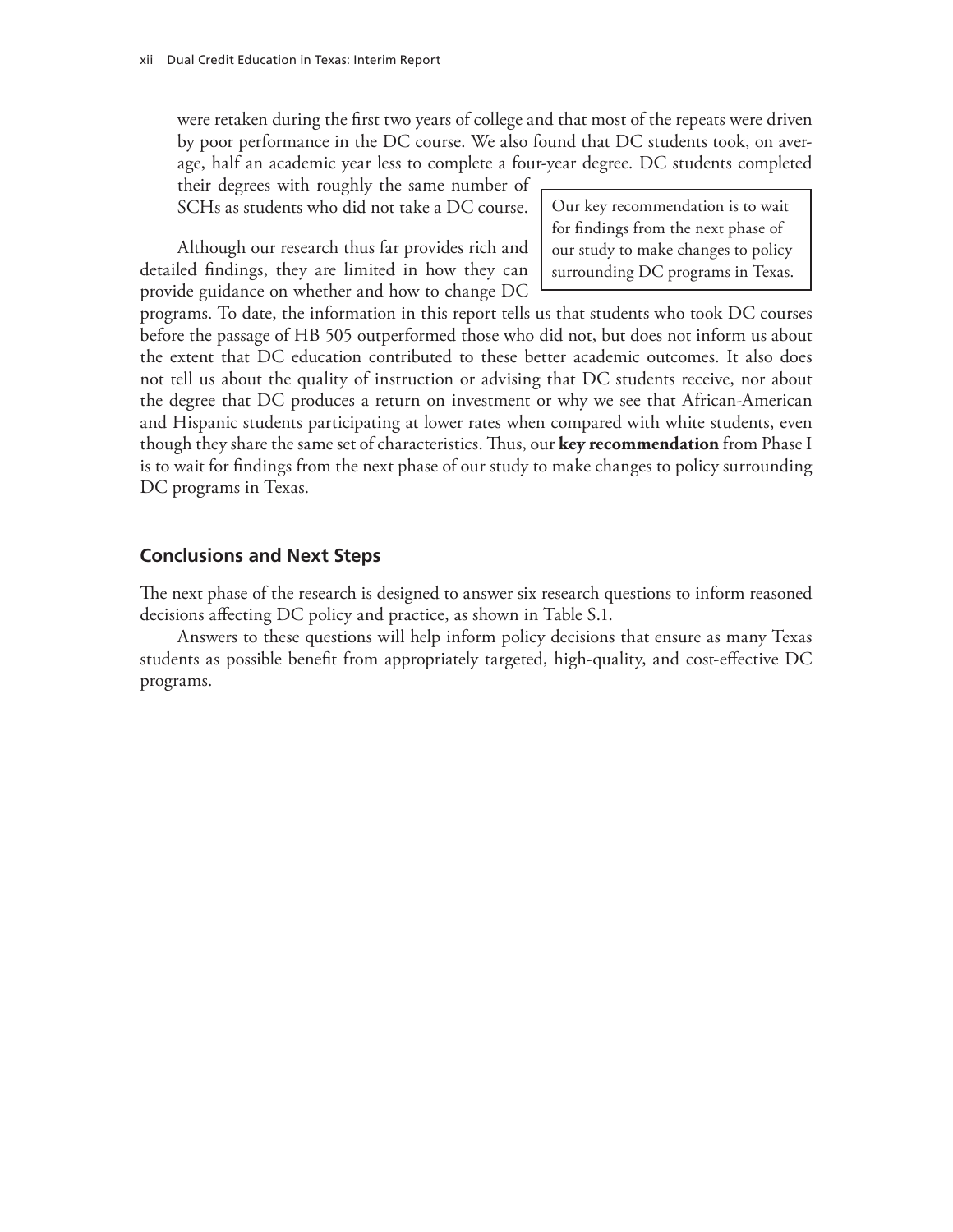#### **Table S.1 Research Questions for Phase II**

| <b>Study Objective</b>                                                                                                                                                                                                                                                            |
|-----------------------------------------------------------------------------------------------------------------------------------------------------------------------------------------------------------------------------------------------------------------------------------|
| Examine the extent to which differences in faculty<br>background and course modalities and contexts affect<br>the curricula, course content and assessment methods<br>and standards in DC courses, relative to college-credit-<br>only courses.                                   |
| Investigate the types of guidance and information high<br>school and college counselors give to DC students, and<br>identify the barriers that may prevent unnecessary<br>course-taking.                                                                                          |
| Estimate the causal impact of DC education on<br>improving student outcomes, particularly for<br>disadvantaged students' course-taking and for<br>different DC implementation models.                                                                                             |
| Calculate the costs of implementing DC programs and<br>the financial savings, if any, that DC programs generate<br>for DC students and for the state.<br>SCHs-to-degree patterns as college-credit-only students?                                                                 |
| Examine potential causes for the observed disparities<br>in DC participation, such as differences in DC access<br>across high schools, preparation and demand for DC<br>across demographic groups, access to alternative forms<br>of advanced coursework, and advising practices. |
| Assess how colleges and universities have responded to<br>HB 505.                                                                                                                                                                                                                 |
| and behavioral dispositions, versus what they learned in<br>stakeholders, given that Texas allocates funding to both<br>and that DC students exhibit similar time-to-degree and                                                                                                   |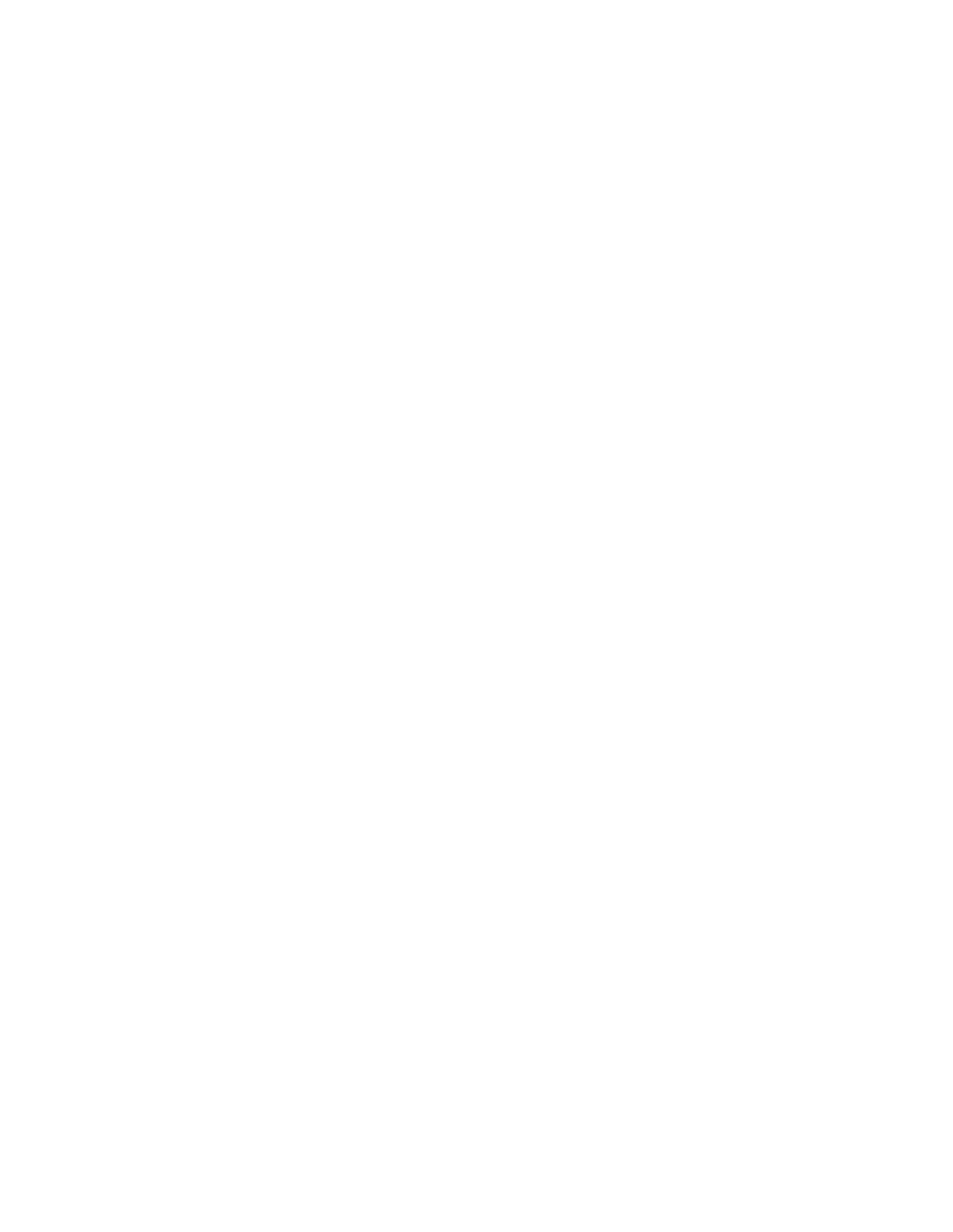We would like to thank the sponsor of this project, the College Foundation for All Texans, and also Houston Endowment, Greater Texas Foundation, Educate Texas and Communities Foundation of Texas, and the Meadows Foundation for their generous financial support and feedback. We also benefited from the exceptional insights and feedback of THECB staff, especially those given by David Gardner, Rex Peebles, Andrew Lofters, Julie Eklund, Ginger Gossman, Jerel Booker, Tracey Armstrong, Nina Wright, Melissa Humphries, Josie Brunner, Jenna Cullinane-Hege, and Kristen Kramer. We also are grateful for research support from Jesse Cunha and Emily Weisburst, editorial assistance from Paul Steinberg and Ramona Reeves, and the time and information provided to us by administrators at the institutions we interviewed for the qualitative component of this report. We appreciate the helpful feedback and suggestions we received during the public comment phase, which helped us to improve the report. Finally, we thank Shazia Miller, Fatih Unlu, and Catherine Augustine for their helpful comments for improving the document. The authors alone are responsible for any errors within.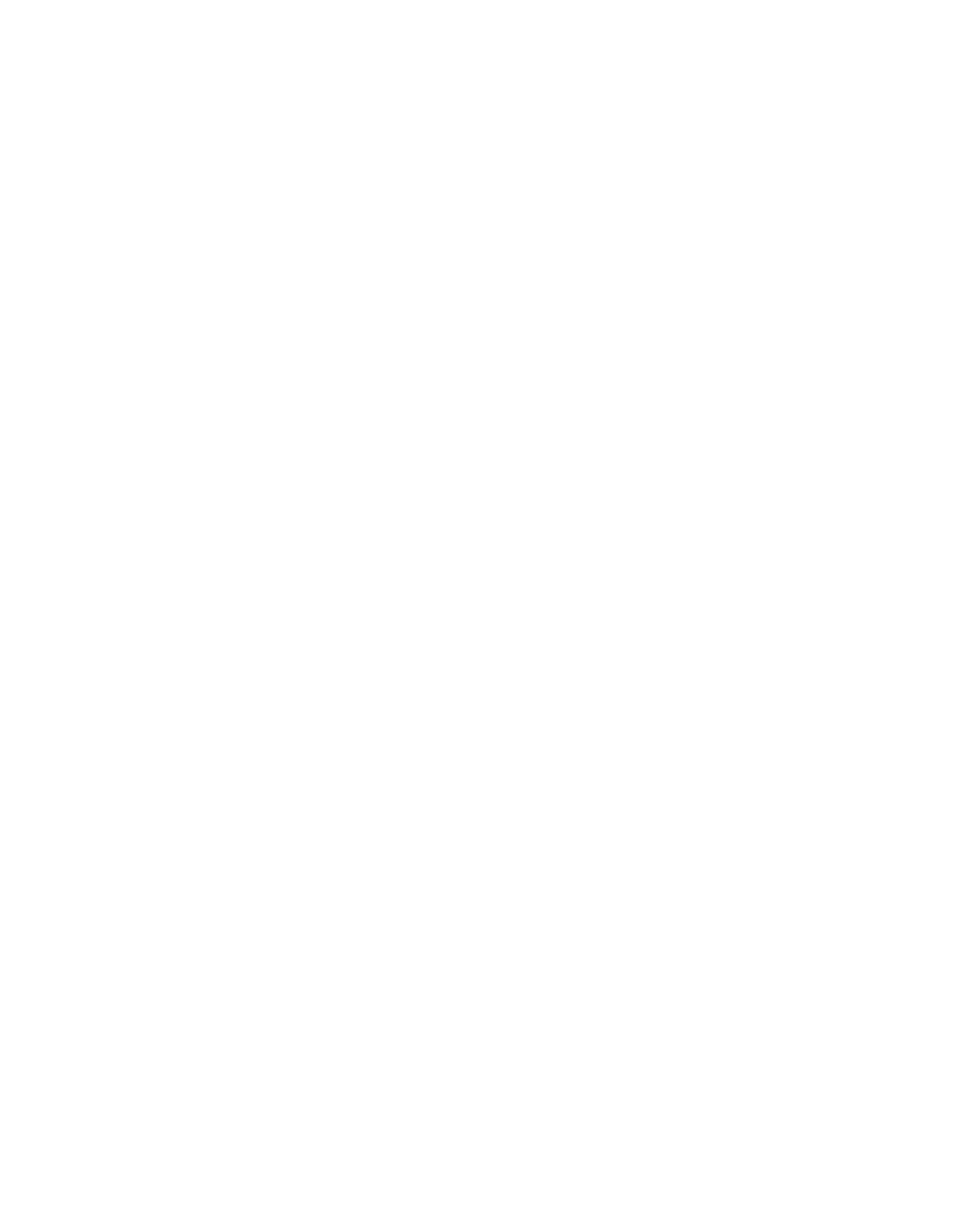# **Abbreviations**

| <b>ACGM</b>  | Lower Division Academic Course Guide Manual                         |
|--------------|---------------------------------------------------------------------|
| AP           | <b>Advanced Placement</b>                                           |
| <b>CTE</b>   | career and technical education                                      |
| DC           | dual credit                                                         |
| <b>ECHS</b>  | Early College High School                                           |
| EOC          | End-of-Course Exam                                                  |
| <b>ESL</b>   | English as a Second Language                                        |
| GT           | gifted and talented                                                 |
| <b>HEI</b>   | higher education institution                                        |
| <b>IB</b>    | <b>International Baccalaureate</b>                                  |
| <b>OLS</b>   | ordinary least squares                                              |
| SACSCOC      | Southern Association of Colleges and Schools Commission on Colleges |
| <b>SCH</b>   | semester credit hour                                                |
| <b>STAAR</b> | State of Texas Assessments of Academic Readiness                    |
| <b>TEA</b>   | <b>Texas Education Agency</b>                                       |
| <b>THECB</b> | Texas Higher Education Coordinating Board                           |
| <b>TSI</b>   | <b>Texas Success Initiative</b>                                     |
| <b>TSIA</b>  | <b>Texas Success Initiative Assessment</b>                          |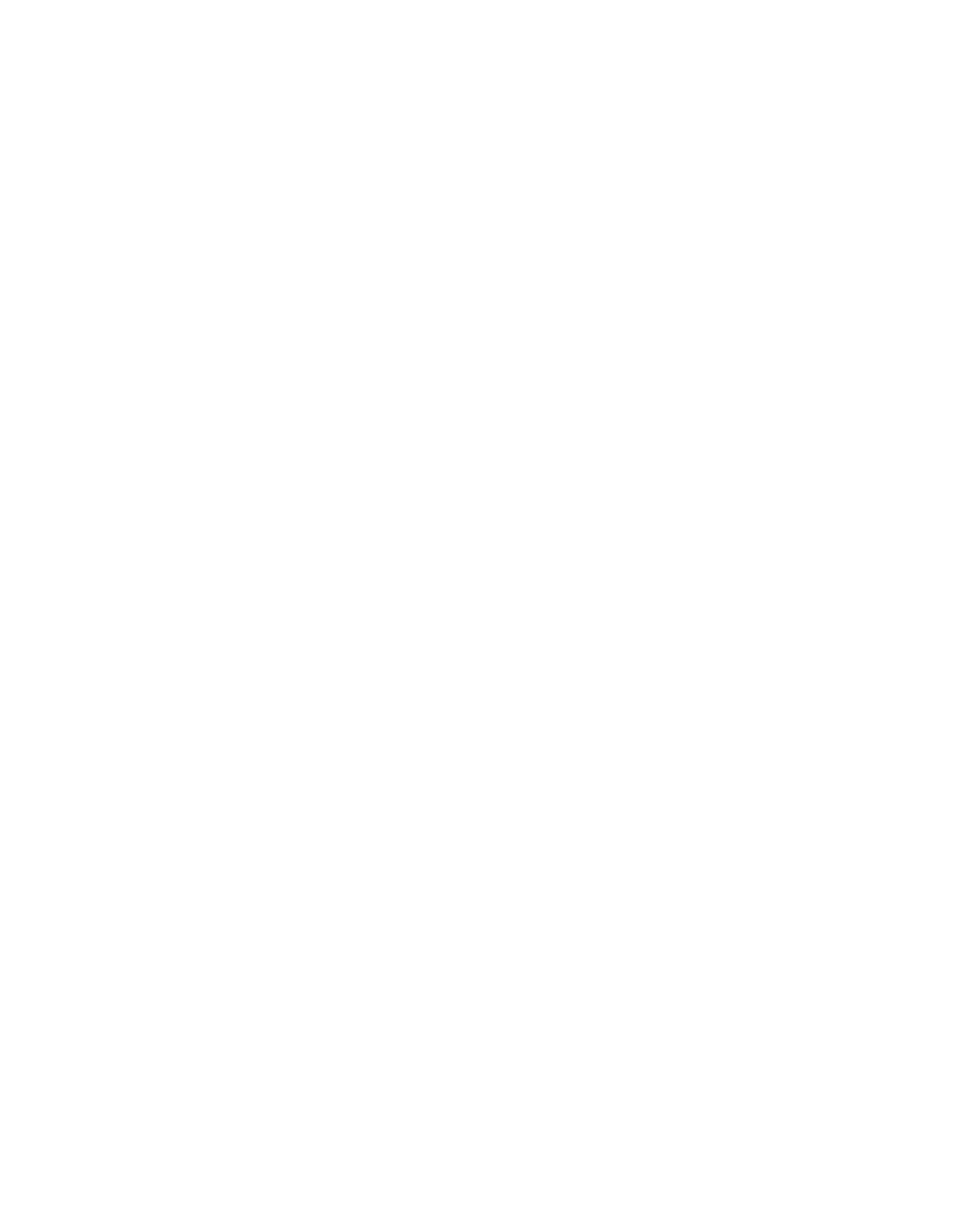# **Background**

It is widely known that college degrees generate long-term economic and social benefits to the individuals who earn them and that these benefits extend broadly to society. In 2015, median wages for workers with a bachelor's degree, ages 22 to 27, were \$43,000, roughly \$18,000 higher than the earnings of workers with only a high school diploma who belonged to the same age group (Federal Reserve of New York, 2015). At the beginning of 2014, workers with bachelor's degrees who were over age 25 were also 3 percentage points less likely to be unemployed, compared with workers with only a high school diploma (U.S. Bureau of Labor Statistics, 2017). These economic benefits are complemented by social rewards. Baum and colleagues (2013) found that college-educated adults were more likely than their counterparts to be in better health, spend more time with their children, and move up the socioeconomic ladder.

The many real and perceived benefits of college have led to a significant increase in the percentage of all 18–24-year-olds pursuing a postsecondary degree, now at 40 percent, up from 26 percent in the late 1970s (National Center of Education Statistics, 2016). And yet despite dramatic gains in enrollment over the years, nearly half of all college students do not earn a postsecondary credential, even though most aspire to do so (Karp, Bailey, Hughes, & Fermin, 2004; Roderick, Nagaoka, & Coca, 2009; Shapiro et al., 2015; Venezia, Kirst, & Antonio, n.d.). All too often, weak academic preparation, poor information and resources, and inadequate financial support are tall barriers to college success, particularly for low-income students and students of color who traditionally have been underserved by K–12 and postsecondary educational systems (Perna & Jones, 2013). Nationally, political and institutional leaders are working on devising strategies that make college more affordable and responsive to the needs of increasingly diverse and growing student populations.

Dual credit (DC) education is one strategy state and local decisionmakers are increasingly employing to widen college opportunities, boost college achievement, and reduce college costs (Bailey, Hughes, & Karp, 2002; McGee, 2016). DC education programs—delivered through partnerships between high schools and postsecondary institutions—offer high school students the opportunity to take college-level courses that simultaneously award them college and high school credit (Bragg & Kim, 2004; THECB, 2011). Through these partnerships, some DC high school students can earn college credits up to an associate degree at little to no cost with the aid of public subsidies. Recent evidence shows that DC education has become a staple in high schools nationwide, with more than four-fifths of high schools nationally providing a college-level course as DC during the 2010–2011 school year (Thomas, Marken, & Gray, 2013).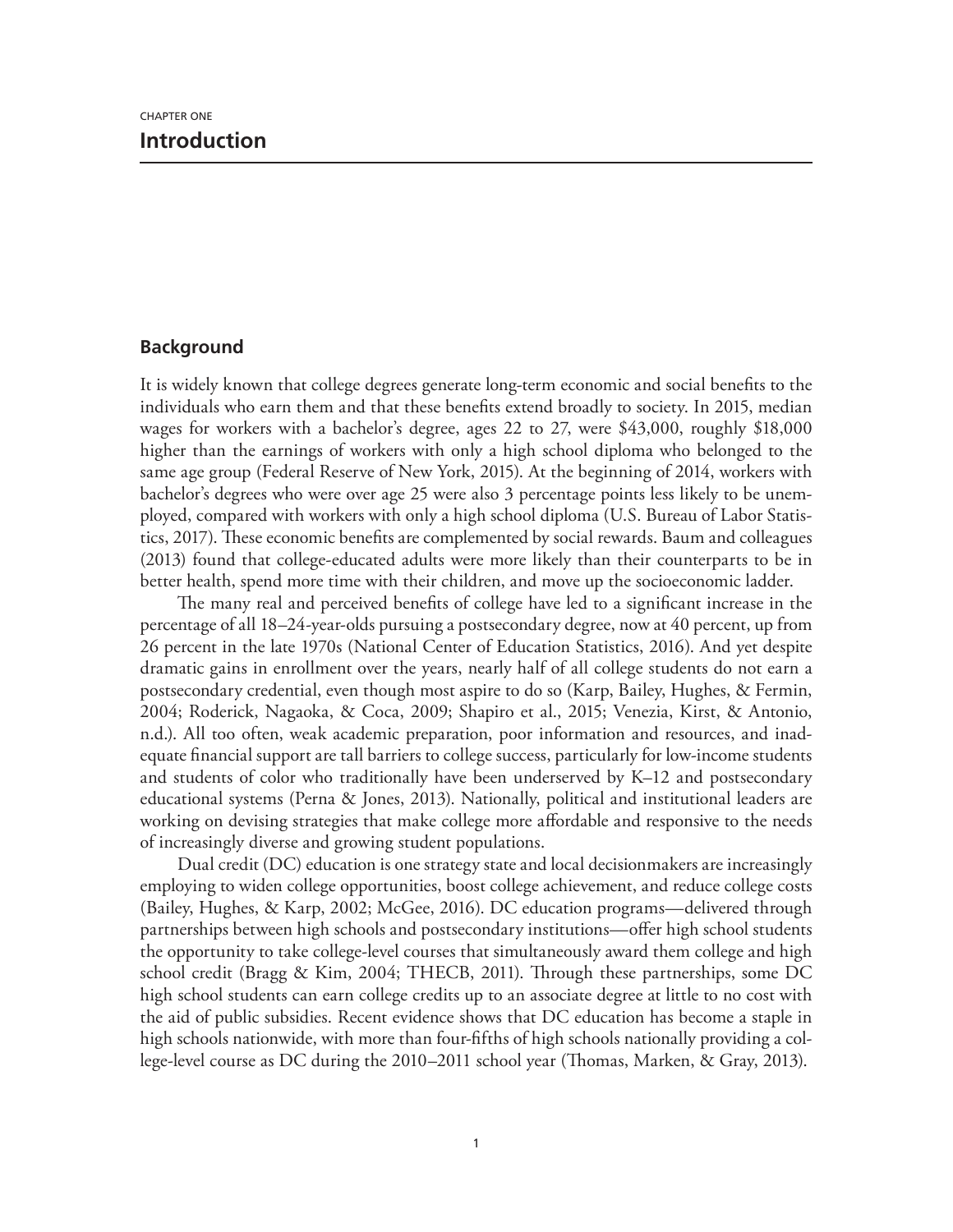The appeal of DC education programs is premised on the assumption that they offer tangible benefits to a wide array of stakeholders (Bailey et al., 2002; Bailey & Karp, 2003; Mokher & McLendon, 2009; Orr, 1998; Orr, 1999). DC education is thought to provide rigorous college-level coursework to high school students, motivating them to commit to college at an earlier age, and to lower their college attendance costs by reducing time to degree. Setting student benefits aside, DC education programs also are thought to help bridge the gap between postsecondary expectations and high school practices—improving alignment in curriculum, teaching, and advising between the two education systems and generating revenue for both high schools and colleges in support of such efforts. Finally, DC programs are presumed to accelerate economic growth by increasing the overall education level of the population at an earlier age.

However, recently, some policymakers and members of the public have become critical of DC education programs, claiming that their benefits have been oversold to stakeholders. While these concerns are not new (Mokher & McLendon, 2009), they have been magnified as DC education programs have become more popular and evolved to meet the changing demands and needs of their beneficiaries. The principal concern is that DC courses may lack academic rigor and, as a result, may not be equivalent to college-level courses. Critics argue that this is because high school students simultaneously receive both college and high school credit for DC courses; as a result, such critics speculate that practitioners may dilute curriculum and standards to ensure that students earn college credit but also graduate from high school (Johnstone & Del Genio, 2001; Karp et al., 2004). Others have emphasized that DC opportunities are expanding in high schools serving affluent student populations who would have enrolled in college even without enrolling in DC courses, and that traditionally underserved students have limited access to DC education because they either cannot meet eligibility standards or because they have to pay tuition and fees to take DC courses (Hoffman, 2005; Hu, 2010; Karp, Calcagno, Hughes, Jeong, & Bailey, 2008). In addition, the fact that many states allocate formula funding to both high schools and colleges to administer DC programs has raised concerns that these programs may be inefficiently using public resources. Students and their parents in particular also have recently articulated serious reservations that some postsecondary institutions do not grant credit for DC courses (Gewertz, 2016; McGee, 2016). This issue has caught the attention of legislators and the popular press as more students share their stories of being unable to apply their DC courses toward their college degree, despite being under the assumption that they could.

## **How DC Education Is Defined**

It is important to note up front that there is no consensus in the literature or among states on how to define DC education. The term *DC education* frequently is used interchangeably with *concurrent-enrollment* or *dual-enrollment* programs, even though some researchers, organizations, and policymakers have defined these terms differently. For example, Adam Lowe (2010) from the National Alliance of Concurrent Enrollment Partnerships (NACEP), a professional organization that facilitates partnerships between secondary and postsecondary education institutions to promote seamless education, referred to dual-enrollment and DC education programs as one and the same, but considered concurrent enrollment programs a different approach. However, Barnett, Gardner, and Bragg (2004) and others clearly distin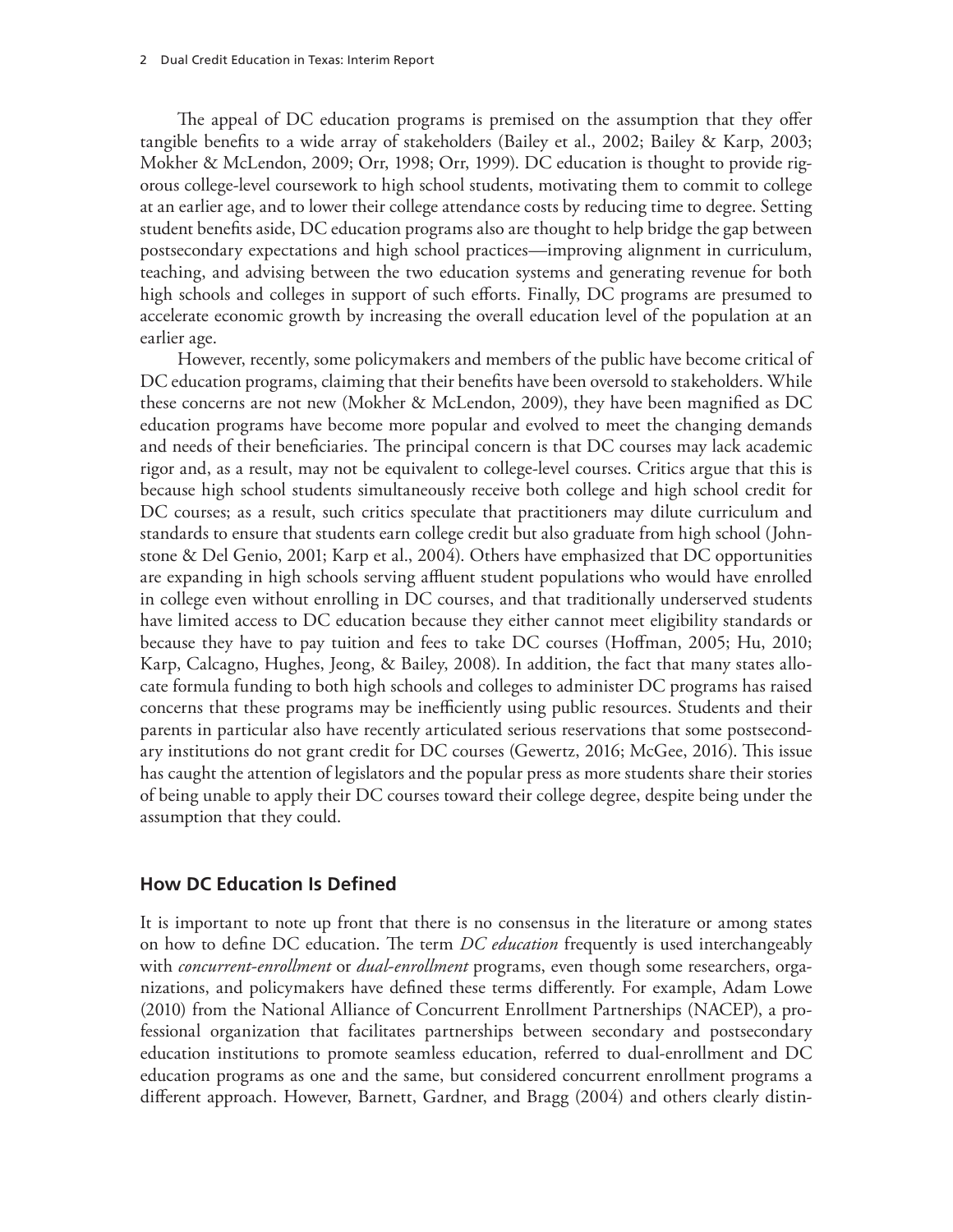guish between DC and dual-enrollment programs, citing that DC education is designed to give students high school and college credit for successfully completing college-level coursework, whereas dual enrollment allows students to concurrently enroll in high school and college coursework but does not guarantee them high school credit for postsecondary coursework.

The lack of consensus on the definition of DC presents a problem for researchers in that it has made it difficult to draw definite conclusions about DC education programs, both in terms of the magnitude and growth of these programs and in terms of identifying such programs' strengths and weaknesses and their potential opportunities and limitations.

For the sake of clarity, we adopt the formal definition of DC education provided by Texas policymakers in state guidelines. The Texas Administrative Code, Title 19, Part I, Chapter 4, Subchapter D, Rule 4.83, describes DC education as "a process by which a high school student enrolls in a college course and receives simultaneous academic credit for the course from both the college and the high school." Within that definition, we characterize academic DC courses as those that deliver content that is academic in nature, and career and technical (CTE) DC courses as those that develop workforce skills. We also adopt the definition of Early College High School (ECHS) provided by the Texas Education Agency (TEA), which labels ECHSs as high schools that offer DC courses that could lead to either an associate degree or at least 60 credit hours toward a baccalaureate degree for 9th-, 10th-, 11th-, and 12th-grade students at risk of dropping out of high school.

Throughout this report, we restrict our attention specifically to reports and analyses of DC education programs as we define them, and we note areas where research is lacking to highlight where our knowledge continues to be limited.

## **Objectives and Approach**

Although DC education programs have been implemented by U.S. institutions for more than 50 years (McMannon, 2000), there is surprisingly little research that provides practical, evidence-based guidance for policymakers on how to structure, target, and scale DC education programs to ensure that these programs benefit students and are a cost-effective use of public resources (Bailey, Hughes, & Karp, 2003; Hoffman, 2012; Orr, 2002). However, there is consensus that more needs to be known about the effectiveness of DC education programs. Earlier this year, What Works Clearinghouse, an initiative of the U.S. Department of Education's Institute of Education Sciences, released a comprehensive review of existing impact research on dual-enrollment programs, which included programs that awarded students both high school and college credit (U.S. Department of Education, 2017). While this review suggests that dualenrollment programs have positive effects on college enrollment, degree attainment, and credit accumulation, their effects on high school persistence, college readiness, and general academic achievement are less certain, in part because of the small samples on which these conclusions can be drawn. Because this review summarizes existing experimental and quasi-experimental impact research, it stops short of helping policymakers look inside the black box to discern which mechanisms and structures may drive these improvements and also where reform is needed.

This study, conducted by the RAND Corporation (RAND), in collaboration with the Texas Higher Education Coordinating Board (THECB) and Gibson Consulting Group (Gibson), seeks to address this research need by examining DC education programs in Texas, a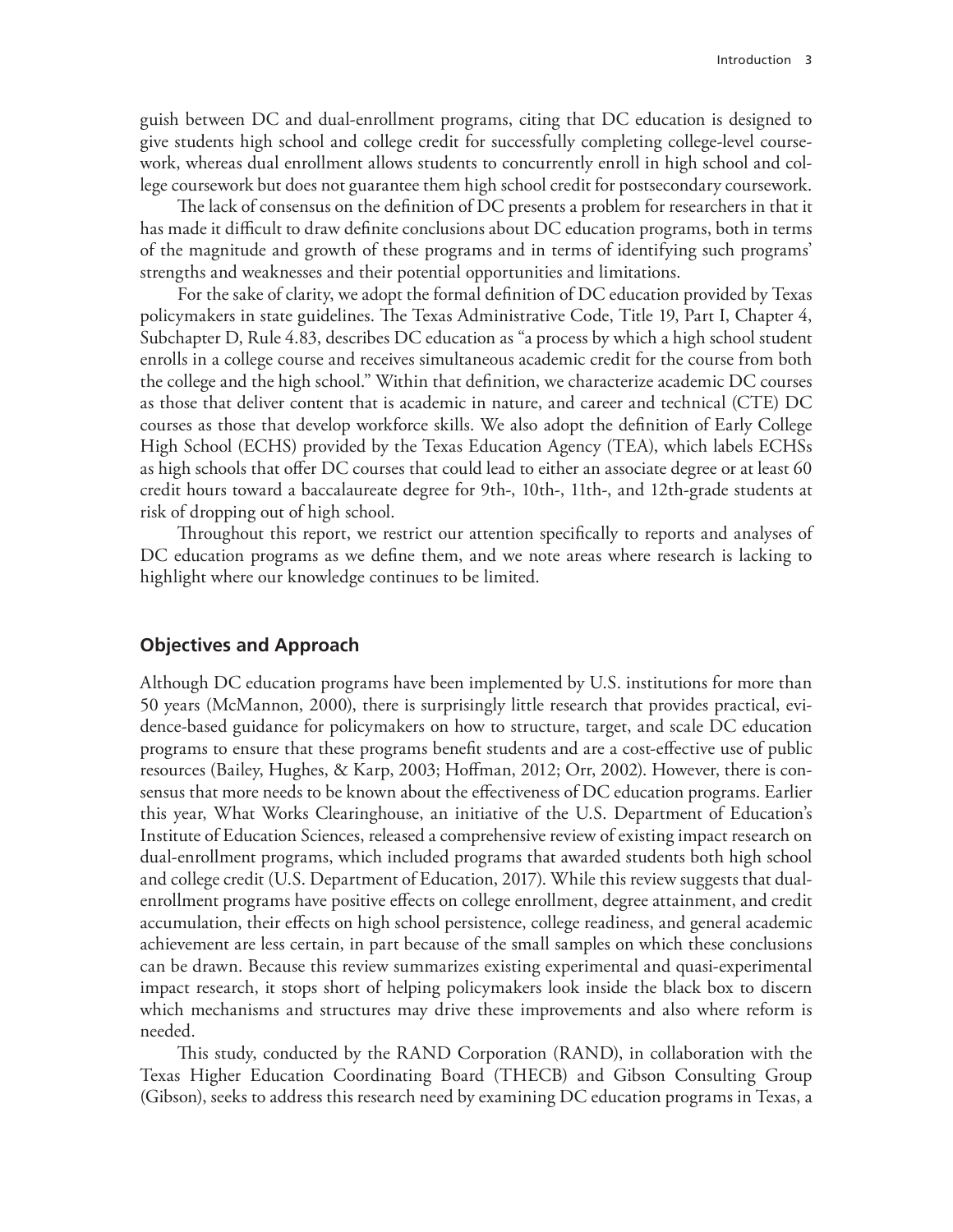state that has witnessed 650 percent growth in the number of high school students enrolling in DC education programs since 2000, according to data collected by the THECB. This unprecedented growth is the result partly of legislative action and partly of a concerted effort among high schools and colleges to offer students a greater number of opportunities to earn college credit before they graduate from high school. The overarching goal of this research is to inform policymakers and stakeholders whether DC education programs need to be reformed and, if so, how to reform them to better support students in Texas through appropriate stewardship of public resources, in turn helping Texas to reach the goals of 60x30TX, the state's strategic plan for higher education. The study also aims to offer insights on how other states might develop effective and efficient DC education programs and contributes to prior academic scholarship on DC education.

This interim report presents findings from the first phase of this study, which builds on and extends previous research on DC education in Texas (Appleby et al., 2011; Friedman et al., 2011; Berger et al., 2014; Eklund, 2009; THECB, 2011). Designed to provide timely information on DC education programs to state lawmakers during the 85th Texas Regular Legislative Session, this report answers four specific research questions, which collectively provide Texas policymakers and stakeholders with a needed initial perspective on the accessibility, diversity, quality and efficiency of DC education programs:

- What institutional policies and practices shape how institutions advise DC students, teach DC courses, and determine student eligibility for DC courses?
- How have DC participation rates among different student groups and DC course delivery changed over time?
- What are the academic outcomes of high school students who took DC courses versus those who did not?
- To what extent did high school students who took DC courses complete college more efficiently than students who never took DC courses?1

In addition, this interim report proposes areas of DC education to investigate in the second phase of the study.

To answer these four research questions, we used both qualitative and quantitative research methods. Specifically, we conducted semistructured interviews with DC administrators who oversee and manage DC education programs at 15 community colleges that implemented DC courses in a variety of ways and contexts across Texas to answer the first research question. We also drew on student-level administrative records collected annually by the THECB and the TEA to descriptively investigate the second, third, and fourth research questions.

# **Limitations**

It is important to note several limitations in this research that impact our conclusions. First, the quantitative analyses presented here examine DC student participation and performance using data collected before Texas lawmakers passed legislation that reduced grade-level and semester-credit-hour (SCH) restrictions on DC participation in 2015. If the characteristics

<sup>1</sup> For this study, we define *efficiency* in two ways: (1) number of semester credit hours to degree, and (2) time to degree.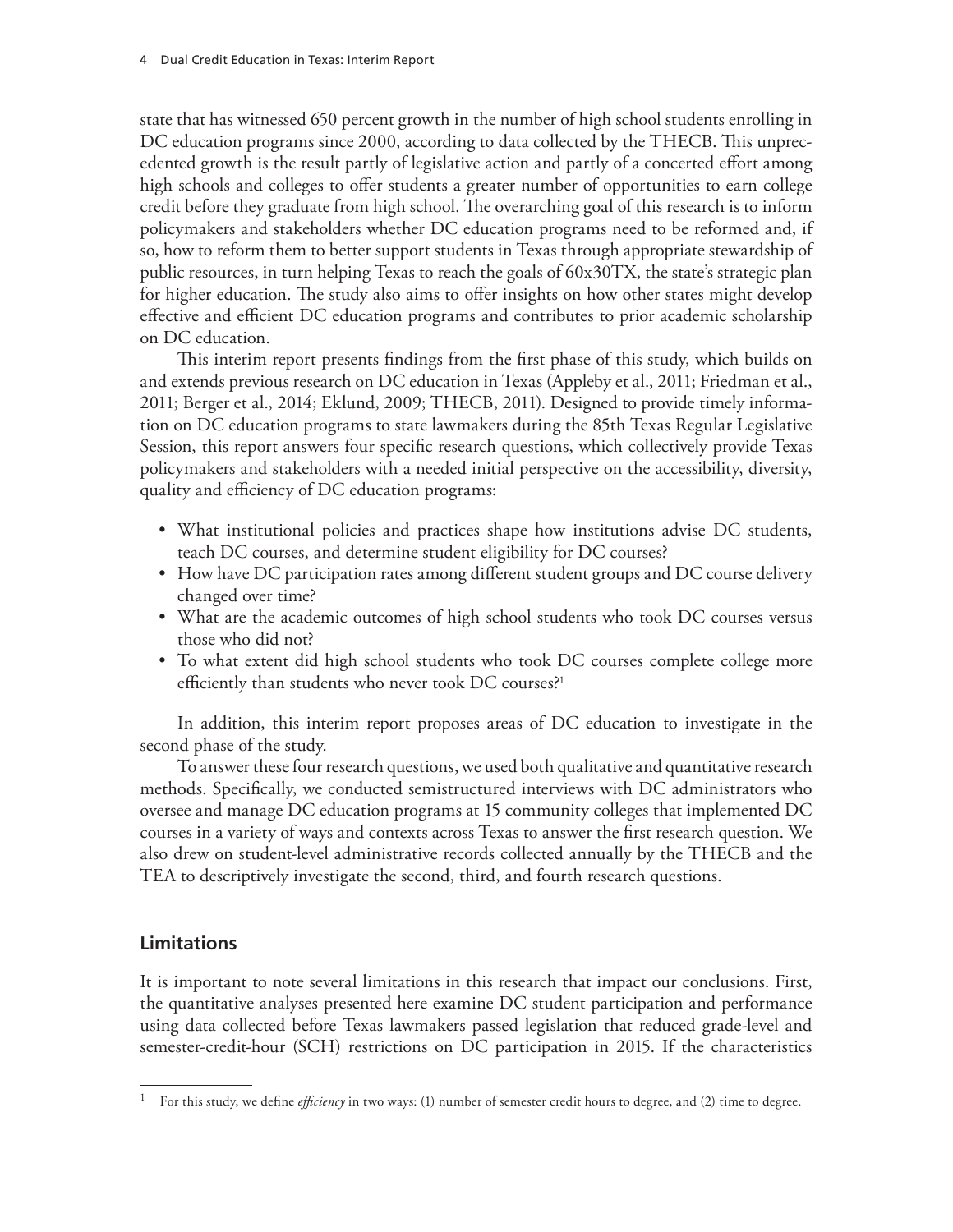and the enrollment patterns of DC and non-DC students remain the same after HB 505, the results reported in Phase I would likely stay the same. However, if there are shifts in the types and the preparation of students who are enrolling in DC education as a result of HB 505, then we may see changes in the performance of DC students relative to non-DC students after 2015. Moreover, the analysis is descriptive in nature and does not provide insight into the causal impact of DC programs on student outcomes.

Second, the qualitative analysis is limited in a number of ways. First, we sampled only 15 community colleges that deliver DC education. As a result, our findings do not describe every institutional policy and practice in place that affects how DC education is administered across all higher education institutions. Moreover, the information that we did gather was self-reported and, thus, could not be verified. The DC administrators we interviewed were knowledgeable about institutional policies that determine student eligibility for DC courses and faculty eligibility to teach DC courses; however, they had limited familiarity about the institutional policies that affect instruction and support services that DC students receive. Therefore, we were able to glean only limited information about the nature of instruction and advising for students in DC courses. Finally, the qualitative findings are based on interviews with one stakeholder group among many, and it is likely that other groups, such as high school administrators or counselors, DC instructors, or students, may have different perspectives.

#### **Organization of This Report**

This report is divided into three main sections. The first section—Chapters Two and Three describes the basic landscape of DC education in the United States and in Texas, including growth in DC education participation and programming, access to DC courses, delivery of DC education programs, regulatory policies on DC education, and evidence on the impact of DC education on measures of achievement and efficiency. The intended goal here is to provide background and the context for the results of our research.

The second section of this report presents our findings from the qualitative and quantitative studies—Chapters Four and Five, respectively. Chapter Four explores institutional policies that affect how higher education institutions teach DC courses, advise DC students, and determine student eligibility for DC courses. Chapter Five examines the incidence of course retaking among DC students, charts DC enrollment and performance trends among high school graduates, and examines how the delivery of DC programs has changed over time.

In Chapter Six, we conclude the report and provide a roadmap for aspects of DC we will investigate in the second phase of the study.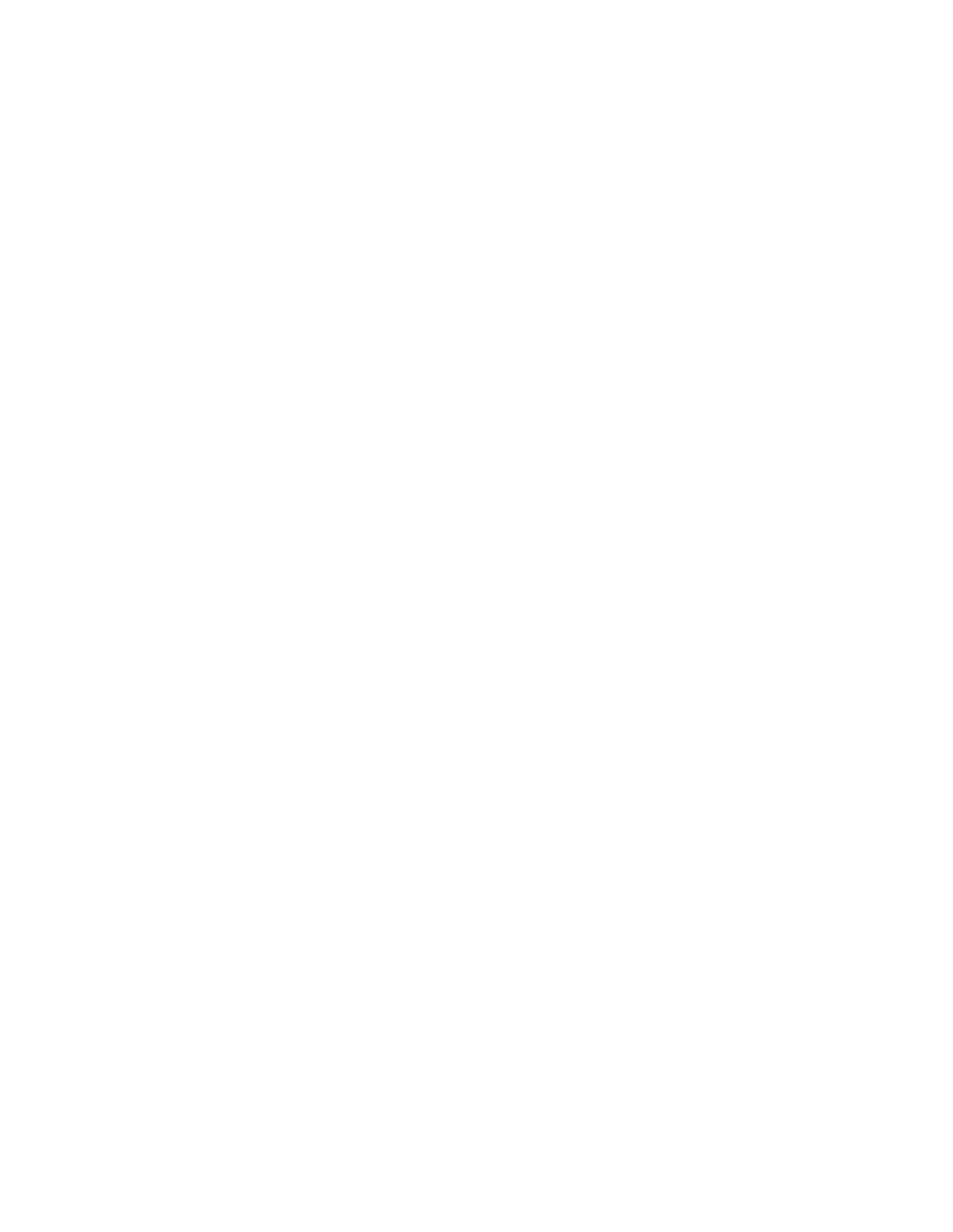In this chapter, we provide some context on DC education in the United States. We start by examining the history of DC education, followed by discussing the evidence that shows the impact DC education programs have had.

# **History of DC Education in the United States**

Higher education institutions (HEIs) have implemented DC programs for more than 50 years (Bailey, Hughes, & Karp, 2002; Mokher & McLendon, 2006), and DC was first legislated into state policy in California during the mid-1970s (Mokher & McLendon, 2006). Today, only three states—New York, New Hampshire, and Alaska—have not adopted formal policy on DC education (Education Commission of the States, 2016).

Although the vast majority of states acknowledge DC education as a credit-based transition program, state laws and rules governing DC education vary widely. In their report examining the regulation of DC education programs, Karp and colleagues (2004) found differences with respect to how states determine eligibility for DC courses, as well as with how they structure and fund DC instruction and support services. This variation in state policy is rooted in how states seek to ensure and maintain the rigor of DC education programs and in their vision of what DC education should accomplish. In addition, in areas of DC education where institutional discretion exists, how DC education is administered in high schools across the country can also be shaped by the organizational structure and the capacity of partnering institutions (Honig, 2006).

# **Growth and the Evolving Nature of DC Education Programs**

Although DC education has functioned to help students transition credits from high school to college, its goals and architecture have changed over time. Originally conceived as a way to stave off "senioritis" and provide a challenging learning environment to affluent, gifted high school students (Bailey & Karp, 2003; Bailey, Hughes, & Karp, 2002; McMannon, 2000), many DC education programs are now designed to support a broader base of high school students with diverse demographic backgrounds and varying degrees of intellectual and emotional maturity for college-level coursework (Bailey et al., 2002). This shift in DC education has been motivated by two key factors: (1) a large body of evidence showing that rigorous academic preparation combined with increased awareness of college expectations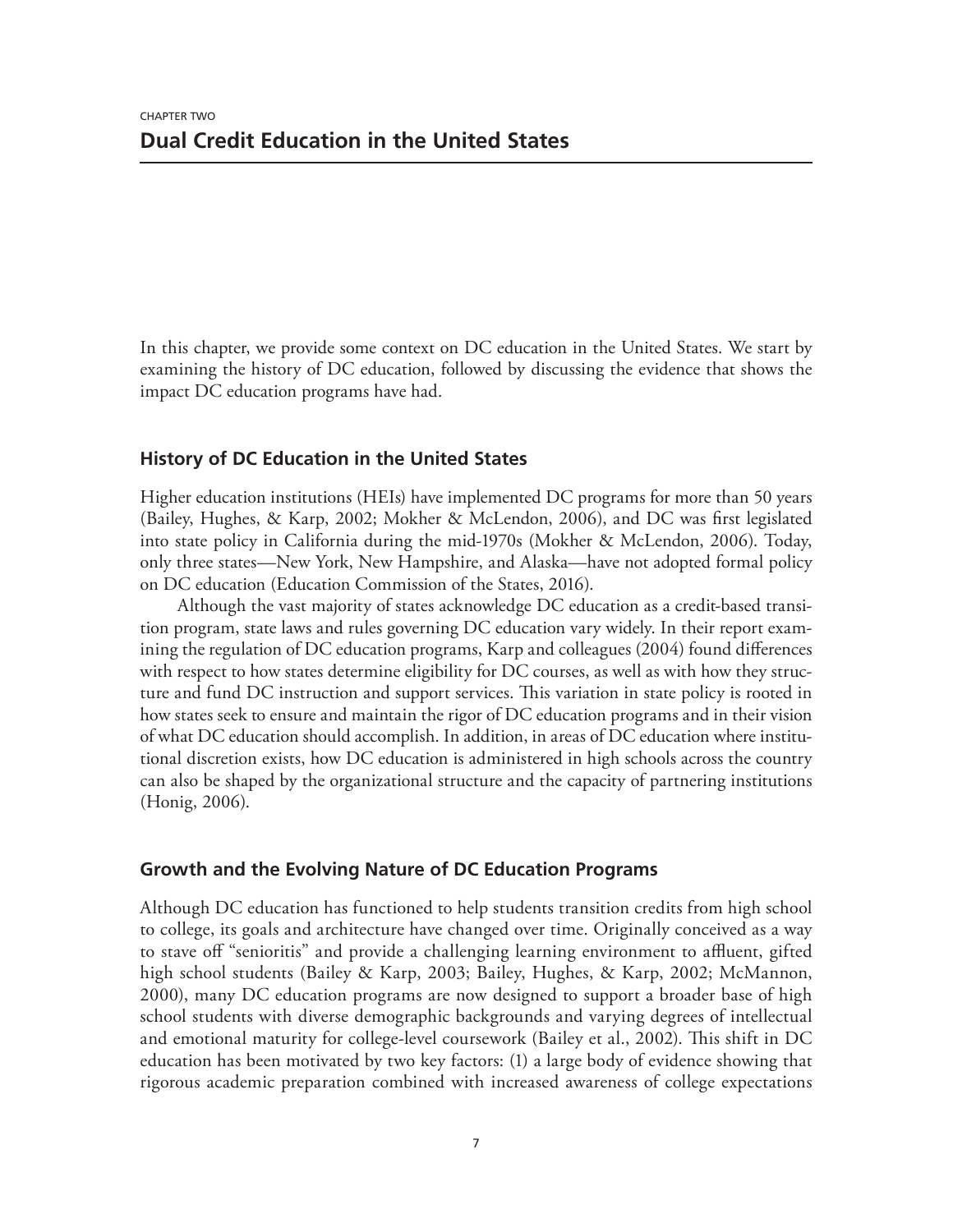strongly predicts postsecondary success (Karp et al., 2004), and (2) the overall diversification of the high school student population in the United States (Maxwell, 2014; Western Interstate Commission for Higher Education, 2016). ECHSs, which typically deliver DC courses to at-risk high school students starting in the 9th grade, in particular, have embraced the potentially transformative role of DC education to boost success for traditionally underserved student populations.

The potential to eliminate the divide between secondary and postsecondary education policies, practices, and expectations has helped to popularize DC education across states and HEIs. In the latest comprehensive study of DC education in the United States, commissioned by the National Center for Education Statistics, Thomas and colleagues (2013) found that students in public high schools enrolled in more than 2 million DC courses during the 2010– 2011 academic year, a two-thirds increase over the 2002–2003 academic year (Waits, Setzer, & Lewis, 2005). Many of these courses were taken by low-income students and students of color, who have gained access to DC education through ECHSs. Jobs for the Future (n.d.) reported that it has launched more than 280 ECHSs since 2000, which serve 80,000 students in 31 states. Because existing surveys on the prevalence of DC education in the United States have focused on high schools rather than high school students as the unit of analysis, it is still difficult to decipher precisely how many students participate in DC education programs, how many college credits students are earning through these programs, and how both of these numbers have changed since DC education was first delivered.

Research focused on DC education in specific states, however, provides some insights. For example, a recent analysis by the THECB demonstrates that Texas has witnessed a 650 percent increase in the number of students accessing DC education since 2000, and the number of students taking DC courses continues to increase, particularly among high school freshman and sophomores, since state lawmakers made eligibility less restrictive in 2015. Similarly, the Idaho State Board of Education reported that the number of students taking DC courses increased nearly 200 percent from 2008 to 2015, from 5,000 to almost 15,000, and also noted that the number of credits earned has grown almost 200 percent, from 30,000 to nearly 90,000 (Idaho State Board of Education, 2016). While these two examples are illustrative of enrollment growth in DC education, we nevertheless have a patchwork understanding of the extent to which high school students are participating in DC education nationwide, a problem echoed by researchers in prior reports (Bailey & Karp, 2003; Bailey et al., 2002).

## **Participation in DC Education**

Although many states, HEIs, and school districts have engaged in concerted efforts to make DC education more inclusive of a wider variety of students, there is evidence that suggests that there is unequal participation in DC education among different high school student groups.

There are several reasons students in certain high schools may have different rates of participation in DC education programs. Many states and HEIs mandate that DC partnerships limit admission to DC programs to students who can demonstrate some level of academic proficiency or an aptitude or skill that qualifies them for more advanced coursework as a way to ensure their success (Karp et al., 2004). In fact, establishing eligibility for DC courses is a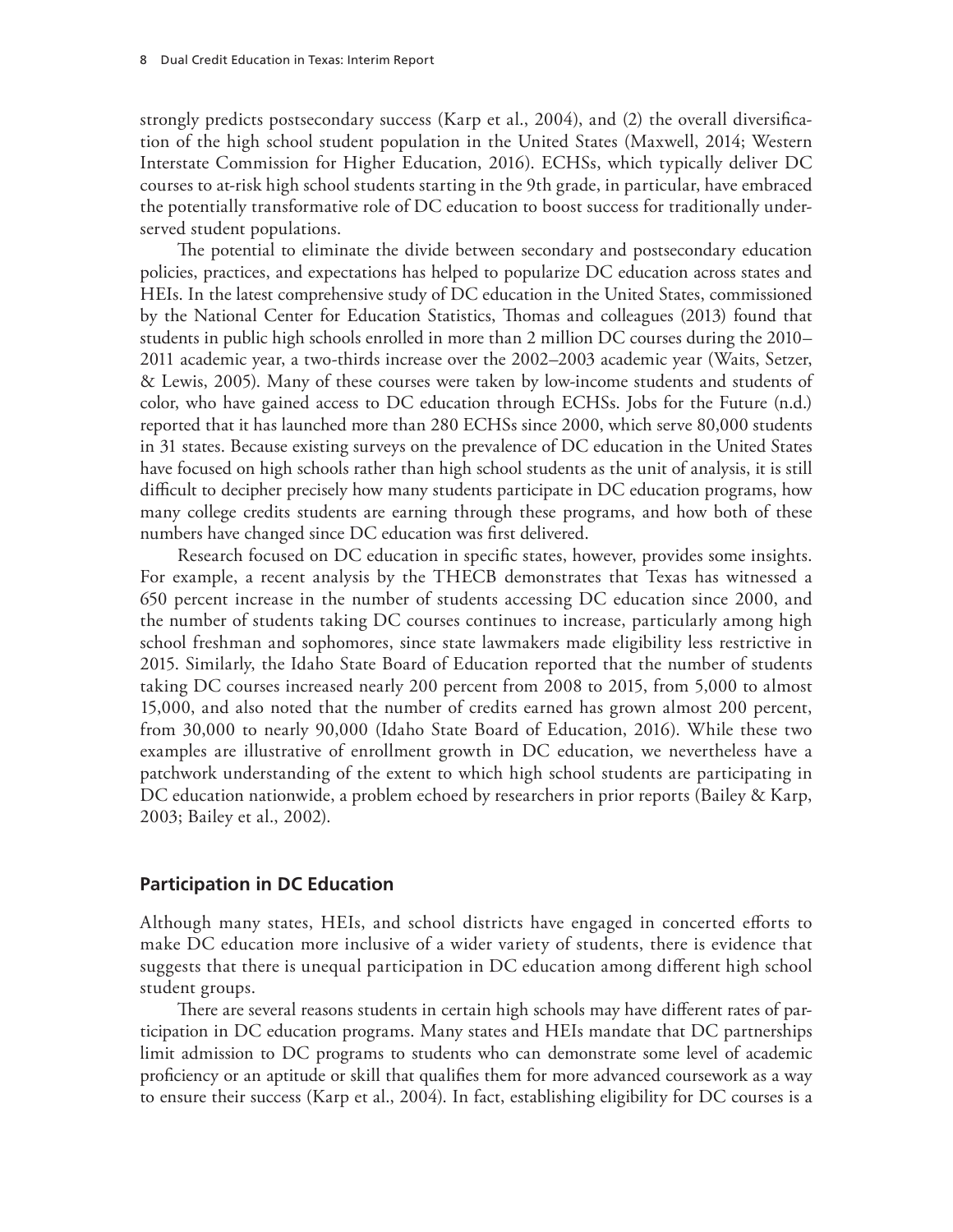feature that is addressed most often by state policy. Thomas and colleagues (2013) found that, among high schools with students enrolled in DC education, almost two-thirds reported that they had established requirements to enroll in DC courses.

Another reason participation in DC courses may be low may be related to the capacity of high schools to offer students other opportunities to earn college credit, such as through Advanced Placement (AP) courses or International Baccalaureate (IB) programs. The College Board (2014) reported that many states have attempted to close participation gaps in AP courses by race and ethnicity, through district- and school-level efforts to enroll more Latinos, African-Americans, and poor students into AP coursework (Rich, 2013). By contrast, rural high schools often are unable to offer more advanced academic courses to students because of resource constraints (Kena et al., 2016), which might incentivize them to partner with an HEI to deliver college-level courses through DC education online platforms instead of offering AP courses. Finally, some schools that educate predominately traditionally disadvantaged groups may be under-resourced to encourage or support participation in DC education. The phenomenon of "undermatching" shows that lower-income students with similar qualifications as their more advantaged peers are consistently less likely to apply and enroll in college, which may be partly due to different advising and counseling practices as a result of resource constraints (Roderick, Coca, & Nagaoka, 2011).

#### **Delivery of DC Education**

Today, DC education programs can be categorized into a wide range of different models and approaches, not just in terms of their modality (taught online, face-to-face, hybrid) but also in terms of their location (on a college campus or high school campus), their course content (academic or vocational), instructor of record (high school faculty or college faculty), and class composition (only high school students or a mix of high school and college students) (Andrews, 2000; Bailey & Karp, 2003). DC programs also differ along the age at which students can enroll, the number of college-level credits students earn from DC courses, and whether they are offered through structured pathways (Karp et al., 2004).

The variation in DC programming stems from flexibility that states grant HEIs and partnering districts and their schools to structure DC instruction and support to accommodate local needs and circumstances and ensure quality and rigor. As Karp and her coauthors (2004) suggest, although policymakers have expressed the most concern about ensuring that only qualified students are allowed access to DC education programs, they are generally less concerned about promoting a single model to deliver DC education. With regard to research on DC education, the topic of delivery is one of the least explored. We still do not know how prevalent various models and approaches are in the delivery of DC education, nor what is the right mix of models and approaches to ensure that different students benefit from DC education.

# **Funding**

States vary in how they allocate funding for delivering DC courses. Karp and her coauthors (2004) found that 38 states had enacted legislation on tuition policies for DC education.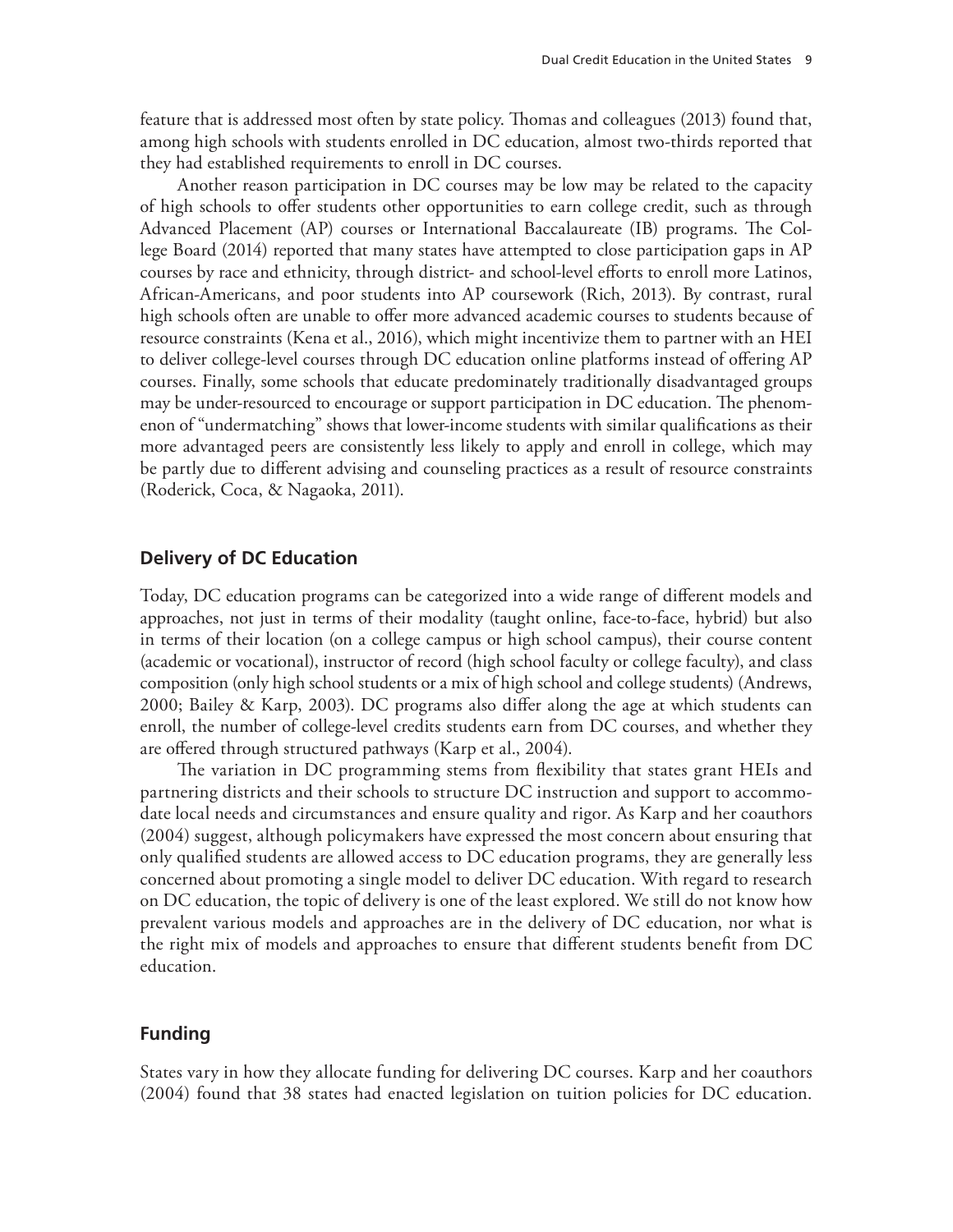Some of these states, like North Carolina, exempt high school students from paying tuition and fees associated with DC courses, while other states give discretion to high schools and colleges in DC partnerships to determine whether they will place the financial burden of administering DC courses and support services on students and their families. Still other states provide financial assistance to students to cover the cost of taking a DC course. States that offer DC students tuition assistance may not offer additional financial aid to cover the cost of books and fees, which may dissuade low-income students from participating in DC education. To the best of our knowledge, all students must incur some cost to matriculate in DC education, although the amount will vary by the state or district in which the college is located.

#### **Evidence on the Impact of DC Education Programs, and Its Limitations**

A recent intervention report released by the U.S. Department of Education's What Works Clearinghouse in 2017 cited 35 investigations that have studied the effects of DC programs on academic outcomes. The vast majority of these studies are correlational in design, and most find that participation in DC education is positively related to a wide range of student academic outcomes, including high school graduation, college enrollment, college persistence, college grade point average (GPA), and college graduation, and negatively related with college remediation and dropping out of high school. However, only two of the 35 studies reviewed in the What Works Clearinghouse report met design standards that allow researchers to identify the causal impact of DC programs without reservations (Berger, et. al, 2014; Edmunds et. al, 2015) Three others met standards with reservations because they utilized quasi-experimental methods instead of experimental methods (An, 2013; Giani et. al; 2014; Struhl & Vargas, 2012). These five studies effectively tease out the extent that DC programs contribute to gains or losses in achievement by systematically controlling for the full array of differences (i.e., previous academic performance, race/ethnicity, motivation) that exist between students who enroll and do not enroll in DC coursework. Based on this research, there is substantial evidence showing that DC programs have positive effects on high school academic achievement and completion, college enrollment, credit accumulation, and college degree attainment. There is less evidence about the impact of DC programs on high school persistence and attendance, as well as college readiness, but what does exist suggests that DC programs may have a positive impact on these outcomes as well. Despite these findings, this research has been unable to find a noticeable effect of DC programs on college achievement.

Although the research base measuring the impacts of DC education is growing, it is still limited in that it has not systematically examined measures of efficiency, such as SCH, time to degree, or course retake as outcomes of interest. The overwhelming majority of impact studies focus almost exclusively on measures of achievement (i.e., college enrollment, persistence, credit accumulation, college credential attainment) or perceptions of the quality from a student perspective (Berger et al., 2014; Edmunds et al., 2016; Karp et al., 2008; Marshall & Andrews, 2000). While these outcomes are important, they are inadequate in helping policymakers and institutional leaders assess whether these programs produce savings for taxpayers and students and reduce a students' time to degree—two benefits lauded by advocates of DC programs. Amid concerns about the transferability of credits earned through DC programs to degree programs and reduced state investment in postsecondary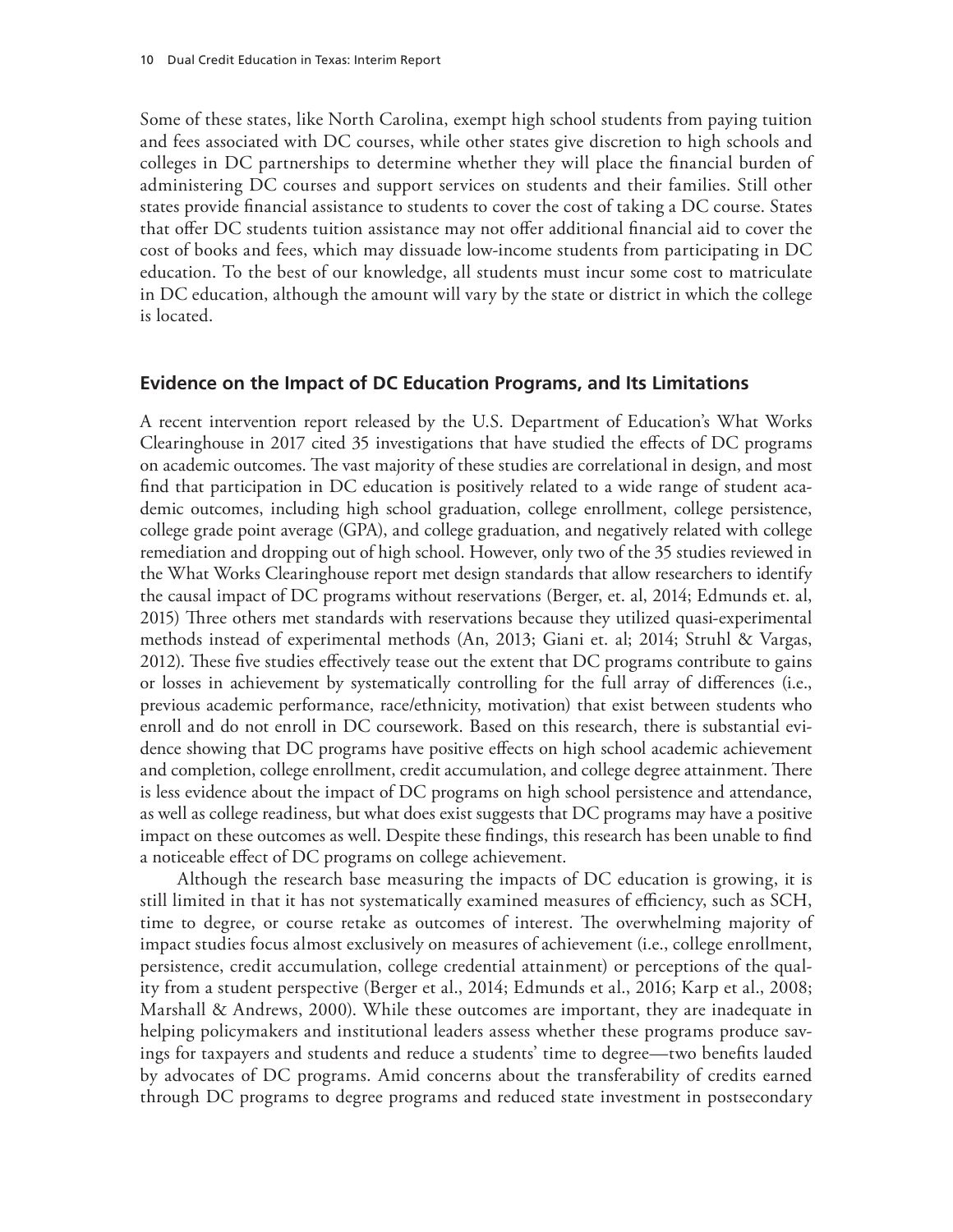education, outcomes like credits to degree, time to degree, and course-retake rates are particularly consequential to examine.1 In analyses conducted for this report, we address this research need by descriptively comparing high school graduates who did and did not take DC courses against these outcomes.

Another limitation in the current research base is the tendency among researchers to gloss over the different ways in which DC programs are implemented when examining impacts. Research has broadly documented that HEIs and partnering districts and high schools deliver DC instruction and supports using a variety of approaches and models, which often are shaped by their goals for DC education, their organizational capacities and relationships, and the background and needs of their students. Ultimately, one approach for delivering DC education, whether it be teaching DC courses on a college campus or using high school counselors to provide college advising, may be effective for one group of students but ineffective for another; however, it is unclear from the research base how to decipher which groups. Given the increasing diversity of the student population and the wide variation of DC delivery approaches, we plan to conduct a causal impact study that examines the differential effects of DC education to determine which programs may be more effective than others for particular student subgroups and to ensure flexibility in the design of DC education programs. At present, our study adds to this literature by providing descriptive evidence on long-term outcomes, including college completion. We also provide some evidence on the implementation of DC education based on interviews with administrators from Texas community colleges.

 $1$  Since DC students must transfer credits earned as DC to gain credit when they enroll as full-time college students, there is concern that students may suffer from transfer credit loss similar to that suffered by other transfer students. However, there is also concern that some institutions may be less willing to accept credits earned through DC than they would be willing to accept credits earned through a college-credit-only course.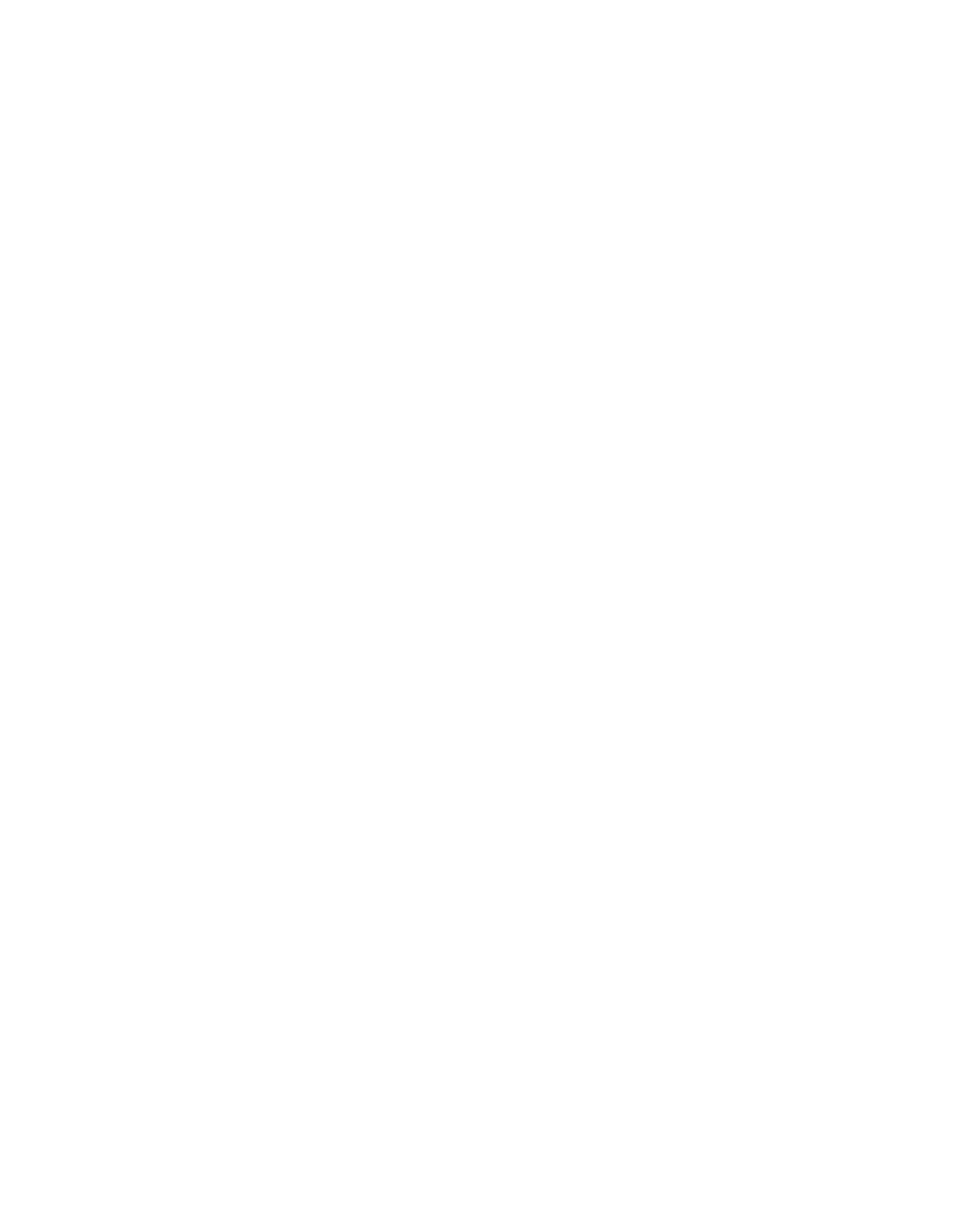In 1995, the Texas legislature passed HB 1336, which first recognized DC education as an intervention used to help high school students transition into college. In this chapter, we provide context on DC education in Texas, starting with an examination of the expansion of DC participation and programs in Texas over time, the diversification of the DC student population in Texas, legislative action expanding DC education in the state, the regulatory framework for DC education in the state, and prior research on DC education in Texas.

# **Expansion of DC Participation and Programs in Texas**

Since 2000, Texas has witnessed an exponential growth in the number of students enrolling in DC courses. According to data gathered by the THECB, the number of high school students taking college-level courses through DC programs at public higher education institutions rose from 17,795 to 133,342 between the fall 2000 and fall 2015 semesters, an increase of roughly 650 percent. Some of that growth can be attributed directly to ECHSs. During the 2014–2015 school year, 35,375 students were enrolled in an ECHS, up from 23,390 the year before (Legislative Budget Board, 2016). In the fall of 2015, DC students made up almost 10 percent of all postsecondary education students in the state.

The number of HEIs that provide DC offerings also has increased in Texas. At the beginning of the 2015–2016 academic year, 96 of 105 HEIs delivered at least one DC course, up from 61 in the fall of 2000. Community colleges have had steady representation in the DC education market (75 percent), with public four-year institutions making up just under 20 percent of all public HEIs delivering college-level coursework for DC.

It is important to note that although community colleges represent three-fourths of HEIs delivering DC education, these institutions are not teaching three-fourths of all DC students. In 2015, 126,000 high school students took a DC course from a public two-year institution, compared with 7,500 high school students who took a DC course from a public four-year institution. Most of the growth in DC enrollment between 2000 and 2015 (95 percent) can be attributed directly to increases in DC course seats at public two-year colleges.

## **Diversification of the DC Student Population**

As a result of the changing demographic make-up of Texas and efforts to broaden DC access to less advantaged populations, students enrolling in DC programs in the state have also become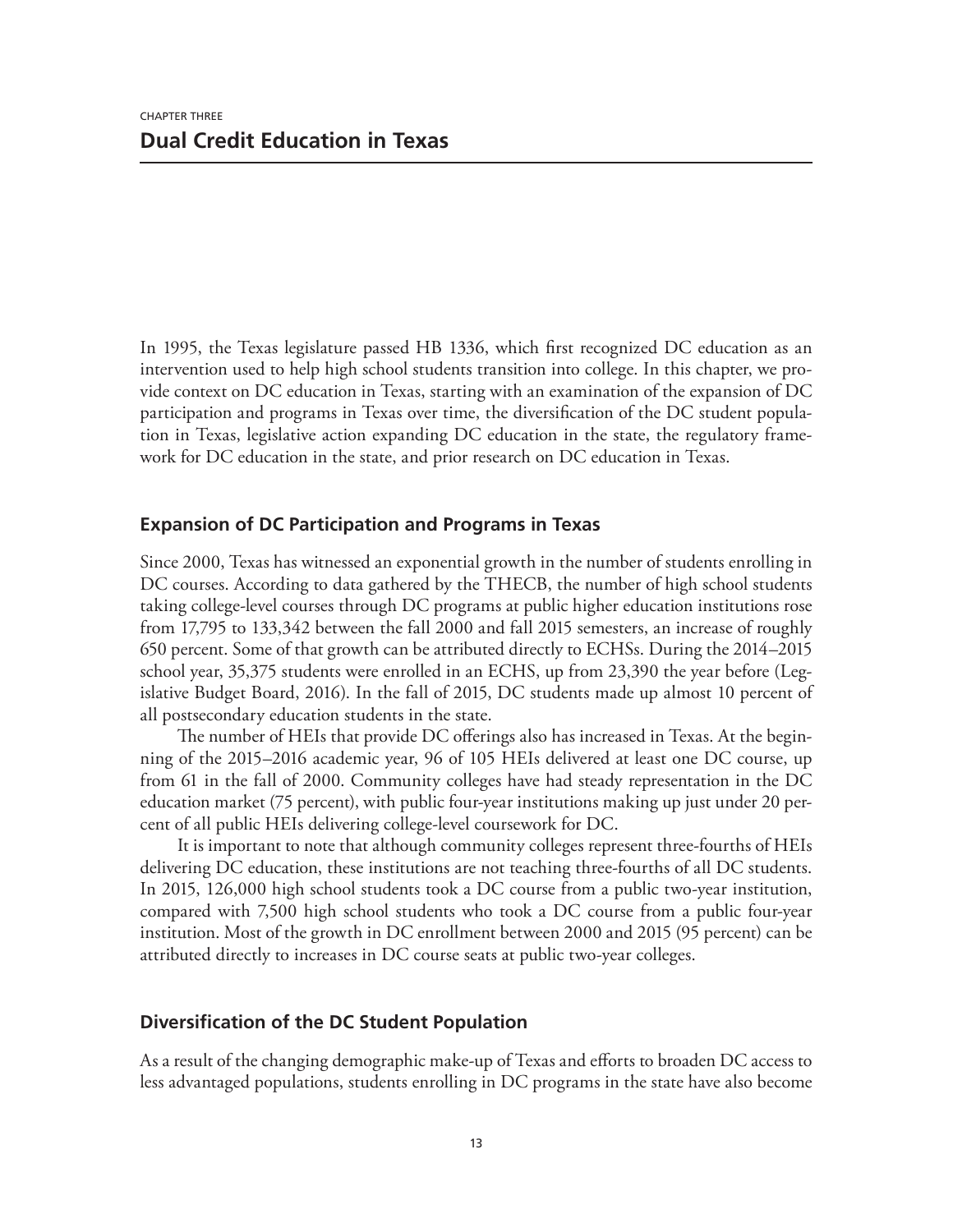more ethnically and racially diverse. In the fall of 2014, for the first time in history, Latino students made up the plurality of DC students, holding just over 42 percent of the DC seats at public higher education institutions in the state. In the following year, this proportion increased to 44 percent. These changes come at a time when the share of non-Hispanic white students in DC programs continues to drop. In the fall of 2000, non-Hispanic whites represented 71 percent of all DC students, whereas in the fall of 2015, they accounted for just 38 percent of them.

Changes in the ethnic and racial distribution of the DC student population may be driven in part by the ethnic and racial diversification of the state's overall student population (Murdock et al., 2014). Recent evidence from the TEA (2016) shows that Hispanics now account for more than 52 percent of all students in Texas public schools, 12 percentage points higher than in 2000 (TEA, 2000). By comparison, the share of students identified as white attending public school has been steadily declining and now constitutes a little more than 28 percent of the public school population (TEA, 2016). While African-American, Asian, and multiracial students represent small shares of all public school students, their enrollment numbers have also increased since 2015 (TEA, 2016). These trends are unlikely to change any time soon, as white students decrease their enrollment in Texas public schools (TEA, 2016), and as whites, in general, experience a sharp fall in birth rates (Pew Research Center, 2016).

## **Legislative Action Expanding DC Education**

Since the Texas legislature passed legislation that allowed students to earn high school and college credit for college-level coursework in 1995, Texas policymakers have enacted several laws that have incentivized HEIs and school districts to initiate and sustain DC partnerships, support student enrollment in DC programs, and require student demonstration of academic proficiency to take DC courses. For example, in 2003, the Texas legislature enacted HB 415, which allowed both high schools and colleges to receive funding for providing DC instruction. Two years later, Texas lawmakers successfully passed HB 1, requiring all school districts to offer students the chance to earn a minimum of 12 college credits through AP, IB, or DC. That same bill called for the development of College and Career Readiness standards that eventually would be linked to rules determining eligibility for DC courses in state statue.<sup>1</sup>

Most recently, Texas relaxed state-level requirements limiting entry into DC courses. During the 84th legislative session in 2015, the Texas legislature passed HB 505, which prohibits the state from restricting DC education to just 11th- and 12th-grade students and the number of DC courses or SCHs a student may take within a semester or academic year or while enrolled in high school. Supporters of HB 505 successfully argued that making access to DC courses less restrictive would allow students to earn a postsecondary degree faster and in a less costly way. In the same legislative session, Texas lawmakers also repealed a section in Texas Education Code 130.008 that required HEIs to deliver DC education programs to high schools in their local service areas. Now, Texas public HEIs can team with any school district, and vice versa, within the state to provide DC offerings. Quantitative results presented in this report do not capture the effects of HB 505 on DC student participation or outcomes. However, in Phase II of the study, we intend to descriptively examine the types of students enter-

<sup>&</sup>lt;sup>1</sup> The TEA provides a complete list of legislative measures shaping DC education policy in Texas up until 2009 (Texas Education Agency Office for Planning, Grants, and Evaluation and Shapley Research Associates, 2011).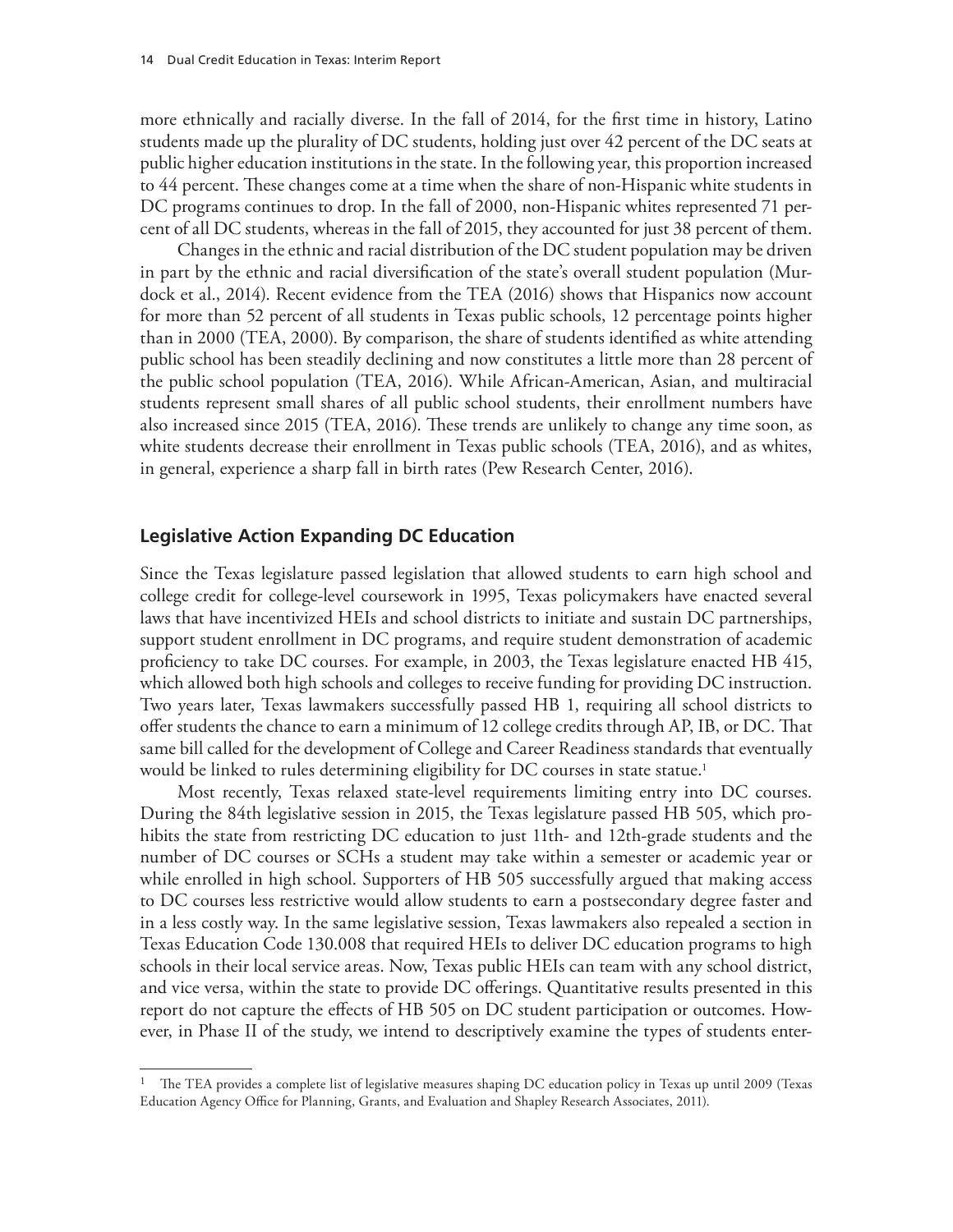ing DC education after HB 505 and track their academic outcomes in DC education and in college.

# **Regulatory Framework for DC Education in Texas**

State statute establishes minimum quality standards for the administration of DC education in public and private high schools. Yet it also provides substantial freedom and discretion to HEIs to adopt additional standards of their own to ensure that high school students benefit from DC education programming. In this section, we describe the framework that governs DC education and ECHSs and identify the quality controls available to ensure and improve the quality of DC instruction and support services.

#### **DC Partnership Agreements and ECHS Designation**

Partnership agreements between HEIs and one or more school districts or private secondary schools to deliver DC education are developed independent of government oversight but are required by state rule to define how they will administer DC instruction and support services. Each agreement must address the following nine elements: (1) eligible courses, (2) student eligibility, (3) location of class, (4) student class composition, (5) faculty selection, supervision, and evaluation, (6) course curriculum, instruction, and grading, (7) academic policies and student support services, (8) transcripting of credit, and (9) funding.2 These agreements, commonly referred to as memoranda of understanding, must be approved by a governing body or designated authorities of both partnering educational institutions before any DC courses can be delivered.

Because the state does not mandate uniformity across DC partnership agreements, HEIs and school district partners can customize these arrangements according to their needs and circumstances. A THECB analysis (2011) showed that there was considerable variation in how HEIs and school districts set up DC partnerships, noting that variance in the location of instruction, instructor of record, student financing, and institutional financing were the most common differences across arrangements.

However, establishing an ECHS to deliver DC courses does receive greater state scrutiny than setting up a DC partnership agreement. School districts interested in operating an ECHS must partner with an HEI to submit an application to the TEA for review and approval and must offer quality assurances to deliver DC education to at-risk high school students. In its application, a school must demonstrate that its early college model follows six common design principles embodied in the TEA ECHS Blueprint. This blueprint requires ECHS to (1) target students who are at risk of dropping out of high school and might otherwise not go to college, (2) sign a memorandum of understanding with a HEI, (3) develop and maintain a leadership team to oversee the design and the sustainability of the ECHS, (4) provide a course of study that allows students to receive a high school degree and an associate's degree or 60 hours of credit toward a bachelor's degree in an environment that provides academic, social, and emotional support, (5) determine a student's college readiness by administering the Texas Success Initiative Assessment (TSIA) and provide assistance to enable students to begin college-level

<sup>2</sup> Texas Administrative Code 4.84.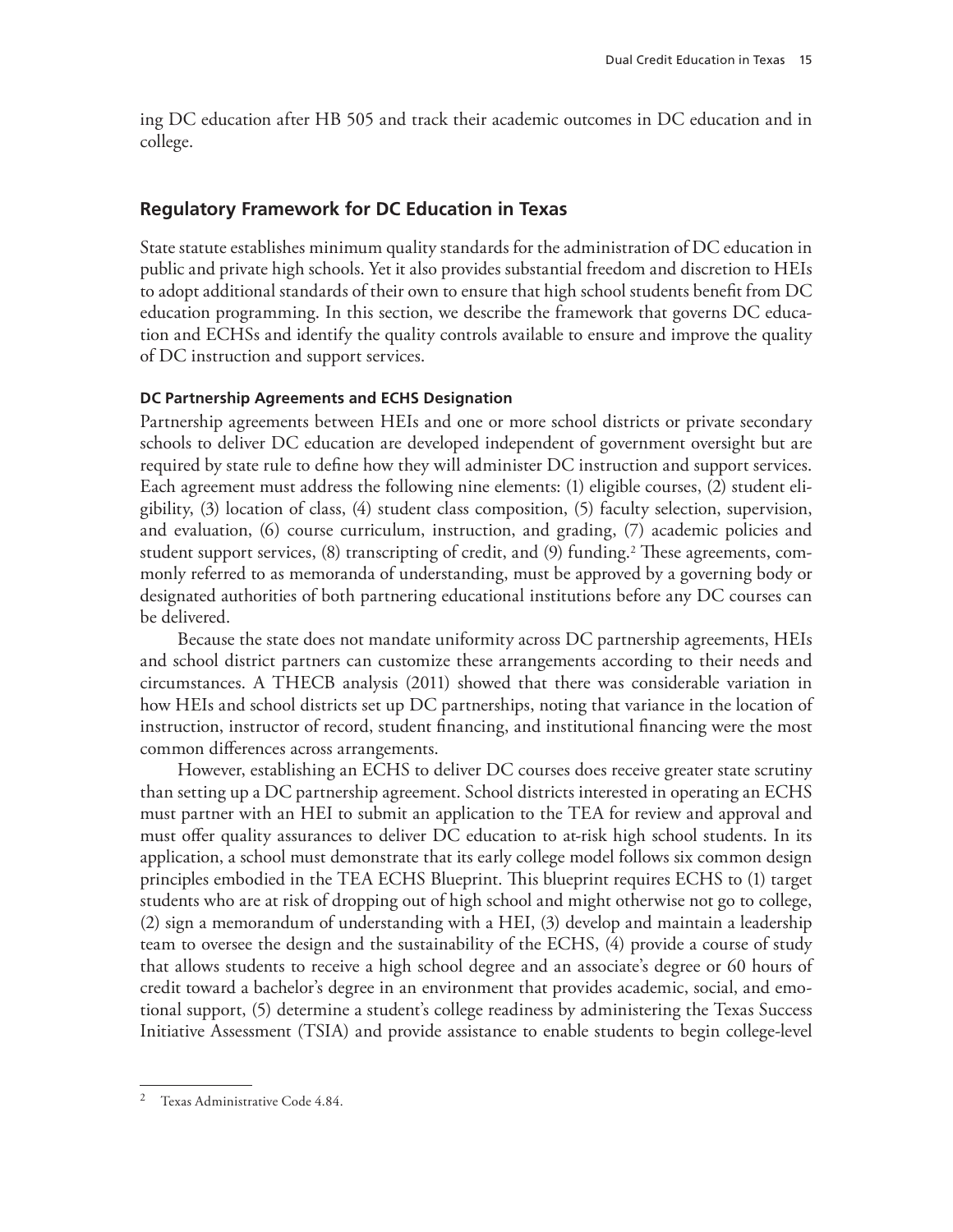courses, and (6) provide a full-day program in an autonomous high school. The TEA requires school districts to renew their ECHS designation annually.

#### **Course Eligibility and Access**

Although the state cannot restrict the number of courses a student can take for DC, it does limit the types of DC courses that HEIs can claim for state funding. Courses delivered for DC by public two-year institutions must either be identified as college-level academic courses in the *Lower Division Academic Course Guide Manual* (ACGM) or as college-level workforce education courses in the *Workforce Education Course Manual*. Courses delivered for DC by public universities must be identified in the university's approved undergraduate courses inventory. State statute also prohibits public HEIs from delivering developmental education as DC courses. HEIs have the authority to narrow the range and number of DC courses they allow high school students to take. HEIs are not obligated by law to deliver academic or career and technical DC education in partnering high schools, and high schools are not required to offer students opportunities to take DC coursework.

#### **Student Eligibility and Access**

Texas Administrative Code 4.85 establishes minimum requirements that determine which high school students are eligible to enroll in DC courses but also grants HEIs considerable latitude over imposing other additional criteria that may limit student access to DC courses. Consequently, state rule does not guarantee high school students access to DC courses, even if they meet the minimum state eligibility standards for DC education.

To qualify for a DC course, high school students must meet state requirements for college readiness or DC eligibility. High school students can demonstrate college readiness by obtaining a minimum passing score on the Texas Success Initiative Assessment (TSIA) or by qualifying for an exemption from taking the TSIA. These exemptions include obtaining a minimum composite or subject specific score on the ACT, SAT, or the State of Texas Assessments of Academic Readiness (STAAR) End-of-Course Exams (EOCs) in Algebra II and English III, showing proof that they have successfully completed a college-level course, or declaring nondegree-seeking status, among others.

High school students can also enroll in a DC course if they meet DC eligibility standards. These standards do not require high school students to demonstrate college readiness through the TSIA or other alternative tests, but they do mandate them to exhibit some level of academic proficiency in reading, writing, or math. Some of the tests used to assess readiness for DC courses are ones that high school students can take before they reach the 11th- and 12th-grade year of high school and include the PSAT, PLAN, and the STAAR EOC in Algebra I and English II, courses typically offered in the first two years of high school. In this sense, DC eligibility standards are less rigorous than college readiness standards because they test a student's level of academic proficiency in content areas that are taught in earlier high school grades. DC standards also offer high school students an opportunity to participate in DC coursework if they have not yet enrolled in courses that allow them to take college-ready STAAR EOCs, or in grades when the SAT or the ACT is typically administered.

College readiness and DC eligibility standards apply only to students interested in enrolling in academic DC courses or career and technical DC courses that lead to a Level 2 certificate or an applied associate degree. According to state rule, high school students have to test at college readiness or meet DC eligibility standards only for courses with such requirements.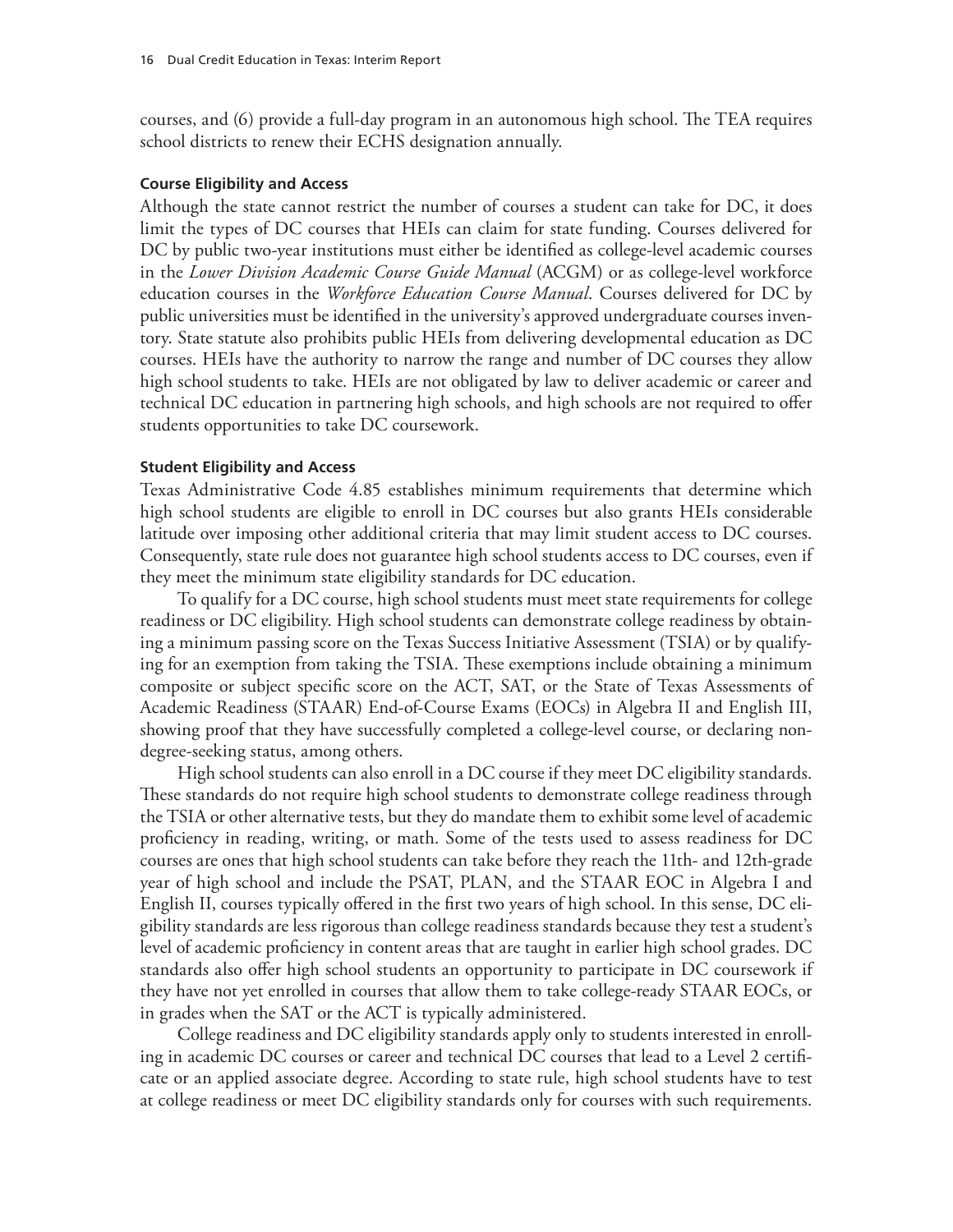High school students in pursuit of courses leading to a Level 1 certificate are not subject to college readiness or DC eligibility standards.3

Although state rules set minimum eligibility standards for DC education, they also give HEIs considerable discretion to tighten these standards. While the Texas Administrative Code does not explicitly specify the criteria HEIs can use to restrict access, it asserts that additional requirements that HEIs impose must not conflict with the established rules set in state statute. As such, HEIs can impose stricter academic DC eligibility guidelines by placing a college readiness prerequisite on a college-level course that counts as DC, requiring students to demonstrate a minimum GPA, or mandating that DC courses be taken at a certain grade level.

Although ECHS target students who are least likely to enroll in college, all high school students are eligible to participate (Legislative Budget Board, 2016). Texas Administrative Code 4.155 requires students enrolled in ECHSs, unlike regular DC students, to be administered a board-approved instrument for the purposes of assessing college readiness using the TSIA. ECHS students are not required to demonstrate college readiness prior to enrolling.

#### **Faculty Selection and Evaluation**

Texas draws on The Southern Association of Colleges and Schools Commission on Colleges (SACSCOC) standards to determine how HEIs should select faculty to teach both academic and CTE DC courses. For academic DC courses, the SACSCOC requires DC instructors to have at minimum a master's degree in the academic discipline being taught or a master's degree with 18 graduate credit hours in the academic discipline or subject being taught. For CTE DC courses, the standards are lower and mandate that instructors have a bachelor's degree in the subject or an associate degree and demonstrated competencies in the teaching discipline. HEIs can, however, establish institutional policies that go beyond those standards to select DC instructors.

Because SACSCOC does not stipulate that HEIs must select faculty who teach collegelevel courses on the main college campus as DC instructors, HEIs can hire high school teachers to provide DC instruction, as long as such teachers meet the minimum credential guidelines and follow departmental and institutional rules on required academic credentials. In addition, SACSCOC mandates that HEIs supervise and evaluate DC instructors using the same methods they use for faculty at the main college campus. College faculty who teach DC courses do not need to obtain a teaching certificate through the State Board for Educator Certification, which governs the standards of the K–12 teaching profession in Texas.

#### **Instructional and Support Services**

To receive accreditation, HEIs are required by SACSCOC to ensure that a DC course and the corresponding course offered on the main college campus are equivalent with regard to the curriculum, materials, instruction, and methods used to assess student performance. The same requirements apply to DC support services. These standards do not provide HEIs with explicit guidelines on how to demonstrate equivalency for each domain. Consequently, HEIs have considerable leeway to determine and demonstrate what constitutes comparable instructional and support services.

 $3$  A Level 2 certificate consists of at least 30 but no more than 51 SCHs; Level 1 certificate consists of at least 15 and no more than 42 SCHs (THECB, 2012).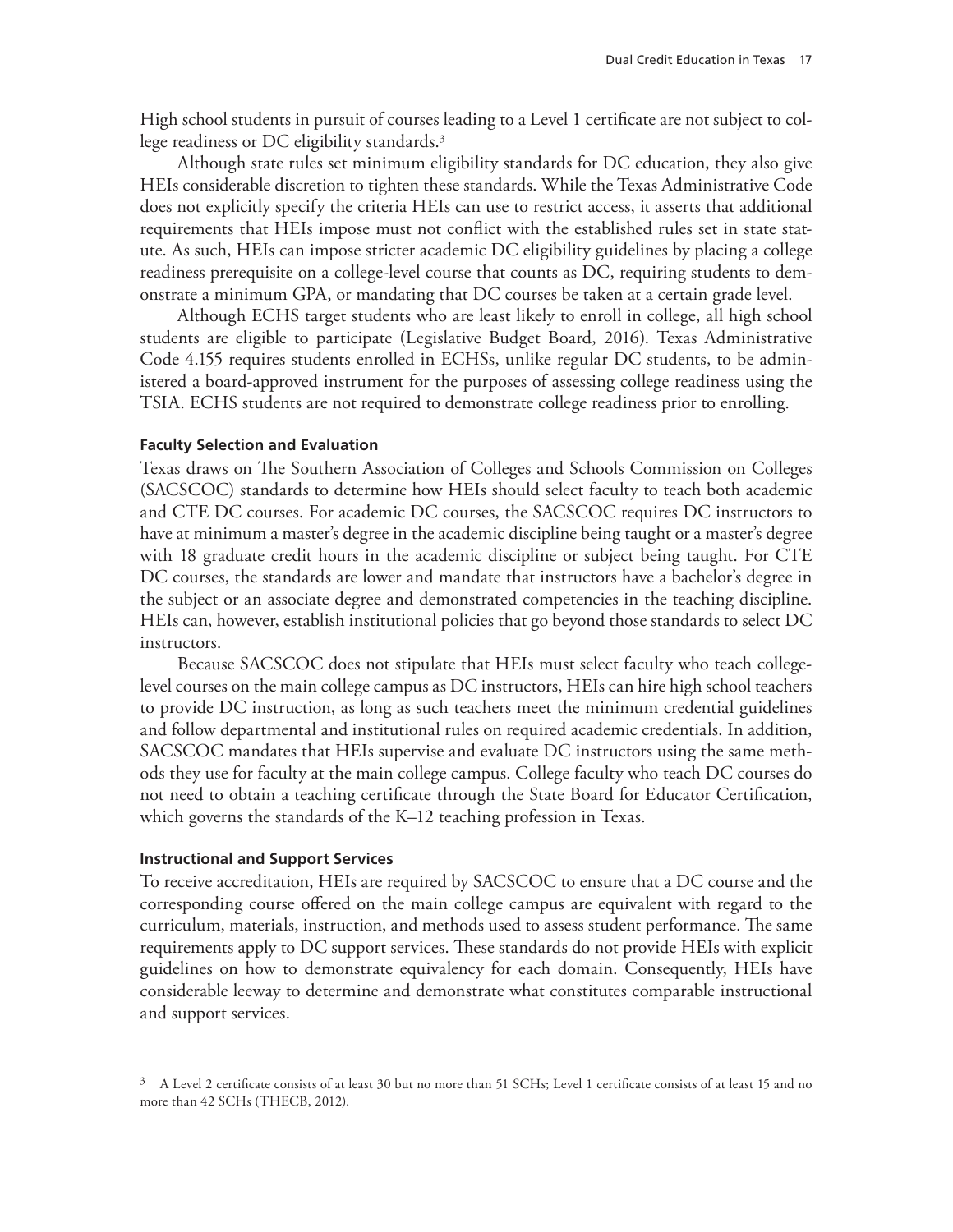#### **Delivery**

HEIs and partnering districts and schools have full autonomy over the delivery of DC instruction. HEIs have discretion to teach DC courses using face-to-face, online, hybrid instructional modalities, college faculty or high school teachers, on a high school or college campus, or to only DC students or to a mix of DC and college-credit-only students. State rule allows high school students who are not earning college credit to take a DC course alongside DC students if (1) the course is required for completion under the State Board of Education High School Program graduation requirements, (2) the high school–credit-only students are AP students, or (3) if the course is CTE and the high school–credit-only students are earning articulated college credit.

#### **Funding**

State law allocates funding to both school districts and colleges for administering DC education. School districts receive state resources based on the average daily attendance of high school students who take DC courses, and community colleges receive funding for the number of contact hours of instruction they deliver to DC students. For public four-year institutions, funding is based on the number of SCHs delivered to DC students.<sup>4</sup> Texas funds DC courses at the same rate as college-credit-only courses for both two- and four-year institutions. State law also grants full discretion to HEIs to determine their respective DC policies on tuition and fees. However, by law, HEIs cannot require students enrolled in ECHS to finance any of their DC courses.

#### **Prior Research on DC Education in Texas**

Within the past decade, researchers have devoted more attention to DC education in Texas, but as is true with national and other state reports, data on DC instruction, support services, and delivery are still relatively scarce in Texas. Much of the discussion about DC education in Texas is descriptive and has centered mostly on charting trends and patterns in access, enrollment, and delivery of academic versus CTE DC courses administered to public high school students (Appleby et al., 2011; Eklund, 2009; Friedman et al., 2011; THECB, 2011). A positive characteristic of all these studies is that they use data on the entire universe of public high school students in Texas, rather than a limited sample, which is a common feature of studies based on randomized experiments. Nevertheless, these data are out of date, with most stemming from the mid-2000s; consequently, they do not reflect recent DC trends and patterns.

Perhaps the most salient finding from this descriptive research is that, despite enormous growth in the number of students enrolling in DC education, student access to DC courses has not been equally distributed. For example, while Eklund (2009) and the THECB (2011) discovered that more low-income students and students of color have matriculated in DC education over the years, Appleby et al. (2011) and Friedman et al. (2011) found that these student groups were nevertheless still underrepresented in DC courses relative to affluent and white students. This research also shows that rural students had greater access to DC educa-

<sup>4</sup> A contact hour is a measure that represents an hour of scheduled instruction given to students. A SCH is normally granted for satisfactory completion of one 50-minute session (contact hour) of classroom instruction per week for a semester of not fewer than 15 weeks.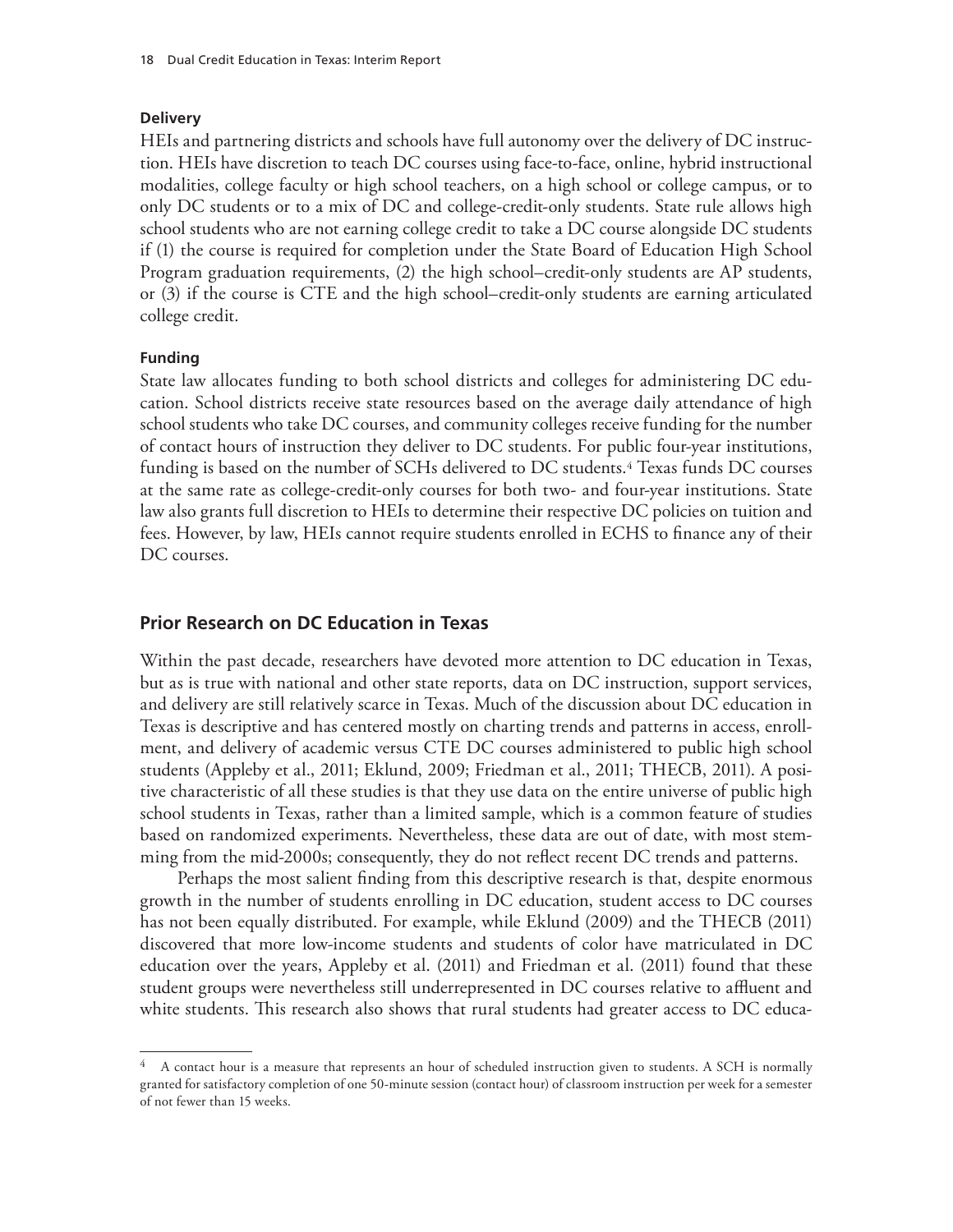tion than urban students (Eklund, 2009; Appleby et al., 2011)—a result that comports with conclusions made by other researchers using data collected at the national level and from other states (Pretlow & Wathington; Taylor & Lichtenberger, 2013; Thomas et al., 2013; Waits et al., 2005).<sup>5</sup> Also, Eklund (2009), Appleby and colleagues (2011), and Friedman and colleagues (2011) found that, compared with their counterparts, males, African-Americans, Hispanics, and economically disadvantaged students were more likely to enroll in CTE than in academic DC education. Friedman and colleagues (2011) also found that schools with lower DC enrollments were those with higher proportions of African-American and limited English proficient students, and with fewer AP and IB tests taken. This past year, the Office of Strategic Initiatives at the University of Texas System began a mixed-methods study to examine the extent that DC education promotes student success by conducting analysis of in-house student-level administrative records and interviews with DC stakeholders. Results from this study will be published in the fall of 2017.

Like most evaluation research on DC education, the findings from Texas also demonstrate that students respond positively to the opportunity to earn high school and college credit simultaneously for courses before graduating from high school. Yet this research also suffers from the same limitations that have plagued other impact studies in that it does not control for factors that potentially could bias estimates. Only Berger and colleagues (2014) have rigorously tested the effects of early college high schools on student outcomes in college by conducting a lottery-based randomized experiment in five states, Texas being one. They found that being admitted into an ECHS positively impacts a student's decision to earn a bachelor's degree after high school. However, ECHS students were just as likely to enroll in college after high school as students who were randomized out of the lottery. While Berger et al.'s study is an important contribution to research on DC programs, it is limited in that it examined a very select number of short-term student achievement outcomes, followed students longitudinally for a very short period of time (at most, seven years after the start of high school), and is based on a relatively small sample of students in 10 ECHSs, two of which are located in Texas. Finally, Jobs for the Future, in partnership with Educate Texas and three school districts, received an Investing in Innovation Fund (i3) grant in 2012 from the U.S. Department of Education to expand the reach of ECHSs in South Texas and Denver and to identify best practices for scaling the early college model. Findings from this initiative have yet to be released.

Given the current political focus on DC education, we need to update previous conclusions about DC education in Texas with more recent data and extend this research to examine the extent to which HEIs are changing how they deliver DC instruction and supports; how DC students are transferring earned college credits and graduating on time; and how DC programs, in and of themselves, positively affect student success in postsecondary education.

With this national and Texas context in place, we turn in the next two chapters to our qualitative and quantitative findings.

<sup>&</sup>lt;sup>5</sup> In their report, Friedman and colleagues (2011) found that public schools located in rural areas in Texas had lower enrollments in DC education. Because it is unclear how these authors identified rural schools, it is difficult to determine why this finding contradicts what Eklund (2009) and Appleby and co-authors (2011) found.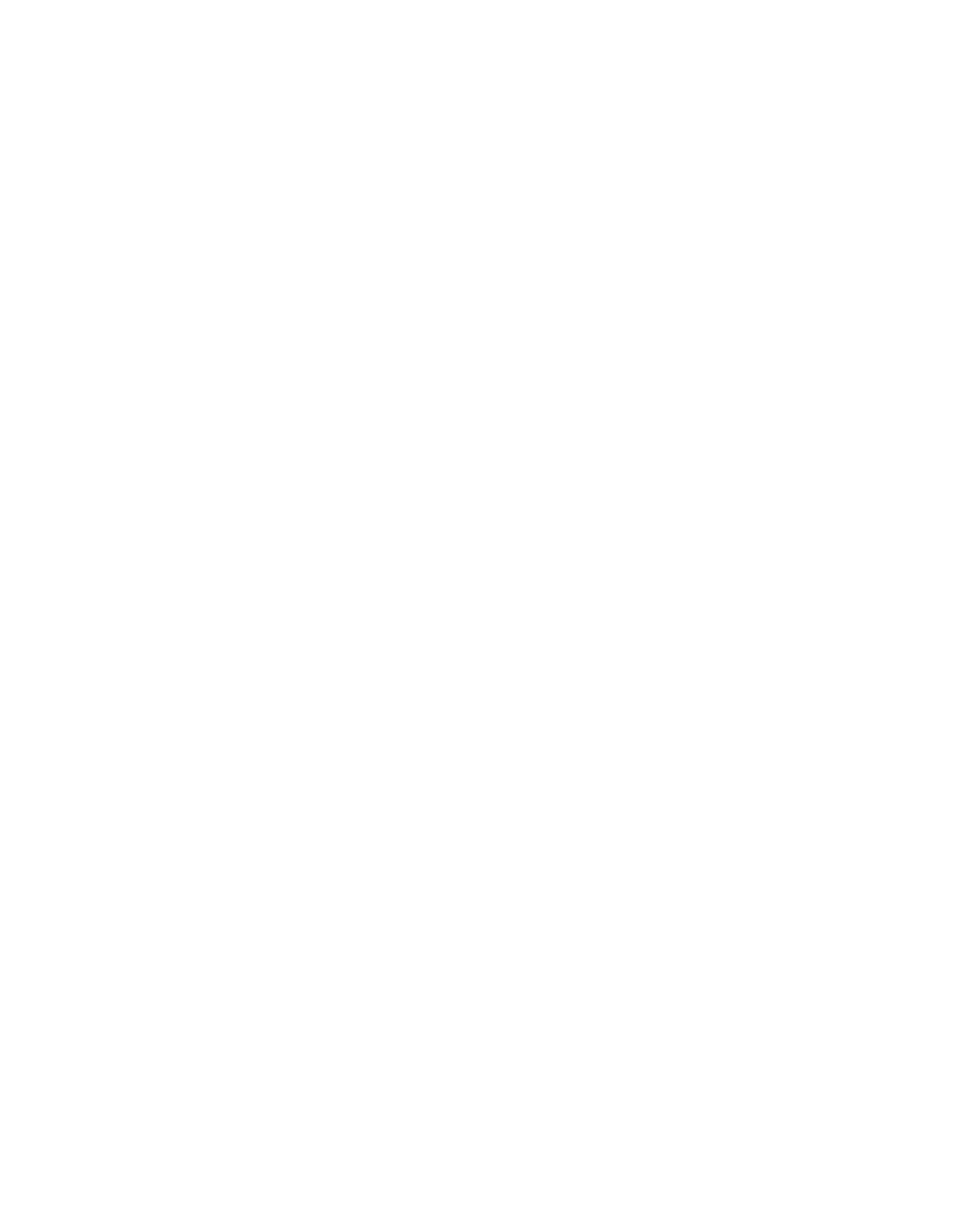# **Qualitative Findings: Institutional Policies and Practices Shaping the Implementation of Dual Credit Education**

In this chapter, we present the findings from qualitative interviews of DC administrators at Texas community colleges. These interviews specifically explored institutional policies and practices that affected how institutions determine student eligibility for DC courses, advise DC students, and teach DC courses. Interviews also examined the perceived benefits and challenges of delivering courses for DC in the current policy environment from the perspective of DC-delivering HEIs. The following four subquestions guided this qualitative component:

- 1. How do HEIs determine high school students' eligibility for courses that are available for DC?
- 2. How do HEIs support high school partners and advise students taking courses for DC?
- 3. How do HEIs deliver and teach courses offered for DC?
- 4. What do HEIs regard as the greatest benefits and challenges of offering and delivering courses for DC to high school students?

The remainder of this chapter is divided into the approach we used to answer these four subquestions and the findings for each one.

## **Approach**

### **Selection Criteria and Sampled Institutions**

To provide a description of institutional policies and practices governing the delivery of DC education, particularly across multiple delivery modalities, we sampled 15 community colleges that delivered a large number of SCHs in urban and suburban or rural areas, partnered with multiple schools and districts, and varied in the way and the contexts where they administered DC education.1 We restricted our attention to this set of HEIs for several reasons. First, community colleges are the HEIs that predominantly deliver DC education in the state. Second, we hypothesized that HEIs that deliver a large number of DC SCHs to multiple schools and districts were more likely to have established policies and practices in place around DC education and were more likely to be able to discuss these policies and practices at length. Finally, we hypothesized that institutional policies and practices around DC might vary across different

<sup>&</sup>lt;sup>1</sup> Two of the institutions are a specific campus of a larger community college district/system. One other institution represented the entire community college district/system. All subsequent characterizations of the institution in this report correspond to the level at which the institution participated in the study.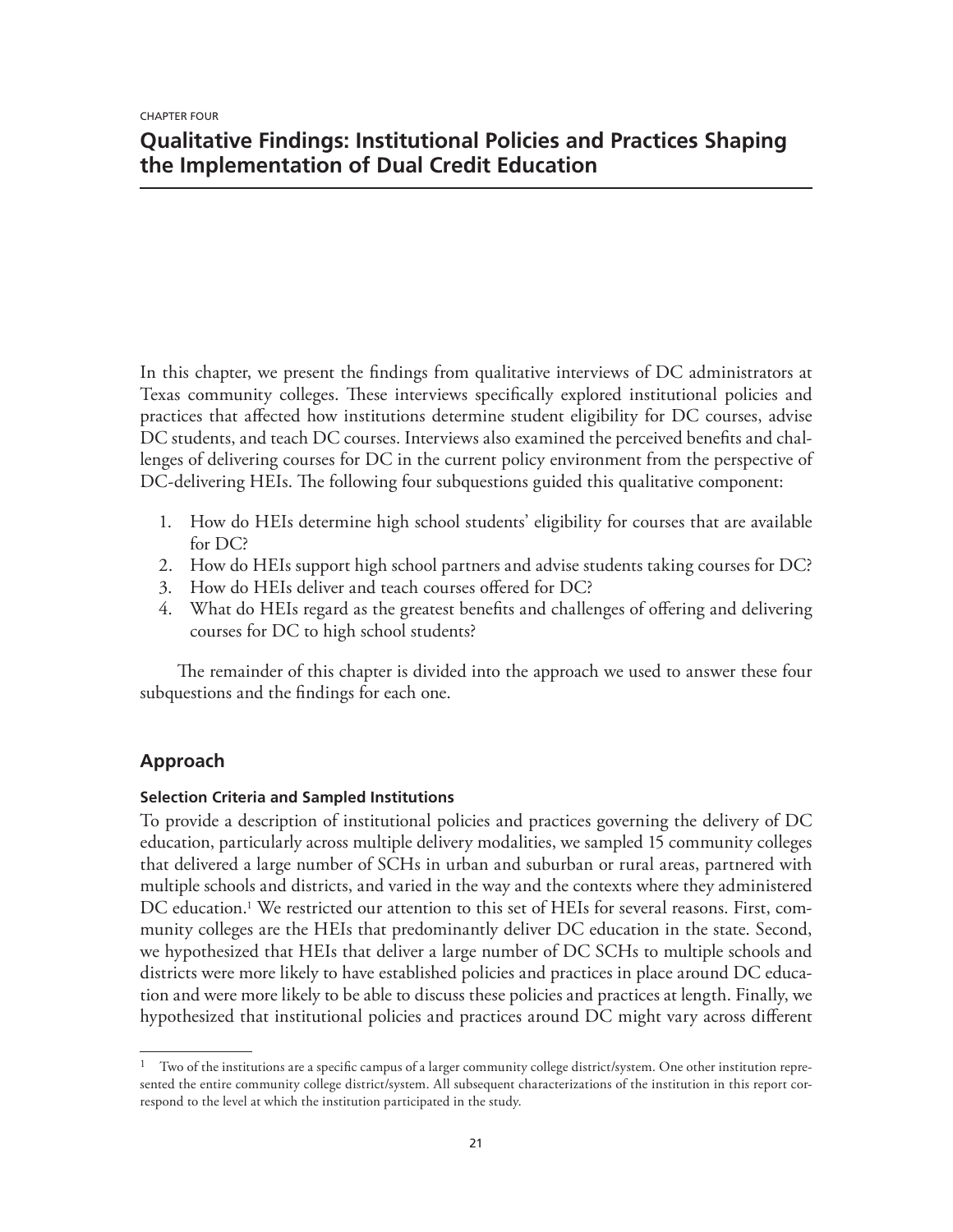implementation models, and, for this reason, we sampled HEIs delivered DC using different modalities and in different contexts. It should be noted that because we focus on community colleges, the results presented in this section do not speak to DC policies and practices at four-year universities and colleges. We purposively selected community colleges for this study based on six criteria: (1) size of the DC education programs—operationalized as the number of partnering districts and schools during the 2014–2015 academic year and the number of DC SCHs delivered, wherein the number of SCHs is defined as the number of contact hours per week delivered for a given course over a semester; (2) type of DC education delivered (academic versus CTE); (3) approach to delivering DC courses (location of course delivery, mode of instruction, faculty delivering instruction, early college high school designation); (4) growth of DC partnerships over time; (5) location of partnering high school (rural versus urban); and (6) demographic characteristics of student population served.

To give a sense of the variety of community colleges we sampled, eight institutions employed the early college model to deliver DC education, and ten institutions mixed DC students with college-credit-only students in their college-level courses. Almost all delivered both academic and CTE DC education, provided DC instruction on a high school and college campus, and used both high school teachers and college faculty. Table 4.1 summarizes the various ways sampled institutions delivered DC education. For more details on the process we used to select these specific community colleges, see Appendix A.

### **Interviews with DC Administrators**

To recruit our interviewees, we sent an email to the president or chancellor of each sampled institution with a copy to the primary administrator of each HEI that oversaw and managed DC education at high schools. We asked them to invite individual(s) to participate in our

| <b>Characteristic of DC Delivery</b><br>in Sampled Institutions | Number of Sampled Institutions (total n=15) <sup>a</sup>                                                                   |
|-----------------------------------------------------------------|----------------------------------------------------------------------------------------------------------------------------|
| <b>ECHS</b>                                                     | Yes: 8                                                                                                                     |
| Type of courses offered                                         | Academic: 15<br><b>CTE: 14</b>                                                                                             |
| Location of course delivery                                     | High school campus: 15<br>College campus: 14                                                                               |
| Mode of course delivery                                         | Face-to-face: 15<br>Online: 15<br>Hybrid: 12<br>Interactive Television (ITV) or Interactive Video<br>Conferencing (IVC): 6 |
| Instructor for course offered for DC                            | College faculty: 15<br>High school faculty: 13                                                                             |
| Student composition in courses offered for DC                   | High school students with regular college students: 10<br>High school students only: 5                                     |

**Table 4.1 Sampled Institutions' (n=15) DC Delivery Characteristics**

NOTE: Data in this table were collected from an online pre-interview questionnaire, described below and included in Appendix C.

a HEIs could belong to more than one category per row.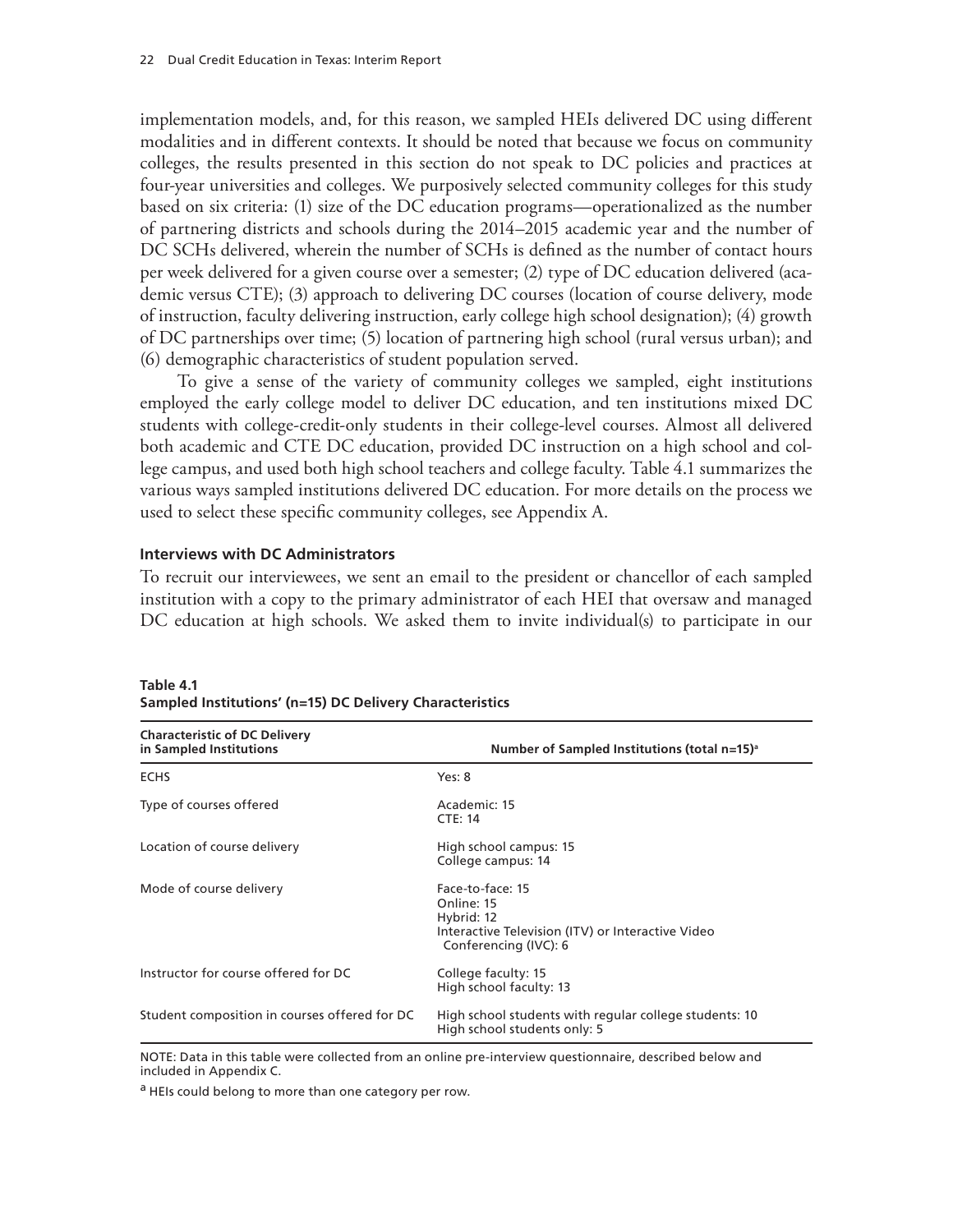interview who could answer questions related to their institution's policies and practices that affected teaching, advising, and student eligibility within their institution's DC programs.

Through this process, we were able to conduct semistructured telephone interviews with 28 representatives at 15 different institutions. Table 4.2 summarizes the roles of the institutional representatives we interviewed. Interviews averaged about one hour and ranged from 32 to 102 minutes in length. All interviews were audio-recorded and subsequently transcribed for analysis.

Prior to the scheduled interview, institutional representatives completed an online questionnaire, which gathered basic contextual information about the HEI's DC program. We used these data to validate and supplement administrative records collected by the THECB and the TEA. We also used these data to help guide questions probing institutional representatives about their institution's decisions to adopt different delivery approaches. See Appendix A for the full list of contextual factors that we collected from each sampled community college.

We analyzed interview transcripts using Dedoose, software designed to analyze qualitative data (2016). To analyze the data, we first coded segments of the transcript by the interview topics and questions posed. Next, we undertook iterative thematic coding of each major topic and interview question to surface recurring patterns and common themes (Guest, MacQueen, & Namey, 2011; Miles & Huberman, 1994; Ryan & Bernard, 2003). We generated codes using both inductive and deductive coding methods. We also engaged in regular discussions to agree upon the coding structure, strategies, and rules for developing codes, as well as major emergent patterns and themes.

### **Findings**

Our presentation of findings is organized according to our four qualitative subquestions outlined at the beginning of the chapter: (1) determining eligibility for DC education, (2) providing support to HS partners and advising DC students, (3) delivery and teaching of courses for DC, and (4) perceived benefits and challenges of delivering DC education.

**Table 4.2 Number of Institutional Representatives Interviewed by Role**

| <b>Role with Respect to DC</b><br><b>Administration and Delivery</b> | <b>Example Titles</b> <sup>a</sup>                                                                         | <b>Number of Individuals</b><br>Interviewed (n=28) |
|----------------------------------------------------------------------|------------------------------------------------------------------------------------------------------------|----------------------------------------------------|
| Directly oversaw DC program                                          | DC Director/Coordinator; Dean of DC; Administrator<br>for High School Programs                             | 12                                                 |
| Involved with academic affairs                                       | Vice President for Academic Affairs; Associate Dean of<br>Curriculum and Learning;                         | 8                                                  |
| Involved with enrollment and<br>student affairs                      | Vice President of Student Affairs and Enrollment;<br>Director of Admissions                                | 4                                                  |
| Involved with DC partnerships                                        | Director of College and High School Partnerships; Vice<br><b>President of Student Success Partnerships</b> | 4                                                  |

<sup>a</sup> Some titles have been modified to protect the confidentiality of the participating institutions.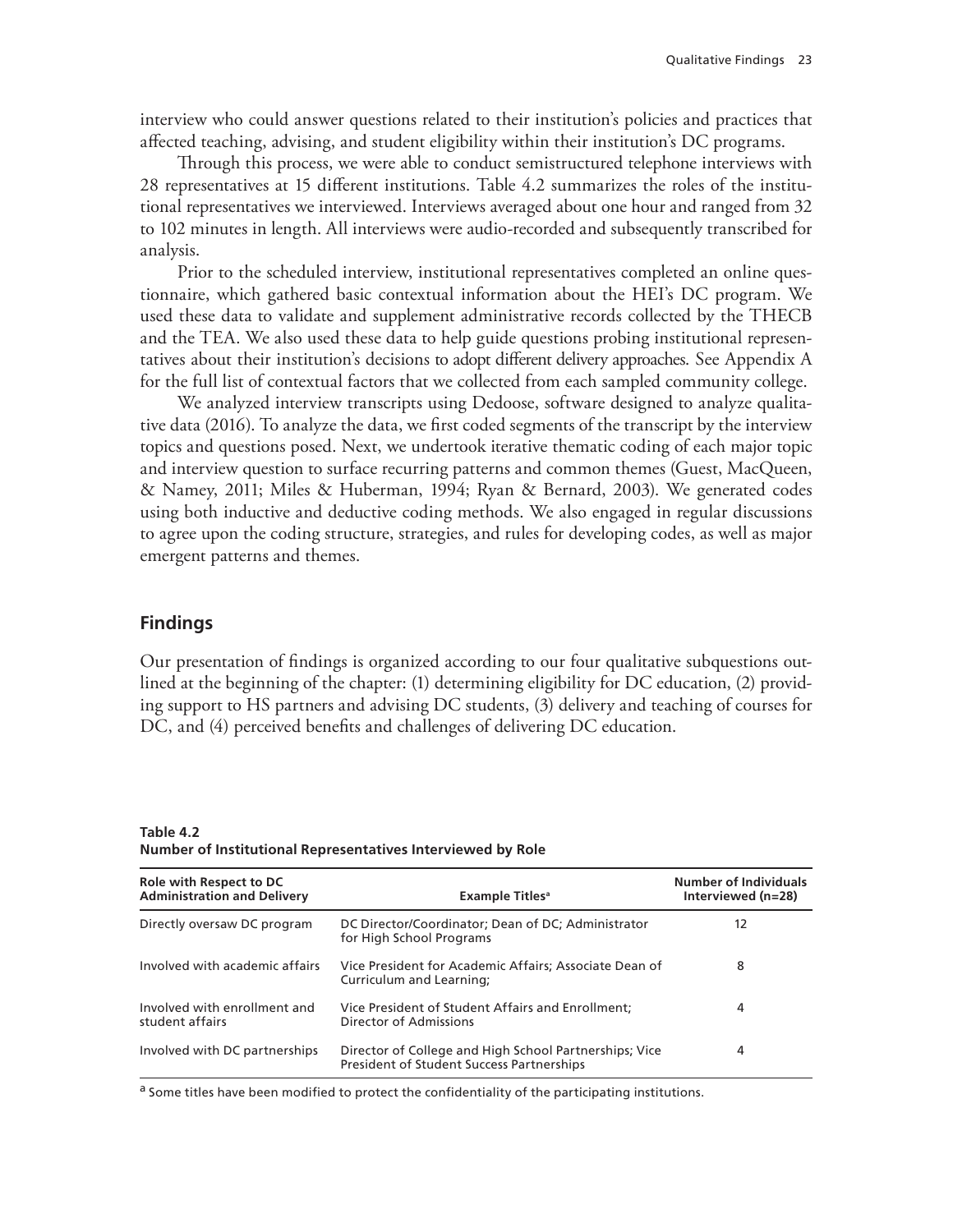### **Determining Eligibility for DC Education**

HEIs reported relying on state rule, established by the THECB, to determine which students were eligible to participate in DC education. In addition, all community colleges reported allowing high schools to impose additional criteria to restrict access to DC even further. Below, we identify the criteria that guided HEIs' decisions about students' eligibility for participating in their DC program.

### *Community Colleges Reported Adhering to THECB Rules to Determine Student Eligibility for DC Education, and Largely Relied on the TSIA*

As mentioned in Chapter Three, state rules require that students meet DC eligibility guidelines or stricter college readiness standards to be considered for DC courses.

According to the community college representatives we interviewed, these rules were by far the strongest and most consistent force driving how their institutions selected students into DC programs. Representatives from almost all community colleges said they "follow the established rules," and one respondent stated, "We use state policy. We rely on state policy. That way the institution is not held liable for a decision that may or may not be supported by a state policy." Another expressed that "as long as [the criteria/requirement] was in the Coordinating Board rules, we felt like we needed and wanted to use it."

The majority of our studied community colleges reported drawing on more-rigorous college readiness standards, instead of DC eligibility standards, to determine whether a student qualified for DC courses. Specifically, representatives from nine community colleges made statements to the effect that they used the "exact same approach" and "follow the same guidelines" for high school students looking to participate in DC programs as for students entering into college-credit-only courses. One interviewee said, "[Students] have to be TSI clear. . . . They have to show that they're TSI clear like any other student." Another respondent elaborated, "[Students] have to be TSI-compliant to take DC courses."

The community colleges that we studied also mentioned that they used other assessments, such as the SAT, ACT, and STAAR EOC in English III and Algebra II to appraise a student's readiness for college-level coursework. According to state rule, students are exempt from meeting TSI standards if they earn scores at or above college readiness benchmarks established for these assessments. One interviewee, for example, stated, "We primarily use TSI scores as an eligibility factor but we also accept ACT and SAT scores, if they are in certain standards" [if students meet or exceed the minimum required score].

Interviewees from five community colleges also explicitly acknowledged using DC eligibility criteria in addition to college readiness criteria to determine students' eligibility for DC course-taking. One interviewee said, for example, "We use the Coordinating Board rules . . . So we use SAT, we use ACT, we use PSAT, . . . we have used the . . . EOCs for English 1 and 2. I understand those EOCs and that PSAT were not really designed to demonstrate college readiness, but . . . we have used every possibility." Another community college representative said, "For the academic [DC courses], [the eligibility criteria are] exactly the same as what's required of our traditional students, except we do let [DC students] use EOC scores." We infer the EOCs referred to here are the STARR EOC in English II and Algebra I, which, according to TEA rules, can be used to establish DC eligibility, but not college readiness.

A systematic review of community college responses suggested two major reasons for favoring college readiness standards over DC eligibility standards, and in particular for relying on the TSIA. The main factor is related to the fact that college readiness standards are more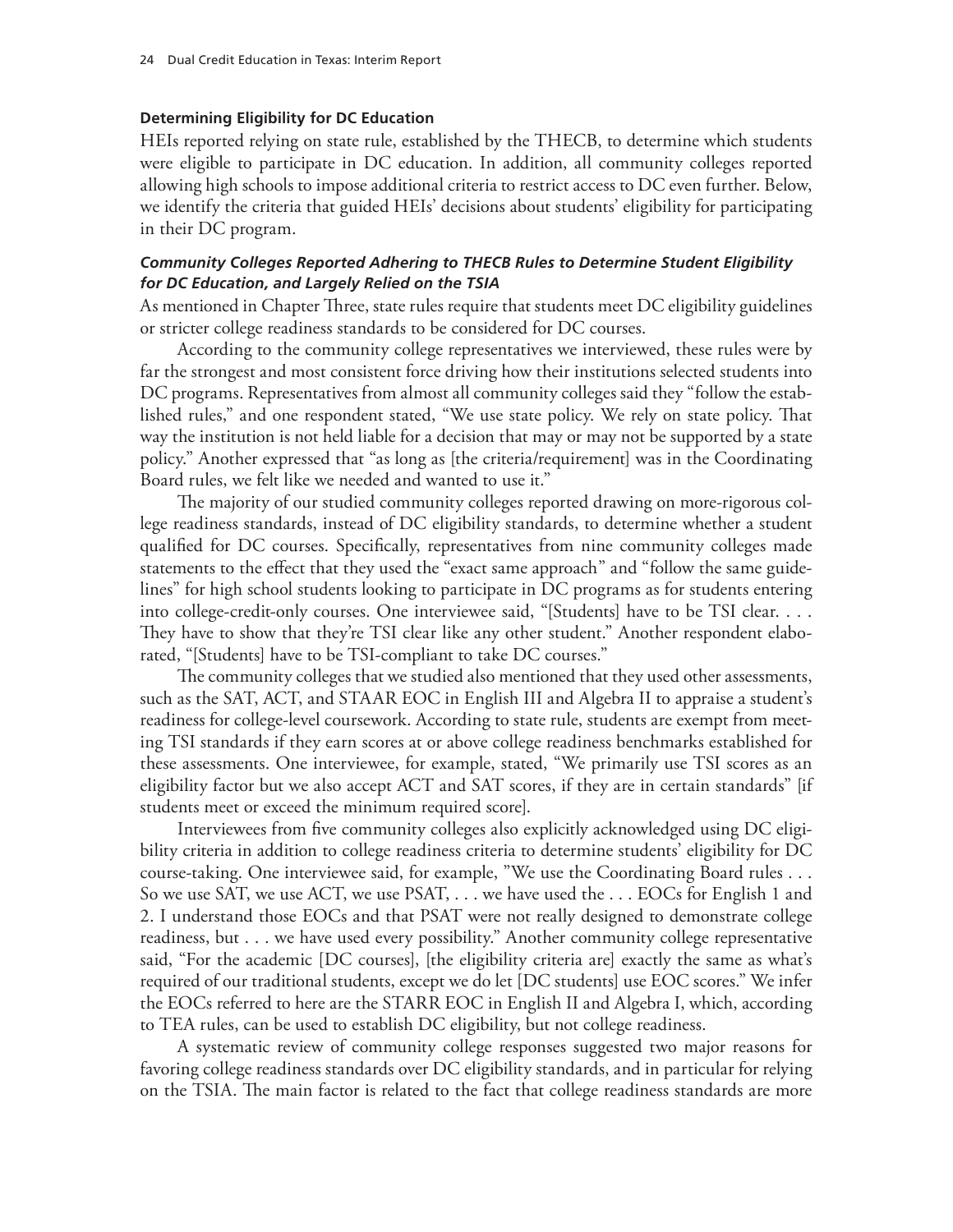rigorous than DC eligibility standards. For example, one respondent said that while their DC administration determined eligibility primarily by the TSIA cutoff score, it also allowed students to use their DC eligible EOC scores, acknowledging, "That doesn't actually make them college ready, but it waivers them in to allow them to take a class." Another interviewee shared that their DC administrators and faculty were concerned that students who qualified through STAAR EOC in English II and Algebra I would not be prepared for college-level work. We believe that these statements illustrate why our studied community colleges adopted college readiness standards over DC eligibility standards, particularly the TSIA as the instrument of choice in determining student eligibility for DC courses.

Another factor is related to timing of the administration of the TSIA, which is ondemand. Other assessments, like the SAT and the ACT, and specific college readiness STAAR EOCs, which would exempt students from taking the TSIA, are typically administered in the last two years of high school. One interviewee thought this was particularly applicable for ECHS students, saying, "These tests that I mentioned [i.e., ACT, SAT] are given at the end of the 10th grade. The results come at the end of that semester or summer so they can use them for the 11th grade, but ECHS kids, if they want to take classes in the 9th and 10th [grades], there's no other way to enroll except with the TSI."

While we did not systematically ask about differences between DC courses offered in CTE programs and those offered within academic programs, interviewees from 11 institutions pointed out that students taking CTE courses for DC do not have to perform at TSI standards.

## *Institutions Looked to High School Partners to Impose Additional Criteria to Further Restrict Access to DC Courses*

Interviewees stated that eligibility for DC courses should be determined not only by a student's test score but also by his or her high school's recommendation or approval. As a result, community colleges often relied on their school district and high school partners to apply additional criteria to determine who should be able to enroll in DC courses. These eligibility criteria included past academic performance, previous course-taking, and students' grade and maturity level. Based on interviewees' responses, it is unclear whether high schools had explicitly articulated policies and academic performance thresholds that determined which students should receive recommendation or approval, or whether the process tended to be holistic and subjective.

Interviewees from 13 institutions explicitly talked about looking to high schools to make recommendations and to act as gatekeepers. One interviewee said, "We rely on each of our partnering high schools. They . . . get the message out, cast a net out there. And then they pull in students that they want to recommend to the program. So we're not necessarily part of who gets in and who doesn't. We're part of the process of determining who's eligible and who's not, based on the recommendation that's given to us from the high school." Several interviewees noted that, "High schools know their students better than we do . . ." and "We take them [i.e., the students] as they [high schools] give them to us."

## **Advising High School Partners and Students Taking Courses for DC**

Our analysis suggests that community colleges provide two types of advising or support to high school partners with respect to DC programs: (1) general guidance and information about DC programs to the partnering district or high school, and (2) direct advising to DC students, particularly on course-taking.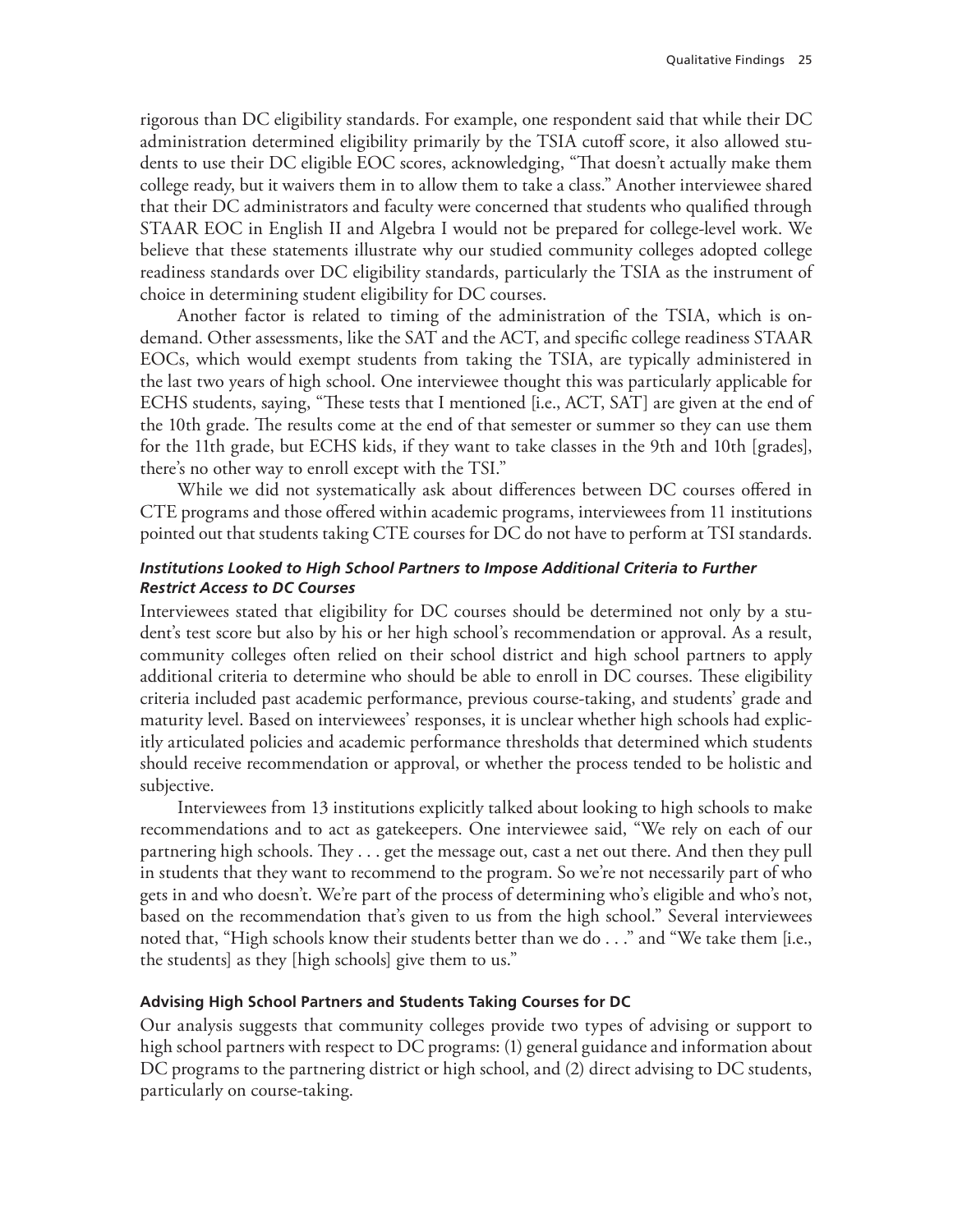### *Community Colleges Reported Providing Information and Guidance to High School Partners on the Structure of DC Program and Course Offerings*

Interviewees from all community colleges reported providing information and customized support to help school districts or high schools understand their institution's DC program, the courses they offered, and the courses needed for certain degree plans, among other general topics. One interviewee said, for example, that their institution advised high school counselors and administrators "so that they understand what's in the college courses and how that matches with what is in the courses offered at the high school level." Another interviewee reported that their institution worked "closely with the high schools [counselors] . . . to identify which courses they want to offer for DC." Similarly, a third interviewee said that when a high school informed them that a number of their students expressed interest in pursuing a career in a health related field, they agreed to offering relevant, related coursework. A fourth interviewee reported actively helping partner school districts align DC courses with academic endorsements (i.e., area of academic focus), programs of study, and possible career paths.

In addition, community colleges reported supporting high school partners by providing training on how to advise DC students to high school counselors. Interviewees from nine of the 15 community colleges said that they offered regular training for high school counselors, usually in the form of workshops or meetings, to discuss topics around advising protocols and procedures, rules related to DC eligibility, and the high school-to-college transition.

## *Community Colleges Reported Providing Direct Advising of Varying Intensities to DC Students*

Interviewees from nine of the 15 community colleges we sampled reported providing direct advising to students, particularly on course-taking. These community colleges delivered direct advising by sending college advisers to meet personally with DC students, or by holding informational meetings or large group orientations, which often included parents of DC students. Some institutions also offered online self-advising tools to students.

In providing direct advising, sampled community colleges reported offering two types: general and specialized. General advising was provided to students who were taking or restricted to taking core academic courses that broadly applied to many degree plans. Specialized advising was designed for students who were enrolled in DC courses that extended beyond the academic core or were tied with the student's academic endorsement. All community colleges mentioned providing DC students with information on how to transfer college credits earned through DC courses toward a college degree, though not necessarily toward a specific major or certificate.

The type of advising provided under the ECHS model was described by some community college representatives as particularly robust when compared with the types of advising provided in regular DC programs. Half of the studied community colleges that delivered DC education in an ECHS reported that college faculty and advisers engaged more with students and high school counselors and were more likely to advise students on individual degree plans or educational pathways, in relation to faculty and advisers working with students in regular DC programs. One interviewee characterized advising at an ECHS as "a little more in-depth" because advisers held regular meetings with all students, and students were put "on a plan to get through an associate degree by the time they graduate, [because] they're on a very strict limitation of what courses they can take. So we monitor that very closely, making sure they stick with their prescribed sequence. This is often negotiated with their school." Two interview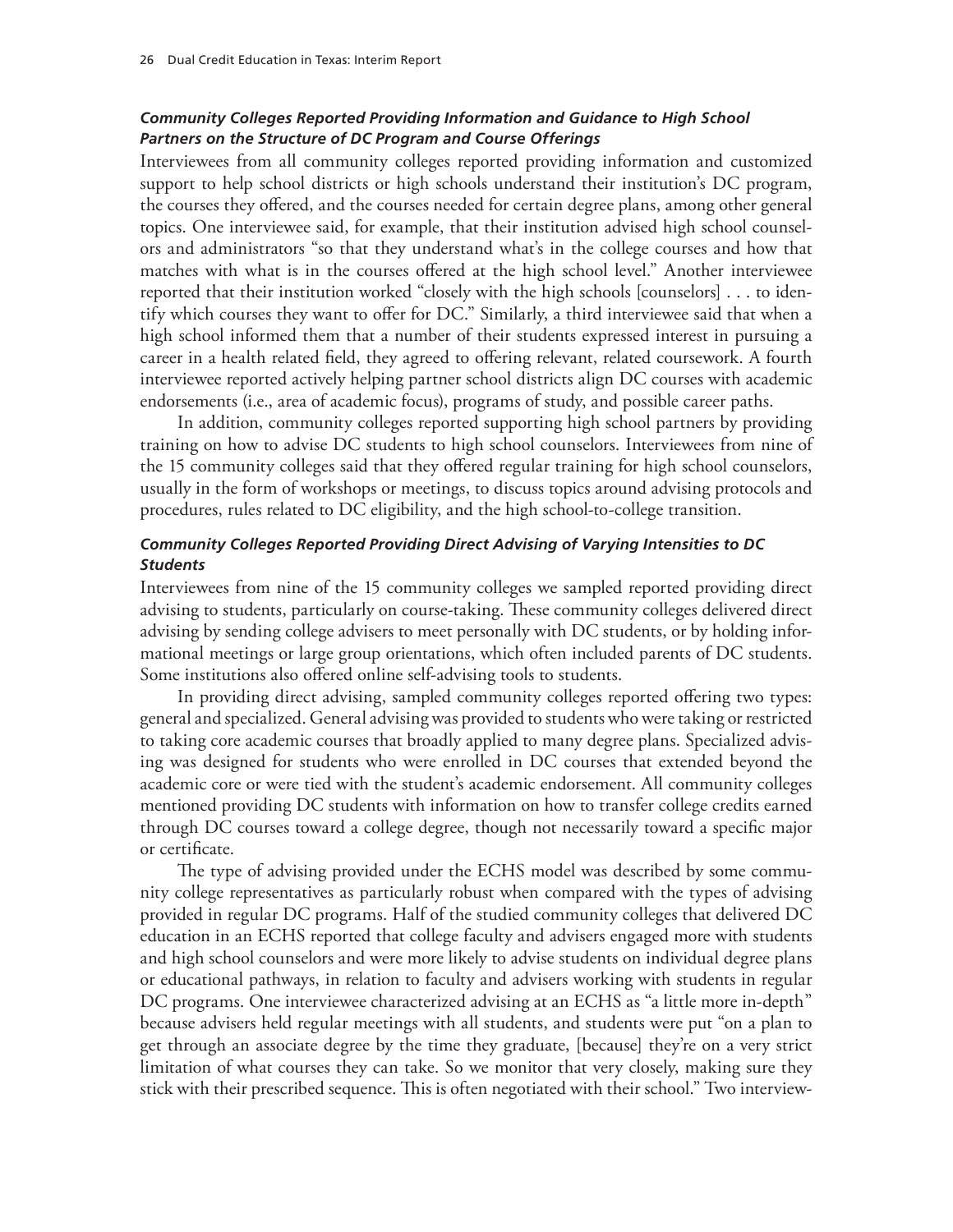ees suggested that the TEA guidelines requiring ECHSs to have a dedicated adviser/coordinator from the partnering HEI helped to achieve this level of advising.

Six community colleges revealed that they provided limited direct advising to DC students on course-taking for three reasons. The main reason related to the types of courses they offered to DC students. From our data, we learned that most community colleges limited DC courses to those found in the academic core. Because a student's anticipated major did not inform the DC courses that they take in these instances, some community colleges reported that there was little need to provide DC students specialized advising. For example, one interviewee said, "We do not offer any course DC that is not part of the academic transfer core curriculum. So we have no concerns that a student might take a DC course that isn't going to transfer. . . . So that alleviates any concern about advising in terms of is this course going to transfer, will this course benefit me." An interviewee from another institution in a similar situation said, "So it's not that [students] are not being advised. . . . They're just not being advised on a degree track right now because we don't offer enough credit hours."

Another, albeit less prevalent, reason was a shortage of advising staff. One representative noted that her institution "need[s] a lot more support" in delivering advising in regular DC programs because advisers had to support a larger number of students relative to ECHS DC programs. According to this representative, the ECHS advising system was "very good" and they "would love to have more of a one-on-one counseling experience with comprehensive high school students, but . . . it's a little challenging because of just the sheer numbers."

The final reason related to the geographic proximity between the community college and the partnering high schools. One interviewee said, "Most of our schools are rural, some of them are as far as two or three hours away from us, so most of the schools do their own advising." We note, however, that not all community colleges with rural partners found this to be a limitation. Some institutions with predominantly rural partners may have been able to deliver a significant amount of direct advising because they had a designated adviser whose role was to visit the high school campuses regularly.

Because of these limitations, a little less than half of our studied community colleges reported relying on high school counselors to provide advising to DC students. One representative said, "Most of our advising is done through the high school counselors. We bring our high school counselors in a couple of times a year and give them what they need and then . . . most of the schools do their own advising."

### **DC Delivery and Instruction**

Community colleges delivered DC courses using a variety of delivery approaches. Of the 15 institutions we sampled, 14 noted on the pre-interview questionnaire that they delivered some DC courses on a college campus and others on a high school campus; only one institution reported delivering all its DC courses at a high school. Furthermore, all institutions stated that they delivered at least some courses face-to-face and some online.

### *Structure of DC Program Driven Largely by Logistical Factors, Resource Constraints, and the Preferences of Colleges and Partnering Districts and High Schools*

Institutions appeared to base DC delivery decisions on a variety of factors. One of the most prominent factors mentioned by interviewees was geography. That is, nine of the studied community colleges that predominantly partnered with rural districts found it difficult to deliver courses face-to-face and/or on college campuses because of the distance that separated the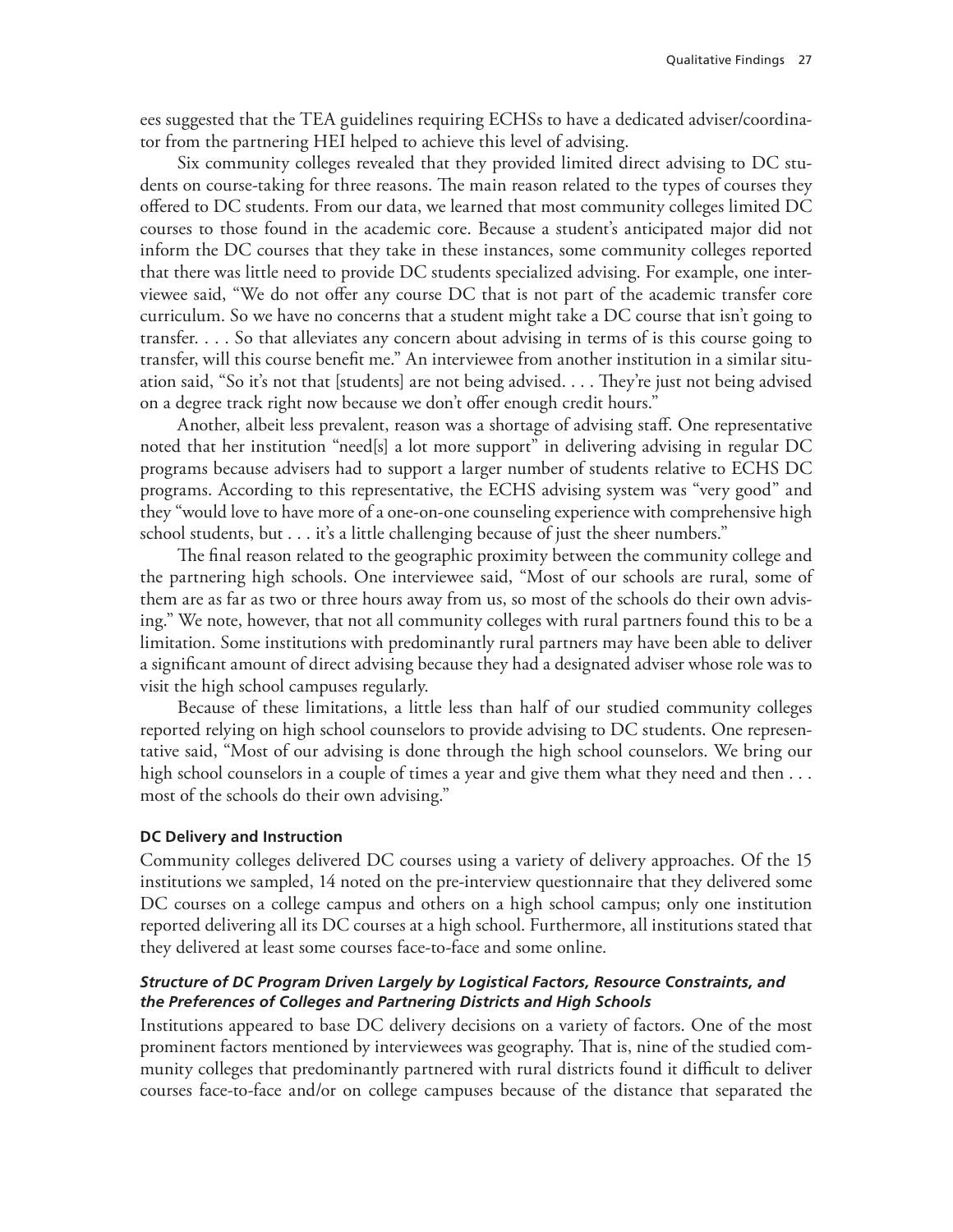community college from the high school. As one interviewee explained, "Some of our partner high schools are an hour, an hour and a half away from us. . . . So it wasn't possible to have everyone come on campus." Likewise, another interviewee said, "We aim always to provide college courses face-to-face just for all its value and success, but given our service area [with] remote high schools that are just really far away, this becomes a challenge."

A second major factor was the difficulty of scheduling DC classes. Interviewees from seven community colleges stated that the start and end times for high school days and individual periods, for example, often limited when DC courses could be offered. They also relayed that students' extracurricular activities often interfered with the DC course scheduling. These challenges often lead community colleges to expand their online or hybrid course offerings. For example, one interviewee acknowledged, "We were doing everything, every combination. Every semester [looked] a little bit different as to how much percentage is ITV and how much is face-to-face and Internet. . . . It is all based on the school's needs, all based on what their schedule is." A representative from another institution said, "As we came up against some sort of either scheduling hurdle or distance hurdle, we became more creative in how we delivered. . . . Students and the parents were demanding [that] students take DC when it wasn't fitting into their schedule because they were involved with extracurricular. . . . So we've moved more and more to these hybrid and online models recently."

A third factor was an insufficient number of students who could enroll in a DC course. Several community colleges reported that they delivered DC courses online or by interactive television to ensure that DC students enrolled in different high school campuses could take DC courses. In some instances, students from several schools were combined into one course for this reason. As one interviewee explained, "We [have] four students from a smaller school district, and five students [from another]. There is no way that you could afford to send—you cannot even pay the school if they had a qualified instructor there for such a small class. So . . . we will combine those classes. And because of the ITV, [students] are able to participate."

A fourth factor related to the availability of qualified faculty. Representatives from all 15 sampled community colleges communicated that they employed high school teachers to help deliver DC courses.<sup>2</sup> Even within that group, interviewees from six community colleges reported that they did not have a sufficient number of instructors to teach all of their DC courses. In response, the community colleges reported applying two solutions. One solution was to maximize the use of their existing faculty (whether full-time or adjunct, college- or high school–based) by delivering DC courses online. As one interviewee stated, "We are roughly at about 1,600 students in DC, and we just cannot deliver instructors to the high school campuses. . . . And so that is when we get into online delivery." Another interviewee said, "In the small schools where we couldn't get qualified teachers, it really was not reasonable for us to send teachers out in such a wide area. So we used the online delivery." Another solution was to hire qualified high school teachers: "We encourage our schools, when they are hiring, to look for teachers who are certified that have those credentials because we . . . cannot meet the demand for DC instructors."

Finally, interviewees reported that college and district preferences also influenced how community colleges structured their DC programs. In some instances, the preferences of com-

<sup>2</sup> SACSCOC guidelines set minimum criteria for college instructors, and we have no reason to believe that the high school instructors teaching DC courses did not meet those criteria. However, we have no way to verify whether that is in fact the case.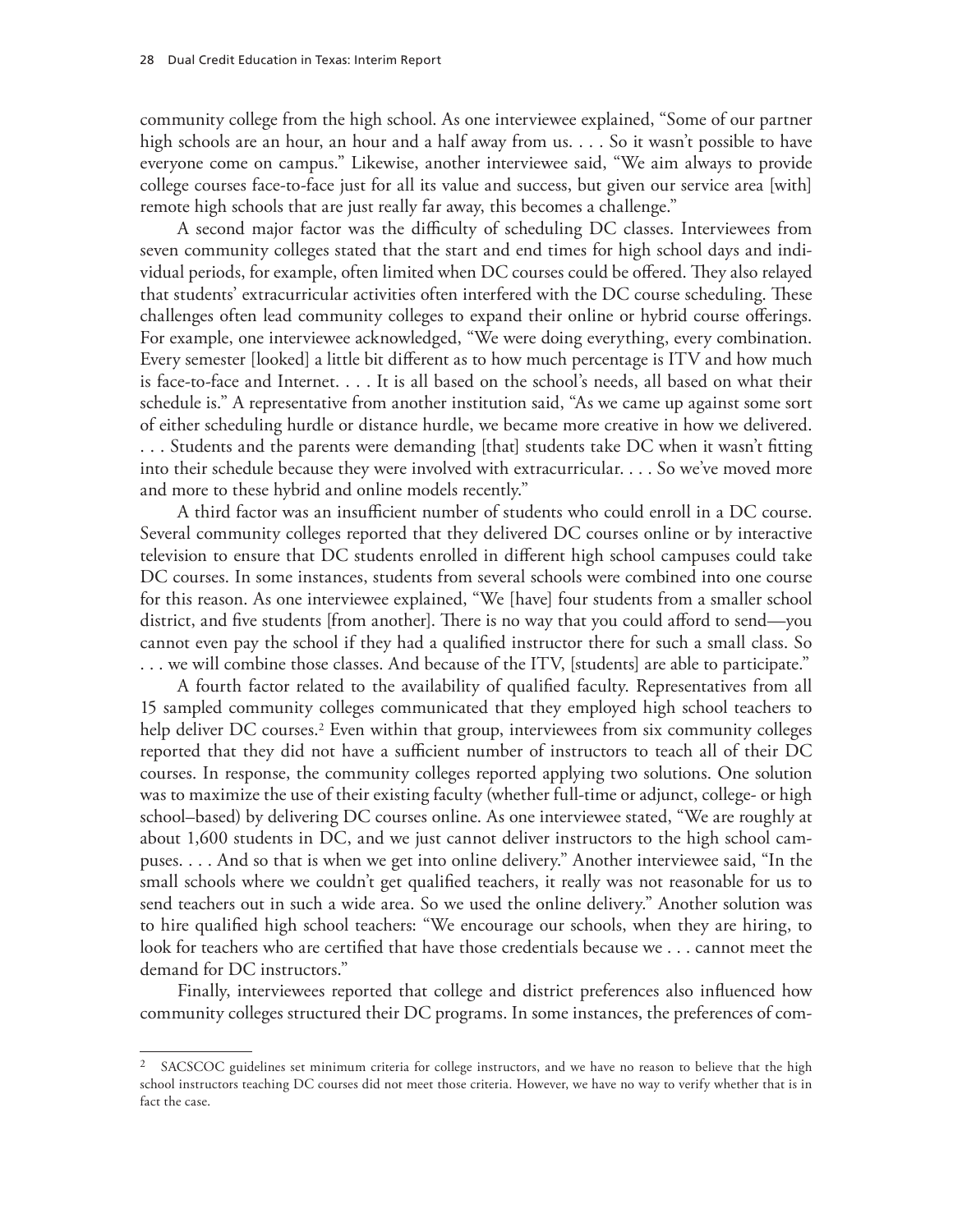munity colleges shaped the delivery of DC courses. Representatives from three institutions spoke of the importance of maximizing students' exposure to the atmosphere, experiences, and resources of a college campus. As a result, these community colleges prioritized delivering DC courses on their campus using face-to-face instruction whenever possible, especially for older high school students. One interviewee said, "I wanted the students to be on the college campus as much as possible to get the real flavor of being in college, to know where the library was, . . . to know where the business office was, . . . just the whole flavor of being on a college campus, rather than still being at a high school campus. I think it sends the message that this is different from high school."

Yet, in most instances, the demands and needs of districts and their high schools drove decisions around the delivery of DC education. Representatives from ten HEIs explicitly said they were inclined to do whatever was necessary to meet the demands of high schools, which included sending faculty to high schools to teach courses, using high school teachers as adjunct instructors, and running online courses. In the words of one interviewee, "I think the reason why the [college] pursues as many modalities as we can is because we want to be accessible to as many students as we can. . . . If we can make it happen, we're going to try."

### *Community Colleges Followed SACSCOC Credentialing Guidelines to Select DC Faculty*

According to all interviewees, academic departments oversaw DC faculty selection and course instruction. They were in charge, for example, of hiring faculty who provided instruction for DC students and for ensuring that all college and high school faculty teaching DC courses met SACSCOC credentialing requirements. Eight institutions added that high school teachers who wanted to teach as adjuncts had to meet the same academic standards as other college adjunct faculty who taught in the department.

## *Most DC Courses Shared a Common Set of Learning Objectives as Articulated in the ACGM. In Many Cases, Instructors Used Common Course Syllabi and Textbooks, but Pedagogical Strategies and Assessments of Student Learning Were Mostly Left up to Instructors.*

Each core academic course delivered by public community colleges in Texas, including DC courses, has a clearly articulated set of learning objectives provided in the ACGM. Most of the interviewees reported that all DC courses and their corresponding college-credit-only courses indeed shared the same student learning objectives. Some interviewees also reported the use of common course syllabi and textbooks to promote uniformity between DC and college-creditonly courses offered at their institution, particularly in cases where adjuncts were the faculty of record. It is unclear from our interviews whether the use of common syllabi and textbooks was ubiquitous across institutions or departments, and there is no state policy that mandates their use.

Interviewees reported that academic departments made little attempt to standardize the pedagogical strategies instructors used to teach or assess student learning in DC courses. Departments conferred substantial autonomy and authority to instructors regarding class assignments, assessments, and grading in their classrooms, including in DC classrooms. Because most of the individuals we interviewed (i.e., administrators of DC programs or student affairs, or higher-level administrators of academic affairs) were not faculty members in an academic department, we were able to elicit only limited information about how DC faculty provided instruction or assessed the student learning in DC courses.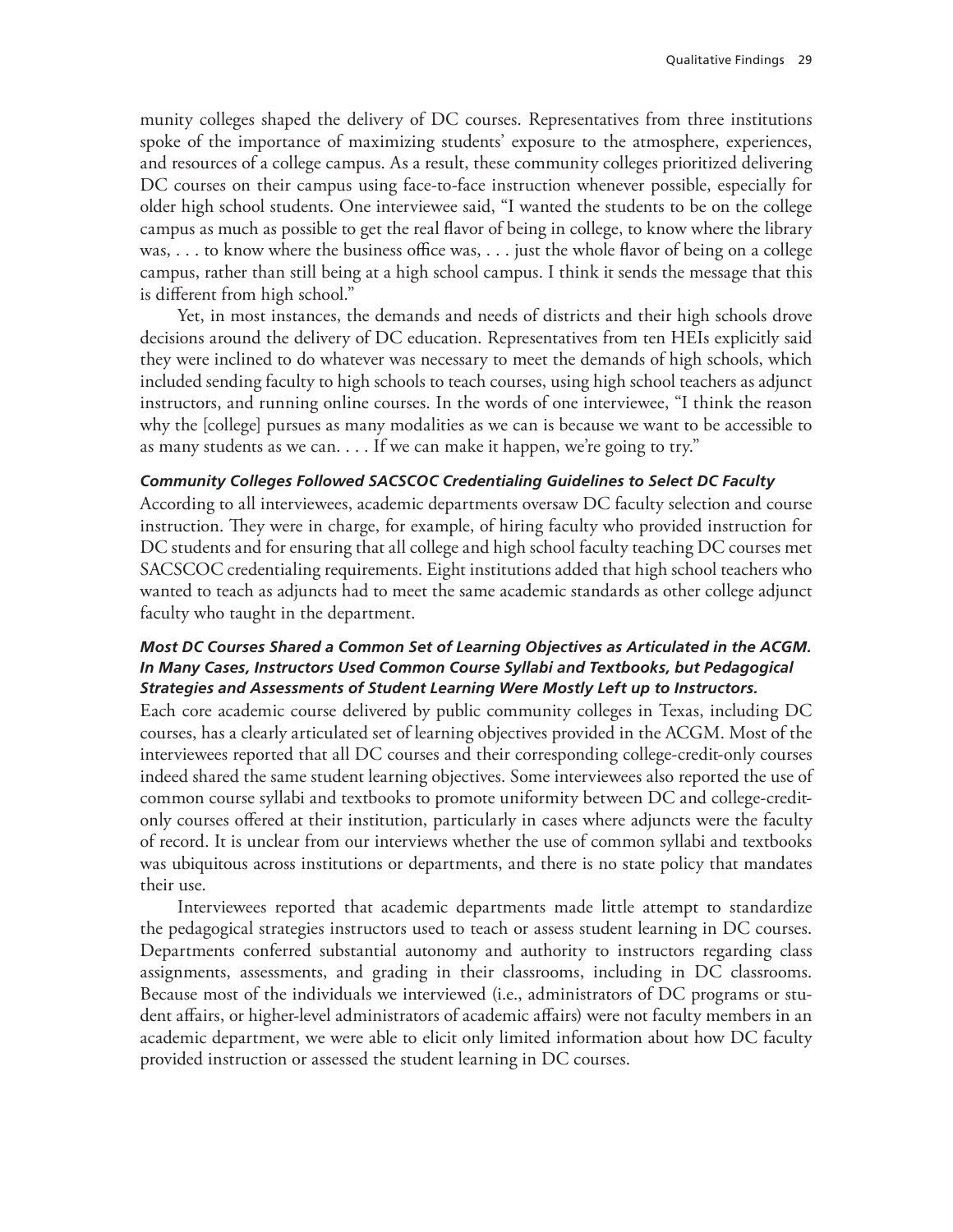While we did not specifically ask about how institutions evaluated DC faculty or DC instruction, representatives from nine community colleges remarked that their academic departments regularly assessed or audited DC courses. For example, some reported that department chairs visited high schools to observe how high school faculty taught, collected student work samples, and gathered student surveys on an instructor's pedagogical effectiveness. Finally, a representative from one institution specifically explained that they analyzed data to check that the grades submitted by DC faculty aligned with those submitted by other faculty who taught college-credit-only courses.

### **Perceived Benefits and Challenges to Delivering DC Education**

To address our fourth research question, we asked interviewees about the benefits and challenges to delivering DC education.

## *Perceived Benefits*

The interviewees in the present study almost always identified the benefits for students first, and for community colleges last, if these were mentioned at all. In any case, interviewees perceived that DC education offered numerous benefits for students, community colleges, high schools, and the community at large.

## DC Programs Expose High School Students to, and Prepare Them for, Academic and Behavioral Expectations of College and Help Families Reduce College Costs

Collectively, the interviewees from the 15 institutions identified a range of academic, behavioral, and financial benefits for students enrolled in DC programs. In particular, taking courses for DC was thought to build students' academic confidence, positively correlate with the high school completion rate, and help students gain college-transferable credits and potentially an associate degree by the time they graduate from high school. Interviewees stated that once DC students enrolled full time in college, they could also take a more manageable course load. Interviewees also noted that students who took DC courses appeared to be more college-ready and capable of persisting through college. Interviewees also believed that college credits earned through DC programs translated into financial relief for students and their families, because students could earn college credits tuition-free or at a greatly reduced cost.

## DC Programs Serve as an Effective Student Recruitment Tool

Representatives from ten institutions collectively acknowledged that DC programs were an effective recruitment tool for their institution. That is, through DC programs, the institutions built positive relationships with students and parents that could help encourage these students to enroll in their institution. By establishing a DC program, colleges may benefit financially from increasing enrollment of high school students with DC experience. Furthermore, interviewees reported that DC programs can help institutions build more academically able and responsible student bodies.

## DC Programs Allow High Schools to Offer Additional Options for More-Rigorous Coursework

Interviewees from five institutions mentioned that high schools benefit from DC programs in that they allowed high school students to take more-rigorous coursework. Specifically, high schools may be unable to offer upper-level or honors courses because of staffing or scheduling barriers. Partnering with a college to deliver DC courses means that students seeking a course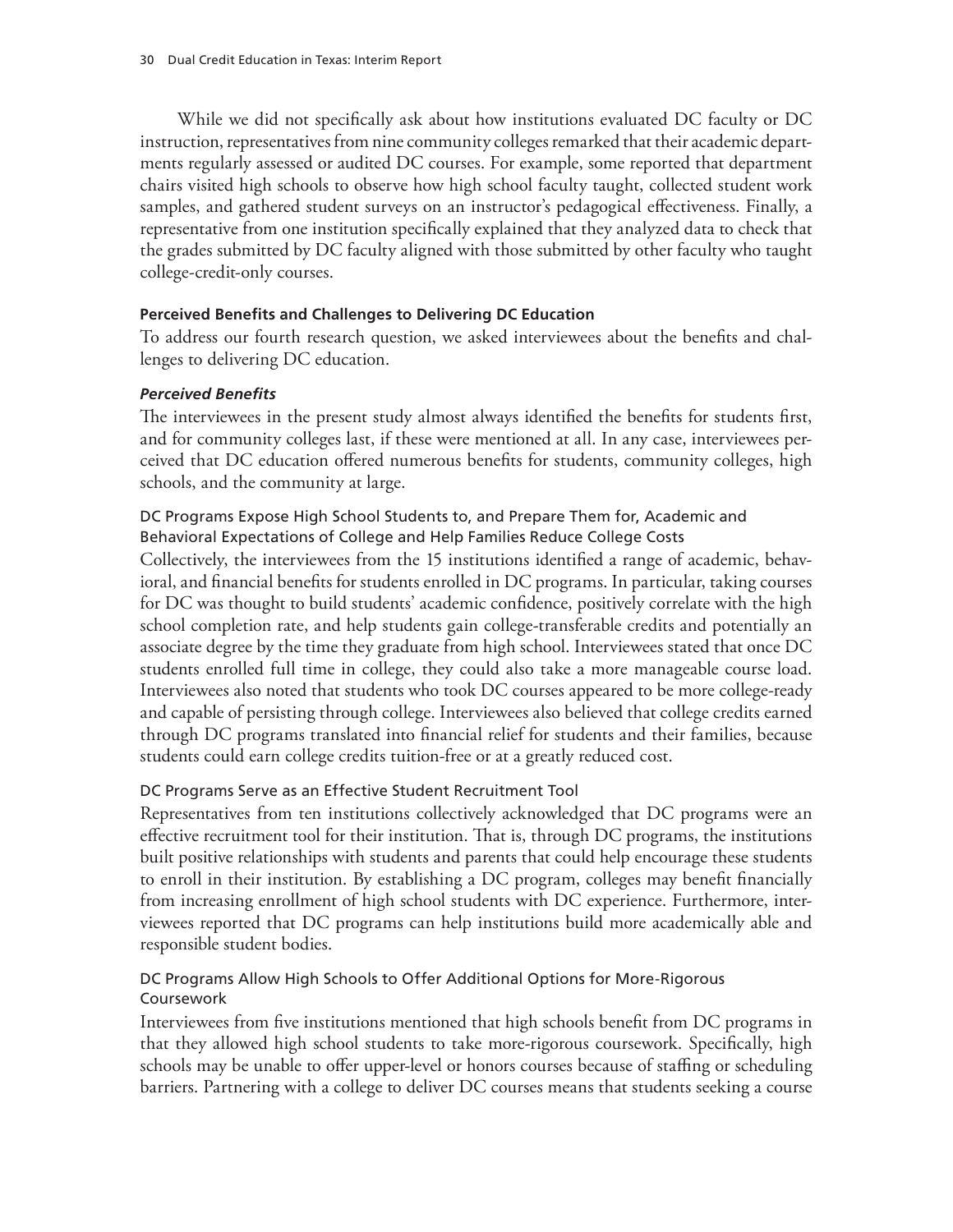that is not available at the high school, such as Calculus, can enroll in a college course at the community college. Similarly, if an insufficient number of students at a given high school expressed interest in a course, these students can potentially enroll in a course with other DC or college-credit-only students. For rural schools and other schools short on resources, this can be a particularly attractive arrangement.

### DC Programs Benefit the Greater Community

Interviewees from three community colleges identified that the larger community also benefits from DC programs. Specifically, one interviewee believed that these programs fostered a college-going culture and boosted college-level education attainment. According to another interviewee, DC programs save the federal government significant costs because students are not using federal financial aid for DC courses. Finally, one interviewee focused on the benefits of DC CTE programs, reporting that they provide particular benefits for industries by generating interest among students in these fields, which in turn helps to grow community colleges' DC CTE programs.

## *Perceived Challenges*

When prompted to discuss challenges related to delivering DC education, interviewees focused on those that affected first and foremost their institution. Interviewees reported encountering difficulties related to working within their own institutional contexts, working with partner high schools, and working directly with high school students.<sup>3</sup>

## Coordination with High School Partners Required for DC Programs Is Often Taxing for Community Colleges

Community colleges reported facing numerous challenges in coordinating DC programs. For example, interviewees from 11 colleges communicated that it was particularly difficult to coordinate with high schools over scheduling courses, given differences in the way community colleges and high schools schedule courses, and other logistical limitations, such as transportation (i.e., school busing schedules). In addition, aligning institutional policies with school district and high school policies that affect how DC is delivered has sometimes been a challenge. For example, when state rules or institutional policies change, DC administrators reported needing to inform their partners and requiring them to adapt to these changes. Meanwhile, community colleges have also had to adhere to policies of their partners, which may differ by district or school.

In recognizing some of the challenges related to coordinating the delivery of DC education with high school partners, interviewees from five institutions recommended building strong relationships among superintendents, principals, teachers, and counselors. Two respondents reported the importance of delineating decisions around delivery, advising, and teaching for sustaining DC partnerships. For example, one respondent suggested having a "good, clear memorandum of understanding between the institutions" (i.e., HEI and school districts). According to the interviewee, in this regard, HEIs should view school districts as partners and neither dictate what they should do, nor allow the school districts to assert undue control over the program.

<sup>&</sup>lt;sup>3</sup> It is important to note that many of these challenges are likely to vary across DC contexts, particularly between ECHSs and traditional DC programs.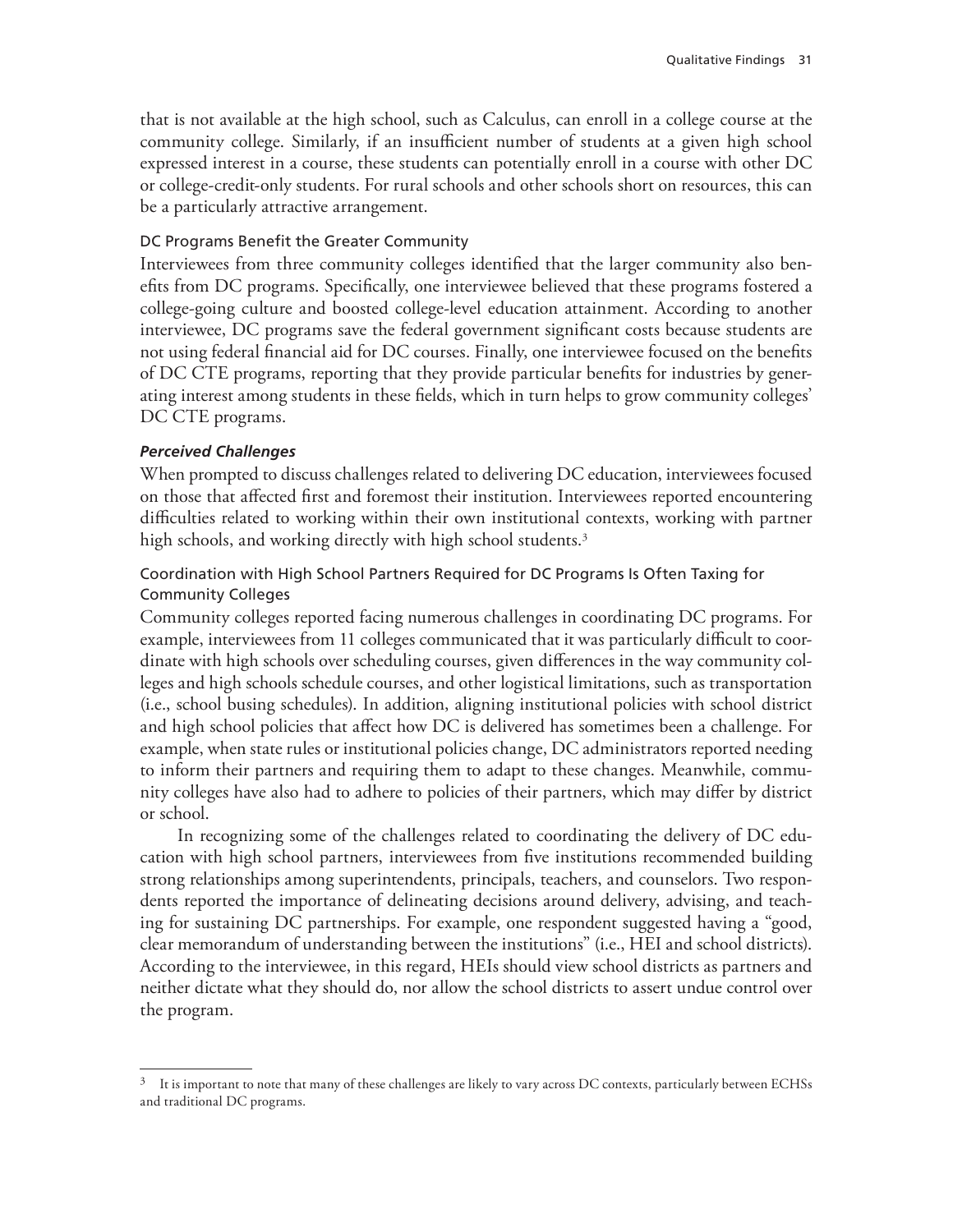## Some DC Students Are Underprepared for the Rigors of College Coursework and to Make Informed Decisions About Course-Taking

Representatives from four community colleges explicitly noted that some high school students were academically and emotionally underprepared for DC coursework and that these students' sense of responsibility and maturity may still need to develop. Complicating matters further, some interviewees stated that many students who enrolled in DC programs do not yet know which field to pursue and, as a result, may end up taking courses they did not need for their eventual major or career path. Often these problems stem from undue pressure placed on high school students by their parents to take advantage of the opportunity to enroll in DC when it may not be appropriate. That the majority of the studied institutions did not explicitly mention students' underpreparedness or immaturity as a challenge may suggest that community colleges believe that DC students, for the most part, met the expectations of college-level courses. This may be the result of the prevailing use of the TSIA and other eligibility criteria (i.e., previous course-taking) to select students into DC coursework, and a reflection of what we find in our quantitative analyses, which show that DC students outperformed students who never took DC courses on a wide range of achievement measures.

## DC Partnerships Experience Difficulty Finding Faculty Who Meet SACSCOS Requirements to Teach DC Courses

A final challenge mentioned in our interviews is the difficulty of finding qualified faculty to teach DC courses. Interviewees from seven sampled institutions expressed that they lacked a sufficient number of faculty to instruct DC students, particularly for community colleges that partner with multiple school districts to deliver DC education. Compounding this problem has been the inability of community colleges to rely on high school teachers to serve as DC instructors, since many do not have the academic qualifications or type of work experience required by SACSCOC to teach academic or CTE DC courses.

# **Limitations**

Four limitations of analyses impact our conclusions. First, the 15 institutions selected for this study constituted a modest sample, and no four-year HEIs were included. As a result, we could not generalize our findings beyond two-year colleges and, specifically, beyond the 15 institutions we sampled. Second, the institutional representatives interviewed for the study had varying degrees of knowledge about the interview topics. In fact, we discovered that the DC coordinators and administrators we interviewed had extensive knowledge about enrollment, advising, and general program delivery, but peripheral knowledge about how their institutions taught and assessed student learning in DC courses. Typically, chief academic officers and departmental faculty oversee these aspects of DC education, and because few of our interviewees were in those roles, the knowledge we gained about DC instruction and assessment was limited. Future studies seeking insight into these aspects of DC delivery would benefit from speaking with chairs of academic departments that offer courses for DC, as well as faculty members who provide instruction, including high school teachers who deliver such courses as adjunct faculty. Third, the data we gathered were self-reported. We did not triangulate our data against other sources, such as documents on DC policies and practices. Given that our interview questions focused on the institutional policies in place, to the extent that institutions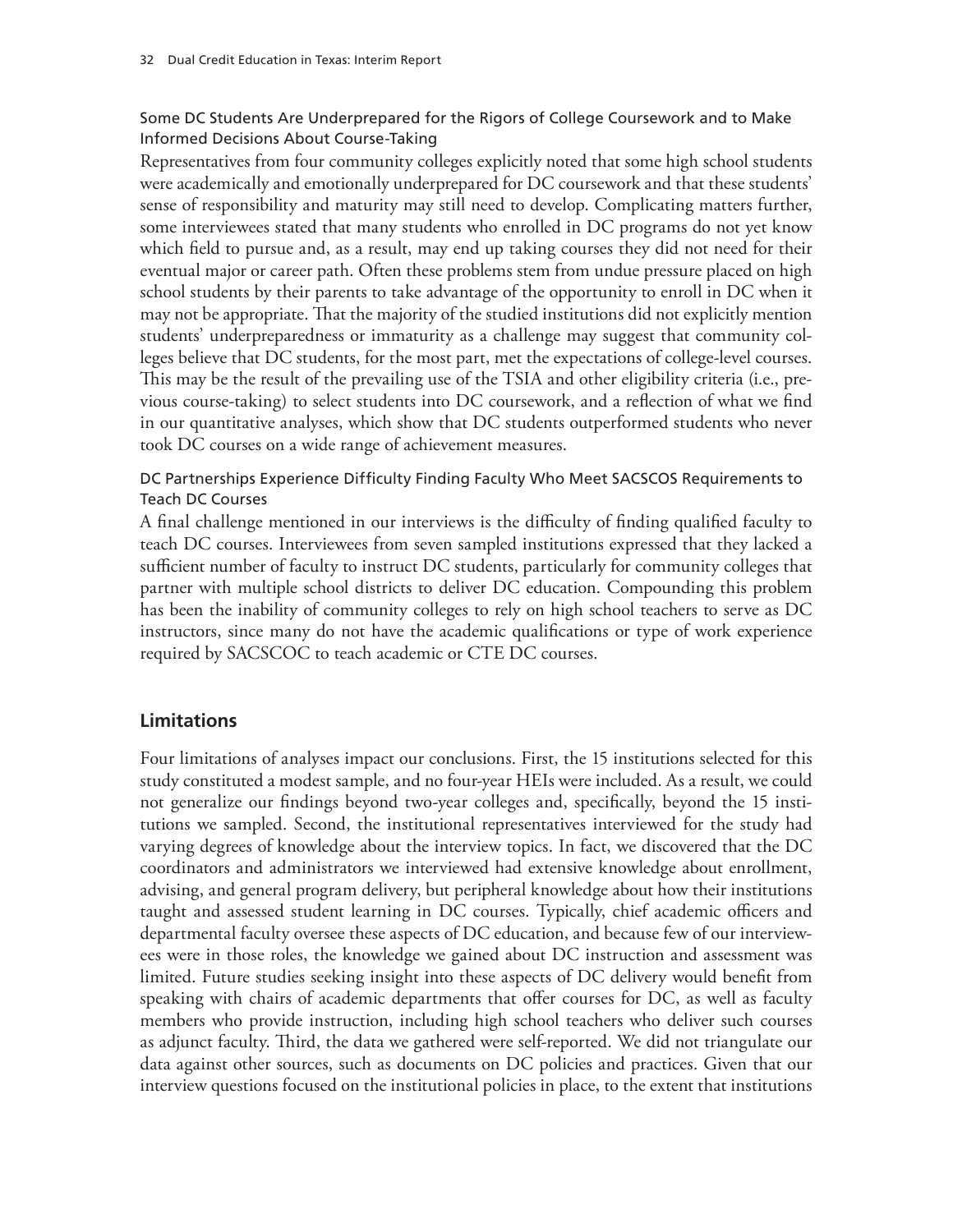perceived the study as a compliance check, despite our making it clear that this was not the purpose of the study, it was possible respondents may have provided what they perceived to be desirable responses or may have offered guarded responses that may not wholly or accurately represent the facts. Finally, for this analysis, we did not separately examine ECHS from other DC implementation models. As a result, it is unclear the extent to which the policies and practices in place to deliver DC education at ECHSs are similar to those in place for implementation models that face less regulatory scrutiny.

# **Conclusions**

In this chapter, we have examined the institutional policies and practices shaping the implementation of DC education in a select set of 15 community colleges that delivered DC using different approaches and in different contexts. Below, we summarize our key findings in each of our topic areas:

- 1. **Determining eligibility for DC education:** Community colleges adhered to THECB rules for determining students' eligibility for taking courses for DC, and most used the TSIA as their instrument of choice. HEIs, however, looked to high school partners to act as gatekeepers by applying additional eligibility criteria to identify the students most likely to benefit.
- 2. **Advising high school partners and students taking courses for DC:** Community colleges offered information and guidance to districts and schools on how to structure DC programs and also train advisers. In addition, HEIs provided direct advising to DC students, particularly on course-taking. The type of courses institutions offered, resource availability, and geography were factors that affected how advising was provided.
- 3. **DC delivery and instruction:** Community colleges delivered DC courses through a variety of approaches. Logistical factors, such as geography and availability of instructors, played a role in the approach taken. Within institutions, academic departments, rather than DC program offices or departments, oversaw DC faculty selection and course instruction. While most DC courses shared a common set of learning objectives as articulated in the ACGM, and many departments shared syllabi and textbooks to promote commonality between DC and college-credit-only courses, college instructors, including those who taught DC courses, had substantial freedom to determine pedagogy and learning experiences.
- 4. **Perceived benefits and challenges of delivering DC education:** DC education provided perceived benefits for high school students by exposing them to, and preparing them for, the expectations of college while also helping their families by reducing college costs. For some community colleges, DC programs served as an effective student recruitment tool. A challenge that a few interviewees perceived was that some DC students were unprepared academically and emotionally for the rigors of college coursework.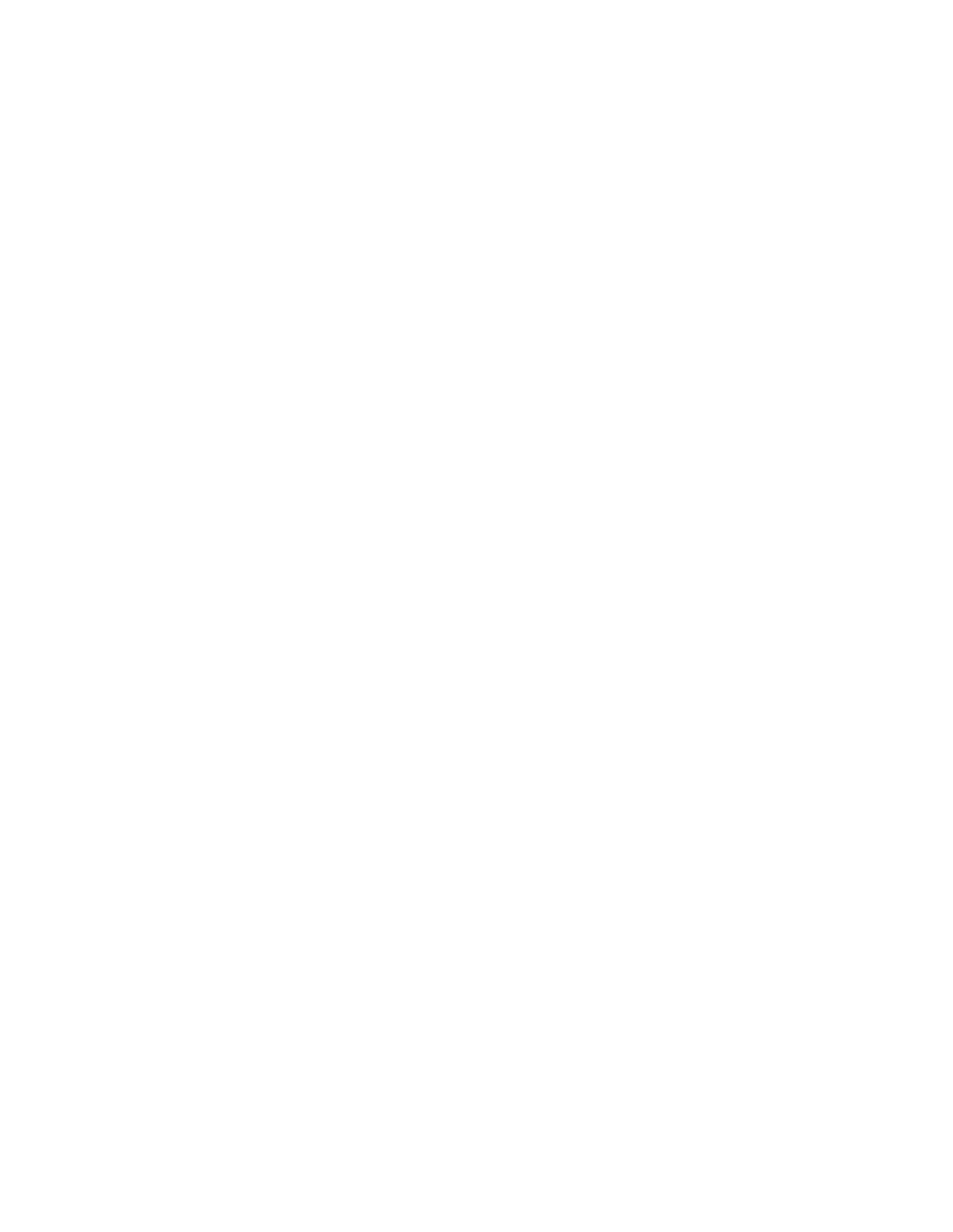# **Quantitative Findings: Descriptive Analyses of Participation Rates and Academic Outcomes of DC Students, and of DC Programs**

In this chapter, we present results from a descriptive quantitative analysis of DC programs in the state of Texas. We designed our descriptive quantitative analysis to answer three of the three primary research questions for the larger study:

- How have DC participation rates among different student groups and DC course delivery changed over time?
- What are the academic outcomes of high school students who took DC courses versus those who did not?
- To what extent did high school students who took DC courses complete college more efficiently than students who never took DC courses?

In the remainder of this chapter, we discuss the approach we took to doing the quantitative analysis and then the quantitative findings related to the three research questions above.

## **Approach**

Our analyses draw on administrative databases from the THECB and the TEA that allow us to track cohorts of graduates of all public high schools in Texas into any public or private notfor-profit college or university in Texas, thus capturing detailed individual-level information on student demographics, college enrollment and degree completion, and credits earned over time. For the 2000–2015 cohorts of Texas public high school graduates, we can capture individual-level information about their participation in DC in high school, including the number of SCHs earned in high school as DC.1 For all college-level courses completed in 2012–2015, which included those delivered for DC, we can capture more detailed course-level information, including information about the course modality (face-to-face, online, or hybrid), faculty characteristics (tenured, adjunct, and whether the instructor of record was also employed as a high school teacher), and location of delivery (on a college campus, on a high school campus, or at an ECHS). We describe the individual administrative data files that we draw on and the approach we used to link them to develop our analytic data files in Appendix E.

Because the THECB started to collect administrative data on DC participation starting in 1999, we can only observe DC participation from 9th–12th grade starting with the 2002 cohort of high school graduates. For the 2000 cohort of high school graduates, we can observe DC participation in the 11th and 12th grade, and for the 2001 cohort of high school graduates, we can observe DC participation in the 10th, 11th, and 12th grade.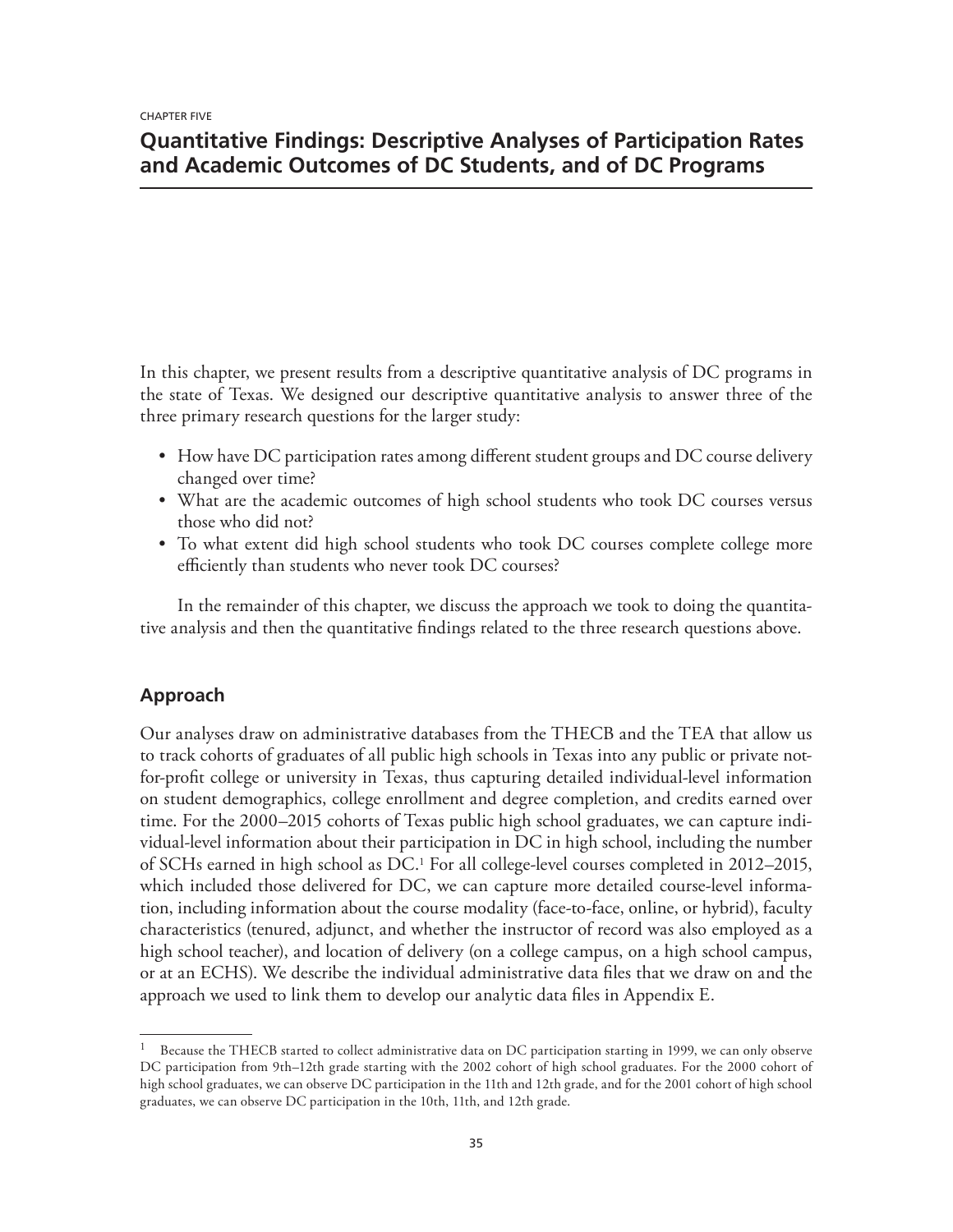We use these analytic data files to paint a rich descriptive picture of patterns in DC participation, delivery, and course-taking in Texas over time, and we primarily rely on simple descriptive statistics presented in intuitive figures and tables to achieve this. However, where appropriate, we draw on regression methods to paint a richer picture that allows for more meaningful comparisons between DC and students who take college-level courses solely for college credit. Throughout this section, unless otherwise noted, all reported differences between DC participants and nonparticipants are statistically significant.

# **Findings**

Here, we describe trends in participation in DC programs in Texas from 2000 through 2015.<sup>2</sup> We also describe patterns in delivery of DC programs spanning 2012 through 2015. Then we describe student outcomes associated with taking DC courses in high school. Finally, we describe efficiency-related variables and outcomes associated with taking DC courses in high school.

## **Access and Participation**

In this section, we describe changes in DC participation from 2000 through 2015. We also document DC participation rates for students with particular demographic characteristics and examine whether there are disparities in DC participation by demographic characteristics and whether those disparities changed between 2000 and 2015.

## *DC Participation Peaked in 2011, but the Number of DC Courses Delivered in Texas Continued to Increase*

It is widely believed that DC programs have been growing rapidly in recent years in Texas. Indeed, as shown in Figure 5.1, the total number of SCHs of DC delivered in Texas expanded each year during the 2000–2015 timeframe, reaching 130,000 SCHs in 2015. However, Figure 5.2 shows that DC participation, which we define as the share of graduates of Texas public high schools who took at least one DC course during their junior or senior years of high school, peaked at around 22 percent in 2011 and declined from then until 2015, when it stood at 18 percent. In the subsections that follow, we examine reasons why this decline in participation may have occurred, despite the increase in total number of SCHs delivered through DC programs. These include an increase in the overall population of Texas, an increase in the number of DC SCHs that participants take, and a slight increase in DC participation in earlier grades. Currently, our data do not allow us to examine DC participation of current high school students, which also may have increased in recent years.

## *The Vast Majority of DC Participation Occurs in 11th and 12th Grades, but Participation Rate of 10th Graders Increased in Recent Years*

Figure 5.3 shows DC participation by grade for the 2003–2015 high school graduation cohorts and shows that most DC participation for those cohorts was concentrated in 11th and 12th grades. However, there was some growth in participation in the 10th grade, with 3 percent of the 2015 high school graduation cohort having taken at least one DC course during 10th grade.

<sup>&</sup>lt;sup>2</sup> For part of this analysis, we focus exclusively on DC participation in 11th and 12th grade because we cannot observe 9th and 10th grade participation in DC for earlier cohorts.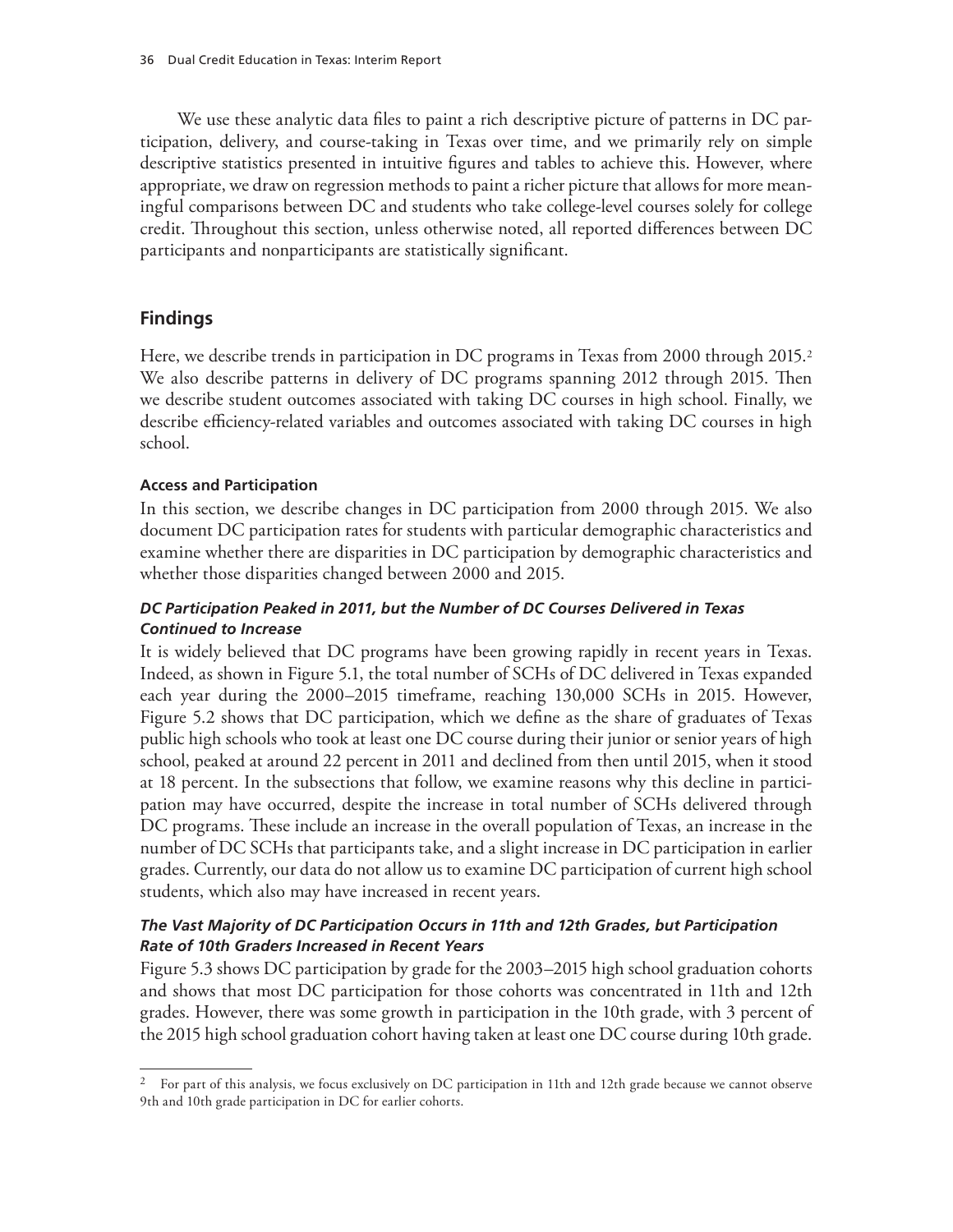

**Figure 5.1 Total Number of SCHs of DC Delivered in Texas in 2000–2015**

**Figure 5.2**

**Percentage of Graduates Who Took Any DC Course in Their 11th- or 12th-Grade Years**

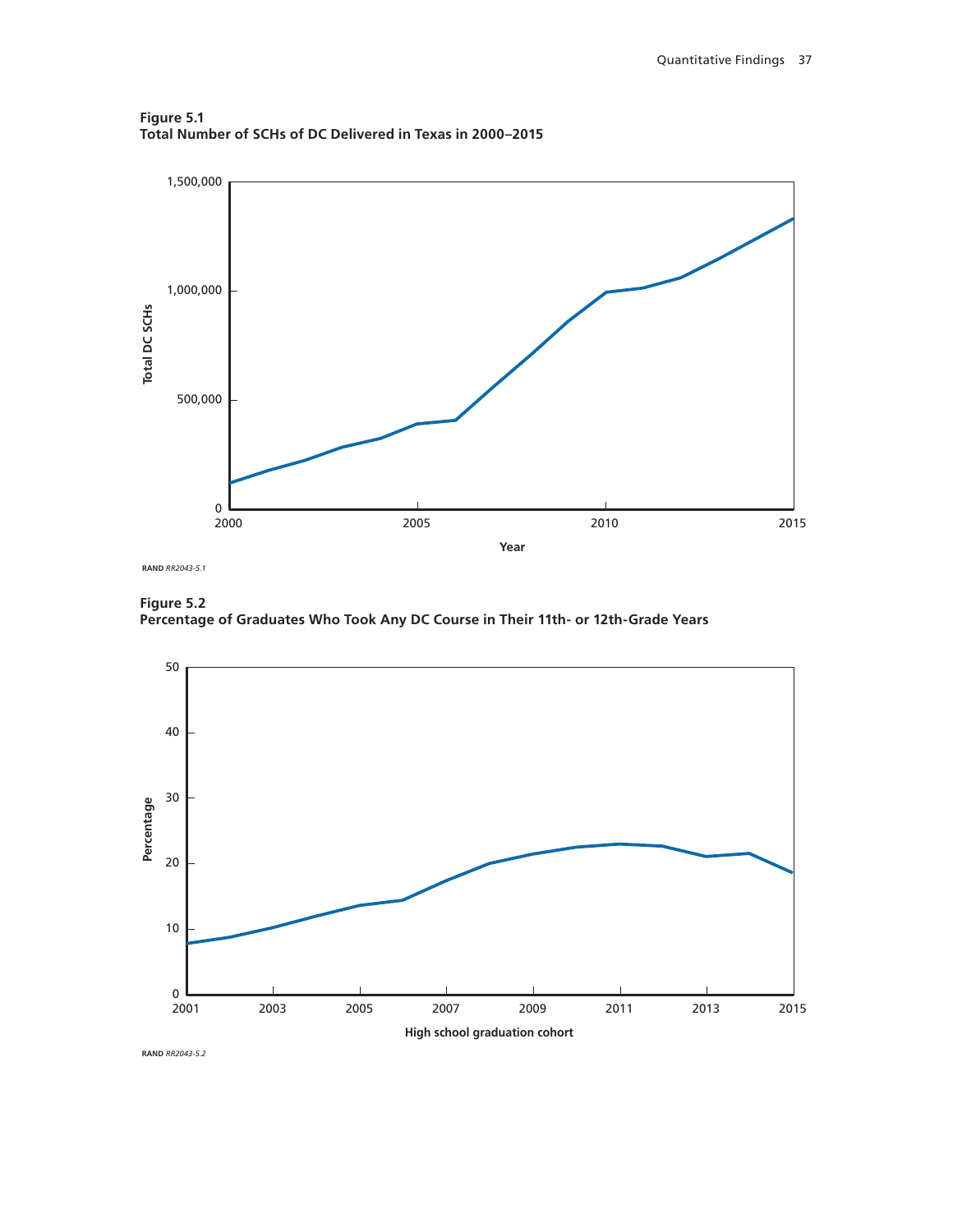However, Figure 5.3 does not capture a potential uptick in 9th- and 10th-grade DC participation due to HB 505, because the students affected by recent rule changes would not have graduated by 2015. We are in the process of obtaining data from the TEA that will allow us to examine DC participation for current high school students.

### *The Average Number of SCHs of DC Earned per High School Graduate Participating in DC has Increased over Time*

As noted above, a potential explanation for the increase in the total number of SCHs of DC courses, despite the slight decrease in DC participation, is that students who participate in DC have been taking more SCHs of DC over time. While some students in Texas, particularly those attending ECHS, earn a considerable amount of college credit through DC programs, the majority of students take only a course or two. Figure 5.4 shows the average number of credits earned in DC programs in 11th and 12th grades by graduates of Texas public high schools who participated in DC for the 2001–2015 high school graduation cohorts. The results show that the average student who takes a DC course takes a relatively modest amount of DC in his or her 11th and 12th grade years. The average student took 8–14 SCHs of DC, or 3–5 DC courses over a two-year period. However, the average amount of DC SCHs taken per graduate who participated in DC has increased considerably over time from 8 in 2001 to 14 in 2015. The fact that DC participants are taking an increasing amount of DC can, thus, partially explain the fact that participation rates declined in recent years despite the continued increase in overall SCHs earned in DC programs in Texas.





**RAND RR2043-53**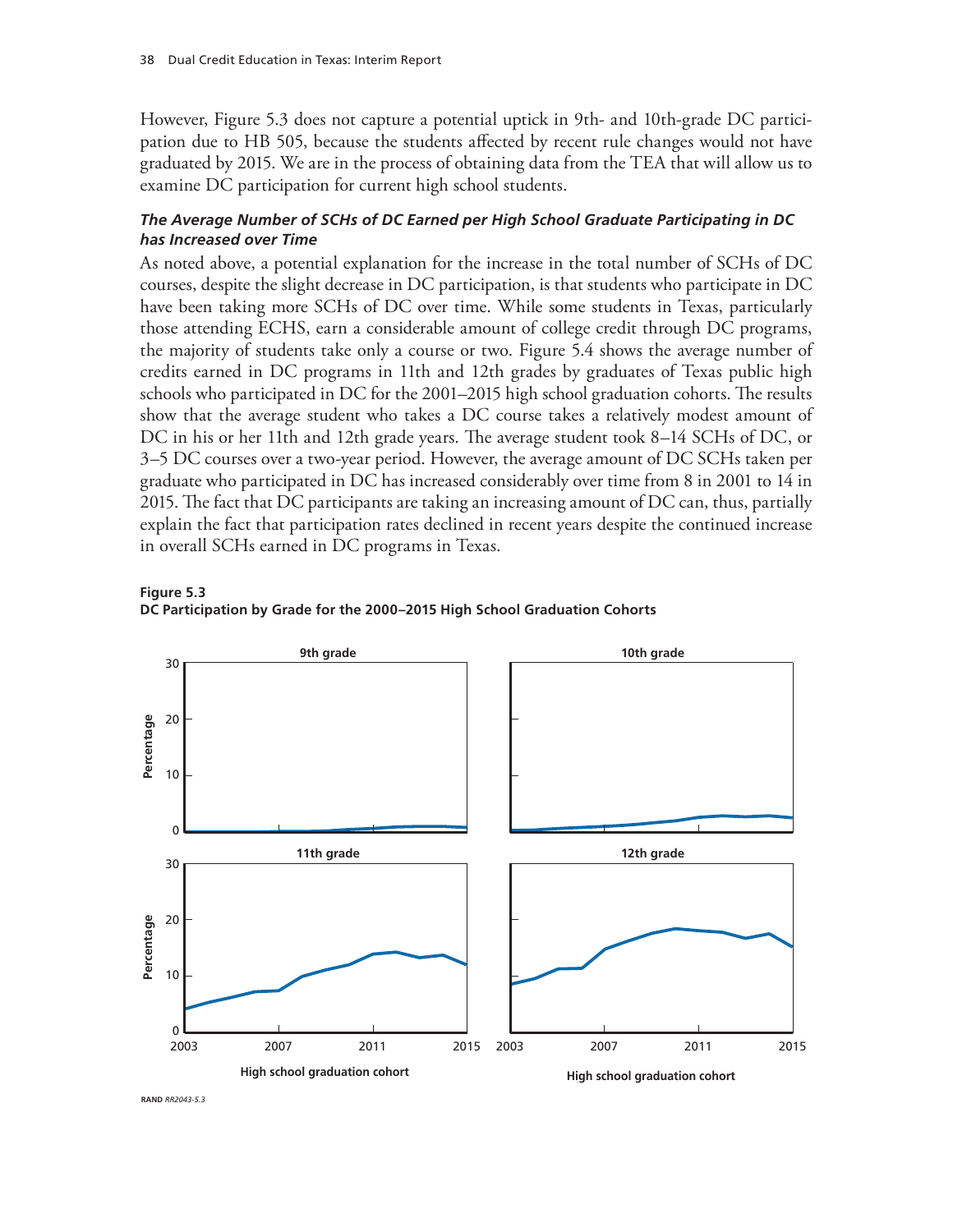



#### *Documenting Disparities in DC Participation*

As described in Chapter Three, past research has shown that the population of DC participants in Texas became more diverse during the 1990s and 2000s (Eklund, 2009). However, this increase in diversity among DC participants coincided with a rapid increase in the diversity of the state as a whole. Indeed, other studies showed that minorities and low-income students were underrepresented in DC courses across Texas during the same period (Appleby et al., 2011; Friedman et al., 2011). These findings are consistent with national studies showing that DC participation is generally lower among disadvantaged groups. In this section, we update the information in past studies and document disparities in DC participation in Texas by race/ ethnicity, income, urbanicity, gender, and academic characteristics over the period 2000–2015.

### *Graduates of Rural High Schools Were More Likely to Participate in DC Programs Than Graduates of Urban or Suburban High Schools*

Our qualitative interviews with DC administrators suggested that smaller and rural high schools found DC programs to be an attractive way to offer more rigorous college-level coursework to their students. Such schools are less likely to be able to offer other college-preparatory programs like AP or IB classes. This finding suggests that DC participation rates might be higher among graduates of Texas public high schools in rural counties. Figure 5.5 shows that this is indeed the case. Graduates of rural high schools, who represent 14 percent of all public high school graduates in Texas, had higher participation rates in each high school graduation cohort since 2001. Participation rates by graduates of rural high schools peaked at about 34 percent in 2011 and declined to 30 percent in 2015. In contrast, participation rates by graduates of high schools in urban and suburban counties peaked at about 21 percent in 2011 and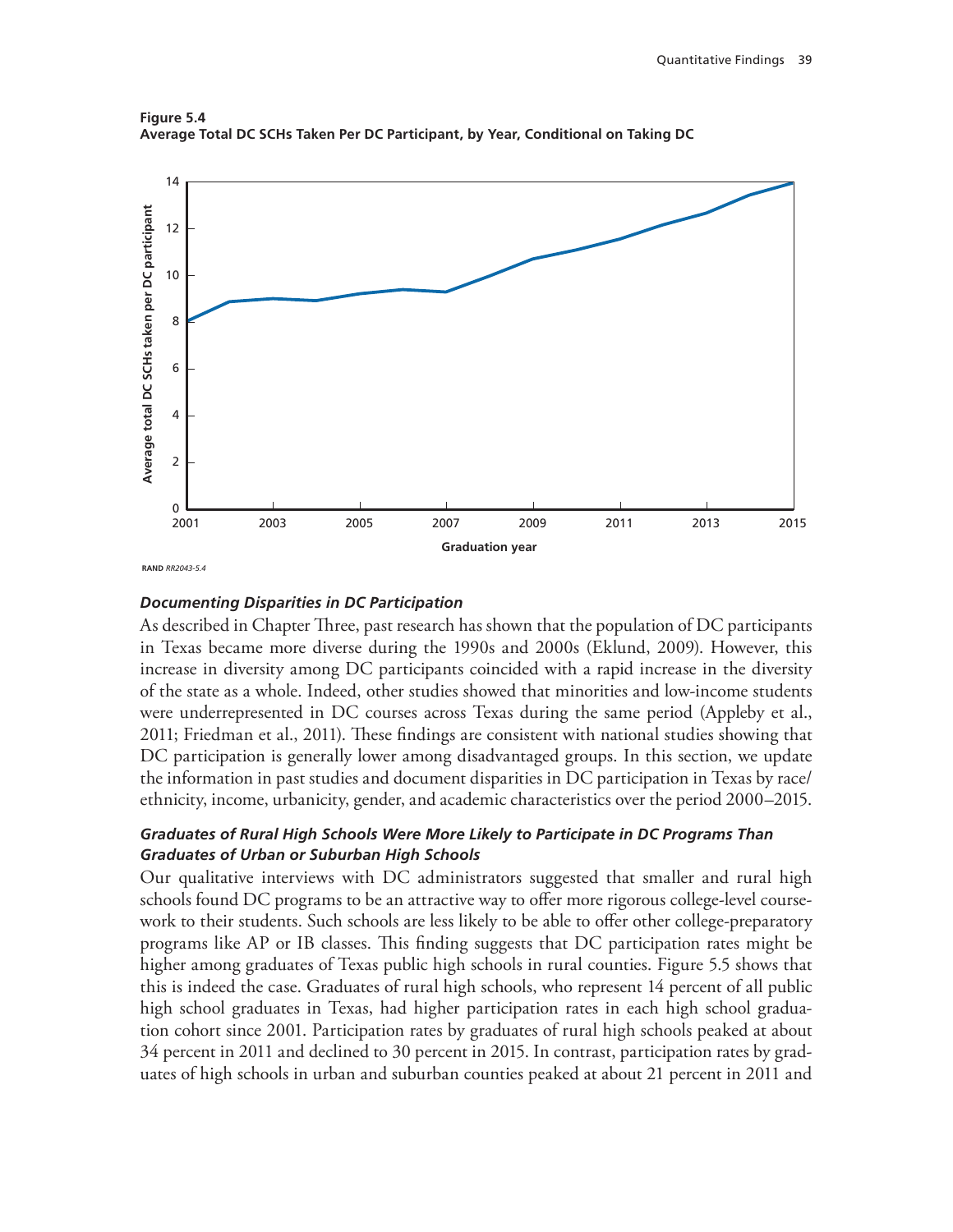

**Figure 5.5 Participation Rates in DC Education in the 11th and 12th Grades, by Urbanicity**

declined to 17 percent in 2015. This is despite the fact that 79 percent of high school students who took DC education graduated from high schools located in urban and suburban areas.

### *Graduates of High Schools in the Upper Rio Grande and West Texas Regions Were More Likely to Participate in DC Programs; Graduates of High Schools in the Metroplex and Gulf Coast Regions Were Less Likely to Do So*

We also examined participation rates by region. Figure 5.6 shows the participation rates in 2011 and 2015 for each of the ten Texas Higher Education Regions as defined by the THECB.<sup>3</sup> Mirroring the patterns in Figure 5.5, we see that participation rates were lowest in the two regions that contain the state's largest urban centers of Dallas/Fort Worth and Houston. About 13 percent of 2015 public high school graduates in the Gulf Coast Region and 16 percent from the Metroplex Region took a DC course in their junior or senior year of high school. In contrast, the highest DC participation rates of more than 40 percent in 2015 were in the western part of the state, specifically in the Upper Rio Grande Region that includes the El Paso metropolitan area and in the mostly rural West Texas Region.

### *African-American and Hispanic Students Were Less Likely Than White Students to Participate in DC Programs*

We also examined DC participation rates by race and ethnicity. Figure 5.7 shows the DC participation rate by race/ethnicity for the 2000–2015 cohorts of Texas public high school gradu-

 $3\text{ }\degree$  We chose to examine DC participation rates in 2011 because it was the peak year for DC participation rates in Texas, and 2015 because it was the latest year of data.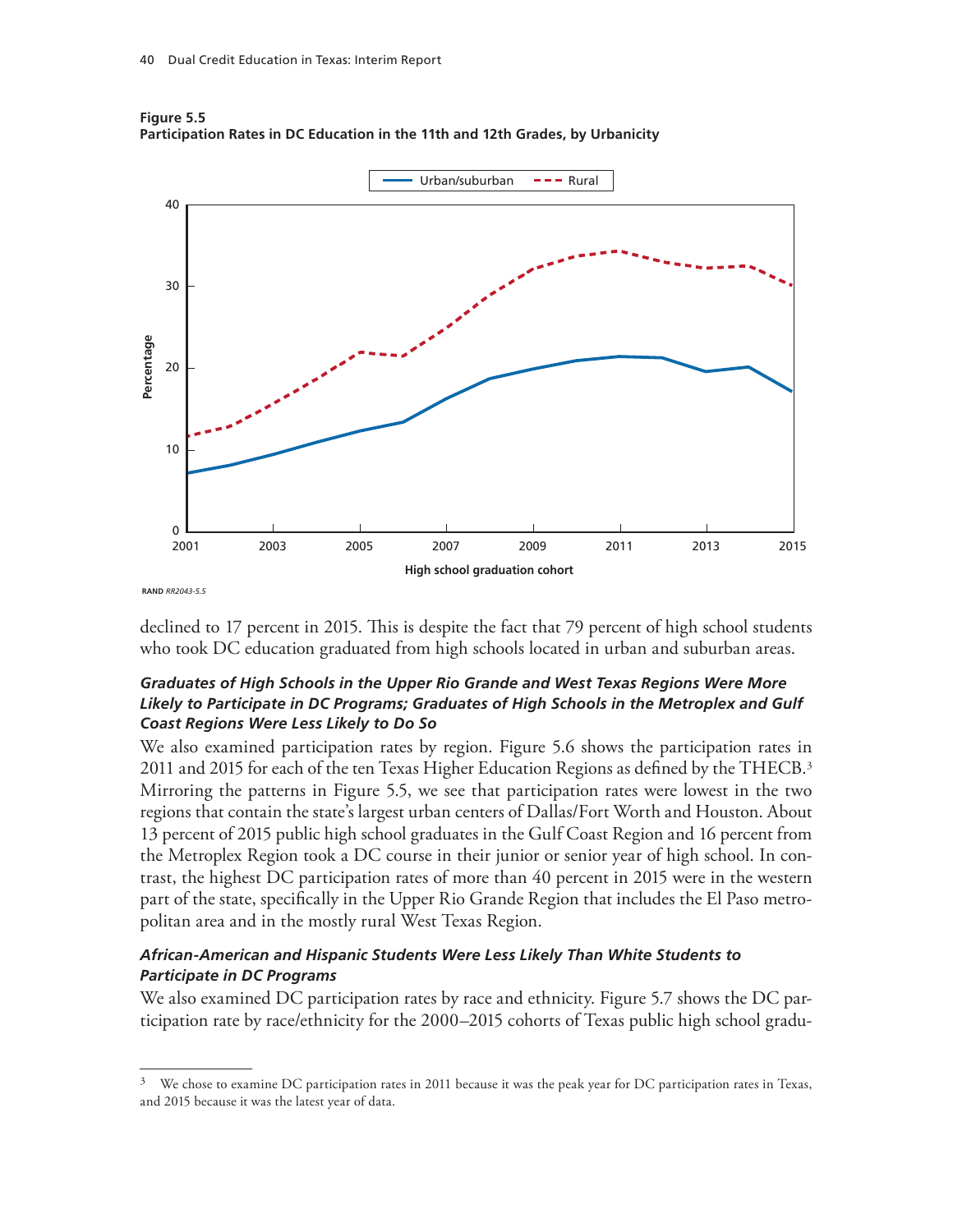**Figure 5.6 Participation Rates in DC Education, by Geographic Region**



**Figure 5.7 Participation Rates in DC Education in the 11th and 12th Grades, by Race/Ethnicity**

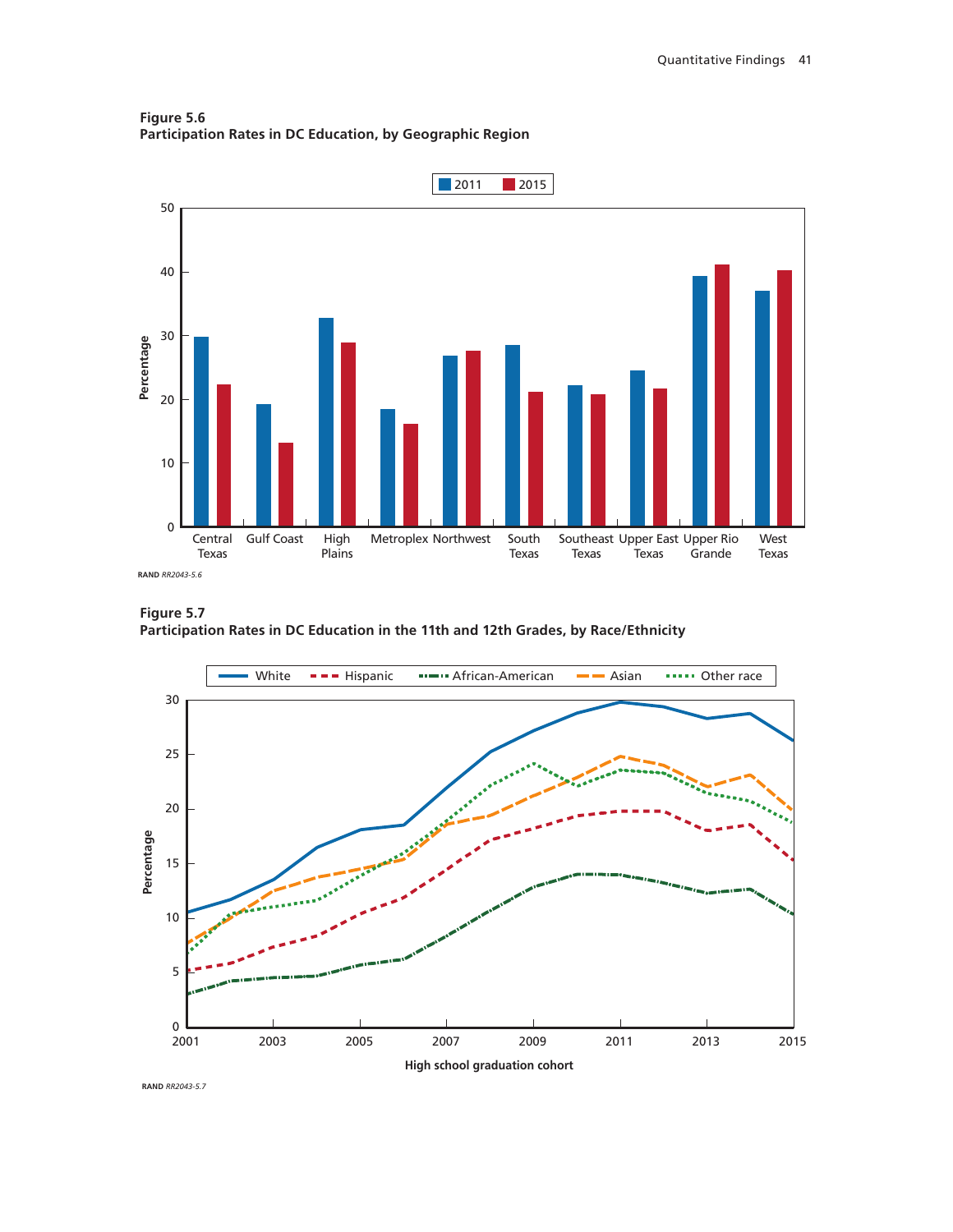ates. Whites and Asians had higher participation rates than African-Americans and Hispanics. DC participation rates of white high school graduates peaked at about 30 percent in 2011 and declined to 26 percent in 2015. DC participation rates of African-Americans peaked at about 13 percent in 2009 and declined to approximately 10 percent by 2015; DC participation rates of Hispanics peaked at about 20 percent in 2011 and declined to approximately 16 percent by 2015.

### *Economically Disadvantaged Students Were Less Likely to Participate in DC Programs*

We also examined DC participation rates by income status. Figure 5.8 shows the DC participation rate by economic disadvantaged status for the 2001–2015 cohorts of Texas public high school graduates. We define economically disadvantaged by whether or not the student was eligible for free or reduced-price lunch in high school. Results show that economically disadvantaged students had lower participation rates than students who were not disadvantaged. DC participation rates of economically disadvantaged high school graduates peaked at about 18 percent in 2011 and declined to 13 percent by 2015. DC participation rates of students not considered economically disadvantaged peaked at about 27 percent in 2011 and declined to approximately 23 percent by 2015.

### *Females Were More Likely Than Males to Participate in DC Programs*

We also examined DC participation rates by gender. Figure 5.9 shows the DC participation rate by gender for the 2001–2015 cohorts of Texas public high school graduates. Mirroring trends in college enrollment nationally, males had lower participation rates than females. DC participation rates of male high school graduates peaked at about 20 percent in 2011 and declined to





**RAND** *RR2043-5.8*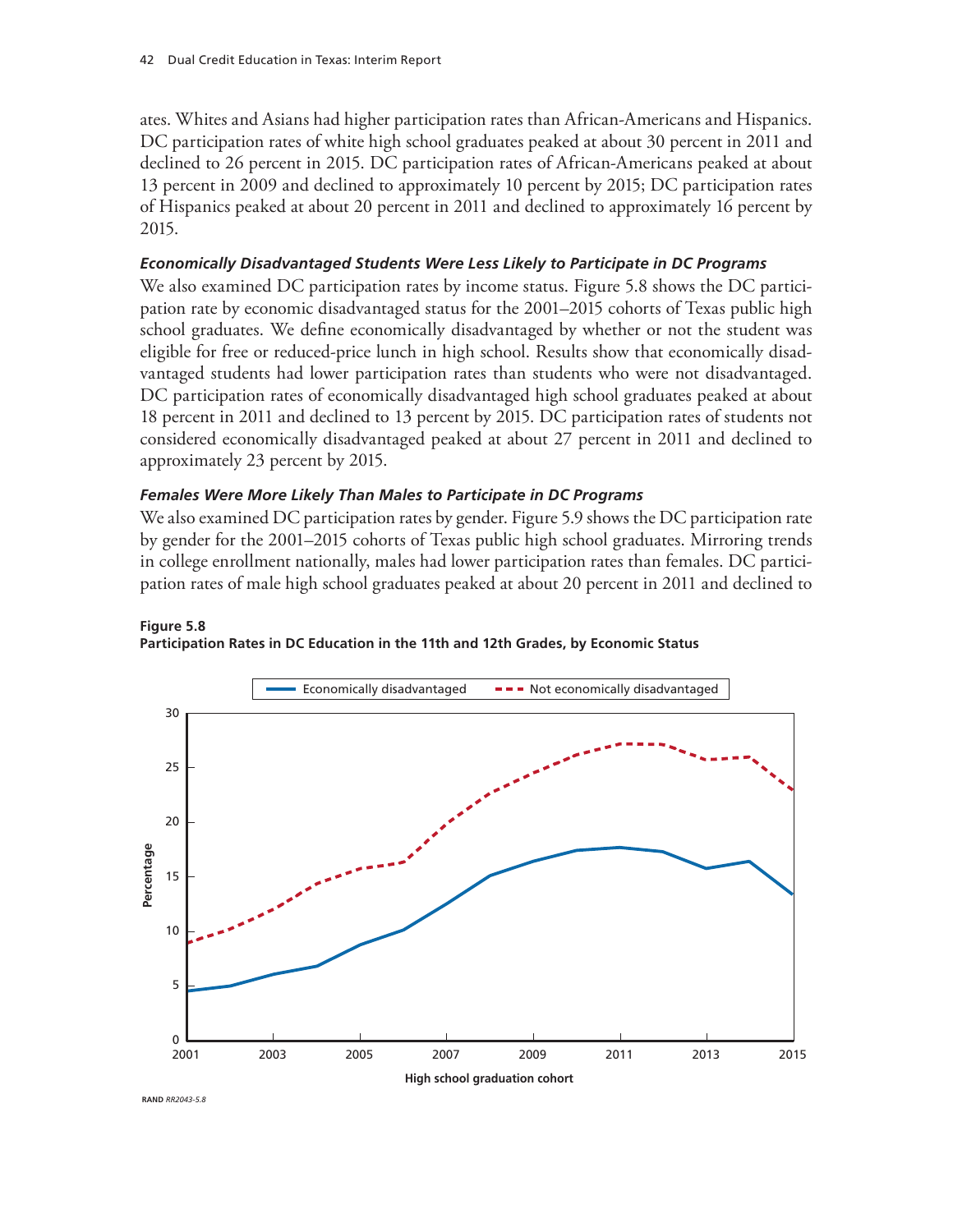

**Figure 5.9 Participation Rates in DC Education in the 11th and 12th Grades, by Gender**

16 percent by 2015, while DC participation rates of females peaked at about 26 percent in 2011 and declined to approximately 21 percent by 2015.

## *Graduates of Gifted and Talented Programs Were More Likely to Participate in DC Programs, While Those in Special Education and English as a Second Language Programs Were Less Likely to Do So*

We also examined DC participation rates by student academic characteristics. Figure 5.10 shows the DC participation rate for students in gifted and talented (GT) programs, vocational education programs, special education programs, and English as a second language (ESL) programs for the 2001–2015 cohorts of Texas public high school graduates. The results demonstrate the selective nature of DC programs, in that GT students were significantly more likely to take DC courses than were students in special education or ESL programs. Participation rates of GT students peaked at about 47 percent in 2011, and declined to roughly 38 percent by 2015, whereas participation rates by ESL and special education students hovered near zero in all years but increased slightly over time. Interestingly, students in vocational education programs were about as likely to take DC courses as were students in academic programs. It is likely that many of these students were taking CTE courses as DC, and as we show below, the delivery of CTE DC has increased over time.

## *Changes in Disparities in DC Participation Rates over Time*

The results thus far have demonstrated disparities in DC participation rates by race/ethnicity, economically disadvantaged status, urbanicity, gender, and a range of student academic characteristics.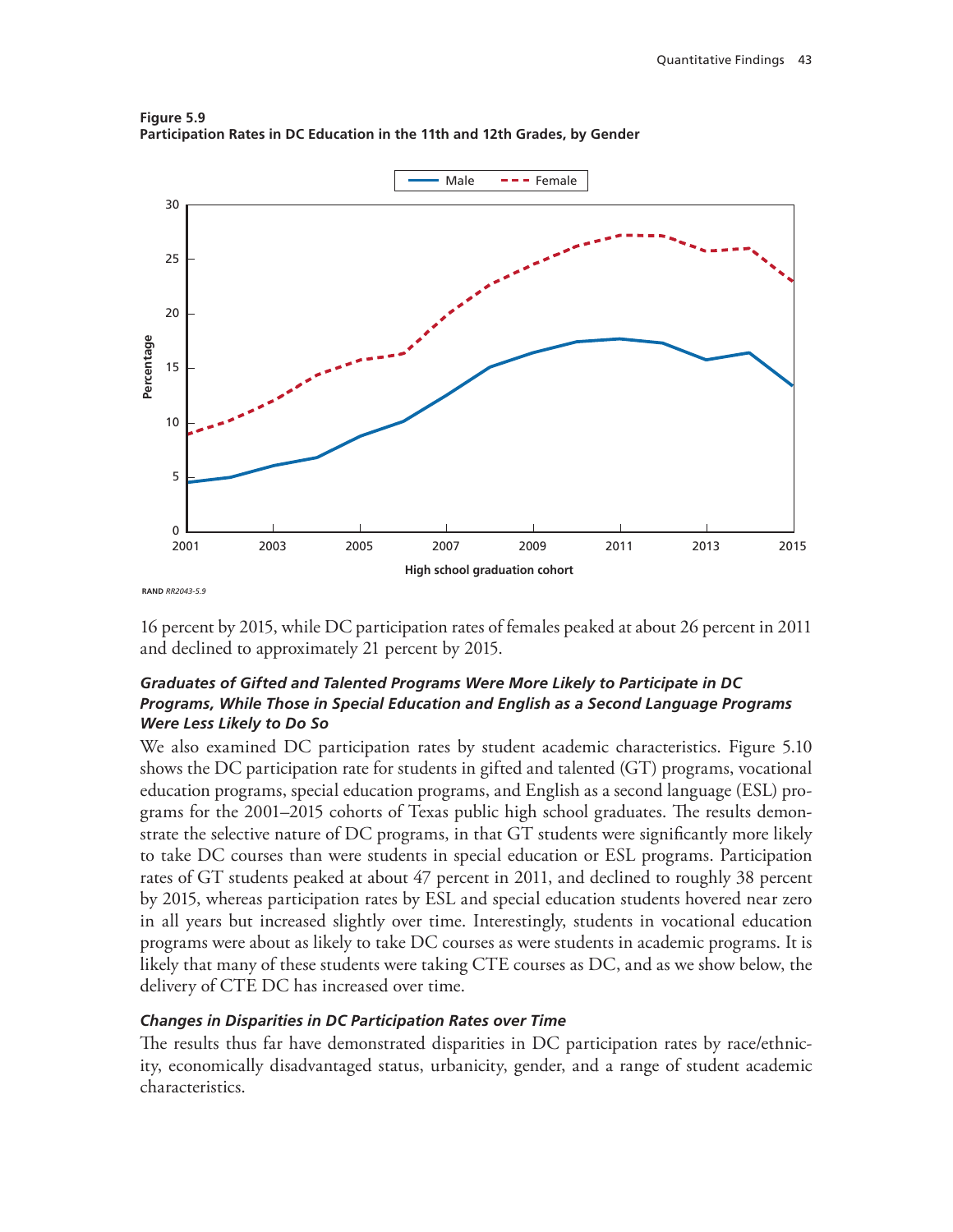

**Figure 5.10 Participation Rates in DC Education in the 11th and 12th Grades, by Academic Characteristics**

Because education leaders are using DC as a way to promote access and success, particularly for traditionally underserved student groups, we wanted to assess the degree to which disparities in participation rates were changing over time. To do this, we ran ordinary least squares (OLS) regressions predicting DC participation as a function of these student characteristics. These OLS models are more robust than the simple descriptive statistics presented above because they allow us to examine the relationship between the rate of DC participation and a given student characteristic, such as income, holding all the other student characteristics constant. This analysis allows us to assess whether, for example, African-American students were more or less likely to participate in DC than a white student with similar characteristics. We ran these models separately for students who graduated in 2000–2006, 2007–2011, and 2012–2015 and examined whether there was a statistically significant change in the relationships between student characteristics and DC participation over time. We describe these models in more detail and present detailed tables with coefficient estimates and statistical tests in Appendix E.

Figures 5.11–5.13 summarize the results of these OLS models with a series of bar graphs that plot the estimated relationship between each student characteristic we examined and DC participation by high school graduation cohort group. Collectively, the results suggest that the disparities in DC participation rates were widening between 2000 and 2015. For example, for the period of 2000–2006, African-American high school graduates were 5.9 percentage points less likely than white students with similar characteristics to participate in DC in 12th grade. However, in 2012–2015, that difference increased to 9.3 percentage points, showing that African-Americans in more recent cohorts were even less likely to participate in DC. Similar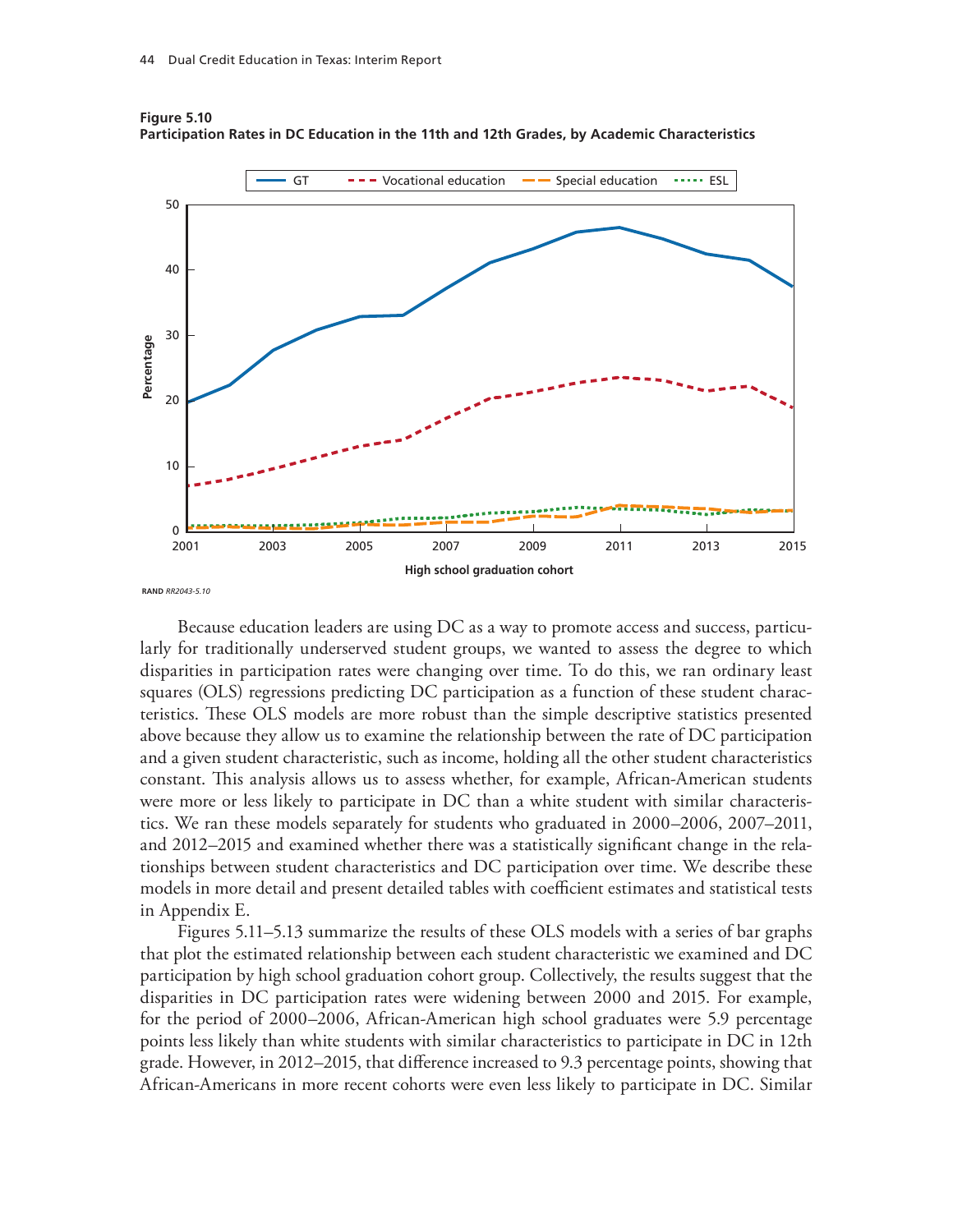

**Figure 5.11 Probability of Taking DC in 12th Grade, by Race/Ethnicity, Disaggregated Across Years (2000–2015)**

**Figure 5.12**

**Probability of Taking DC in 12th Grade, by Academic Characteristics, Disaggregated Across Years (2000–2015)**

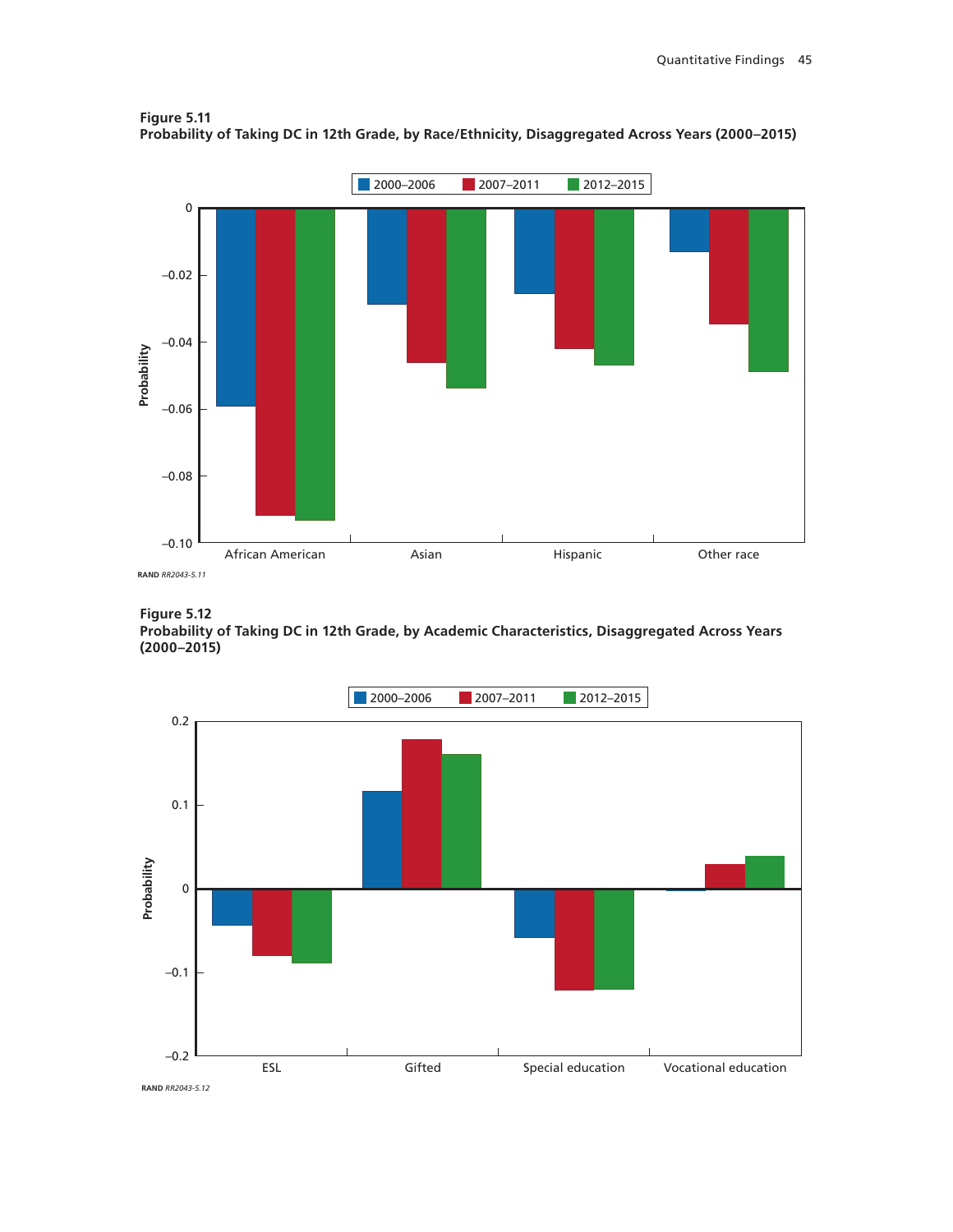



patterns hold for the other student characteristics, and the differences between the 2000–2006 and 2012–2015 high school graduation cohorts are all statistically significant.

While gaps in DC participation rates by race/ethnicity have widened, this is partly due to the wide gaps in DC participation that initially existed in 2000. Indeed, African-American students reported the largest annual growth rate in DC participation at just under 11 percent between 2000 and 2015, and Hispanics came in a close second at 10 percent. The fact that African-American and Hispanic students participated in DC education at such low rates in 2000 explains why these two student subgroups have made the largest increases compared with other student groups. This finding is consistent with THECB analysis demonstrating growth in DC participation among traditionally underrepresented racial and ethnic student groups, and the increasing diversity of the DC student population overall (THECB, 2016).

More generally, disparities in DC participation rates among different student subgroups could be driven by various factors, including differences in access to DC across high schools in Texas, preparation and demand for DC, access to alternative forms of college level coursework in high school such as AP and IB, and advising practices at high schools. Phase II of the study aims to pinpoint the specific causes of these disparities.

#### **Delivery of DC Instruction**

In this section, we describe patterns in the delivery of DC courses. We begin by describing the key design features of DC courses that we can capture in administrative records. These include information about the type of institution that delivered the course, whether it was an academic or CTE course, characteristics of the faculty member of record for the course, and informa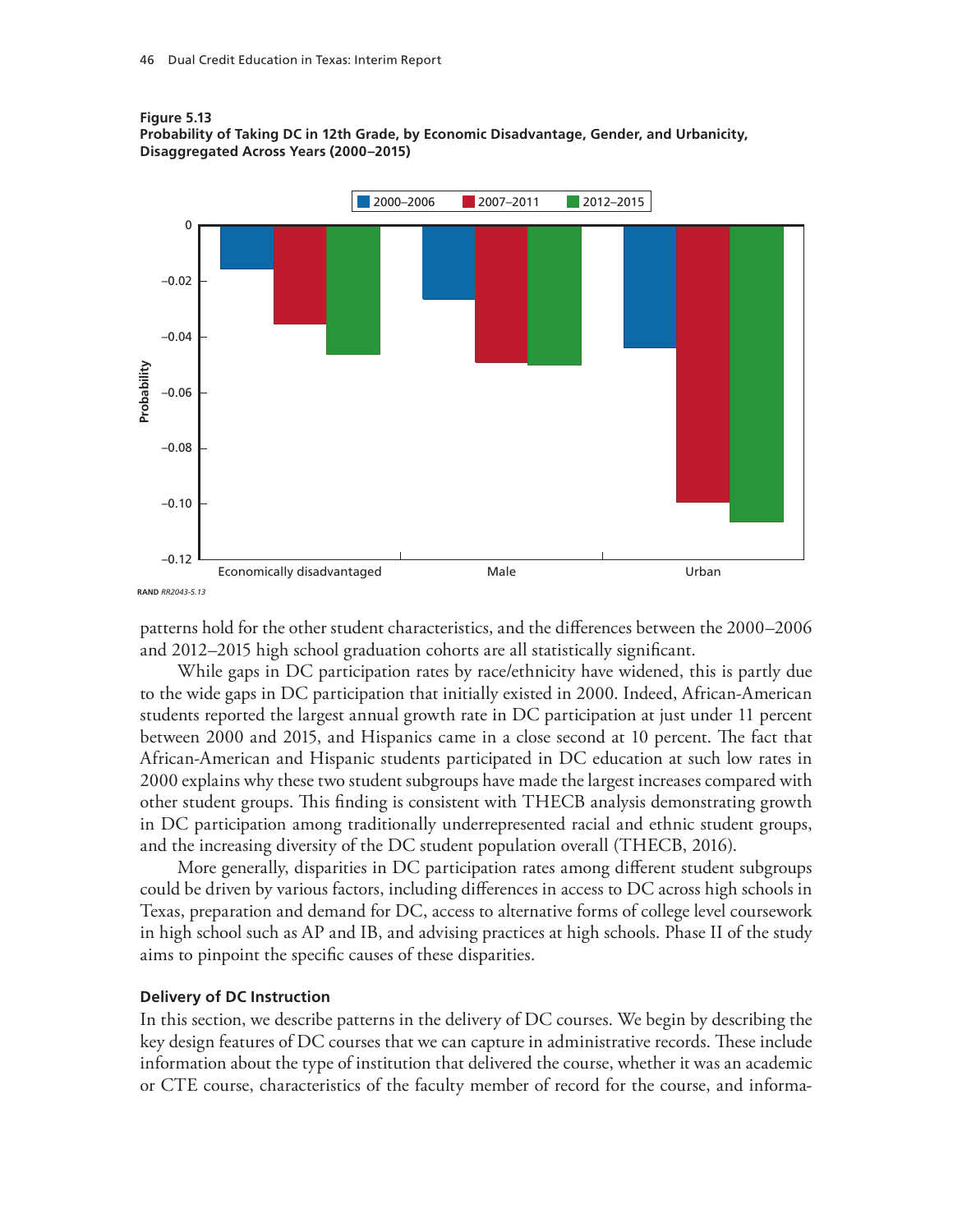tion about course modality and location. Much of the analysis presented here relies on detailed course-level administrative data that have only been available since 2012, so we focus primarily on recent high school graduation cohorts. We begin by documenting the overall patterns in DC delivery and then assess the extent to which students with particular characteristics are more or less likely to take DC courses with particular features.

Note that, throughout this section, when we calculate mean characteristics of DC courses, we weight individual courses by the number of students taking the course for DC. So, for example, a course with 15 high school students taking the course for DC and 15 students taking it for college-credit-only would receive a weight of 15, whereas a course with two high school students taking the course for DC and 28 taking it for college-credit-only would receive a weight of 2.

### *DC in Texas Primarily Is Delivered by Two-Year Institutions and Focuses on the Academic Core*

Historically, DC programs in Texas primarily were focused within two-year colleges. However, a handful of four-year colleges have well-established DC programs, and a few have plans to establish programs in the near future. An analysis of THECB administrative records shows that from 2012 through 2015, Texas public four-year institutions delivered 29,478 DC course seats, whereas public two-year institutions delivered 776,451.

Our qualitative interviews with DC administrators suggested that many institutions focus their DC offerings within the academic core to ensure that course credits transfer. Table 5.1 shows the total number of DC courses delivered for the 10 most common courses over the

| Course<br>Prefix | Course<br><b>Number</b> | <b>Course Name</b>                  | <b>Number of Course Seats Delivered</b> |  |
|------------------|-------------------------|-------------------------------------|-----------------------------------------|--|
| ENGL             | 1301                    | Composition I                       | 97,417                                  |  |
| ENGL             | 1302                    | Composition II                      | 87,550                                  |  |
| <b>HIST</b>      | 1302                    | United States History II            | 61,372                                  |  |
| GOVT             | 2305                    | <b>Federal Government</b>           | 59,383                                  |  |
| HIST             | 1301                    | United States History I             | 57,167                                  |  |
| <b>ECON</b>      | 2301                    | Principles of Macroeconomics        | 46,109                                  |  |
| MATH             | 1314                    | College Algebra                     | 31,335                                  |  |
| ENGL             | 2322                    | <b>British Literature</b>           | 19,102                                  |  |
| <b>PSYC</b>      | 2301                    | General Psychology                  | 15,259                                  |  |
| GOVT             | 2301                    | <b>Federal and State Government</b> | 13,779                                  |  |
| ENGL             | 2323                    | <b>British Literature II</b>        | 11,506                                  |  |

**Table 5.1 Total Number of DC Course Seats Delivered for the Ten Most Common Courses from 2012 Through 2015**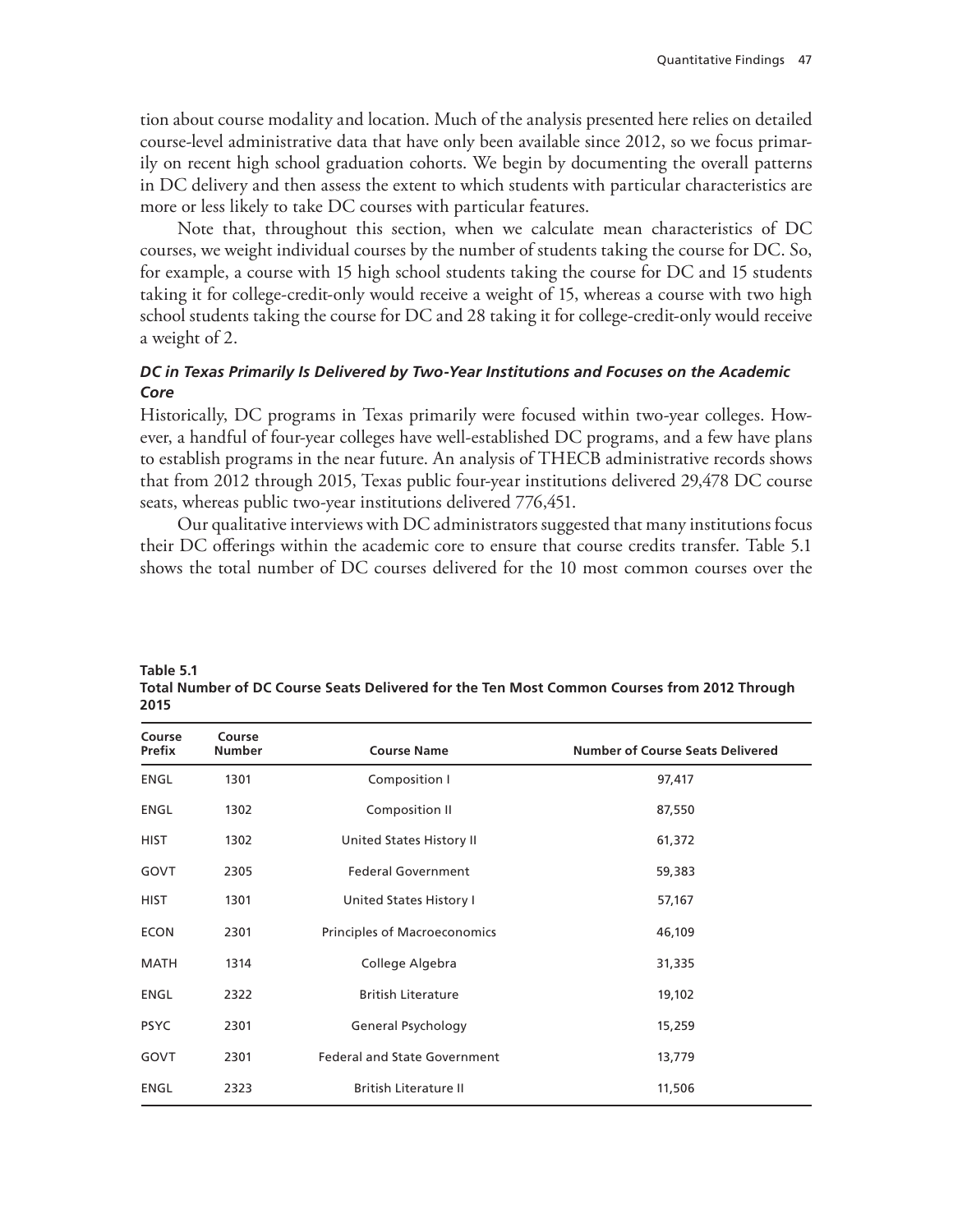period of 2012–2015.4 All of the most common courses were from the academic core. The most common DC courses were the freshmen English (English 1301 and 1302), history (History 1301 and 1302) and government (Government 2301 and 2305) courses, all of which are either mandated by state statute or nearly universally included as required core academic coursework for an associate or bachelor of arts degree in Texas. Other common courses included Math 1314 or 1414 (a three- or four-hour college algebra course that is often the first college-level mathematics class required for an associate or bachelor of arts degree), as well as core courses in economics and psychology. Also interesting is that all but one of the ten most common DC courses was an arts and humanities course, while just one was a science, technology, engineering, and mathematics (STEM) course.

### *There Has Been a Significant Increase in DC Course Delivery on High School Campuses and at ECHSs*

Some institutions and policymakers have voiced concern over a perceived increase in the number of DC courses being taught on high school campuses. Figure 5.14 shows the share of DC course seats where the course was delivered on high school campuses. The results show that more than half of all DC course seats were on high school campuses over those years and that the share increased from 44 percent to 48 percent from 2012 to 2015.





<sup>4</sup> Because Texas uses a common course numbering system for all two-year colleges and because the majority of four-year HEIs participate in a process to link their core courses to the common course numbering system, we are able to count the total number of DC courses delivered statewide by course number.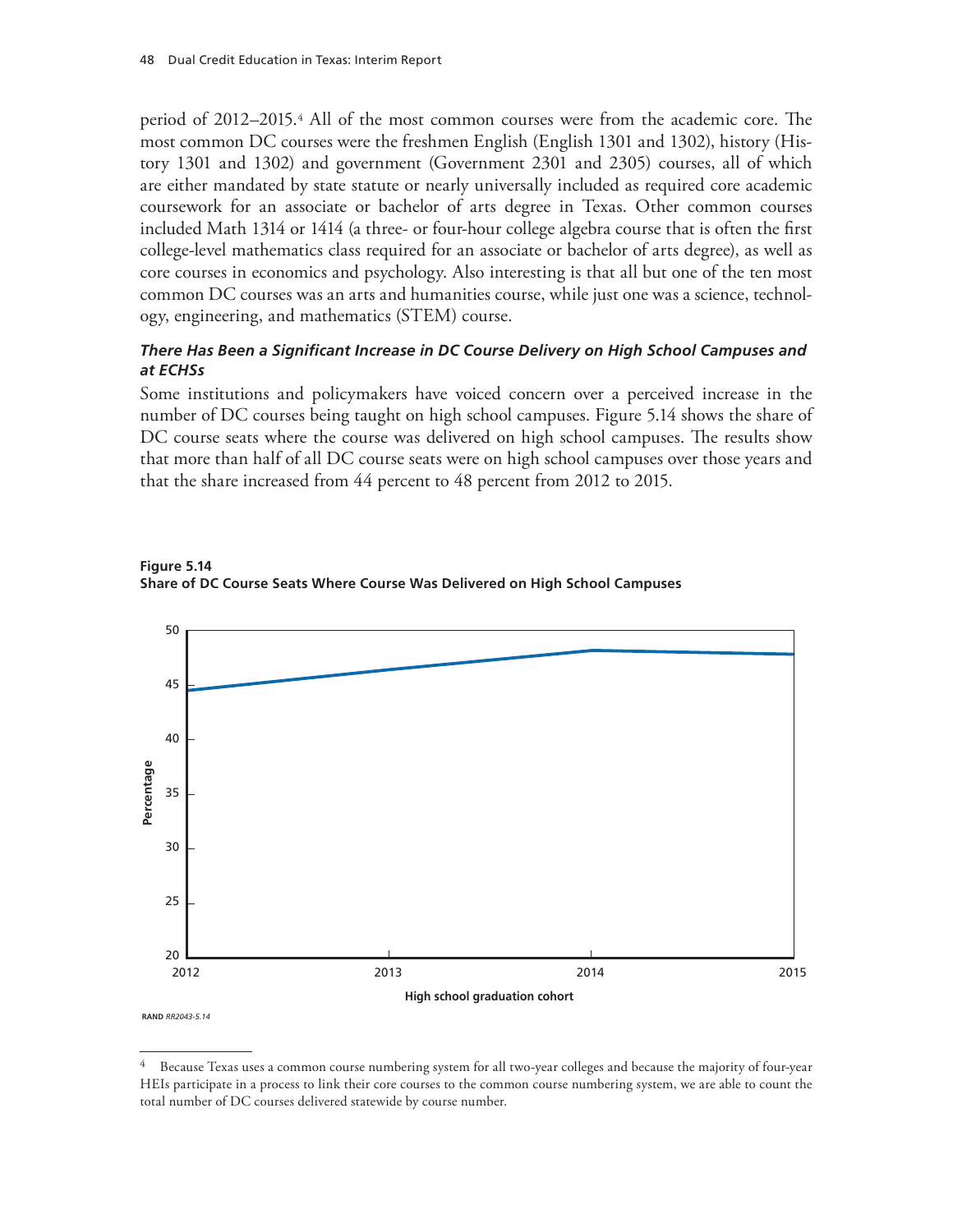ECHSs offer high school students the opportunity to begin taking most of their classes as DC starting as early as 9th grade, while also providing a number of support programs and more comprehensive advising services. As described in Chapters Two and Three, ECHSs have shown promise in two large lottery-based assignment studies (Berger et al. 2014; Edmunds et al. 2016), and they are common in Texas. Figure 5.15 shows the share of DC course seats where the course was delivered by ECHS from 2012 to 2015.<sup>5</sup> The results show significant growth in the share of course seats delivered by an ECHS, increasing from 9 percent to 19 percent from 2012 to 2015.

### *Instructors of DC Courses Are More Likely to Be Part-Time and Adjunct, to Not Possess a Doctorate, and to Be Concurrently Employed as a Teacher at a Texas Public High School*

In light of the large and growing number of DC courses being taught on high school campuses, some stakeholders have voiced concern that the faculty teaching DC courses may not be as qualified as those teaching college-credit-only courses. Our qualitative interviews with DC administrators suggested that community colleges adhere closely to SACSCOC requirements when identifying faculty to teach DC courses, but none of the respondents whom we talked with indicated any systematic effort to ensure that DC instructors were equally





**RAND** *RR2043-5.15*

<sup>5</sup> Some ECHSs are stand-alone high schools where only ECHS students attend, while others are embedded within a larger high school. Our data identify the public high schools in Texas that had a designated ECHS within them, and information about whether that ECHS was stand-alone or embedded. For ECHSs that were embedded within a larger high school, we cannot distinguish the students who participated in the ECHS from the other students attending the high school. As such, Figure 5.15 shows the share of DC course seats delivered to all students who attended a high school that had an ECHS embedded within it.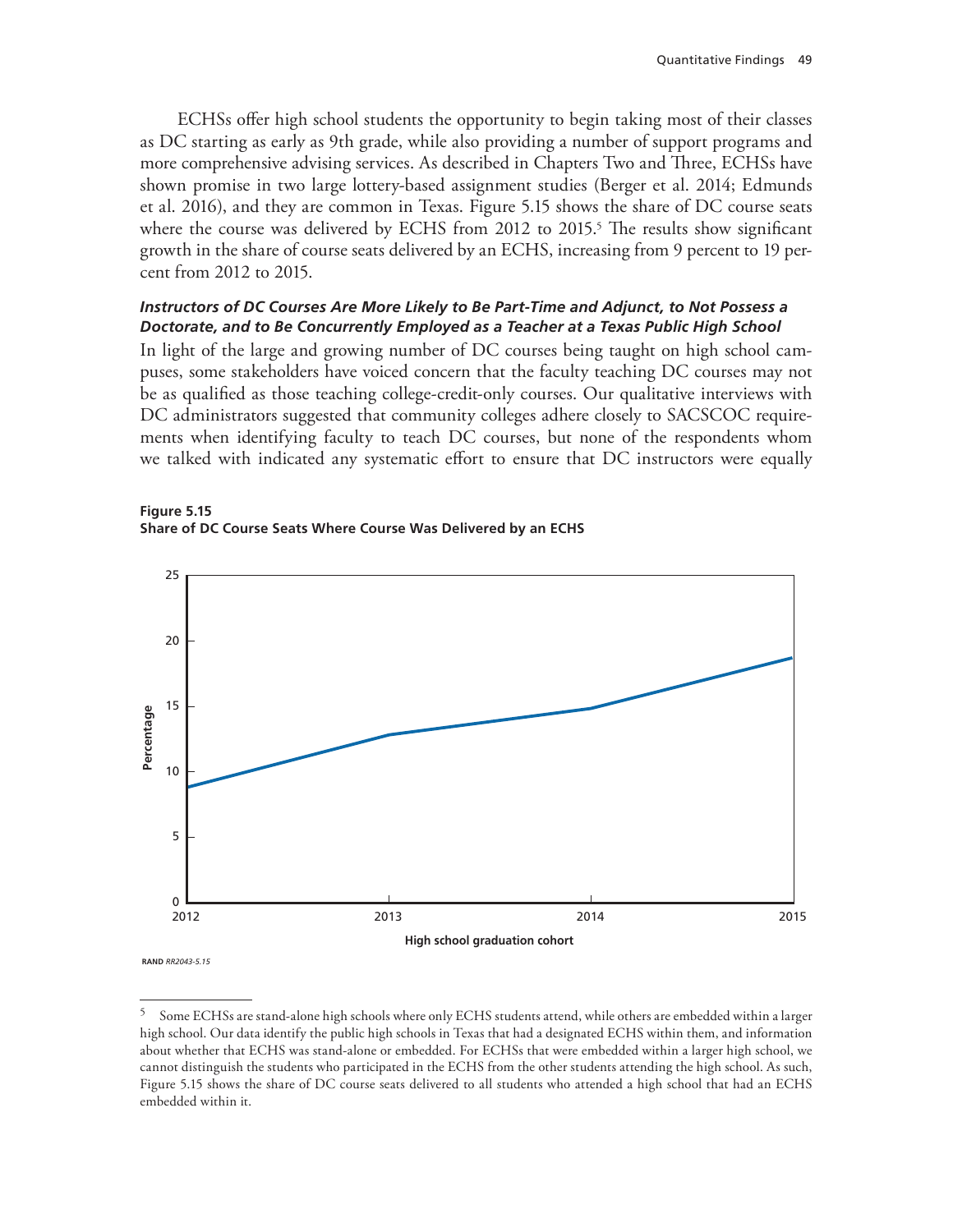qualified in terms of education and teaching experience as those teaching college-credit-only courses. Figure 5.16 shows the characteristics of faculty members teaching DC courses versus college-credit-only courses at Texas public two-year colleges in 2015. The results show that DC instructors indeed had less education and experience on average, than instructors of collegecredit-only courses. A total of 56 percent of DC course seats had an adjunct instructor as the faculty member of record, whereas the corresponding statistic for college-credit-only courses was 35 percent. Approximately 46 percent of DC course seats had a full-time instructor as the instructor of record, while the corresponding statistic for college-credit-only courses was 65 percent. Just 12 percent of DC course seats had a faculty member of record with a doctorate, whereas the corresponding statistic for college-credit-only courses was 19 percent. We assessed whether there were any significant changes in faculty characteristics of DC and college-creditonly courses between 2012 and 2015; we did not find significant changes, so we do not report trends here.

We also linked our faculty records to TEA data on the universe of teachers at Texas public high schools to identify course seats where the faculty member of record was also a teacher at a Texas public high school. The results suggest that about 41 percent of DC course seats were taught by an instructor who was also concurrently employed as a high school teacher, whereas the corresponding statistic for college-credit-only courses was just 2 percent.

## *Most DC Courses Are Delivered in a Face-To-Face Format, but Online Delivery Is More Prevalent in DC Than in College Credit–Only Courses and Is Growing*

We also compared course modalities in DC and college-credit-only courses in Figure 5.17. The results show that the majority of both DC and college-credit-only courses were taught face-



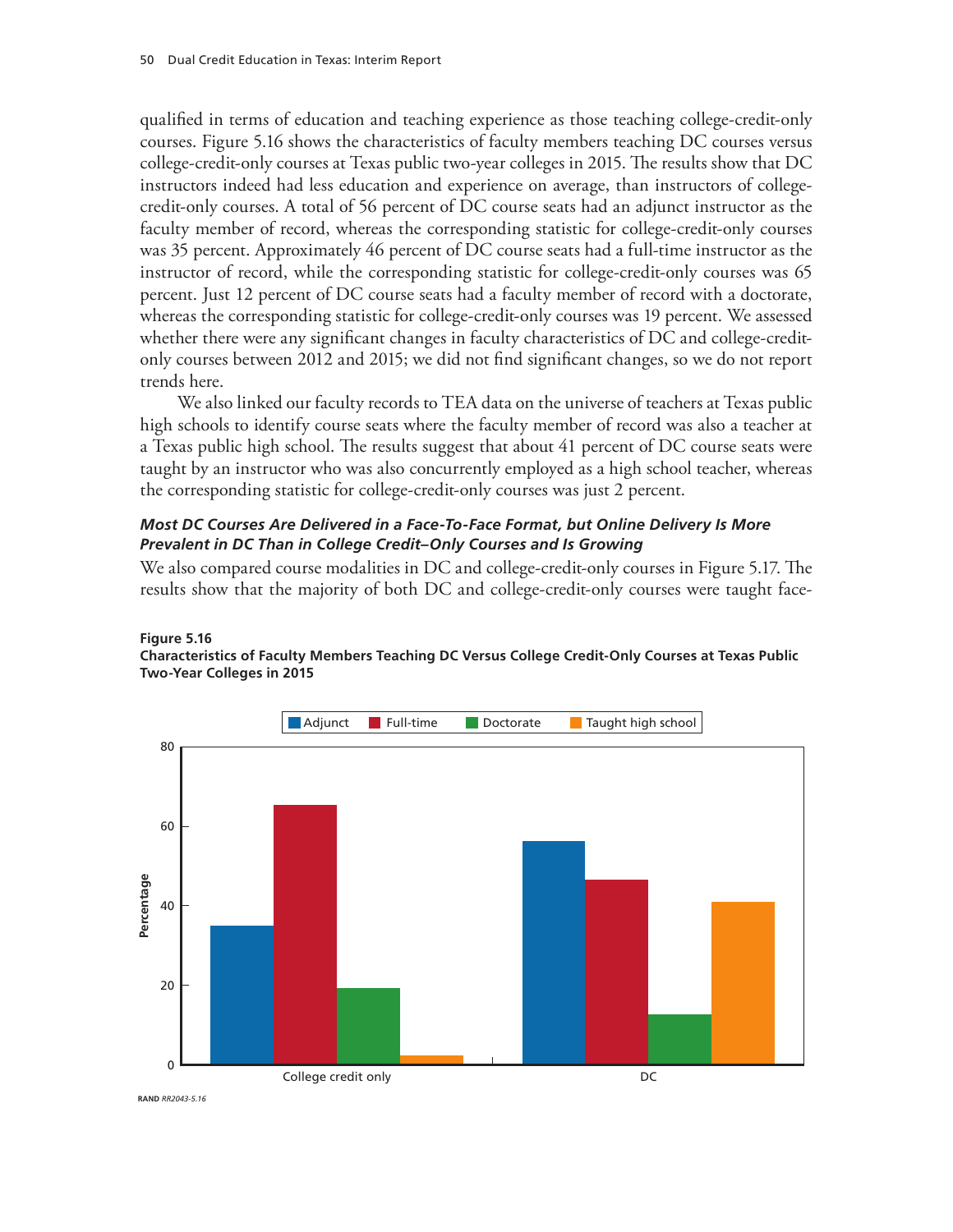



to-face, but that online delivery was slightly more prevalent in DC than in college-credit-only courses. Thirteen percent of DC course seats were taught online versus 9 percent of collegecredit-only course seats. We checked to see whether there were significant trends in course modality from 2012 to 2015 and found a substantial increase in DC courses being taught online. Figure 5.18 reports these results and shows that, since 2012, the share of DC course seats being taught online had increased from 10 percent to 13 percent.

### *CTE DC Is a Small Share of DC Course Seats but Is Growing*

We also examined the share of DC course seats that were for CTE versus academic courses. Overall, CTE is a small share of DC courses in Texas. From 2012 to 2015, just 7 percent of all SCHs of DC delivered in Texas were for CTE courses. While that number has held relatively constant since 2012, the total number of course seats for DC CTE had increased from 7,560 to 13,720, as shown in Figure 5.19.

### **Academic Outcomes of DC Students**

In this section, we describe patterns in DC outcomes for DC students who enrolled in public and private not-for-private HEIs in Texas. We begin by examining patterns in course grades in DC courses versus regular college courses. Next, we analyze student performance in follow-on courses (which we define below) for prevalent DC courses that have a natural follow-on course. These are Math 1314/1414 (College Algebra) and English 1301 (Composition I). Finally, we describe differences in college enrollment, college readiness, persistence, and completion at two- and four-year colleges by DC participation.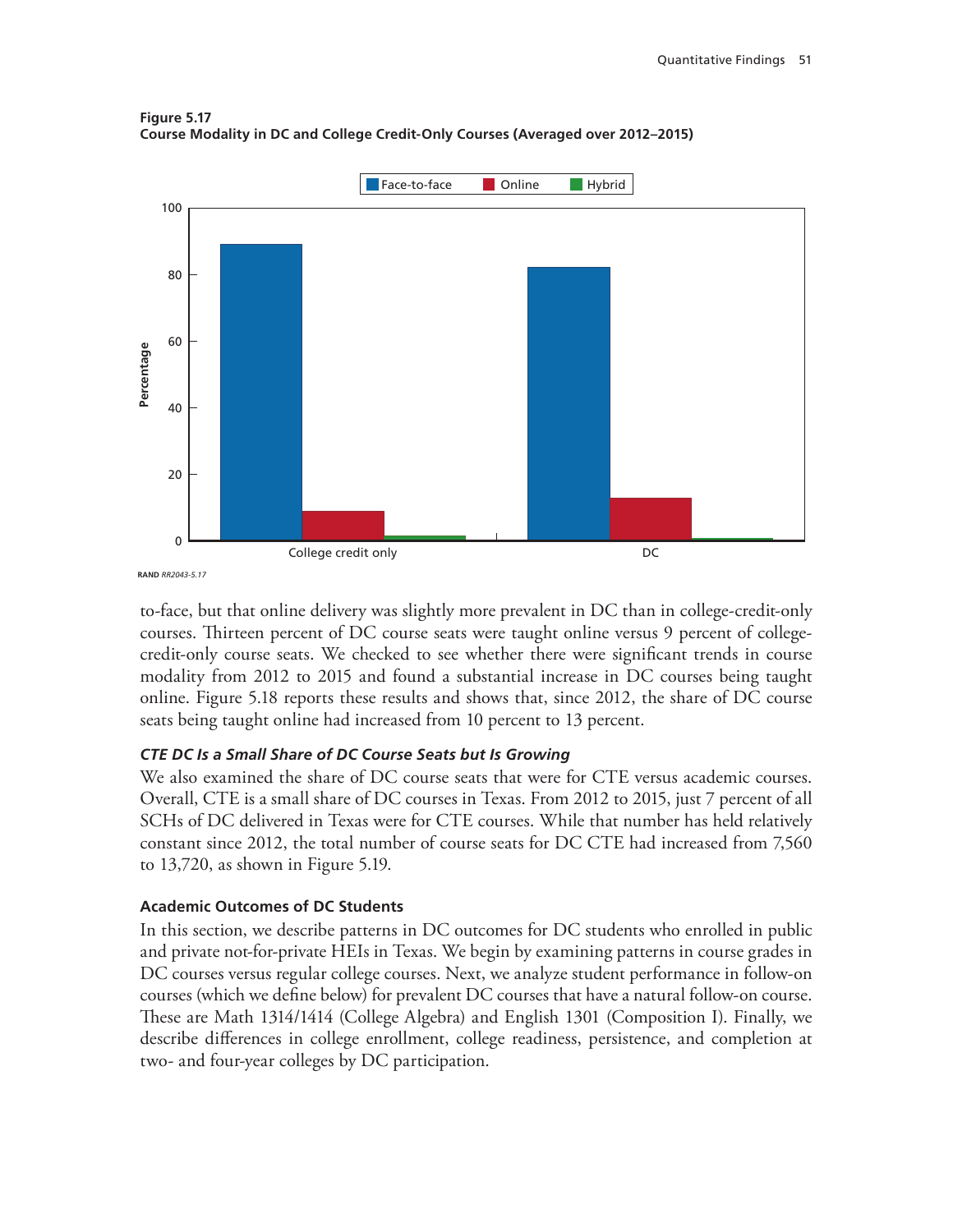



**Figure 5.19 Total Number of DC CTE Course Seats from 2012 to 2015**



**RAND** *RR2043-5.19*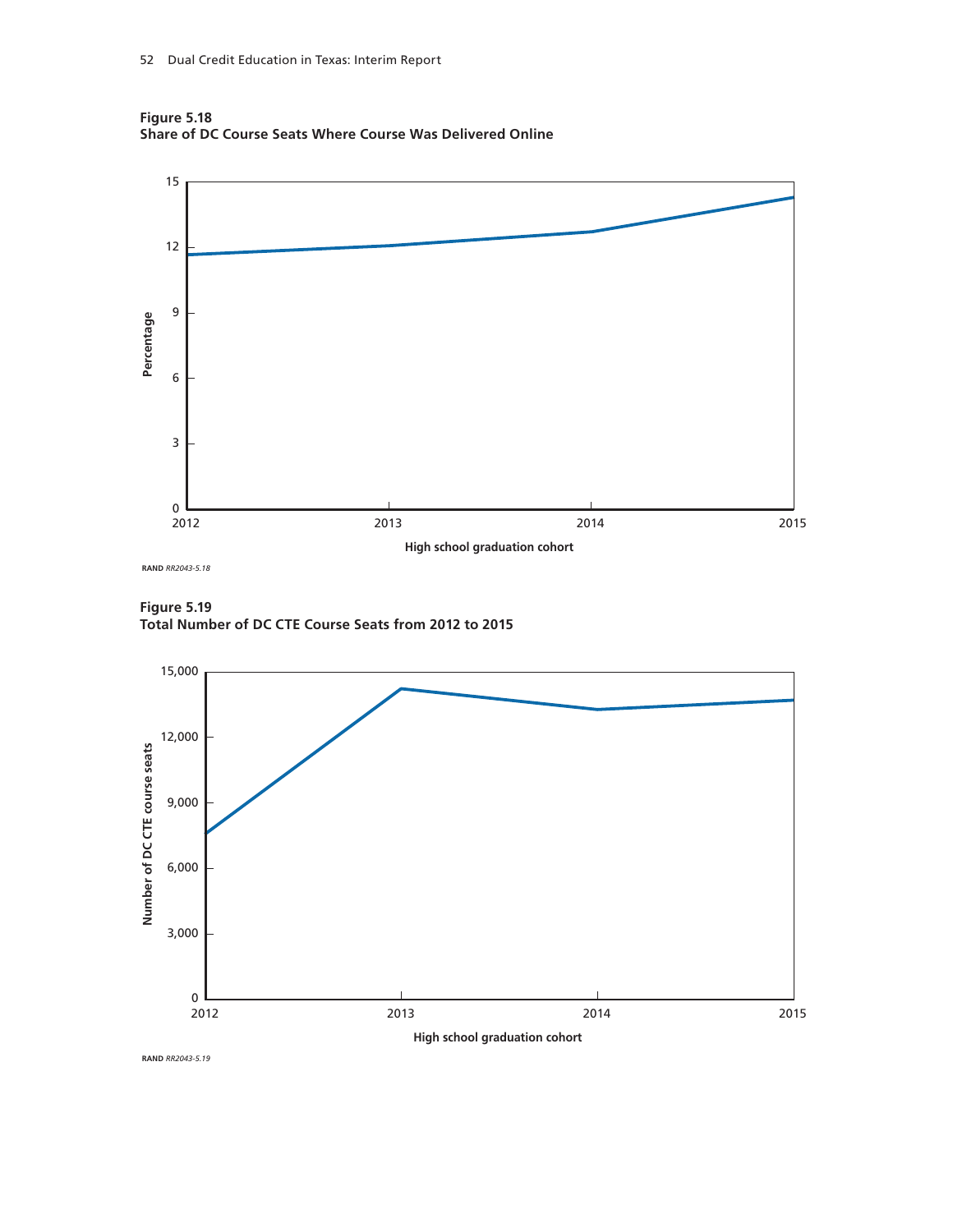### *Students Received Higher Grades in DC Courses Relative to College-Credit-Only Courses*

We examined how student course performance in DC courses compared with course performance in regular college-level courses. Figure 5.20 shows the grade distribution for all collegelevel courses delivered by Texas public institutions from 2012 to 2015 by course type. The upper left set of columns marked "Dual Credit Course Seats" show the grade distribution in all DC courses. The upper right set of columns marked "Unweighted College Credit-Only Course Seats" show the grade distribution in all college-credit-only courses delivered to college students. The results show that courses taken for DC have significantly higher grades and lower withdrawal rates, compared with all college-credit-only courses. Nearly 40 percent of all grades given for DC courses were A's, and 74 percent of grades for DC courses were B's or higher. Just 6 percent of students in DC courses failed or withdrew from them. In contrast, 32 percent of grades given for college-credit-only courses were A's, and 26 percent of grades for college-credit-only courses were B's. Eighteen percent of students in college-credit-only classes failed or withdrew from them.

One reason course grades may differ in DC courses relative to college-credit-only courses is that the types of courses taught for DC are different than those taught only for college credit. We have seen that DC courses are universally lower-division courses and mostly concentrated within the academic core. In contrast, college-credit-only courses include upper-division courses and major-specific courses that would not be offered as DC courses. To the extent that course grades systematically differ across the types of courses that are likely to be delivered as DC, relative to the overall distribution of college-credit-only courses, the comparison we made above may not reflect true differences in course performance. To address this issue, the lower



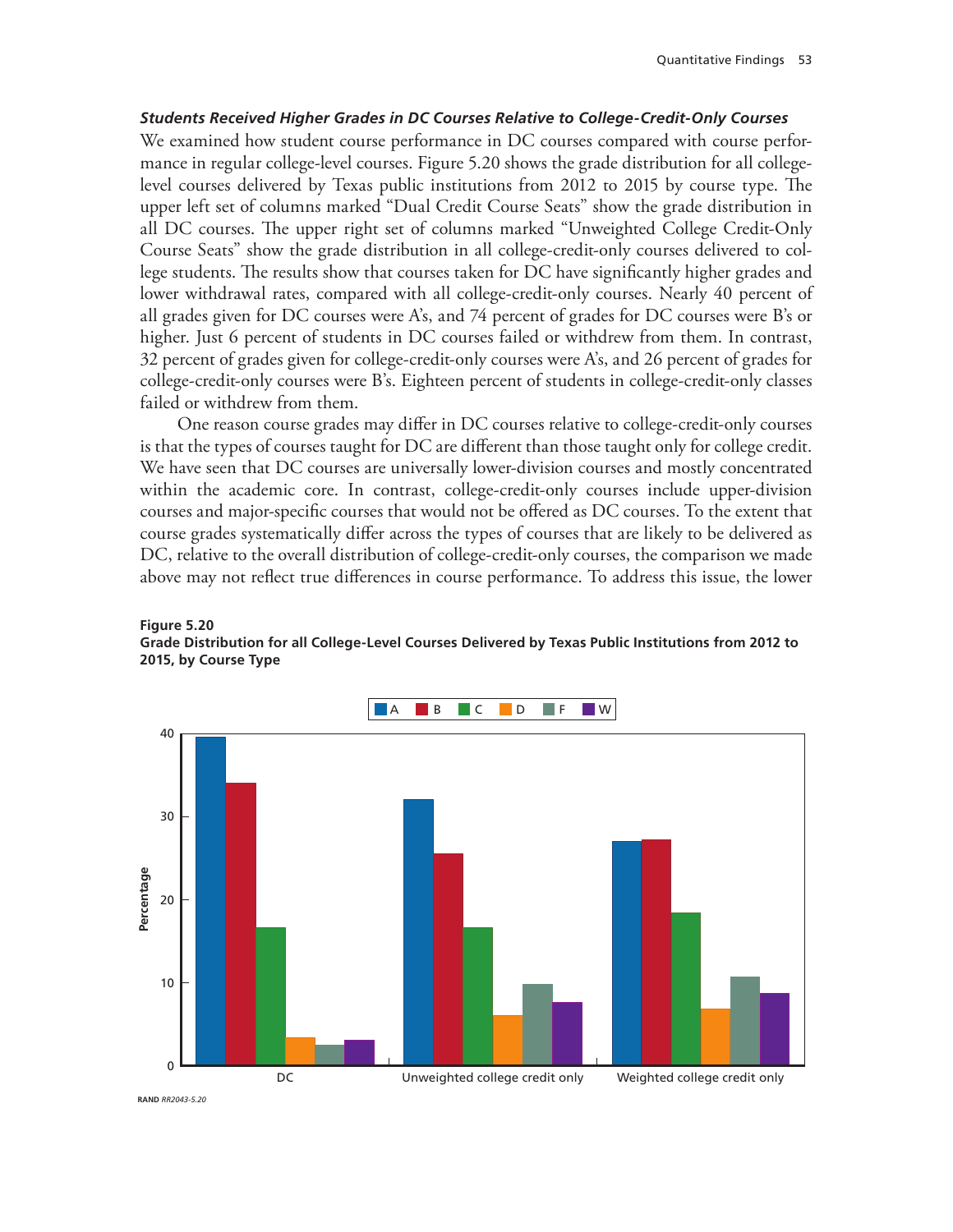left set of columns, marked "Weighted College Credit-Only Course Seats," show the grade distribution in college-credit-only courses weighted so that they mirror the distribution of courses delivered for DC. The grade distribution in these courses when taught as college-credit-only courses is still lower than the grade distribution in DC courses. This likely reflects the fact that course grades are generally higher in upper-division and major-specific courses than they are in the academic core. The key takeaway from Figure 5.20 is that course performance is generally better in DC courses than in college-credit-only courses.

### *DC Students Do Better in Follow-On Courses Relative to College-Credit-Only Students*

The analysis thus far has documented that course performance in DC courses is generally better than when those same courses are taken by college students for college credit only. A number of factors could explain this finding. For example, our qualitative interviews suggested that high schools often limit DC enrollment in ways to promote student success, and our quantitative analysis has also documented the selective nature of DC programs. The higher course grades in DC courses could reflect these selection patterns. Then again, we have also documented the differences in faculty characteristics and the fact that many DC courses are taught on high school campuses and by credentialed instructors who are concurrently high school teachers. Thus, it is also possible that DC courses are graded differently or are less rigorous on average than typical college courses delivered for college credit only.

The two sets of factors described above are likely to have different effects on student performance in follow-on courses, or courses that require taking an introductory college course as a prerequisite. On the one hand, if DC courses are less rigorous or graded less stringently than college-credit-only courses, we might expect students who take DC courses to suffer in followon courses taken after graduating from high school that draw on the content and knowledge that should be developed in the DC course. On the other hand, if the selection processes for DC courses ensure that higher-ability students take DC courses, then these students are likely to do better in follow-on courses.6 While we are reasonably confident based on our qualitative and quantitative findings that DC students are positively selected and hence should be expected to perform better in subsequent college-level courses, we have very limited information to inform our expectations about the rigor and grading of DC courses relative to collegecredit-only courses.

We examined the course performance of DC students in follow-on courses. We focused on two common DC courses that are required as prerequisites for common academic core courses. Specifically, we focused on English Composition I (English 1301), because it is the most common DC course and because most students are required to take English Composition II (English 1302) and a number of other writing-intensive courses, such as government and history, that require English 1301 as a prerequisite. We also focused on College Algebra (Math 1314/1414), because it is the most common math DC course, and because most students in STEM majors must also take calculus, physics, and chemistry courses that require it as a prerequisite.

The first set of columns in Figure 5.21, marked "ENGL 1301," show student pass rates in English 1301 in blue and courses that require English 1301 as a prerequisite in red. The leftmost set of columns marked "College credit only" show these pass rates for students who took

 $6$  We define follow-on courses as courses that require the introductory college-level course as a prerequisite for enrollment. For example, English Literature is a follow-on course to English Composition.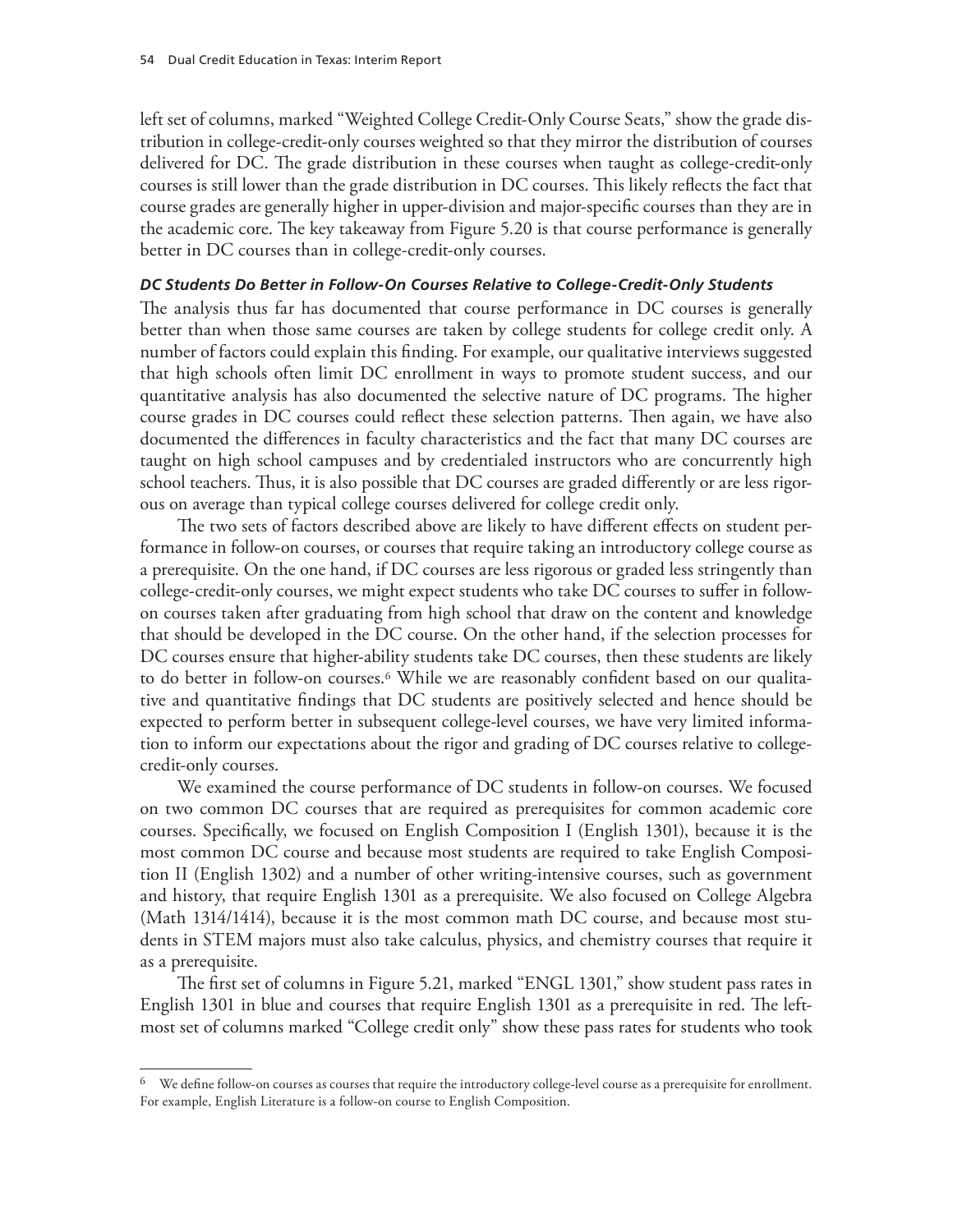

**Figure 5.21 Pass Rates of DC and College-Credit-Only Students in Follow-On Courses**

English 1301 in college for college credit only. The rightmost set of columns marked "DC" show these pass rates for students who took English 1301 in high school as a DC course. The results show that students who took English 1301 as a DC course were more likely to pass both English 1301 and follow-on courses that require it as a prerequisite. Specifically, 97 percent of students who took English 1301 as a DC course pass it, whereas 93 percent of students who took English 1301 as a college-credit-only course, after having enrolled in college, passed it. At the same time, 95 percent of students who took English 1301 as a DC course and subsequently enrolled in a course that required English 1301 as a prerequisite pass the follow-on course. The corresponding figure for students who took English 1301 as a college-credit-only course is 84 percent.

The second set of columns in Figure 5.21, marked "Math 1314/1414," replicate the above analysis for College Algebra and its follow-on courses. We find similar patterns as we did for English 1301. Students who took College Algebra as a DC course had higher pass rates both in College Algebra and in college-level STEM courses that required College Algebra as a prerequisite.

Given the selection patterns into DC courses, these results do not necessarily imply that DC courses are equally rigorous and graded like college-credit-only classes, but they give us some degree of confidence that the students who gained access to them were able to pass courses that require content knowledge that should be developed in the DC courses.

### *Students Who Took DC During High School Had Better College Outcomes Than College-Credit-Only Students*

We examined student outcomes for students who took DC courses during high school versus those who did not. Figure 5.22 presents differences in college enrollment rates for Texas public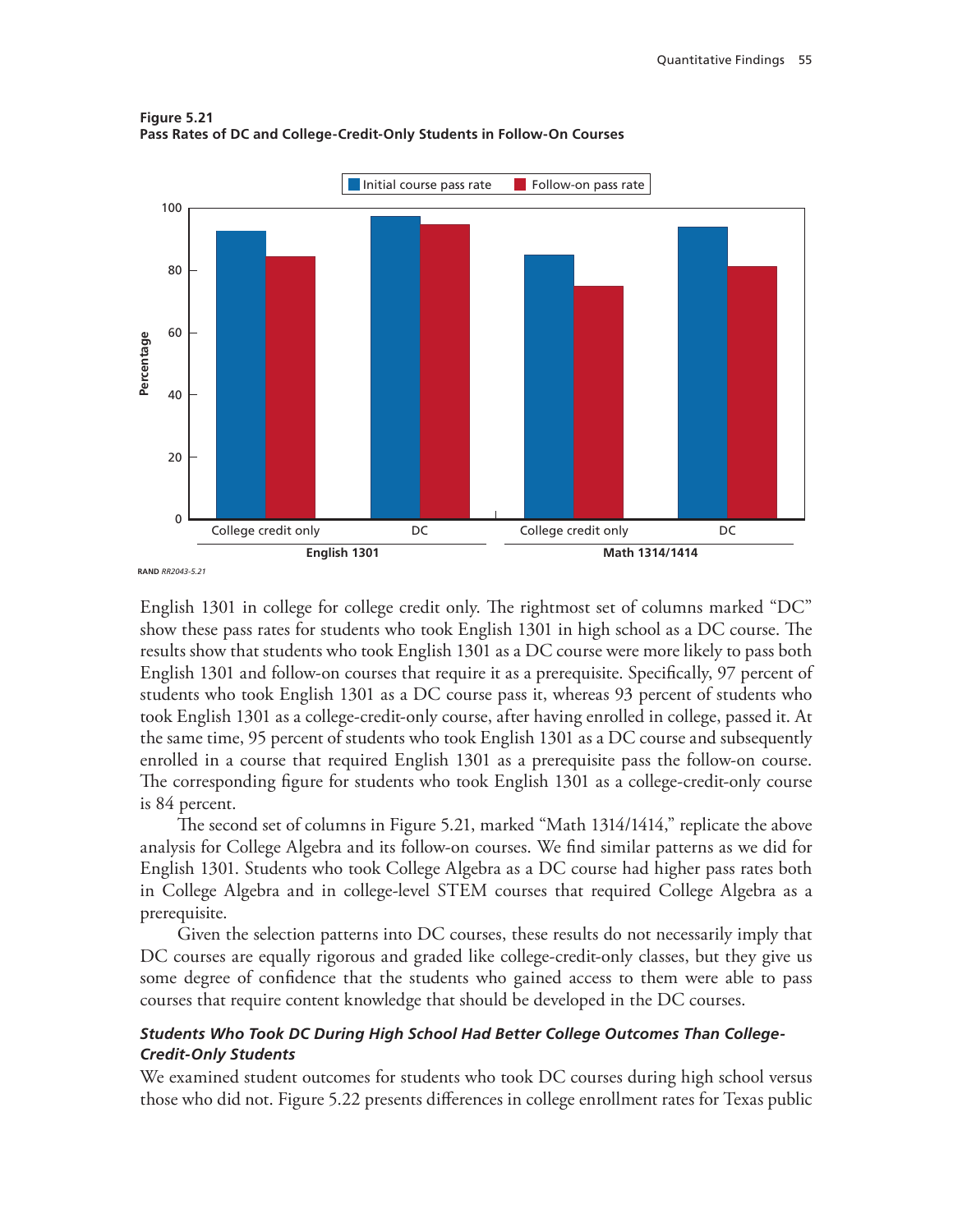high school graduates from the 2000–2014 high school graduation cohorts for students who did and did not take at least one DC course in their 11th- and 12th-grade years of high school. Here, we define college enrollment as enrolling in college at least one year after graduating from high school. The leftmost set of columns, labeled "Without Controls," presents the college enrollment rates for these two groups of students.7 Students who took at least one DC course in high school had significantly higher college enrollment rates than students who did not take a DC course. Specifically, 72 percent of Texas public high school graduates who took a DC course subsequently enrolled in college in the academic year after completing high school. In contrast, the corresponding statistic for Texas public high school graduates who did not take a DC course was 47 percent.

The raw differences in college enrollment by DC participation partly reflect the selectivity of DC programs that we have documented previously in this report. To partially adjust for these selectivity patterns, we ran OLS regression models to adjust college enrollment rates for observable student characteristics. These models are described in more detail in Appendix E, but the results are summarized in the columns marked "With Controls." The results suggest that the differences in college enrollment rates by DC participation are smaller but still large and meaningful, even after controlling for observable student characteristics. Specifically, conditional on observable student characteristics, 67 percent of Texas public high school graduates who took a DC course subsequently enrolled in college in the academic year after completing

#### **Figure 5.22**







<sup>7</sup> We defined college enrollment as enrolling at any public or private nonprofit institution in Texas in the spring for fall semester after graduating high school.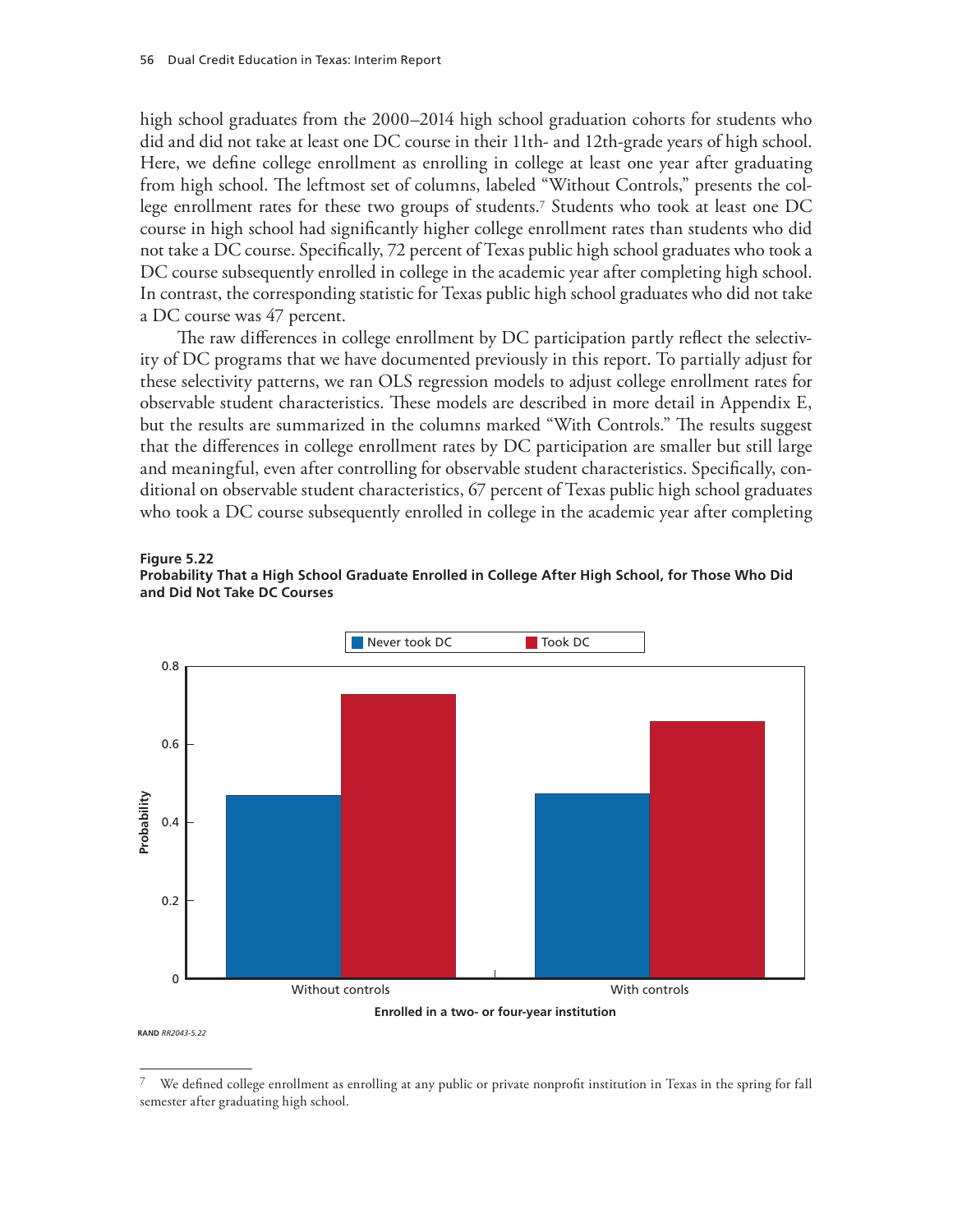high school. In contrast, the corresponding statistic for Texas public high school graduates who did not take a DC course was 50 percent. These results again confirm the selective nature of DC programs, while also confirming that the students who participated in DC programs had higher college enrollment rates than those who did not. However, the set of student characteristics we could include in the models was quite limited and, notably, did not include any measure of student academic background, such as a score on a standardized assessment. Thus, we do not claim our results suggest a causal relationship between DC participation and college enrollment.

Figures 5.23 replicates the analysis above but breaks the college enrollment rate down by whether the student initially enrolled in a two- or four-year college. Interestingly, the results indicate that all of the increase in college enrollment for students who took a DC course in high school channeled through four-year colleges. While enrollment rates in two-year colleges were similar among students who did and did not take a DC course in high school, $^8$  enrollment rates in four-year colleges were nearly three times as high for students who took a DC course in high school.

Figure 5.24 replicates the analysis above for two-year college persistence rates, defined as being enrolled during the academic year immediately after high school graduation and either still being enrolled during, or having completed, an academic credential before the end







<sup>&</sup>lt;sup>8</sup> The differences in enrollment rates at two-year colleges by DC participation status are statistically indistinguishable from zero.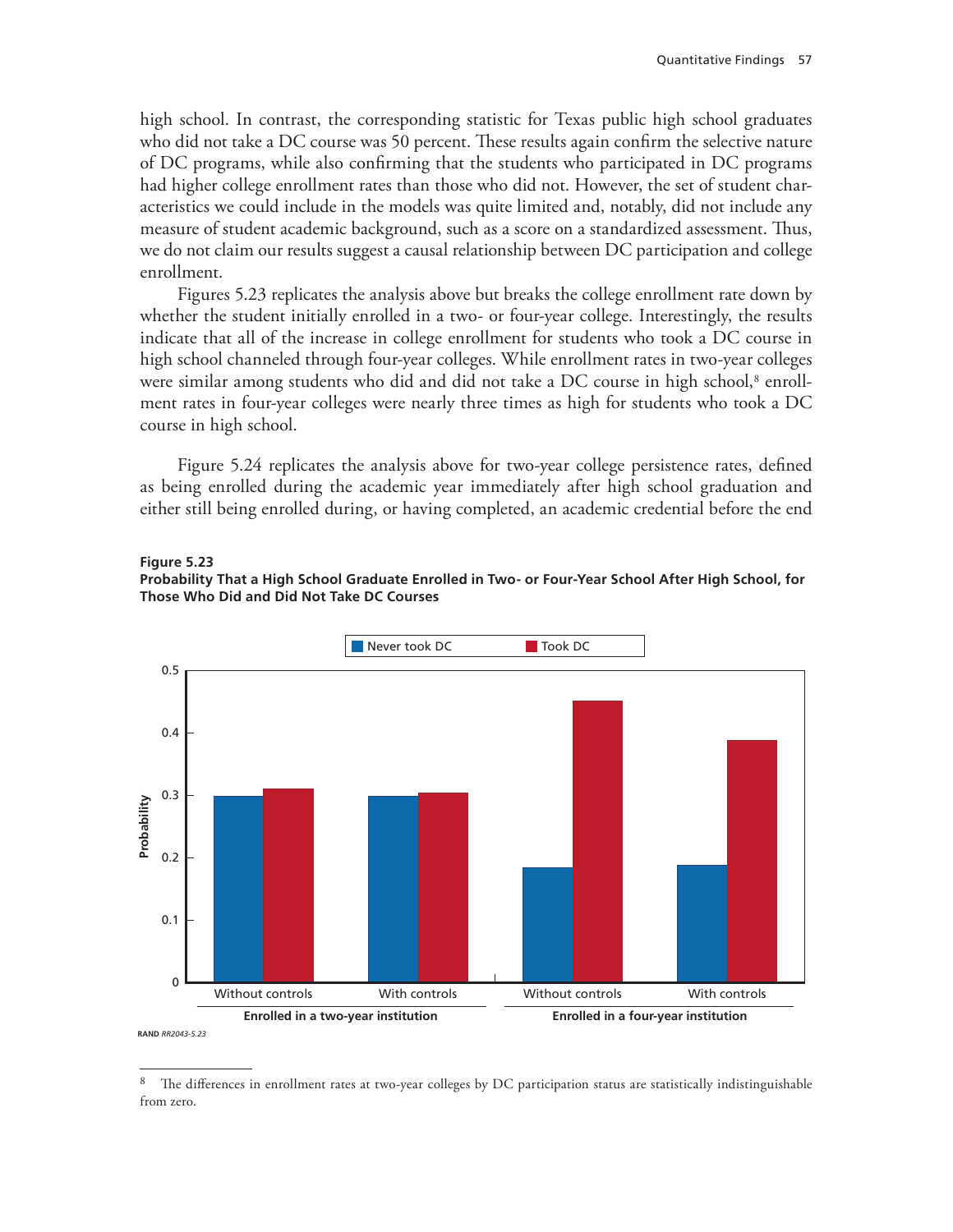of the second academic year. These models are based on the 2000–2013 high school graduation cohorts to give a full follow-up window for all cohorts. The results suggest that DC students were more likely to persist for one year, even after controlling for a limited set of student characteristics.

Figures 5.25 and 5.26 replicate the analysis in Figure 5.22 for enrolling in a college without having met college readiness standards and college completion. Here, *completion* is defined as completing any academic credential within eight years of high school graduation and is defined for the 2000–2007 cohorts of high school graduates to provide a uniform follow-up window. *Enrolling not ready* is defined as enrolling in college in the academic year immediately after high school graduation and not meeting the state's definition of college readiness. The results are consistent with our other outcomes in that DC students were more likely to complete college and less likely to enroll in college as not ready, even after controlling for a limited set of observable student characteristics.

Overall, our findings suggest that DC students appear to have had better course performance, higher pass rates in follow-on courses, and better student outcomes than students who enrolled in college without having taken a DC course in high school. The differences are partially, but not fully, explained by differences in observable student characteristics, again confirming the selective nature of DC programs. While our results show statistically significant and large differences in an array of student outputs and outcomes associated with DC participation that persist even after conditioning on observable student characteristics, the results do not imply that DC participation is causally related to these outputs and outcomes because we





**Persisted for two years of enrollment**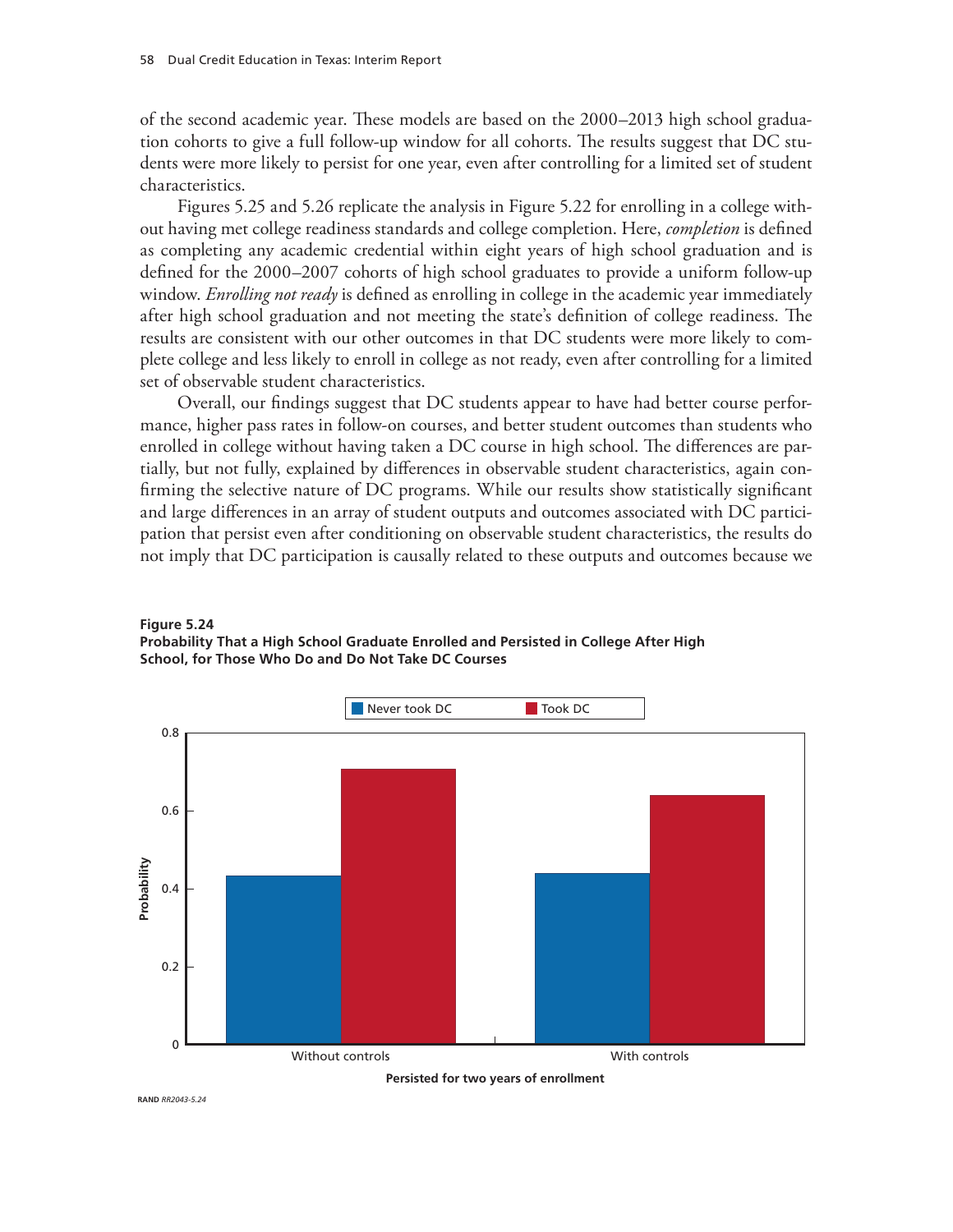#### **Figure 5.25**

**Probability That a High School Graduate Was Not Ready for a Two- or Four-Year School, for Those Who Did and Did Not Take DC Courses**



**Figure 5.26 Probability That a Student Graduated from a Two- or Four-Year Public Institution**



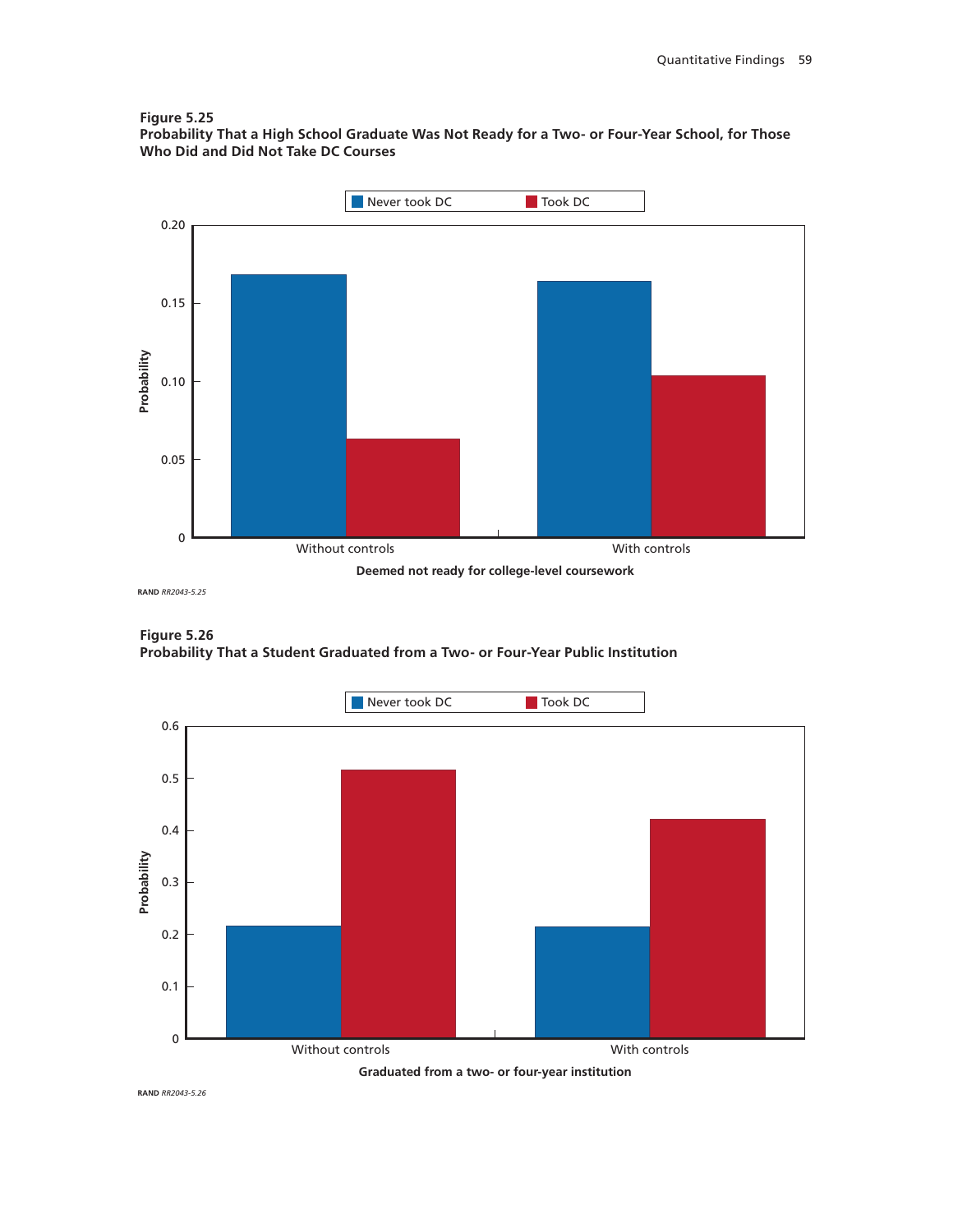are unable to fully account for the selection into DC programs. Further research using experimental or more robust quasi-experimental methods is needed to establish a causal relationship.

#### **Efficiency in Course-Taking Patterns**

In this section, we present results related to the efficiency of DC programs. We begin by presenting results from an analysis of whether students who take DC courses retake those courses once they enroll in college. We then present results of an analysis of differences in SCHs to degree and time to degree by DC participation.

#### *Course Retake Rates Are Low and Driven by Course Performance*

One concern voiced by multiple stakeholders, including students, parents, and policymakers, is that colleges do not always accept DC courses and that some students are required to retake those courses once they enroll in college. To investigate the extent to which this is happening in practice, we analyzed detailed transcript records for students from the 2013–2014 cohorts of Texas public high schools who enrolled in a Texas public college or university in the academic year immediately following high school graduation. We chose these cohorts because we were able to track DC enrollment in the junior and senior years of high school, as well as enrollment in college-level courses during the first two academic years of college. Using the detailed transcript data, we calculated the percentage of all academic DC courses that were retaken during the first two years of college.

Calculating course retake rates in the manner described above is possible in Texas because all public two-year colleges are required to use a common course numbering system for core courses that are listed in the state's ACGM. While four-year colleges are not required to use the ACGM course numbering system, the majority of public four-year colleges voluntarily participate in the Texas Common Course Numbering System (TCCNS). Colleges participating in the TCCNS submit a "course matrix," which matches their courses to a corresponding course in the ACGM to facilitate transfer credits.

Thus, to calculate the course retake rate, we first converted as many college-level courses that a student took during high school and the first two years of college as possible to a common course number using the TCCNS. We then checked to see if DC courses a student took during high school were retaken during college. Using this method, we find little evidence that DC courses are being retaken in large numbers when students enroll in college. Overall, just 3.2 percent of all DC courses were retaken during the first two years of college. This number should be thought of as a lower bound, since not all public four-year colleges participate in the TCCNS, and it is not clear that those institutions that do participate accurately translate all their lower-division courses to the ACGM.

In Figure 5.27, we examined student course grades in DC courses by whether that course was retaken or not. The results demonstrate student course performance in the DC courses that were retaken in college was quite low.9 Sixty-four percent of students who retook a DC class initially received a D or lower or withdrew from the DC course, compared with just 6 percent of students who did not retake the class. These results suggest that the majority of course

<sup>&</sup>lt;sup>9</sup> We checked whether the differences in grade distribution by retake status was driven by the types of DC courses that are retaken by students. We weighted the retaken courses to reflect the distribution of DC courses that were not retaken. The patterns that emerged were qualitatively similar to those reported here, so we did not report the weighted distribution here.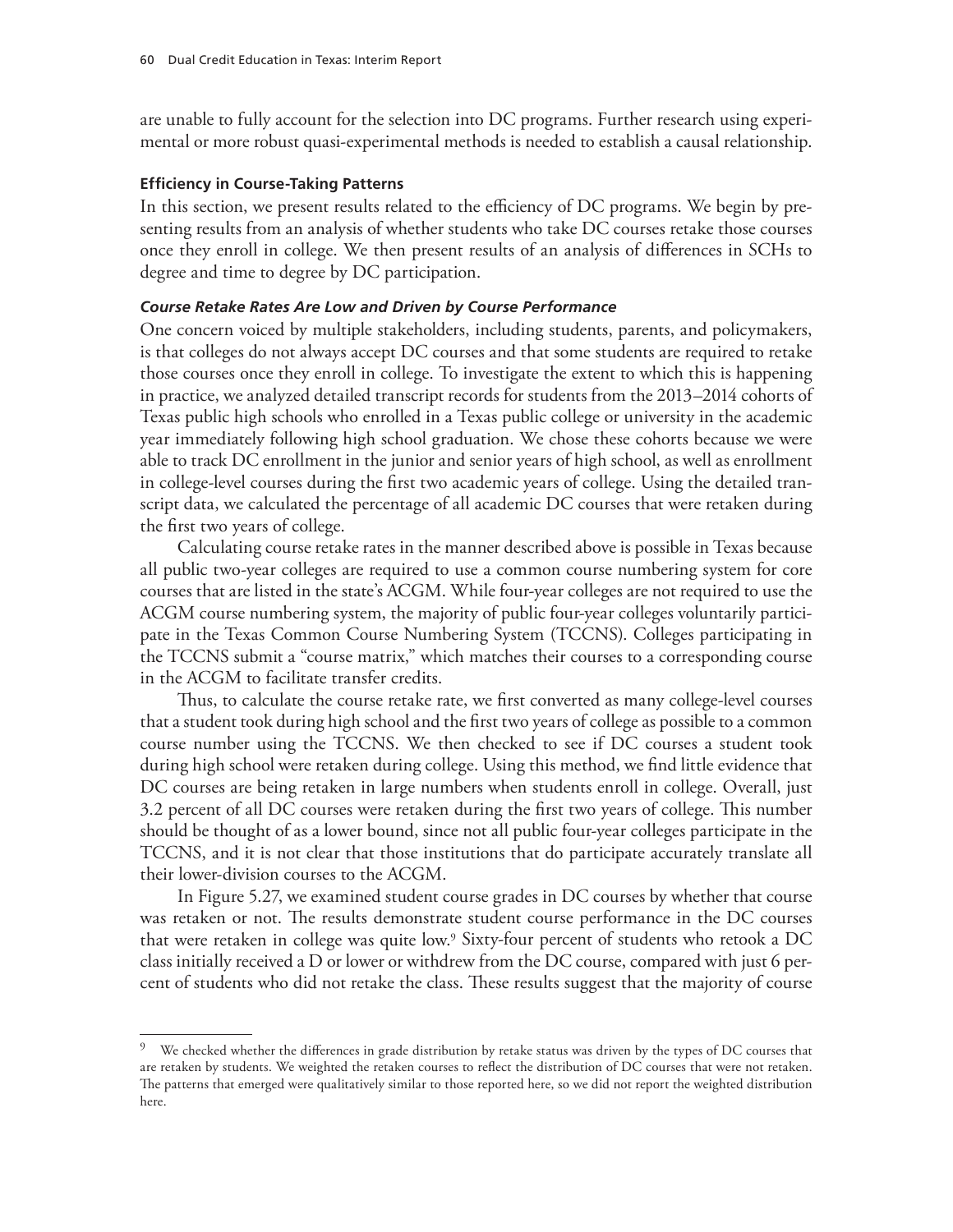



retakes are driven by poor performance in the DC course. However, it is worth noting that 20 percent of students who retook a course earned an A or a B in the DC course in high school.

### *SCHs to Degree Is Similar for Students Who Did and Did Not Take DC Courses in High School*

Another concern that has been voiced by some stakeholders is that taking DC courses in high school may increase the total number of SCHs it takes, on average, to complete a degree, when including the SCHs earned through DC. This could arise if DC participants have difficulty transferring credits they earned in high school to college or applying them to their degrees. It may also arise if DC participants take DC courses and are poorly advised or simply do not know what they eventually want to major in and do not take courses that apply to their eventual field of study. Finally, some fields, such as engineering, have long sequences of major-specific coursework that begin in the first or second year of college. Such courses are rarely offered for DC, and so if a student completes a significant share of his or her core coursework through DC before enrolling in college, she or he may end up taking additional courses to fill up time while completing the required major sequence. To assess whether this concern bore out in practice, we compared SCHs to degree for students who enrolled in college in the academic year after completing high school and completed a bachelor's degree within eight academic years for students who did and did not take a DC course while in high school.10 The results are reported in the rightmost columns of Figure 5.28 and suggest that students who took a DC course in high school actually took slightly fewer SCHs (148 versus 149) to complete their

<sup>10</sup> This analysis included the 2000–2006 cohorts of Texas public high school graduates.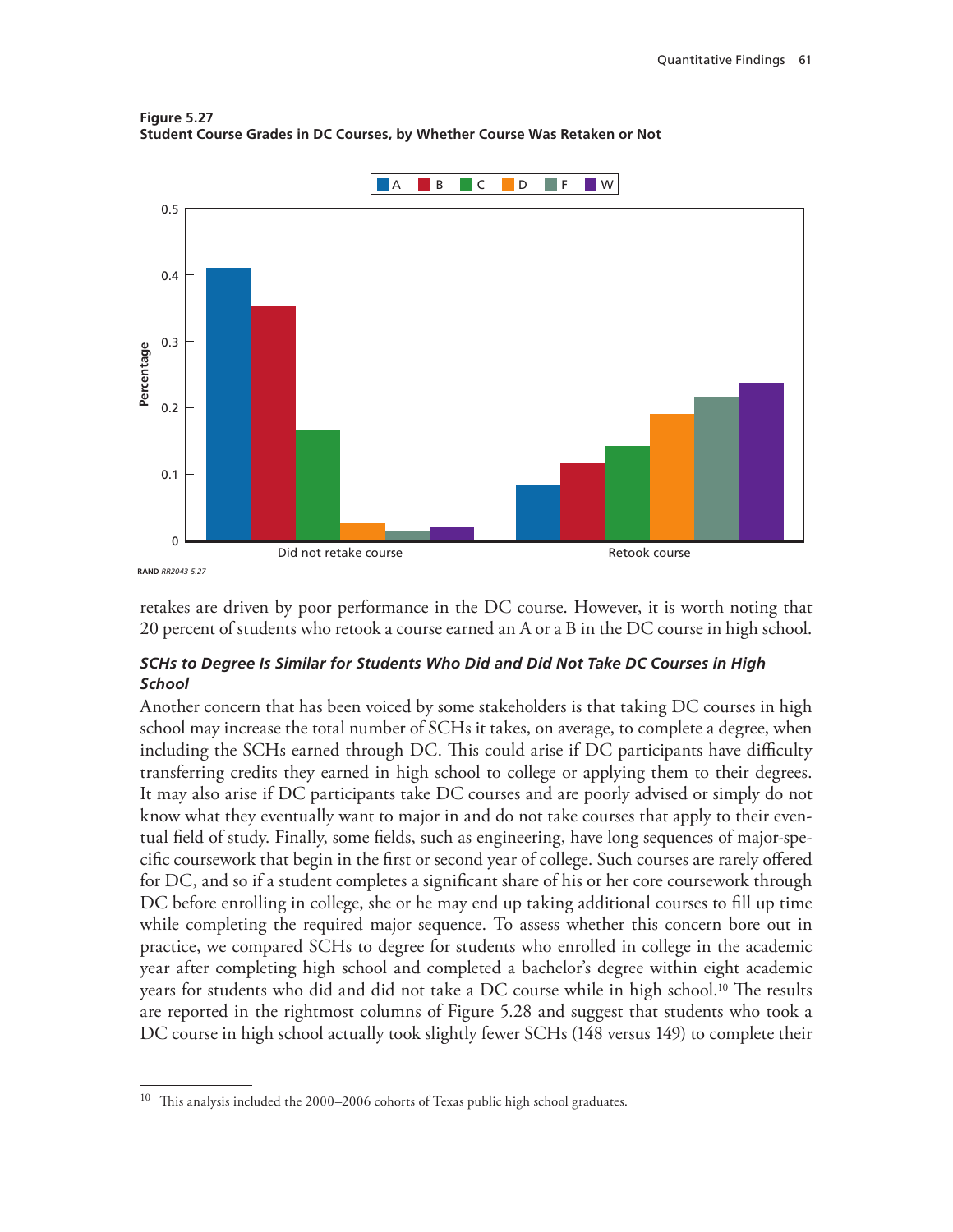degrees when compared to students who did not take a DC course.11 It is worth noting that SCHs to degree is relatively high in general, given that most four-year degree programs in Texas require 120 SCHs of coursework.12

One reason why DC students might take less total SCHs to complete their degrees could be that students who take a DC course in high school are significantly more likely than students who do not take DC courses to initially enroll in a four-year college, as we showed in Figure 5.23. It is well established that transfer students who start at a two-year college and transfer to a four-year college to complete their degrees take more SCHs to complete their degrees due to transfer credit loss. Since DC students are more likely initially to enroll in four-year colleges, they are less likely to suffer from this this problem. To assess the extent to which this issue may be driving the differences in SCHs to degree for students who do and do not take a DC course in high school, we calculated SCHs to degree for students who initially enrolled in a four-year college by DC status. The results, reported in the leftmost columns of Figure 5.28, show that, among students who initially enrolled at a four-year college, DC students took slightly more SCHs (146 versus 145) to complete their degrees, when compared when students who did not take a DC course in high school. Overall, the results on SCHs to degree suggest that DC students took a similar amount of SCHs to complete their degrees, when compared with students who did not take a DC course in high school.<sup>13</sup>

#### *Time to Degree Is Lower for DC Students Than for Students Who Do Not Take a DC Course in High School*

The literature suggests that students who take DC courses in high school are likely to take less time to complete their degrees once they enroll in college because they took some of their college-level coursework while in high school. To assess whether this was the case in Texas, we compared time to degree for students who enrolled in college in the academic year after completing high school and completed a bachelor's degree within eight academic years for students who did and did not take a DC course while in high school. The results are reported in the rightmost columns of Figure 5.29 and suggest that students who took a DC course in high school took significantly less time (5.3 years versus 4.8) to complete their degrees when compared when students who did not take a DC course. Since DC students were more likely to enroll initially in a four-year college, we also calculate time to degree for students who initially enrolled in a four-year college by whether they took a DC course in high school or not. The results, reported in the leftmost columns of Figure 5.29, show that students who initially enrolled in a four-year college and took a DC course in high school took 4.7 years to complete their degrees, compared with 5.0 years for students who did not take a DC course.

<sup>&</sup>lt;sup>11</sup> While the difference in SCHs to degree by DC participation status is statistically different from zero, it is quite small and suggests that SCHs to degree is similar for these two groups.

 $12$  Another potential source of inefficiency are credits that students earned without completing a degree or credential. We did not analyze differences in credits for non-degree recipients by DC status.

 $13$  DC participants might be expected to complete their degrees more quickly than students who do not take DC. We have shown that DC students appear to have been academically prepared for college-level coursework. It is also reasonable to hypothesize that DC students were likely to have been more prepared along other dimensions, such as noncognitive factors and motivation, since they signaled in high school that they wanted to complete a college degree and took it upon themselves to take college-level courses in high school. It is reasonable to think that these students could more easily navigate the complex pathway to a college degree. In that sense, parity in SCHs to degree may not be an appropriate comparison, since all-else-equal, DC students would be likely to have lower SCHs to degree than students who did not take DC in high school.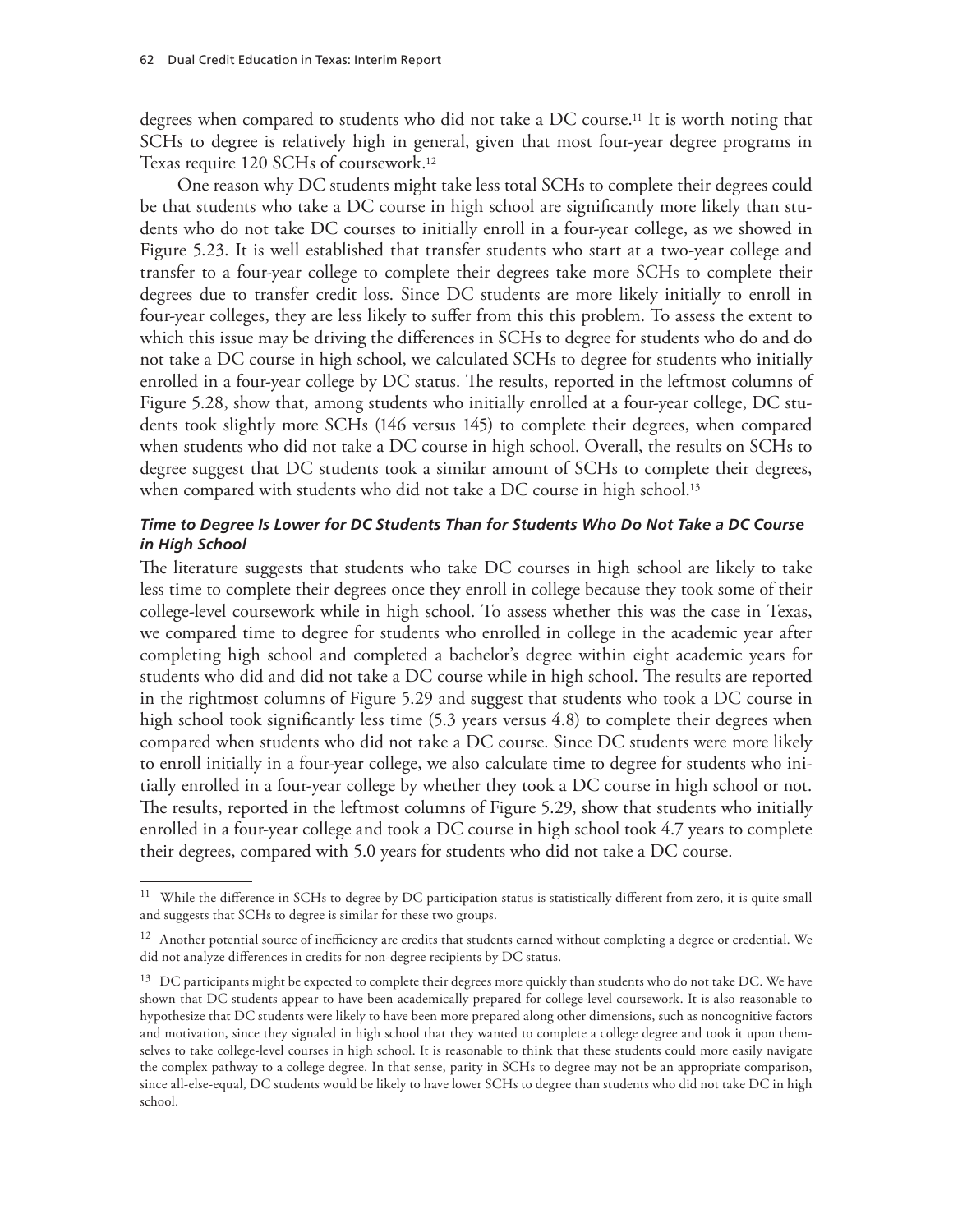**Figure 5.28 SCHs Earned Toward a Four-Year Degree**



**Figure 5.29 Years Taken Toward a Four-Year Degree**

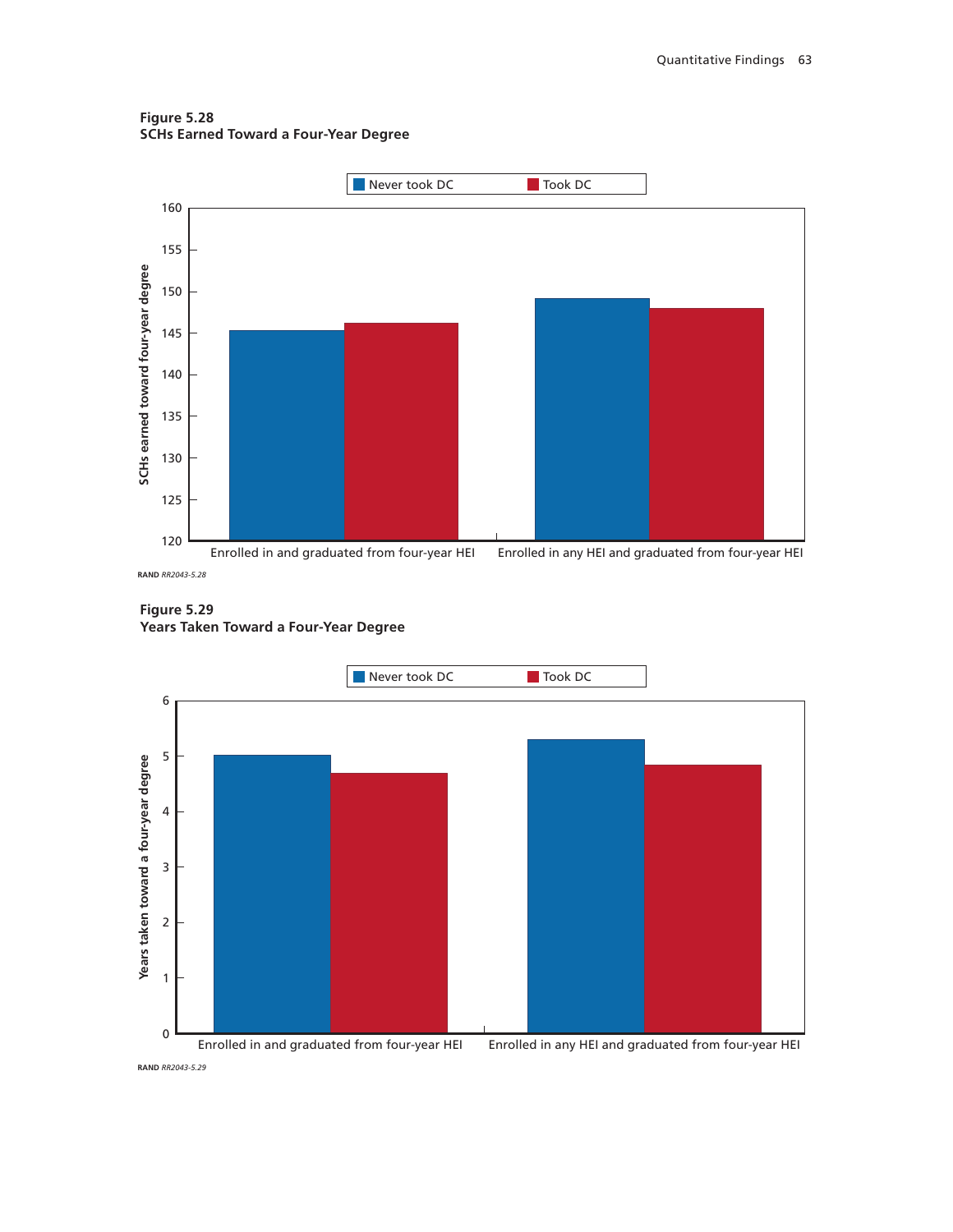## **Conclusions**

In this chapter, we have presented results from a series of descriptive quantitative analyses of DC in Texas. These analyses drew on administrative data from the THECB and the TEA and were organized around the key themes of participation, delivery, outcomes, and efficiency. Below, we summarize our key findings in each of our topic areas:

- 1. **Access and participation:** Participation in DC increased until 2011 and declined slightly from then until 2015. The decline in DC participation was likely related to the continued diversification of the state as a whole and the concomitant increase in demographic groups who were less likely to participate in DC. Indeed, throughout the study period, students who were white, not economically disadvantaged, and enrolled in GT programs were significantly more likely to participate in DC programs, relative to students identified as African-American, Hispanic, and economically disadvantaged.
- 2. **Delivery:** Delivery of DC courses varied and changed over time. Faculty who teach DC courses were significantly less likely to hold doctoral degrees and significantly more likely to be adjuncts. Overall, 41 percent of DC course seats were taught by a faculty member who was concurrently employed as a high school teacher by a Texas public high school, and nearly half of all DC course seats were taught on a high school campus. The share of DC course seats being delivered by an ECHS increased from 9 percent to 19 percent from 2012 to 2015. While the course modes of DC courses were similar to those in college-credit-only courses, the share of DC course seats being taught online increased from 9 percent to 15 percent between 2012 and 2015.
- 3. **Outcomes:** DC students outperformed college-credit-only students on a variety of outcome measures, including enrolling in college, being placed out of developmental education, performance in follow-on classes taken after enrolling in college, and persisting in and graduating from college. We suspect that better academic preparation may contribute to better performance among DC students, but we do not know to what extent.
- 4. **Efficiency in course-taking patterns:** DC students who completed a bachelor's degree took practically the same number of SCHs to complete a degree as their non-DC counterparts; however, they took almost half a year less to earn that degree from the time they enrolled in college. The fact that DC students start taking college courses earlier explains why they complete college in a shorter amount of time. Moreover, we observed low incidence of DC students retaking courses they took as DC during their first two years of college, and most of the retake we did observe was driven by poor performance in the DC course.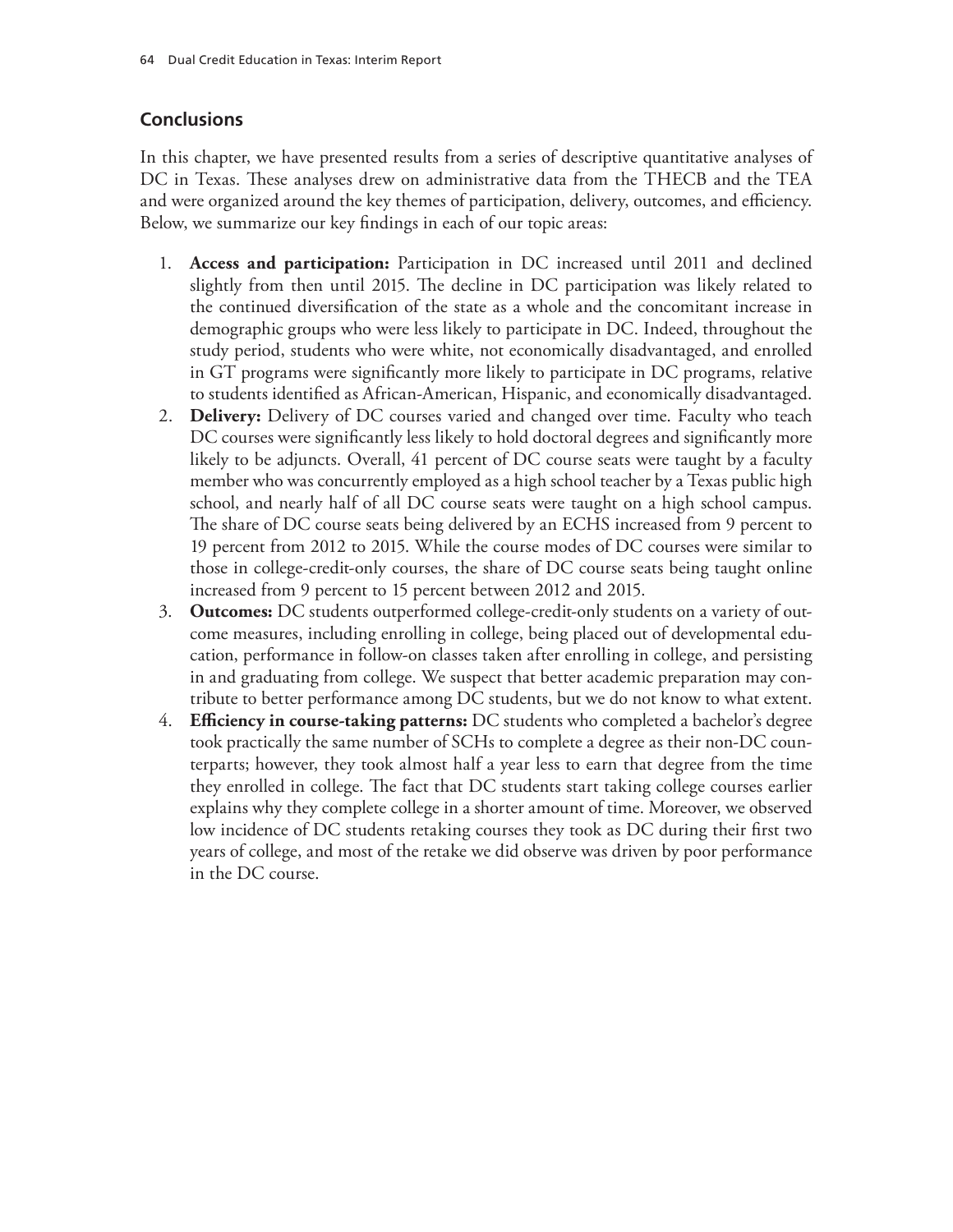This interim report has presented findings from the initial phase of a study of DC programs in the state of Texas. The overarching study goal is to inform policymakers and stakeholder whether DC education programs need to be reformed and, if so, how to reform them to better support students, in turn helping Texas to reach the goals of 60x30TX—the state's strategic plan. This interim report was designed to provide information to the 85th Texas Regular Legislature that could guide policy and legislation governing DC programs. It provides an initial perspective on the accessibility, diversity, quality, and efficiency of DC education programs in Texas. In this chapter, we distill the key findings and propose a set of next steps in the form of research objectives for the second study phase.

## **Findings**

We highlight the most salient findings from the interim report, drawing from both the qualitative and quantitative results of our work. The italicized paragraph captures the main point, while the bulleted points below the paragraph provide supporting evidence.

### **Academic Achievement and Participation**

*Participation in DC education was related to better performance along a wide range of student outcomes. While diversity of students taking DC courses increased between 2000 and 2015, gaps in DC participation rates persisted.* 

- DC students outperformed high school students who did not take DC on a variety of outcome measures, including enrolling in college, being placed out of developmental education, performance in follow-on classes taken after enrolling in college, and persisting in and graduating from college. We suspect that better academic performance prior to the DC experience may contribute to better performance among DC students, but we do not know to what extent.
- Students who were white, not economically disadvantaged, and enrolled in GT programs were significantly more likely to participate in DC programs, relative to students identified as African-American, Hispanic, and economically disadvantaged.
- The observed disparities in DC participation could be driven by differences in DC access across high schools in Texas, preparation and demand for DC across demographic groups, access to alternative forms of college level coursework in high school (such as AP and IB),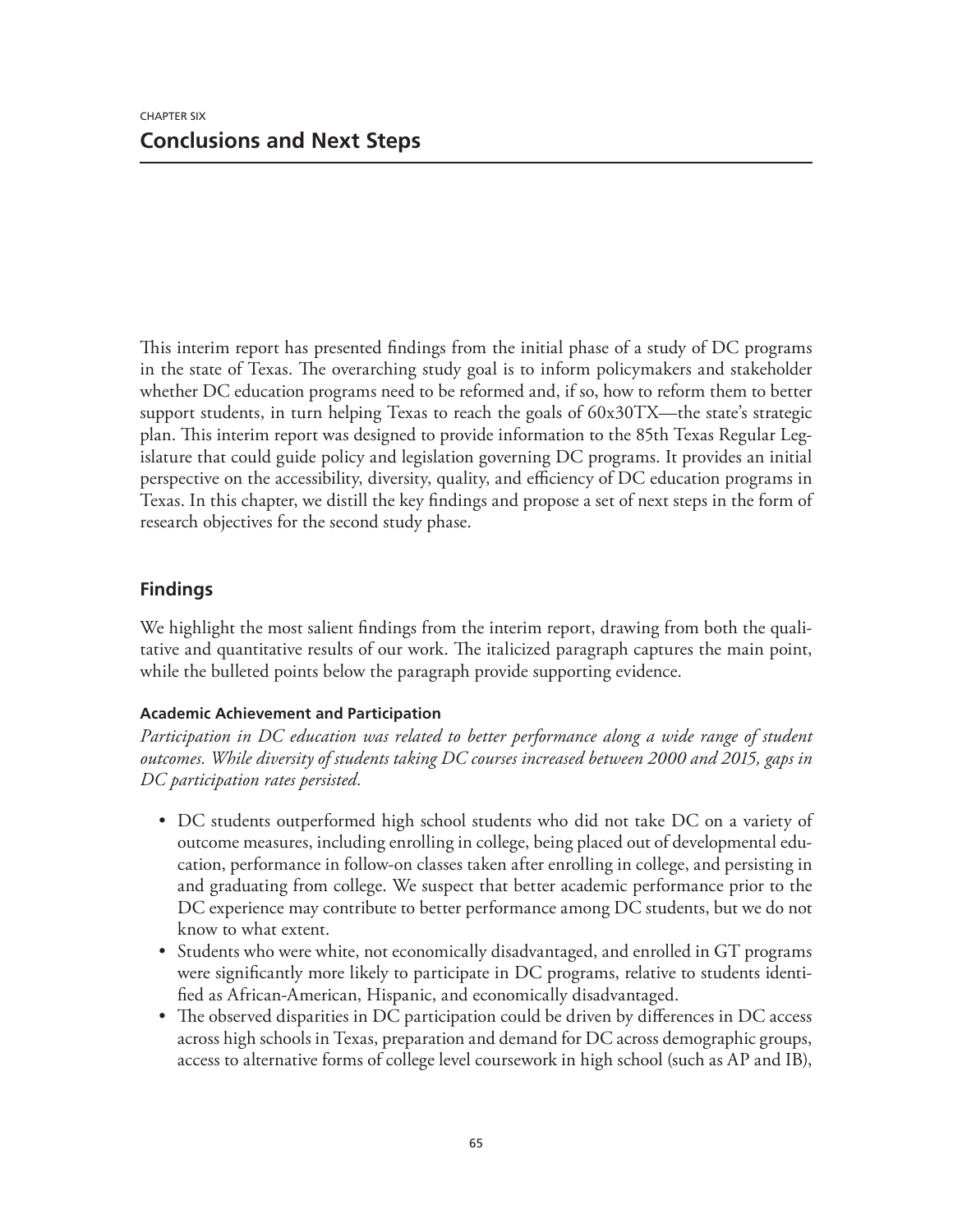systemic biases in advising practices at high schools, or other factors. Our research thus far is unable to pinpoint the specific causes of these differences.

### **Delivery of Instruction and Advising**

*HEIs delivered DC instruction and advising using a wide array of approaches, and the use of some of these approaches has changed over time. It is unclear how differences in these delivery approaches affect the rigor of instruction and assessment of student learning in DC courses, as well as the quality of advising in DC programs.*

- While SACSCOC sets minimum standards for who can teach any college level course, including DC courses, it does not guarantee that DC instructors have comparable education, instructional backgrounds, and experiences. Fifty-six percent of DC courses delivered to students who graduated from high school in 2015 were taught by adjunct faculty, and 41 percent were taught by a faculty member concurrently employed as a high school teacher. By contrast, 35 percent of college-credit-only courses were taught by adjunct faculty, and just 2 percent were taught by a faculty member concurrently employed as a high school teacher by a public school in Texas.
- The percentage of DC courses taught on a high school campus increased from approximately 48 percent to 55 percent between 2012 and 2015, a difference of close to 7 percentage points. In addition, the percent of DC courses taught on ECHS campuses increased, to about 18 percent in 2015, up from just under 10 percent in 2012.
- Community colleges reported using college staff and high school counselors to deliver DC advising, which varied in content, degree of contact with students, and location of delivery. Resource constraints, scheduling conflicts, and geographic proximity of high schools to HEIs shaped the advising DC students received.

### **Efficiency in Course-Taking Patterns: Credit Hours and Time to Degree and Course Retake**

*DC students do not exhibit less efficient course-taking patterns than students who start their college education without college credit earned through DC.*

- DC students who completed a bachelor's degree took practically the same number of SCHs to complete a degree as their non-DC counterparts; however, they took almost half a year less to earn that degree from the time they enrolled in college. The fact that DC students start taking college courses earlier explains why they complete college in a shorter amount of time.
- Just over 3 percent of all DC courses taken by high school graduates who subsequently enroll in college were retaken during the first two academic years of college. Most of the retakes were driven by poor performance in the DC course.

## **Conclusions and Next Steps**

The most notable findings in this report are that recent high school graduates who took DC courses performed better in follow-on courses and achieved higher rates of collegiate success than their peers who did not take DC courses. In addition, high school students who earned college credit through DC courses did not retake DC courses at high rates after enrolling in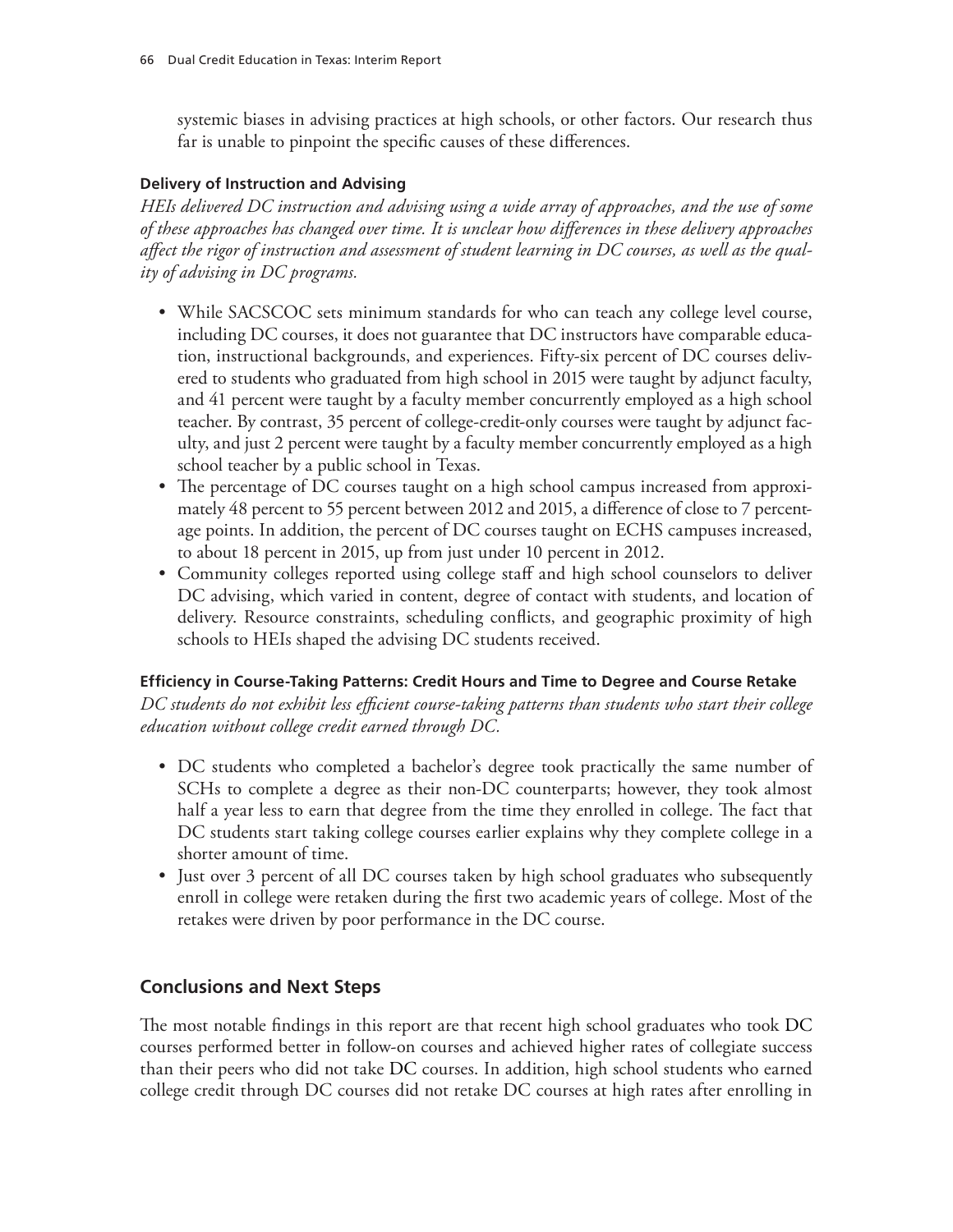college and were just as likely to graduate with a similar number of SCHs as students who never took a DC course. We suspect that reported institutional adherence to state rules that establish minimum guidelines around who is able to matriculate in DC courses may help to explain why DC students had better outcomes than their non-DC counterparts. Similarly, rules requiring public HEIs to accept previously earned college credits may help to clarify why the overwhelming majority of college courses earned through DC programs are transferred.

While it is tempting to conclude that efforts to expand DC programs should continue in Texas based on these findings, several important questions should give state lawmakers and policymakers pause. For example,

- To what extent do wide differences in the way HEIs approach delivery of DC education affect the academic rigor of DC instruction and the quality of DC advising?
- Is there a way to improve DC advising to reduce the number of SCHs a DC student earns toward a college degree?
- Why do disparities in DC participation continue to persist across demographic groups?
- While DC students had better outcomes than students who did not take DC courses, how much did students' previous academic preparation and behavioral dispositions, versus what they learned in their DC courses, contribute to their success?
- What are the financial costs and benefits of DC programs to stakeholders, given that Texas allocates funding to both high schools and HEIs to deliver DC education and that DC students exhibit similar inefficient course-taking patterns as college-credit-only students?
- Finally, are institutions expanding DC programs in response to HB 505, and, if so, are students still benefiting?

These questions also emerged in the comments we received from the public on our draft version of this report.

These remaining research questions inform the proposed research objectives, found below, in the study's second phase. In addressing these questions, we will coordinate our efforts with other concurrent research efforts ongoing in Texas, including but not limited to the University of Texas System study described in Chapter Three:

- **• Examine the extent to which differences in faculty and course characteristics affect the curricula, course content and assessment methods and standards in DC courses, relative to college-credit-only courses.** Results in this report revealed significant differences in instructor background and training and in contexts for DC and college-creditonly courses. The extent to which these differences affect the academic rigor and the quality of instruction that DC students versus college-credit-only students receive is unclear based on the research presented in this report and merits further investigation, particularly in light of the substantial freedoms afforded to college faculty over what happens in college classrooms.
- **• Investigate the types of guidance and information high school and college counselors give to DC students, and identify factors that may promote more efficient course-taking.** Results in this report also show that HEIs differentiate the kinds of advising they give to DC students based on a variety of factors, including resource availability, geographic proximity to high school students, and the types of college-level courses they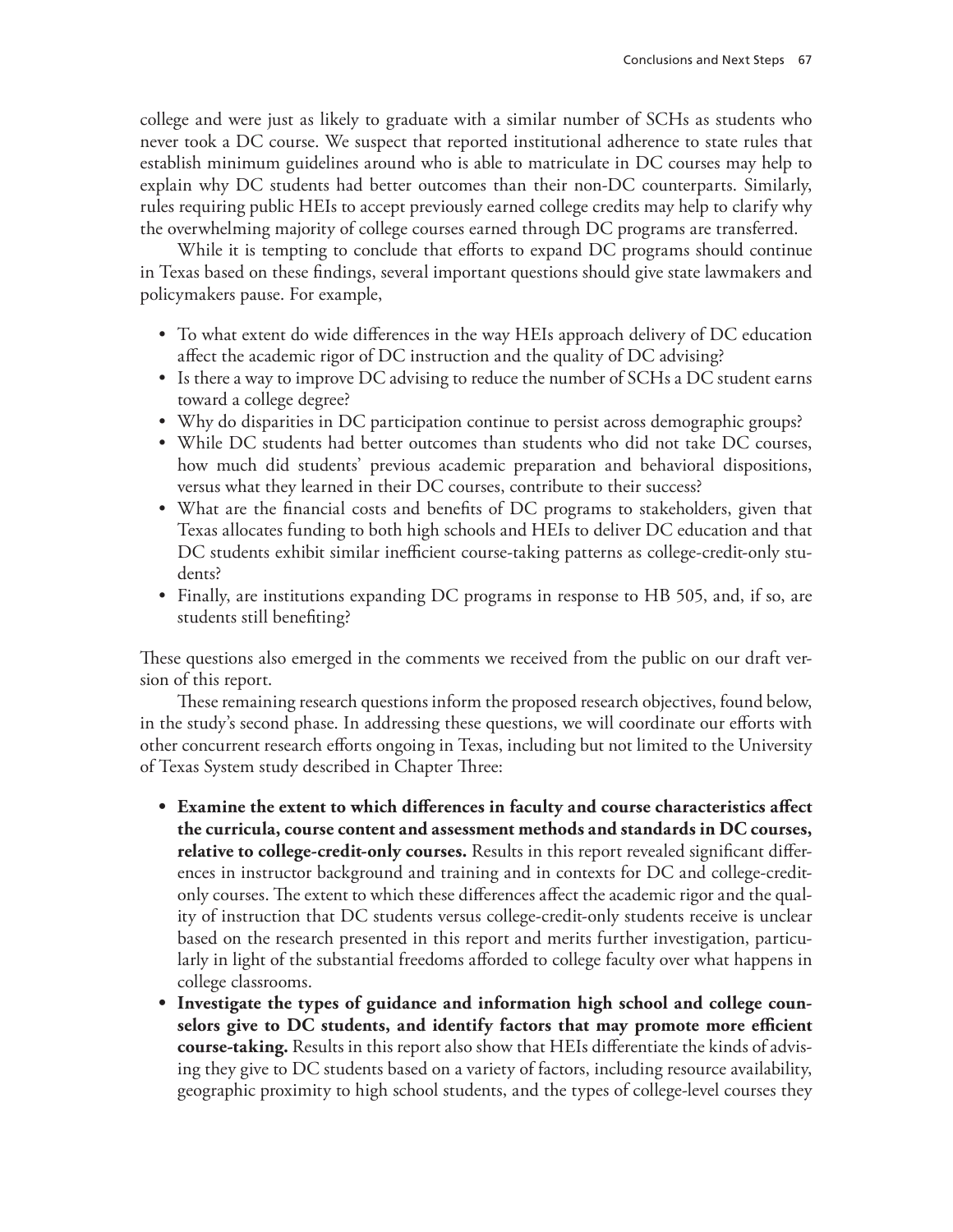deliver to high school students. At present, we do not have a clear understanding of the types of support and information that students are given under these different advising models, and whether some models may work more effectively than others in helping students make more-informed decisions about what courses to take, where to apply to college, and how to effectively navigate the challenges of a postsecondary education.

- **• Estimate the causal impact of different approaches to DC education on improving student outcomes, particularly for disadvantaged students.** A limitation of the quantitative analyses presented in this report is that they descriptively compare measures of academic achievement and course efficiency between high school student graduates who did and did not take DC courses. At the same time, our analysis also documented systematic differences between these two groups of students in terms of demographic and academic background, and these dissimilarities might be contributing to the differences we observe in post DC academic performance and course-taking patterns between these two groups. Our report has also been unable to account for other potential factors, such as noncognitive skills, parental education, and life circumstances, that could also be contributing to differences in student outcomes. Estimating the causal impact of DC programs on a range of short- and long-term student outcomes will therefore be important to identify the extent to which DC programs, in and of themselves, boost student success and generate financial savings for students and their families, particularly for disadvantaged students. In conducting these analyses, we will also investigate the impact of specific approaches to DC education that we can identify in the data, including CTE DC and ECHSs.
- **• Calculate the cost of implementing DC programs, and the financial savings, if any, they generate for DC students and the state.** Our study has highlighted a number of different approaches to delivering and paying for DC education that vary considerably across the state. These different approaches and funding mechanisms are likely to have important implications for the accessibility of DC programs to students, the sustainability of DC programs for high schools and colleges, and the costs of DC programs to taxpayers. Assessing the degree to which DC programs efficiently use public resources overall and under different approaches and funding mechanisms will be key to helping state lawmakers determine where they should allocate spending to improve DC programs.
- **• Investigate the causes behind the observed disparities in DC participation rates across demographic groups.** Our study demonstrated wide disparities in DC participation across a range of student demographic characteristics, including race/ethnicity, income, urbanicity and academic characteristics. Our research thus far is unable to pinpoint the specific causes of these patterns. In the second phase of the study, we will investigate the extent to which these patterns could be driven by differences in DC access across high schools in Texas, preparation and demand for DC across demographic groups, in access to alternative forms of college level coursework in high school (such as AP and IB), and advising practices at high schools, among other factors.
- **• Assess how HEIs have responded to HB 505, which removed state grade-level and SCHs restrictions for students participating in DC education.** The quantitative analyses presented in this report do not assess changes in student participation and performance after HB 505 took effect in 2015, which made it easier for HEIs to enroll high school students in DC education at an earlier age and in an unlimited number of SCHs. An important next step will be to examine whether HB 505 incentivized HEIs to enroll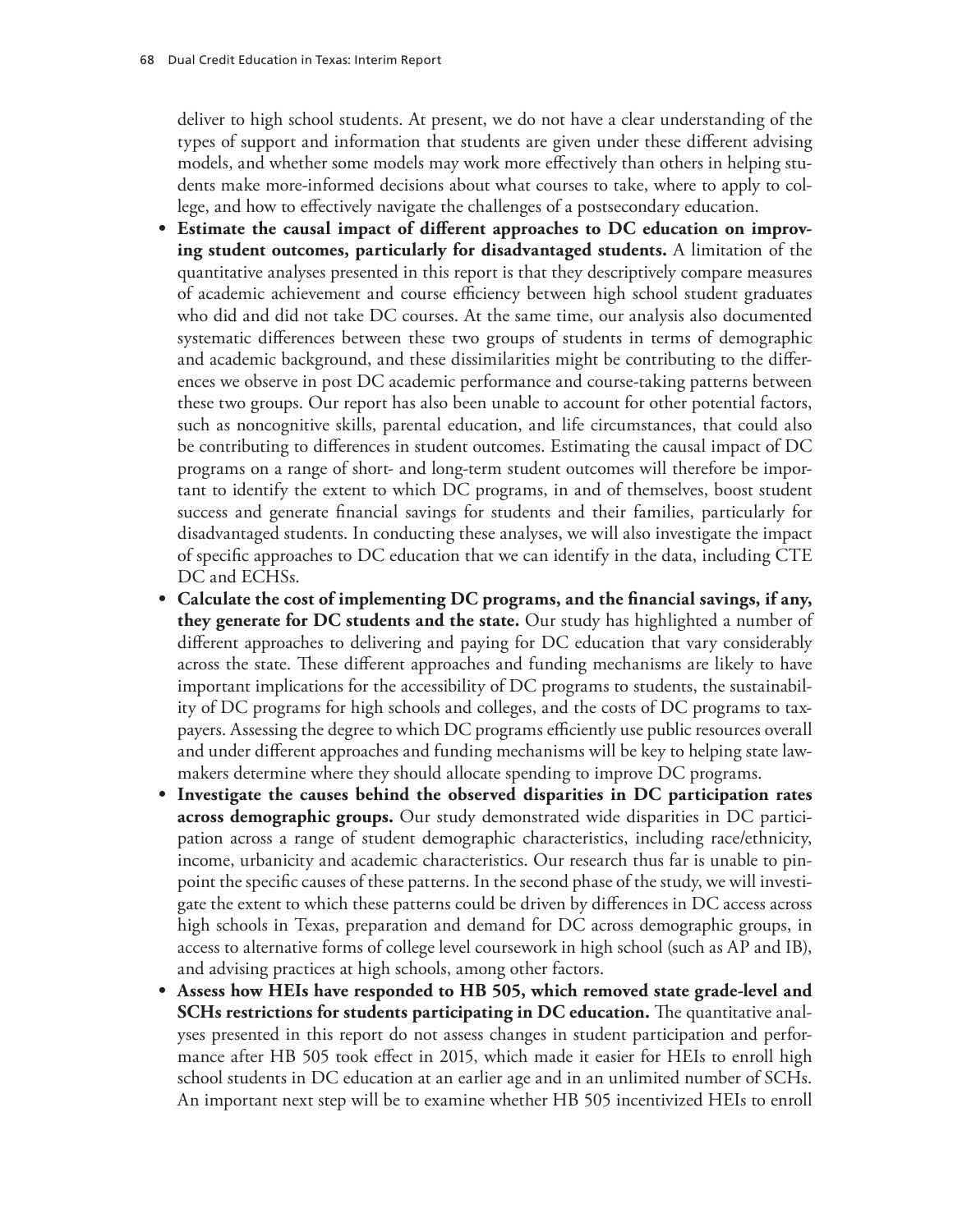9th- and 10th-grade students, and DC students as a whole, in a larger number of courses and how these changes correlate with changes in overall student performance in DC courses.

#### **Interim Recommendation—Wait and See**

Given the significant gaps in our knowledge about DC programs and the fact that our research to date did not identify any pressing need for immediate policy action, our primary recommendation is to wait until findings from the next phase of our study emerge to make major changes to policy affecting DC programs in Texas. Findings from the second phase of the study will inform reasoned policy decisions that result in as many Texas students as possible benefiting from appropriately targeted, high-quality, and cost-effective DC programs.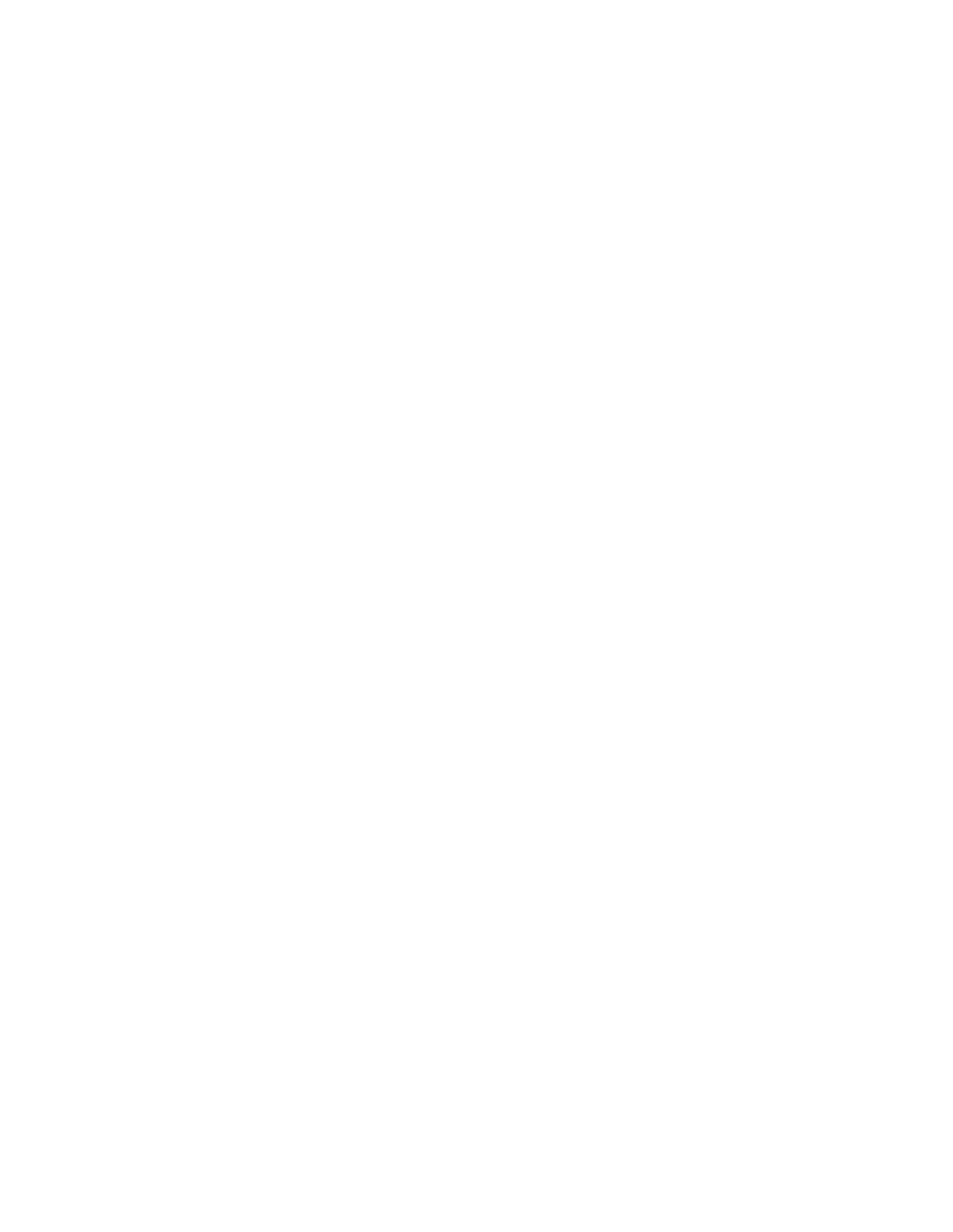# **Objective**

The objective of this appendix to provide a summary of the criteria and the process RAND used to purposefully select a set of public HEIs to participate in the short-term qualitative DC study.1

# **Overview of Selection Criteria**

The goal of the short-term qualitative DC study is to examine institutional policies and practices that affect how institutions teach DC courses, advise DC students, and determine student eligibility for DC courses. Since Texas HEIs vary in the way and the contexts in which they deliver DC education, RAND and the THECB pre-specified factors to select institutions that could elucidate how Texas HEI ensure quality of DC education across different delivery modalities and situations. Below are the factors RAND and the THECB identified to select HEI for the qualitative study:

- 1. Size of DC education programs
	- a. Overall
	- b. Academic DC education
	- c. Career and technical DC education
- 2. Approaches to deliver DC education
	- a. Mode of instruction (e.g., face-to-face, online, hybrid)
	- b. Type of instructor (e.g., full-time faculty, adjunct faculty)
	- c. Location of instruction (e.g., high school campus, college campus)
- 3. The rate of expansion of DC partnerships over time
- 4. Location of partnering high school
	- a. Urban and suburban
	- b. Rural
- 5. Demographic characteristics of DC student population being served
	- a. Minority status
	- b. Economically disadvantaged status.

<sup>1</sup> RAND worked in collaboration with the THECB to identify a broad set of criteria to select HEIs. However, RAND did not involve the THECB in defining the sampling strategy or technique, or explicitly selecting the HEI to participate in the study.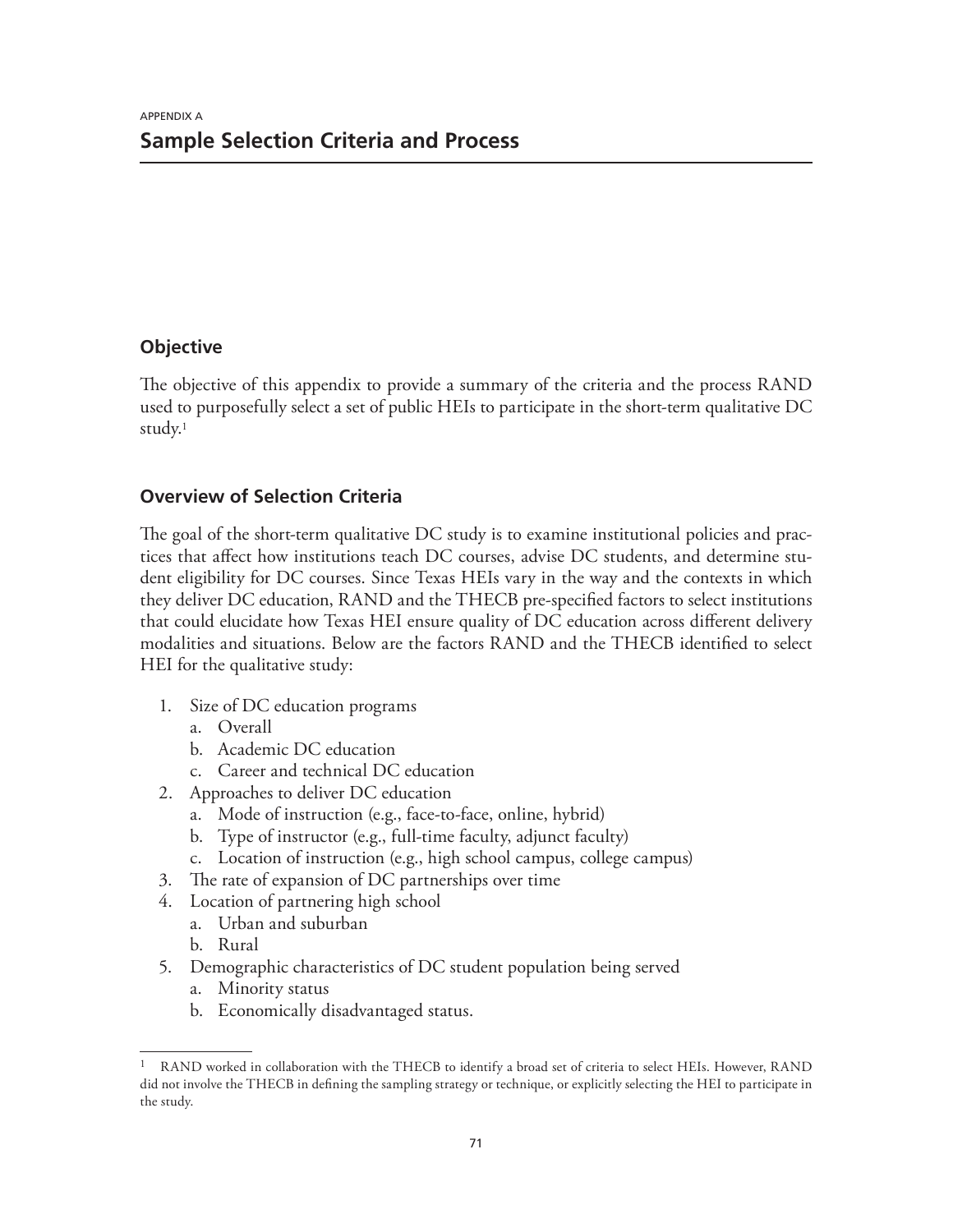# **Data Used to Select Institutions: THECB and TEA Administrative Records**

RAND drew on student-level administrative records from the THECB and the TEA to create a unique institution-level dataset for the purposes of sampling HEIs for the study.2 RAND intentionally linked these records to identify the number of DC partnerships established by public four- and two-year HEIs throughout the state. RAND identified a DC education partnership between a public high school and a public HEI if a graduate from that high school earned any number of SCHs in DC education from that particular HEI. For every institution that delivered DC education, RAND calculated the following:

- 1. Number of DC education semester credit hours delivered in the academic year 2015 in: a. Total
	- b. Career and technical education
	- c. Urban and suburban high schools
	- d. Rural high schools
- 2. Number of DC education partnerships that in the academic year 2015:
	- a. Graduated students with more than 100 SCHs of DC education
	- b. Delivered at least 75 percent of DC instruction (defined as semester credit hours) using an online approach
	- c. Delivered at least 75 percent of DC instruction using a face-to-face approach
	- d. Delivered at least 75 percent of DC instruction using a hybrid approach
	- e. Delivered at least 90 percent of DC instruction on a high school campus
	- f. Delivered at least 90 percent of DC instruction on a college campus
	- g. Delivered at least 50 percent of DC instruction using adjunct faculty
	- h. Delivered at least 50 percent of DC instruction using full-time faculty
	- i. Delivered at least 50 percent of DC instruction to students of color
	- j. Delivered at least 50 percent of DC instruction to economically disadvantaged students<sup>3</sup>
- 3. Number of DC partnerships in
	- a. The 2012 academic year
	- b. The 2015 academic year.

RAND transformed each of these variables into percentages of partnerships that deliver DC across these different dimensions to facilitate the comparison and selection of HEIs. For example, RAND calculated the percentage of partnerships by HEIs that delivered at least 75 percent of DC instruction using an online approach in the 2015 academic year. RAND also calculated growth in the number of partnerships each HEI delivering DC education established between 2012 and 2015.

<sup>&</sup>lt;sup>2</sup> TEA data contain demographic data on Texas public high school graduates.

<sup>&</sup>lt;sup>3</sup> RAND defines economic disadvantage by eligibility for free or reduced-price lunch.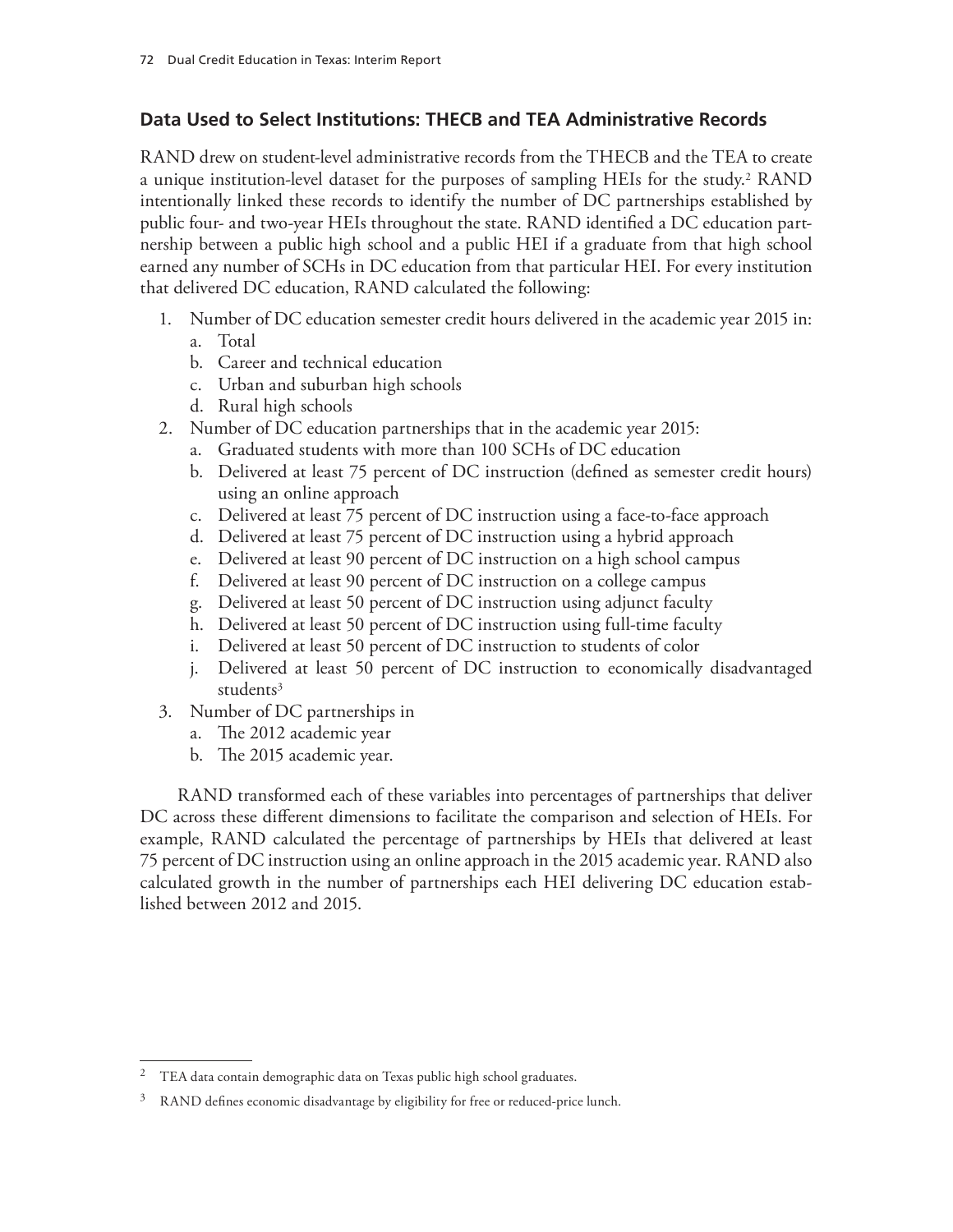# **Selecting Institutions**

RAND used a three-step strategy to select HEI to participate in the qualitative study and determine the order in which they will be approached/recruited. Below are the specific steps RAND took to implement that strategy.

### **Step 1: First-Round Selection of Institutions Based on the Amount of DC Education Delivered in 2015**

RAND chose an initial set of institutions based on the number of SCHs of DC instruction they delivered. RAND targeted institutions delivering large numbers of DC SCHs, since these institutions have the potential to provide insight into the effective scaling of DC education programs. While some selected institutions reported delivering large amounts of DC education overall, others reported delivering large amounts of DC education in urban or suburban high schools, or in rural high schools. RAND included institutions that cleared pre-established thresholds on the amount of DC SCHs delivered in the final sample.

### **Step 2. Second-Round Selection of Institutions Based on Whether They Delivered DC Education Using Specific Delivery Modalities and in Different Educational Contexts**

To place RAND in a better position to be able to (1) detect common and unique patterns in institutional policies and practices across a range of delivery modalities and contexts, and (2) consider how these factors may affect how institutions teach DC courses, advise DC students, and determine eligibility for DC coursework across a range of DC education models, RAND intentionally sought at least five HEIs that delivered DC education according to each delivery or contextual criterion, which we describe in more detail below.<sup>4</sup>

Delivery and context selection criteria:

- Location of delivery: High school campus
- Mode of instruction: Online
- Faculty of instruction: Adjunct faculty
- Faculty of instruction: Full-time faculty
- Delivery of CTE DC education
- Minority student population
- Economically disadvantaged student population
- Substantial growth in number of DC partnerships between 2012 and 2015.

RAND examined whether the initial set of selected institutions satisfied delivery or contextual criteria, and by and large the institutions met the five-institution quota. On criteria where they did not, RAND randomly selected an additional set of institutions that qualified under each criterion to satisfy the criterion quota. These institutions did not report delivering large amounts of DC education.

An institution satisfied a specific criterion if it (1) delivered a significant proportion of DC instruction using a particular approach or within a particular context, *and* (2) partnered with

RAND selected delivery and contextual criteria that would be able to illuminate how institutional policies and practices affect eligibility for, advising in, and teaching of DC education in cases where DC education is not implemented in a traditional college setting. RAND defines a traditional college setting as one that delivers academic courses on-campus, face-to-face, and to students who historically have had access to postsecondary education.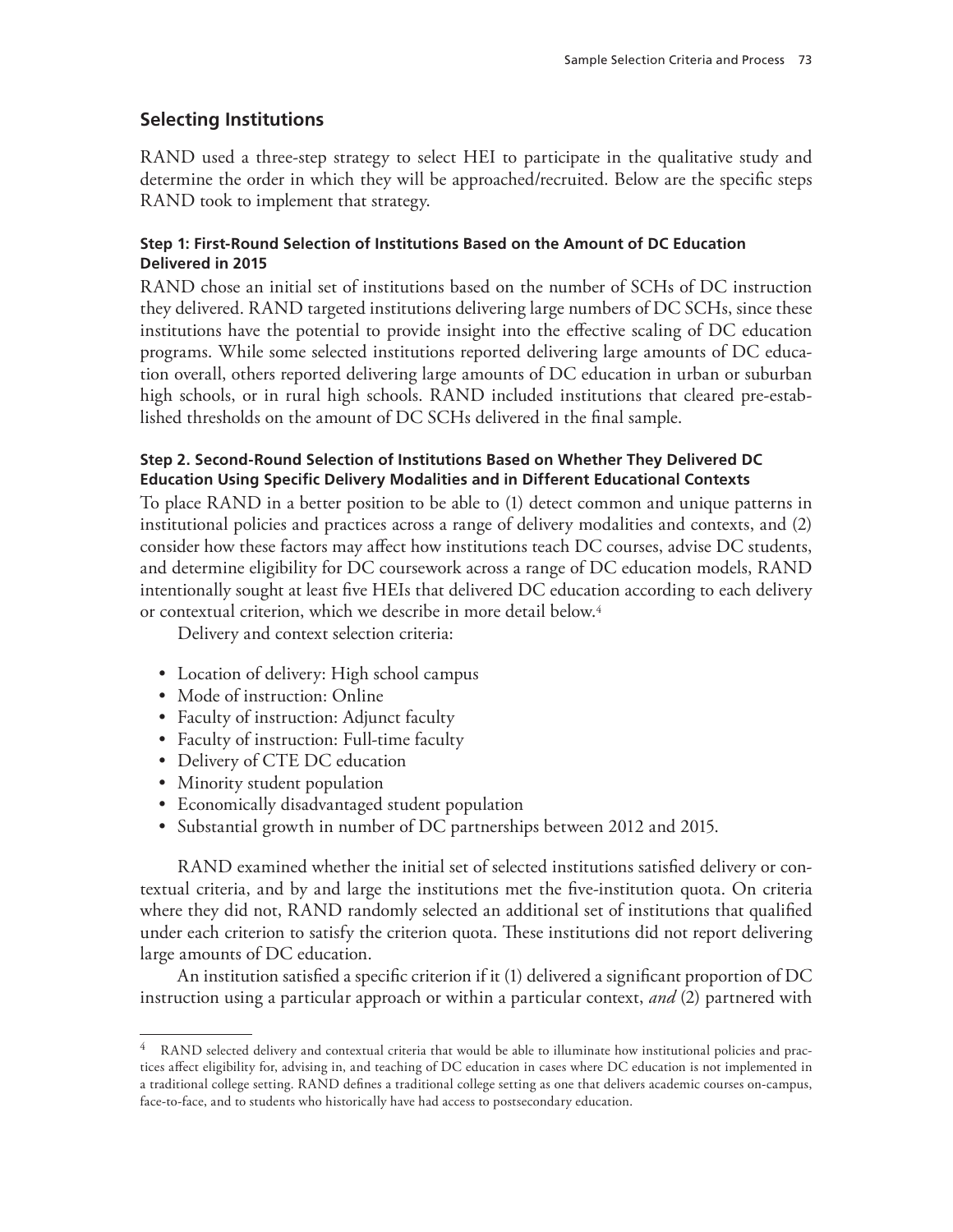a large number of high schools to implement DC education using this particular approach or within a particular context. For example, an institution would be categorized under *Location of delivery: High school campus* if it taught 90 percent of its DC instruction on a high school campus and partnered with a large number of high schools to implement DC education on high school campuses.

In the end, this selection process yielded a total of 25 institutions. In cases where a selected college belongs to a district or system, Gibson first approached the overall college system to learn whether the system or the institution determines the policies and practices on DC education. If the system indicated that institutions had discretion over DC policies and practices, RAND provided the name of the institution it preferred to interview. Nevertheless, the district or system had latitude to decide which institution it wanted to include in the study.

#### **Step 3. Recruitment of Institutions**

Given the goal of recruiting at least 15 of the 25 selected institutions to participate in the study, RAND needed to determine the order in which the HEIs would be approached/recruited. RAND prioritized the recruitment of a set of selected institutions that cleared pre-determined thresholds on the amount of DC education delivered in the 2015 academic year (SCHs overall, SCHs delivered in an urban/suburban location, SCHs delivered in a rural location).

To round out the number of institutions the Gibson would recruit for the study to 15, RAND used a random number generator to prioritize the remaining selected institutions. Gibson sent recruitment emails to institutions who made the first 15 institution cut. Each of the 15 institutions met at least one delivery or contextual criterion.

If Gibson was unable to schedule interviews for any of these 15 institutions, it sent additional rounds of emails to more of the selected institutions based on descending rank until a total of 15 institutions are successfully recruited for the study. <sup>5</sup>

<sup>&</sup>lt;sup>5</sup> Based on the process RAND used to prioritize the order in which institutions will be approached to participate in the study, RAND cannot guarantee that a certain number of institutions will meet each delivery and contextual criterion.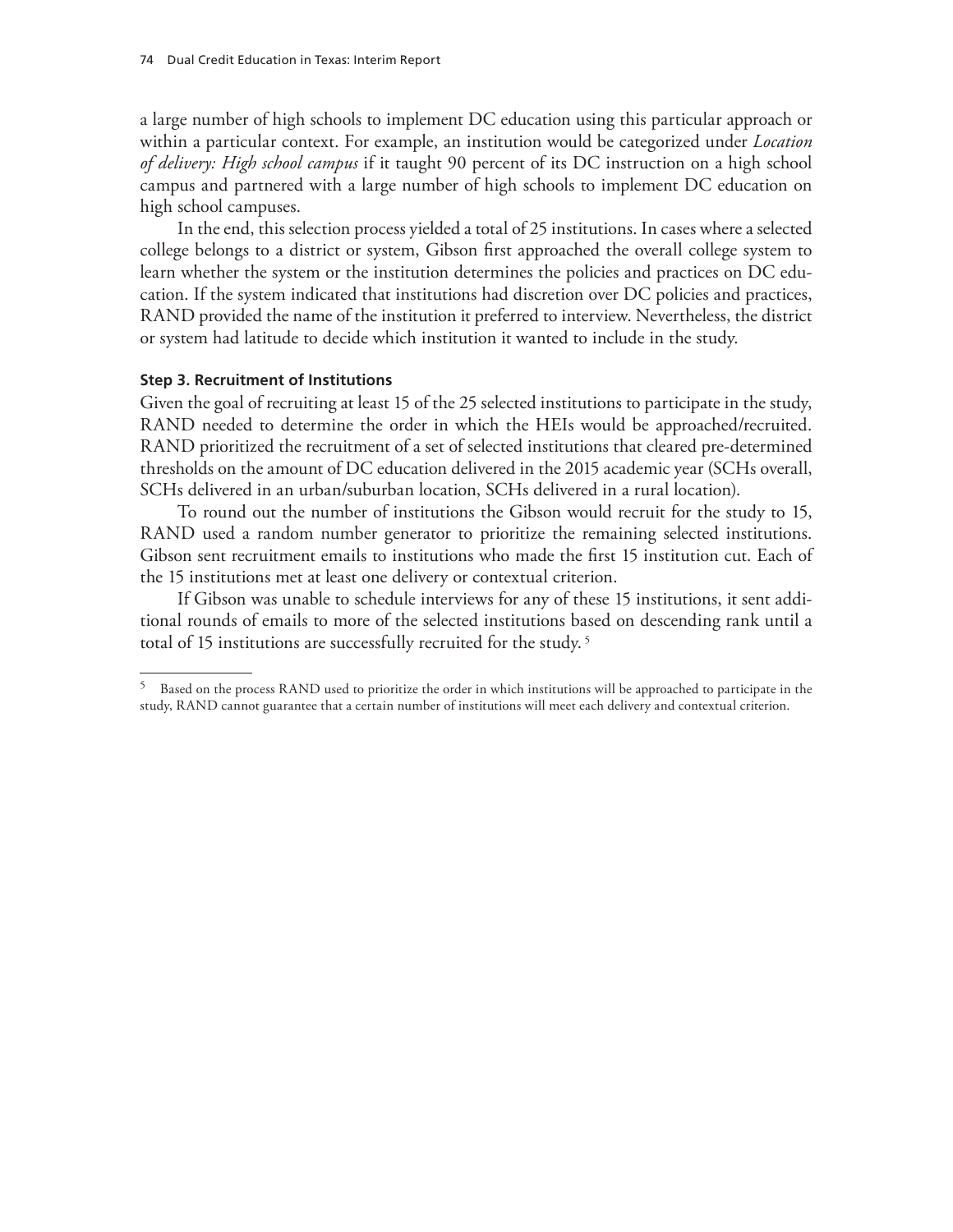[INSTITUTION] is invited to participate in Phase II of a study on dual credit education (DC) being conducted by RAND, Gibson Consulting Group, The Texas Higher Education Coordinating Board (THECB). This study is jointly funded by the Greater Texas Foundation, Houston Endowment, the Communities Foundation of Texas/Educate Texas, and the Meadows Foundation. Phase II will explore institutional policies and practices that affect how institutions teach DC courses, advise DC students, and determine student eligibility for DC courses. Phase II will also examine the perceived benefits and challenges of delivering DC education. The research in no way will be used to assess your institution's compliance with state policy on DC or for accountability purposes. The THECB fully supports this study and values your involvement (see attached letter).

Your institution's participation is vital for helping state and local policymakers identify best practices in DC education. With assistance from the THECB\*, RAND identified staff participants at your institution who oversee or manage your DC program and know how your institution's policies and practices affect teaching, advising, and student eligibility within that program. The names and titles of identified staff appear at the end of this letter. Feel free to invite other staff for a group interview, if needed. To learn more about the study, contact Trey Miller, Full Economist at the RAND Corporation, at 310-503-5364, to set up an informational phone meeting.

Your institution's participation in this research is completely voluntary. If your institution participates in the study, we would like to conduct a 1.5‐hour phone interview with identified staff, at their earliest convenience. **To schedule an interview for participating staff, please click here. If clicking above does not work, please copy/paste the following URL into your web browser:**

<https://gcginterviews.acuityscheduling.com/schedule.php?appointmentType=1299951>

The scheduling website will prompt you to enter a date and time that works best for the participants, and will request the best phone number and email address to reach them. We will use the phone number you provide to contact participants at the time of the interview. The email address you provide will be used to send a confirmation for the scheduled interview (from [scheduling@acuityscheduling.com\)](mailto:scheduling@acuityscheduling.com). The confirmation email will include a link for viewing the interview appointment details and rescheduling the interview if necessary.

**When scheduling your interview, your institution will also be asked to answer a pre-interview questionnaire that captures descriptive information on how your institution delivers DC education.** *You do not need to complete the questionnaire to schedule your institution's interview, but* **it should be completed by one participant before the time of the scheduled interview**. The scheduling website will provide a link to complete the pre‐interview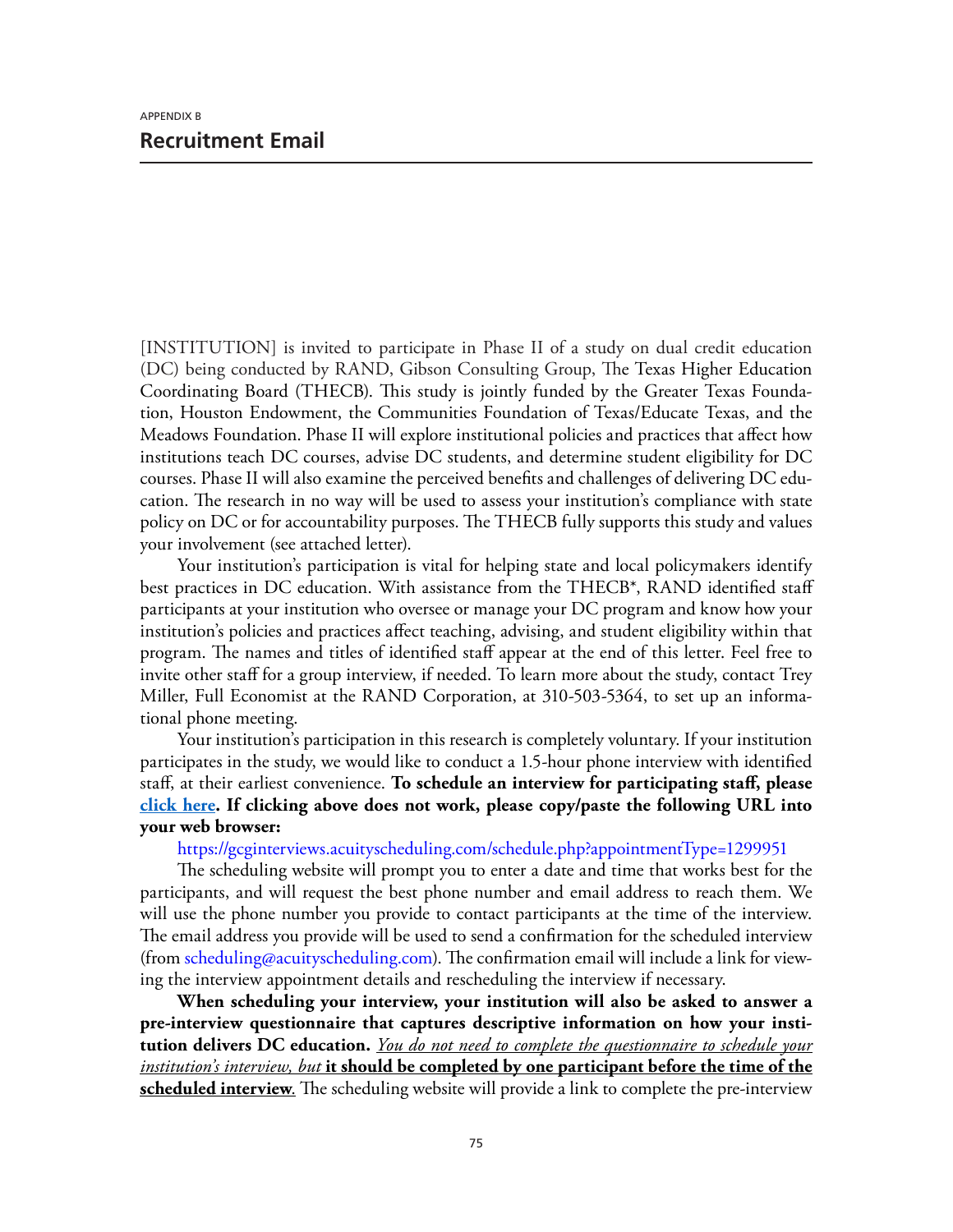questionnaire, and it can also be completed by clicking here or copying/pasting the following URL into your web browser: QUALTRICS LINK

We look forward to telling you more about this important study and potentially working with you.

The RAND Corporation Gibson Consulting Group

\*THECB staff may have been in communication with your colleagues about this research. Please note, however, that your institution and the names of all participants will be kept confidential from THECB staff to provide assurance that the information shared in the interview cannot be used for compliance or accountability purposes.

CC: DC Contact Person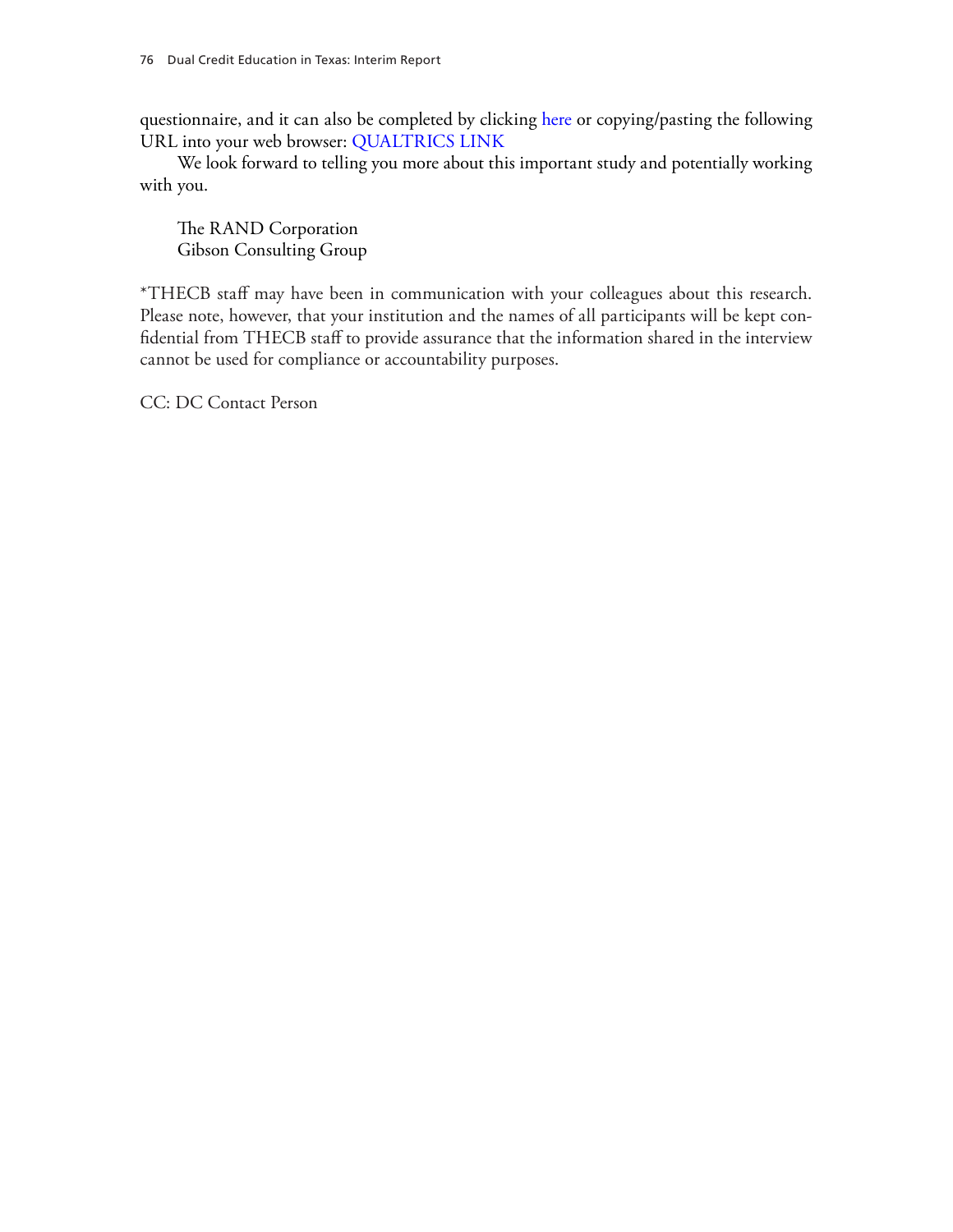- 1. Please provide some background to help us understand the context of your institution's dual-credit program help us understand the context of your institution's dual-credit program.
	- a) How long has your institution offered dual-credit courses?

\_\_\_\_\_\_\_\_\_\_ years

b) How many school districts or high schools does your institution partner with to deliver DC courses?

\_\_\_\_\_\_\_\_\_\_ districts \_\_\_\_\_\_\_\_\_\_ schools

c) Approximately how many students enrolled in dual-credit courses this past academic year?

FTE students

d) For which program(s) does your institution offer dual-credit courses? *(Select all that apply)*

\_\_\_ Academic programs

- \_\_\_ Career and technical education programs
- e) In which subject areas does your institution offer DC courses? *(Select all that apply)*
	- \_\_\_ Arts & Humanities (e.g., literature, foreign languages, history)
	- \_\_\_ Social & Behavioral Sciences (e.g., psychology, political science, sociology)
	- \_\_\_ Sciences (e.g., chemistry, biology, math)
	- \_\_\_ Business & Economics (e.g., accounting, economics, marketing)
	- \_\_\_ Fine Arts (e.g., creative writing, music)
	- \_\_\_ Nursing & Medicine
	- \_\_ Office Administration
	- \_\_\_ Computer Sciences (e.g., programming)
	- \_\_\_ Trades (e.g., welding)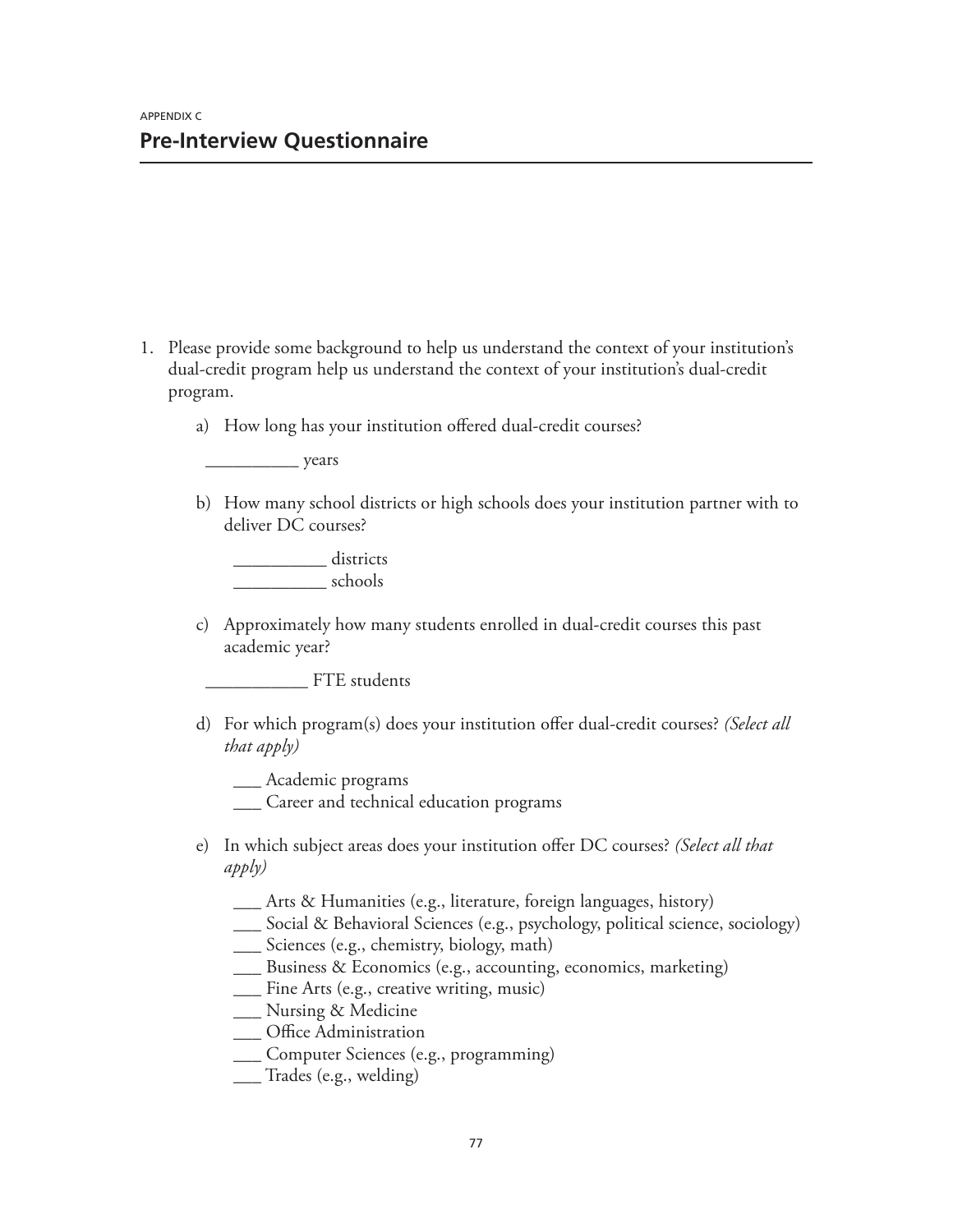- 2. Higher education institutions across Texas deliver dual-credit education in different ways. We would like to learn about how your institution delivers dual-credit courses to all partner districts and schools. If delivery varies by school district and/or program, please select all applicable responses.
	- a) Where is dual-credit instruction delivered? *(Select all that apply)*

\_\_\_ High school campus \_\_\_ College Campus

- \_\_\_ Other (specify)\_\_\_\_\_\_\_\_\_\_\_\_
- b) How is dual-credit instruction delivered? *(Select all that apply)*
	- \_\_\_ Face**-**to**-**Face
	- \_\_\_ Online
	- \_\_\_ Hybrid
	- \_\_\_ Other (specify)\_\_\_\_\_\_\_\_\_\_\_\_
- c) Who instructs dual-credit courses? *(Select all that apply)*
	- \_\_\_ High school teacher
	- \_\_\_ College faculty
	- \_\_\_ Other (specify)\_\_\_\_\_\_\_\_\_\_\_\_
- d) What is the student composition of dual-credit courses?
	- \_\_\_ Only dual**-**credit students
	- \_\_\_ A mix of dual**-**credit and college**-**credit**-**only students
- e) Do any of the schools your institution partners with have acquired an official TEA Early College High School designation?

\_\_\_ Yes (if yes, how many?) \_\_\_\_\_ schools \_\_\_ No

- 3. Please answer the following questions about advising dual-credit students.
	- a) Who advises dual-credit students? *(Select all that apply)*
		- \_\_\_\_ High school counselors
		- \_\_\_\_ College counselors
		- \_\_\_\_ College faculty
		- $\frac{\text{Other (specificity)}}{\text{other (specificity)}}$
	- b) What types of advising or information does your institution provide to dualcredit students? *(Select all that apply)*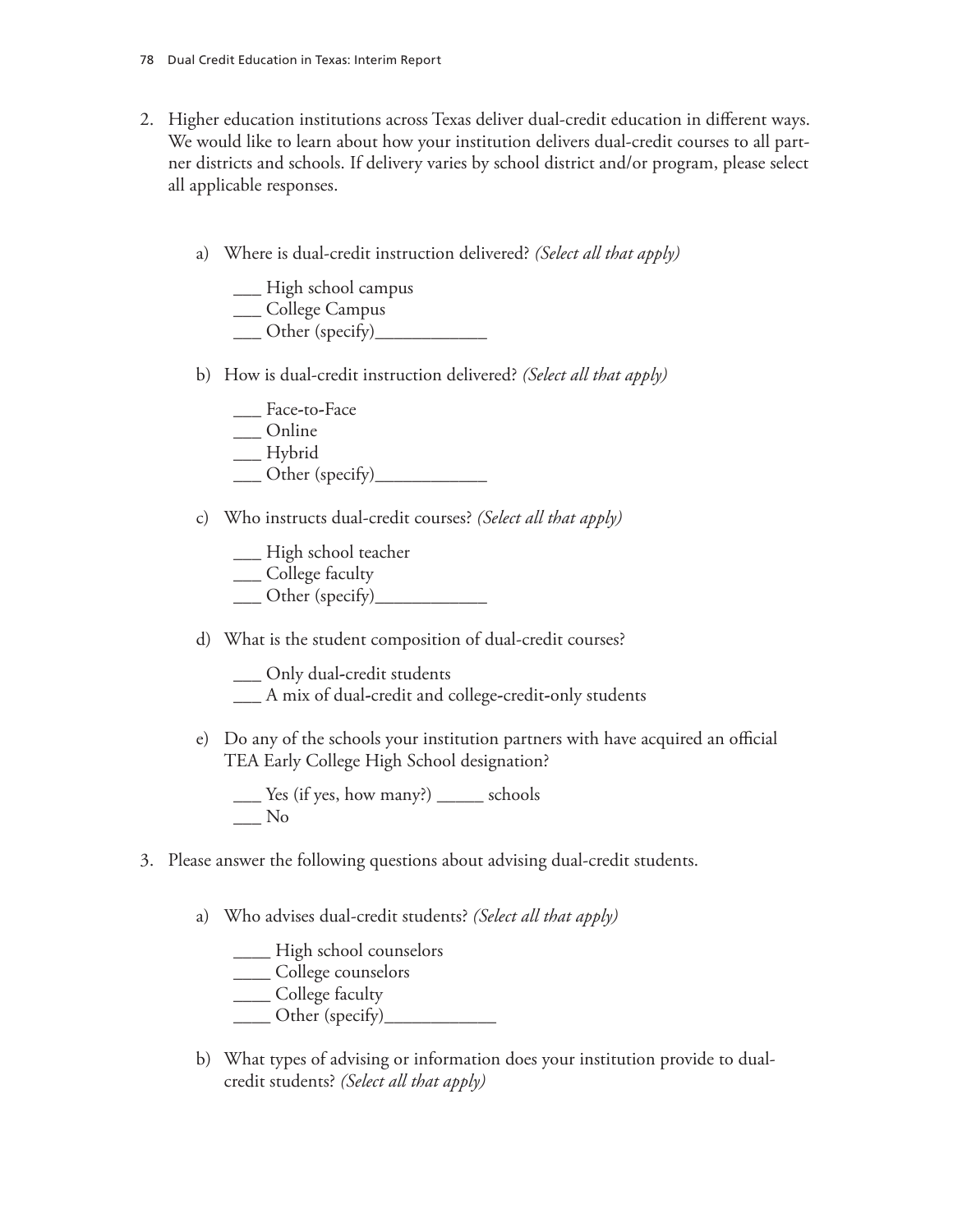\_\_\_ Academic *(Select all that apply)*

\_\_\_ Course taking

\_\_\_ Choosing a major/field of study

\_\_\_ Transferring credit earned in academic dual**-**credit courses to a two**‐**  or four**‐**year college

\_\_\_ Information on campus resources (e.g., library, computer labs)

\_\_\_ Admissions contacts at two**-** and four**-**year institutions

\_\_\_ Career *(Select all that apply)*

\_\_\_ Course taking

\_\_\_ Choosing a career field/path

\_\_\_Transferring credit earned in CTE dual**-**credit courses to a two**-** or four-year college

\_\_\_ Information on high**-**wage, high-demand jobs, and the training programs associated with those jobs

\_\_\_ Connections your institution has to local employers

\_\_\_ Personal Support *(Select all that apply)*

\_\_\_ Implications of dual**-**credit on financial aid eligibility and postsec-

ondary

finance

\_\_\_ Resolving issues that may impact academic success

- \_\_\_ Information about counseling or mental health services
- \_\_\_ Information about social services agencies (e.g., welfare offices)

Other (specify)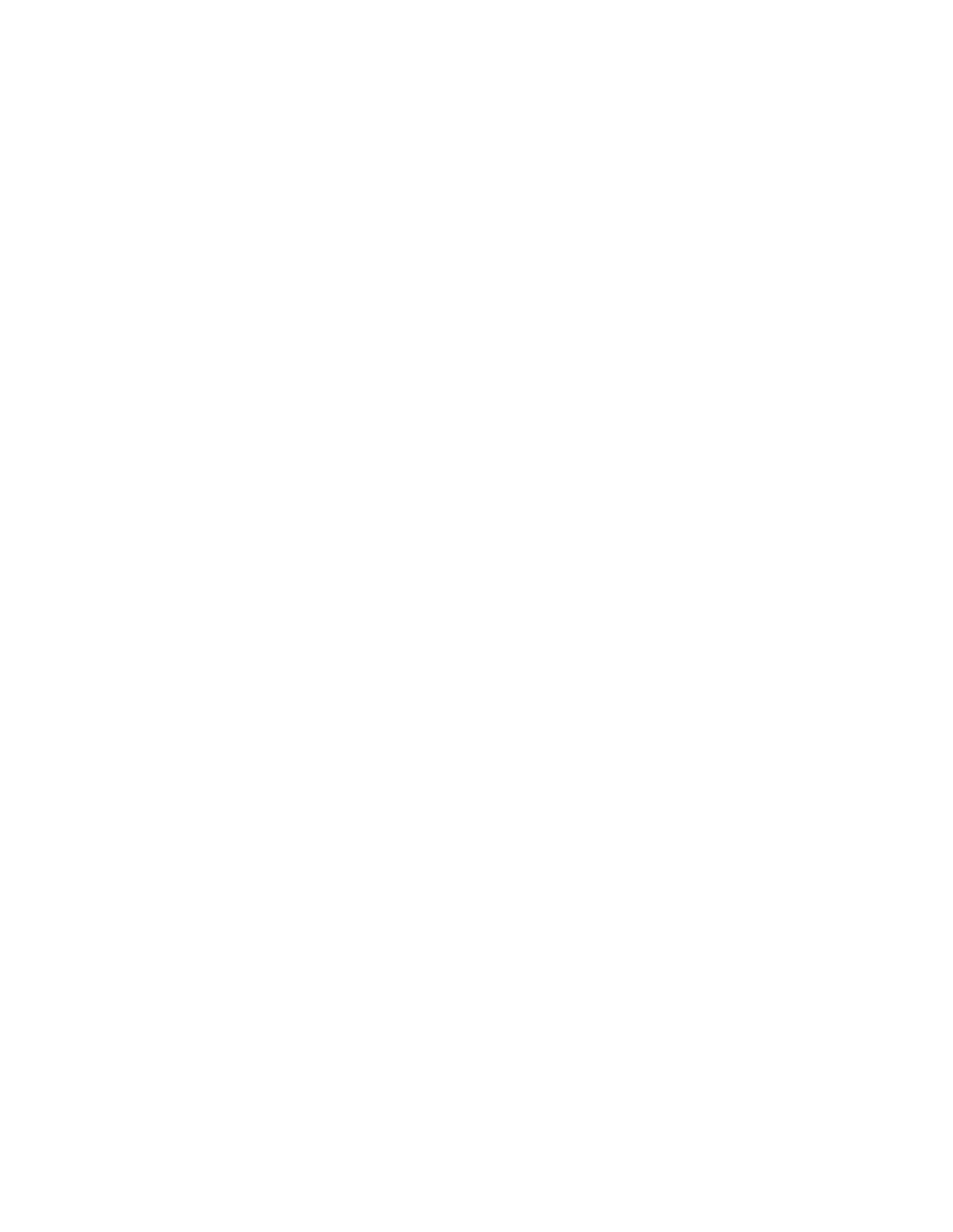## **Introductory Script [5 minutes]**

*[Note to interviewer: Say additional words/phrases in parenthesis if group interview format used.]*

Thank you for submitting your answers to the pre-interview questionnaire and participating in this [group] interview. My name is [insert name]. I am a researcher with Gibson Consulting, a research consulting firm. We are partnering with RAND Corporation, an independent non‐ profit research institute to conduct a study jointly funded by the Greater Texas Foundation, Houston Endowment, the Communities Foundation of Texas, and the Meadows Foundation. This study is being conducted for the Texas Higher Education Coordinating Board (THECB) to learn about DC policy and practice, and will not be used for compliance or accountability purposes. This study is an opportunity for stakeholders to gather information about institutional dual-credit policies and practices to identify and scale best practices around dual-credit education.

[Today, we have assembled several of you from [insert institution name] in hopes that you could provide some insights on this topic.]

Most of the questions ask about your institution in general, not about you specifically, and your participation in this [group] interview is voluntary. You may choose not to participate in the interview, decline to answer any question, or stop the interview at any time without penalty. Our study team will keep what you say confidential—we will not share information about you with anyone else outside of the research team in a way that might individually identify you or your institution. [However, because this is a group interview, please do not say anything you would not want others to know and talk about, as we cannot promise you that others on the line will keep what is discussed anonymous and confidential. We do ask that everyone on the line please respect the confidentiality of other participants and not repeat what we discuss outside of this interview.]

I estimate our conversation today will last about 90 minutes. [Because this is a group interview conducted by phone, speak clearly and one at a time so that we can hear everyone.] I will be jotting some notes so I can remember what you say. In addition, I would like to audiorecord today's discussion to check the accuracy of my notes. The notes and the audio-recordings will be destroyed as soon as the research team has completed data collection and analysis. Is this alright with you? Do you have any questions for me at this point before we begin?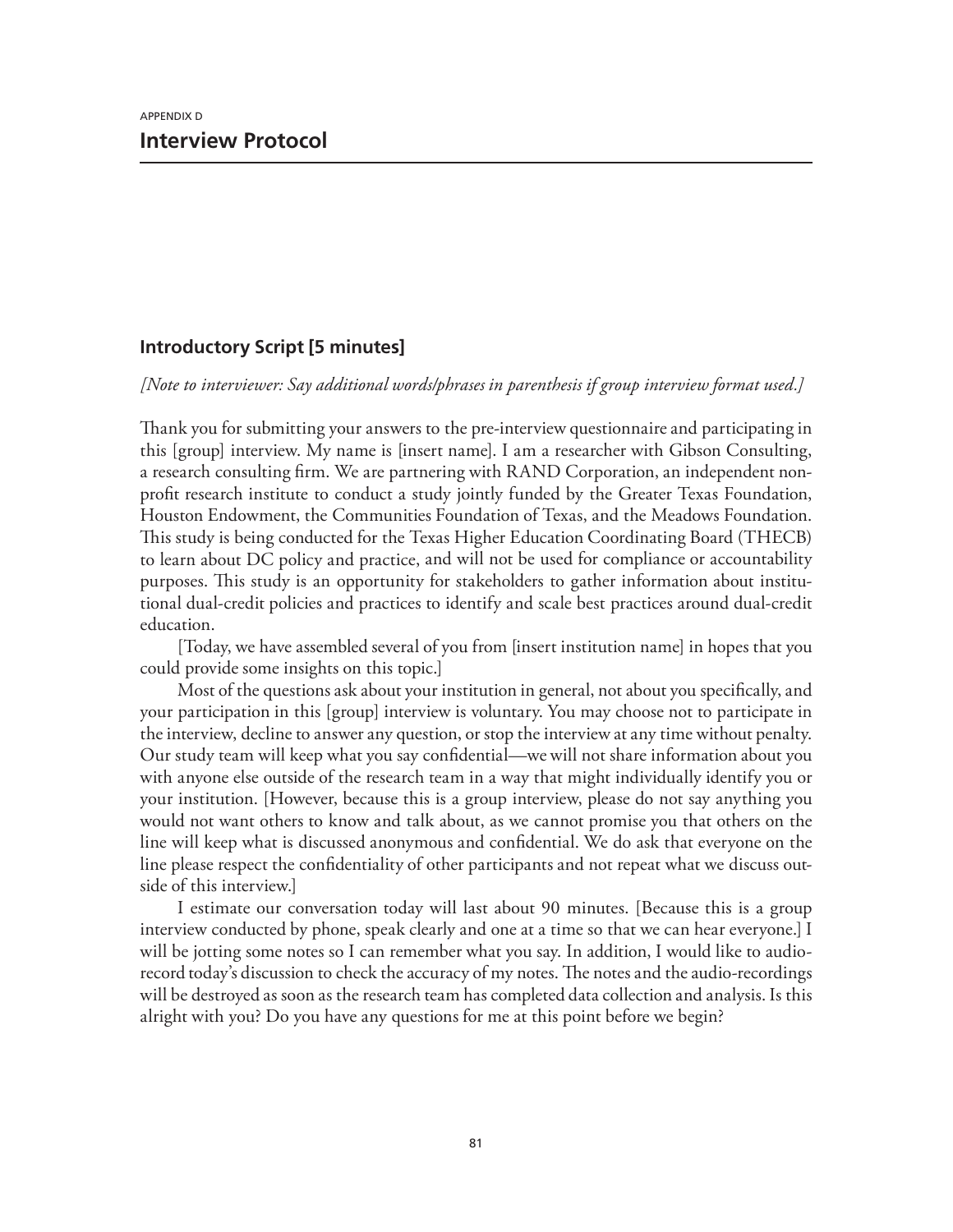# **I. Context [Approximate length of time: 10 minutes]**

1. For our notes, please state your name, title, and role in overseeing or managing dual‐credit programs.

*In the pre‐interview questionnaire, you shared how your institution delivers dual‐credit courses, whether they are on high school campuses, or on college campuses, and whether courses are delivered face‐to‐face, or online. We would like to learn more about how your institution decided on this delivery approach.*

2. Could you please share the decisions that led your institution to adopt its approach to delivering dual‐credit education?

*Now, I'm going to ask you a series of questions about the following topics: 1) the advising of dual‐ credit students, 2) the teaching of and assessment in dual‐credit courses, 3) and determining student eligibility for dual‐credit education. The initial questions within each topic will start broad, but depending on your answer, I'll have a few follow‐up questions.*

*We will then move on to getting your insights on the benefits and challenges of delivering dual‐ credit education, and how you think the state should reform dual‐credit policy and practice.*

# **II. Advising for Dual‐Credit Courses [Approximate length of time: 15 minutes]**

*I want to start by asking a number of questions about how your institution advises dual‐credit students.*

3. What procedures/guidelines has your institution established for helping high school students select dual‐credit courses?

*[Ask ALL following probes]*

- a. How (if at all) do students' anticipated major/field of study/career trajectory play a role in the advising students receive about which dual-credit courses to take?
- b. How (it at all) does credit transfer play a role in the advising students receive about which dual-credit courses to take?
- c. Has our conversation made you think of any other ways in which your institution helps high school students select dual-credit courses?

4. What kinds of training (if any) does your institution provide to high school and/or college advisers who counsel dual‐credit students?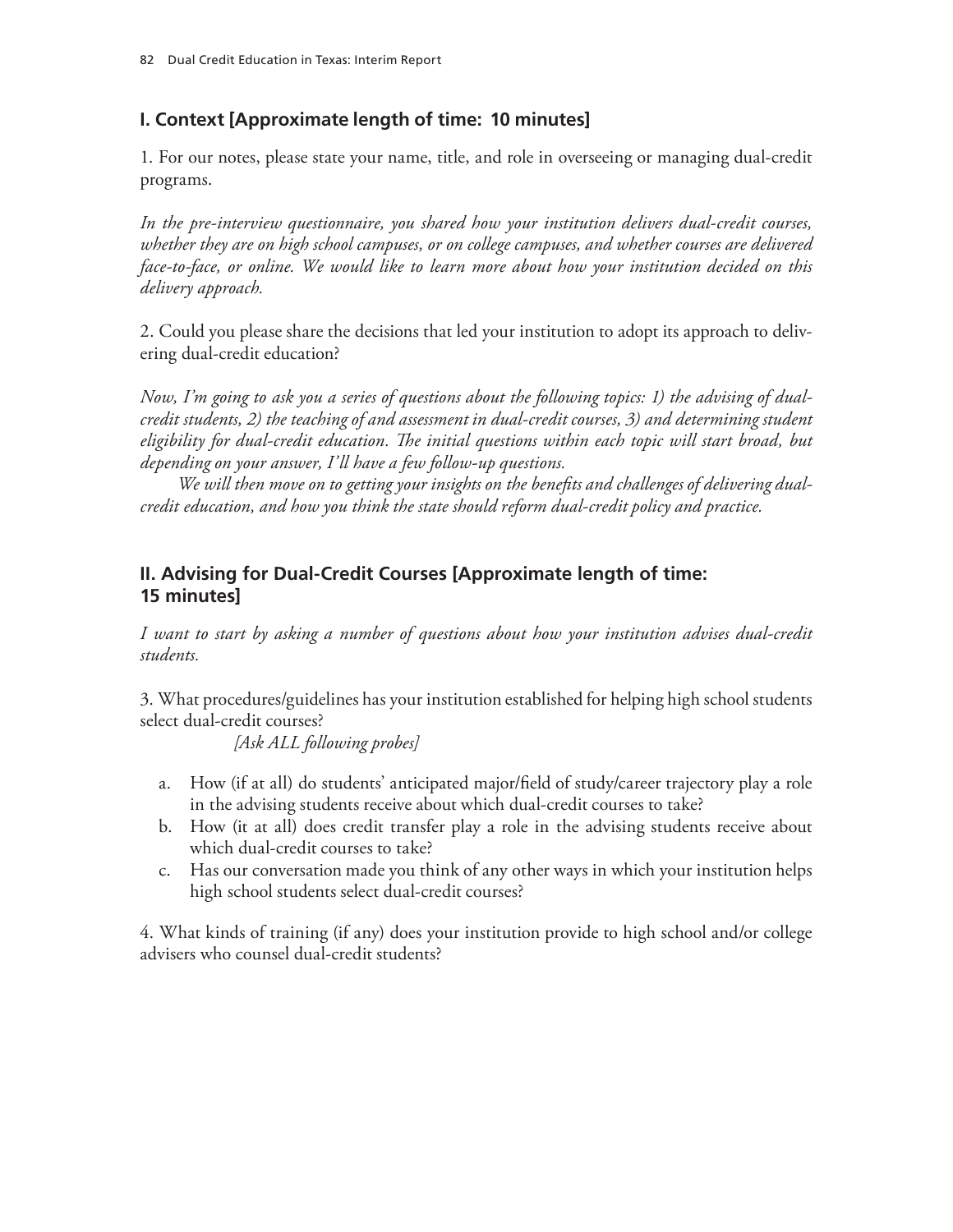## **III. Teaching of and Assessment in Dual‐Credit Courses [Approximate length of time: 25 minutes]**

*Now I'd like to learn from you about teaching and assessment in dual‐credit courses.*

- 5. What policies or guidelines has your institution established for teaching dual-credit courses? *[Ask ALL following probes]*
	- a. How do these policies/guidelines relate to the design of content or curriculum?
	- b. How do these policies/guidelines relate to who can act as an instructor of a dual-credit course beyond what is required by state rules?
	- c. How do these policies/guidelines relate to the types of instructional strategies that should be used in dual‐credit courses?
	- d. Are there any other policies/guidelines related to the teaching of dual‐credit courses that we haven't discussed?

6. What kinds of instructional training or support does your institution offer to high school teachers and/or college faculty teaching dual‐credit courses?

a. How does this training or support differ from the training or support for instructors who teach college-credit-only courses?

7. What guidelines does your institution have in place to help instructors assess the academic performance of dual‐credit students?

8. How (if at all) do you think assessment of student learning and performance in dual‐credit courses differs from high school‐credit‐only courses?

## **IV. Eligibility for Dual‐Credit Courses [Approximate length of time: 15 minutes]**

*Turning to another big topic, I'd like to hear from you about eligibility for dual‐credit courses.*

9. How does your institution determine a student's eligibility to participate in dual‐credit education?

*[Ask ALL following probes]*

- a. How does your institution consider the types of assessments used to determined eligibility for dual‐credit courses?
- b. How does your institution consider a student's grade level or age?
- c. How does your institution consider the types of courses a student has previously taken in school?
- d. How does your institution consider a student's previous academic performance in school?
- e. How does your institution consider whether a student is enrolling in academic or career and technical dual‐credit education?
- f. Are there any other factors considered?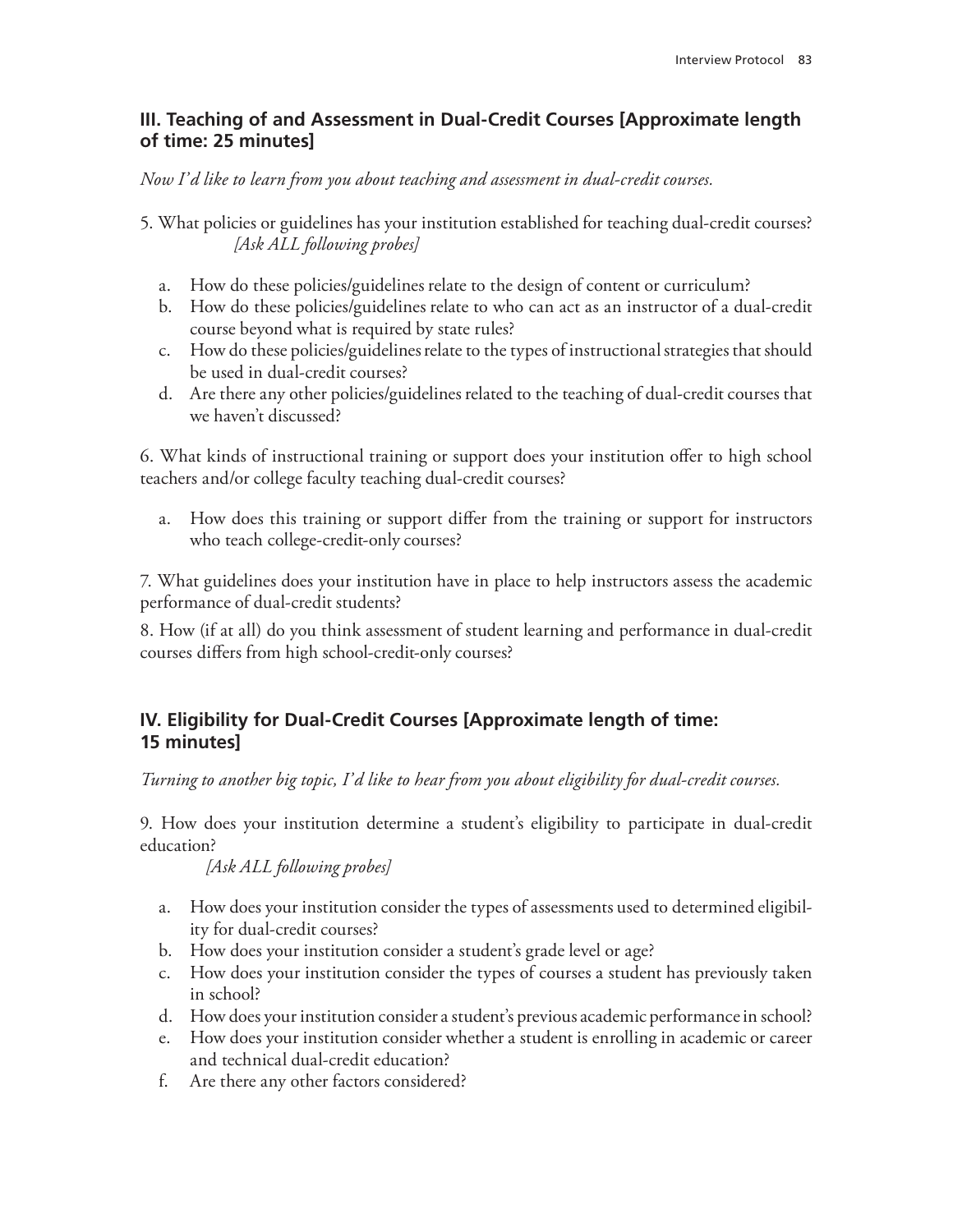10. Could you please share the decisions that led to using the eligibility criteria you've identified?

11. Does your institution's approach for determining readiness for dual‐credit courses differ from your institution's approach for determining readiness for credit-bearing college-level courses, in other words courses for regular college students? If yes, how? And why?

## **V. Benefits and Challenges of Dual‐Credit Education [Approximate length of time: 15 minutes]**

*Thank you for your answers thus far. Now, we would like to get your thoughts about the benefits and challenges of delivering dual‐credit courses.*

12. From your institution's perspective, how do various stakeholders benefit from dual‐credit education?

13. From your institution's perspective, what kinds of challenges does dual‐credit education pose to various stakeholders?

# **VI. Ending [Approximate length of time: 5 minutes]**

*Now wrapping up our conversation, I have just two more questions for you.*

14. What advice would you provide to other institutions about how to implement a high‐ quality DC program?

15. How do you think state policymakers should reform dual‐credit policy and practice?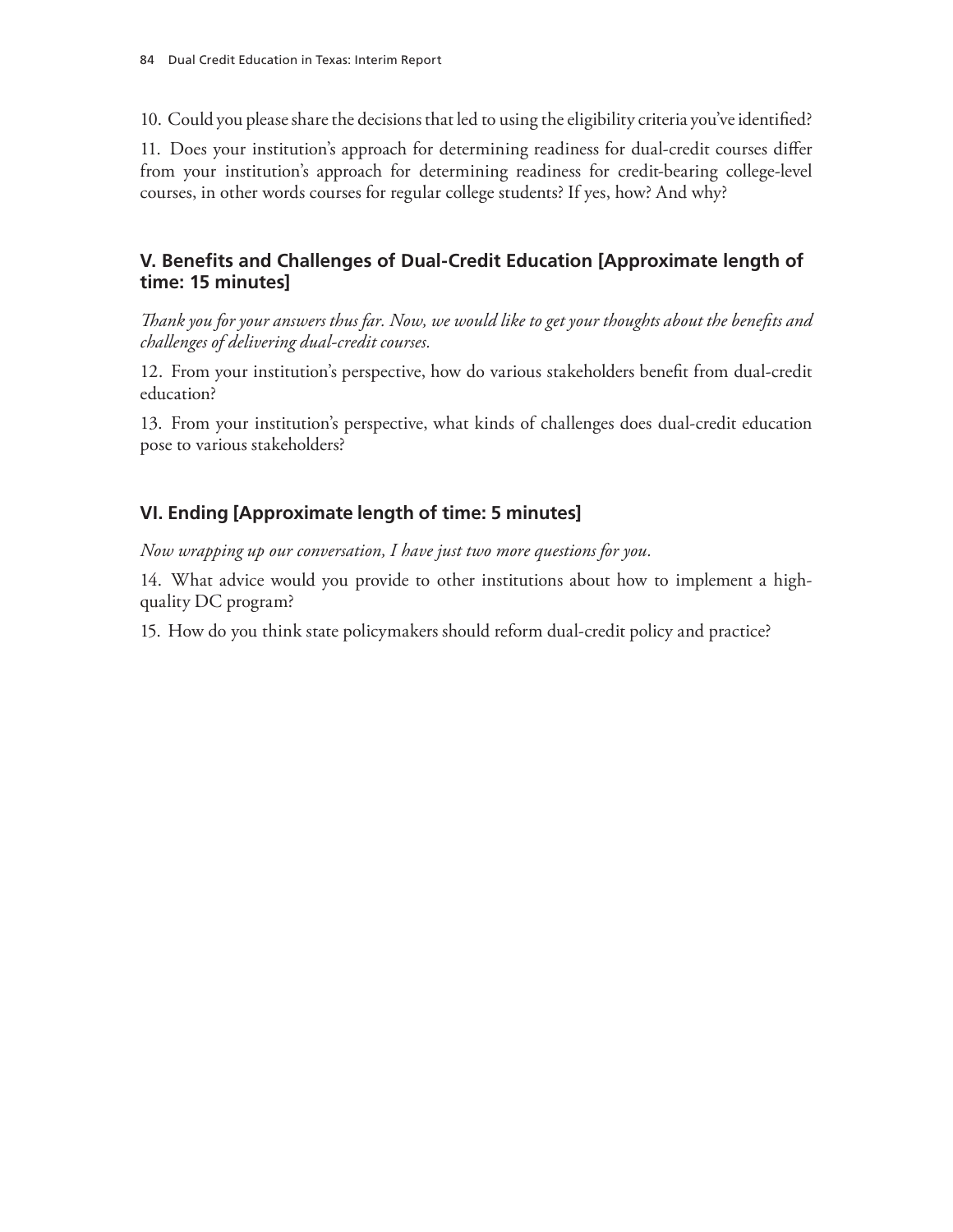In this appendix, we describe the data used in our quantitative analyses and provide additional details about specific methods used for particular analyses. We begin by describing the data and then describe different methods.

# **Data**

In this section, we describe the administrative data files that we used to conduct our quantitative analyses, and how we linked them at the individual level and over time to create our analytic data files. We begin by describing the specific administrative data files that we used, and then we describe how we link them to create our analytic file.

### **Administrative Data Files**

The data used for our quantitative analyses come from administrative records maintained by the THECB and the TEA. We draw on the following THECB administrative data files:

- 1. **CBM001: The Enrollment Report (2000–2015).** This file captures college enrollment at all HEIs in Texas, including public, private nonprofit, and for-profit two- and fouryear colleges. The file captures the number of SCHs attempted each semester at all colleges in the state. Beginning in the 1999–2000 academic year, the file began distinguishing between DC and regular college SCHs. The file also captures demographic information about all college students in the state. We use this file to capture information about DC participation, college enrollment and persistence, and SCHs earned.
- 2. **CBM002: The TSI Report (2000–2015).** This file captures information about college readiness for all students enrolling in degree programs that require demonstrating college readiness. This includes all students enrolling in any program leading to an undergraduate degree (associate or bachelor's) or a Level II Certificate at Texas public two- or four-year HEI. We use this file to capture information about whether students enroll in college meet the state's college readiness standards.
- 3. **CBM009: The Graduation Report (2000–2015).** This file captures information about all degrees conferred at all HEIs in Texas, including public, private nonprofit, and forprofit two- and four-year colleges. We use this file to capture information about college degree completion.
- 4. **CBM00S: The Student Schedule Report (2012–2015).** This file captures detailed transcript-level information for all students enrolled at any public two- or four-year HEI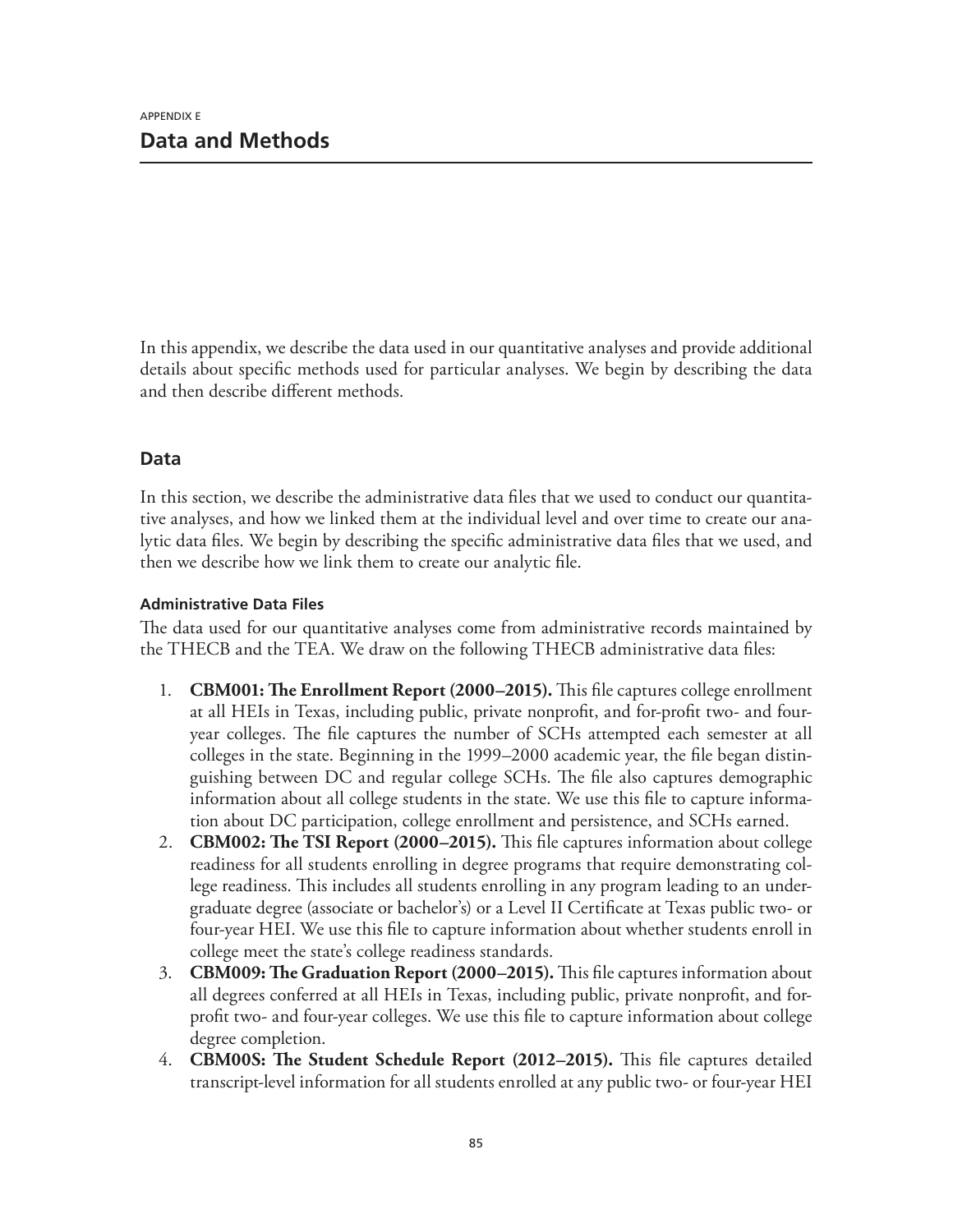in Texas. We use this file to capture detailed information about course performance in DC, regular college, and follow-on courses. We also use this file to capture detailed information about course mode and location. Since THECB only began collecting this information in 2012, we can only examine these data for 2012–2015.

- 5. **CBM008: The Faculty Report (2012–2015).** This file captures detailed information about faculty members teaching courses at public two- or four-year HEI in Texas. We use this file to capture information about the rank, highest degree earned, and employment status (full time, part-time or adjunct) for the faculty member of record for each course delivered at Texas public two- and four-year colleges from 2012–2015. We also draw on several administrative files from the TEA:
- 6. **TEA High School Graduate Cohort File (2000–2015).** This file captures basic information about all graduates of Texas public high schools. This includes demographic information and information about the high school that the student graduated from. We use this file to identify cohorts of high school graduates to track into Texas public colleges and to identify the grade during which students took DC courses, if any.
- 7. **TEA Employment Records (2015).** This file captures information about all employees of Texas public schools. We use this file to identify college courses delivered in 2015 whose faculty member of record was employed as a teacher in a Texas public school in 2015.

Finally, we also drew on a file that captures information about the date when each ECHS that was in operation in 2015 was first granted its status by the TEA. The file indicates the TEA high school code for the high school that operated each ECHS and an indicator for whether or not the ECHS was a stand-alone high school or embedded within a larger high school with the same TEA high school code. We use this file to develop indicators of enrollment in ECHSs.

We link the files above across time and at the individual student level using social security numbers to create two analytic files that we use in our quantitative analyses. Table E.1 describes the key variables included in each file and the cohorts for which each variable is available.

The first file, referred to as the "Student File," tracks cohorts 2000–2015 graduates of Texas public high schools, capturing DC SCHs up to four academic years prior to graduating from high school and college enrollment and degree completion up to eight years after graduating from high school. Since we have enrollment data only from 2000 through 2015, we are only able to create certain indicators for specific cohorts, as described below. The file captures detailed student information from the TEA graduate file, including race/ethnicity, free lunch status, an indicator for whether or not the student participated in a GT program, an indicator for whether the student was identified as an English language learner, and an indicator for whether the student was identified as a vocational education student. The file also captures information about whether the student graduated from a high school that was either a stand-alone ECHS or had an ECHS embedded within it. The file captures information about whether the high school the student graduated from was located in an metropolitan statistical area (considered urban) or not (considered rural). The file captures outcomes, including college enrollment (defined as enrolling full or part-time during the fall or spring semester immediately following high school graduation), enrolling not ready for college (defined as enrolling in a Texas public college in the spring or fall immediately after high school graduation in a program requiring demonstration of college readiness and not having met the state's college readiness standard at the time of enrollment), persistence (defined as still being enrolled in any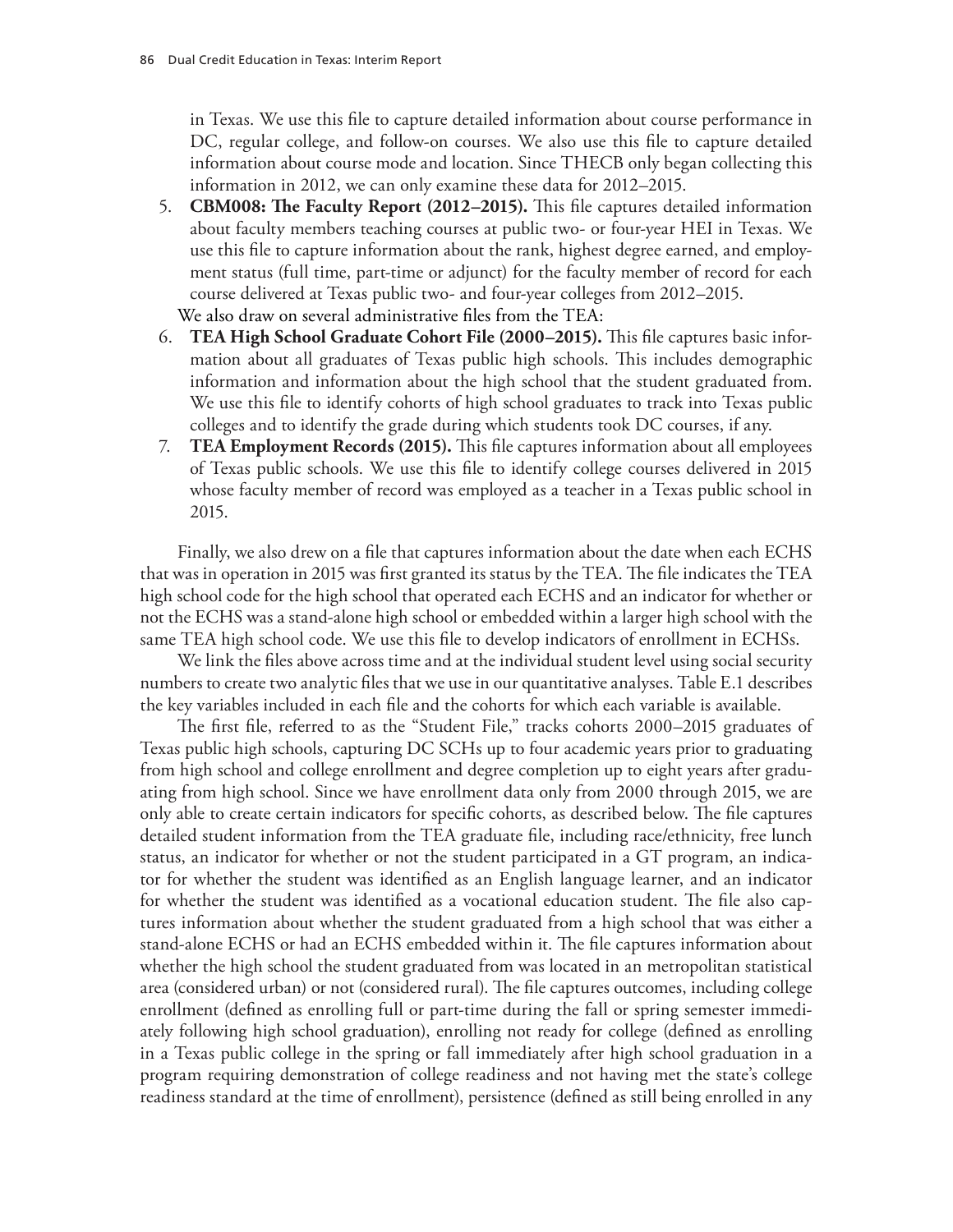| <b>DC Participation</b>                     | <b>Student Info</b> | Context                                                                      | <b>Outcomes</b>                              | <b>Efficiency</b>                                                                                             |  |  |  |
|---------------------------------------------|---------------------|------------------------------------------------------------------------------|----------------------------------------------|---------------------------------------------------------------------------------------------------------------|--|--|--|
|                                             |                     | Student File-Variables Generally Available 2000-2015, Unless Otherwise Noted |                                              |                                                                                                               |  |  |  |
| DC SCHs 9th-12th<br>grade <sup>a</sup>      | Race/ethnicity      | <b>ECHS</b>                                                                  | Enroll 2- vs. 4-year                         | SCH-to-degree <sup>b</sup>                                                                                    |  |  |  |
| DC SCHs 11th-12th<br>grade <sup>c</sup>     | Free lunch status   | Urbanicity                                                                   | Enroll not ready                             |                                                                                                               |  |  |  |
| DC SCHs 12th grade                          | GT                  |                                                                              | Persist <sup>d</sup>                         |                                                                                                               |  |  |  |
|                                             | <b>ESL</b> status   |                                                                              | Complete <sup>e</sup>                        |                                                                                                               |  |  |  |
|                                             | Vocational          |                                                                              |                                              |                                                                                                               |  |  |  |
|                                             |                     |                                                                              |                                              | Additional Variables Available in Course File—Variables Generally Available 2012-2015, Unless Otherwise Noted |  |  |  |
| Specific DC courses                         |                     | Location                                                                     | DC course<br>performance                     | Retake <sup>f</sup>                                                                                           |  |  |  |
|                                             |                     | Mode                                                                         | Follow-on course<br>performance <sup>g</sup> |                                                                                                               |  |  |  |
|                                             |                     | Faculty characteristic <sup>h</sup><br><b>Academic vs. CTE</b>               |                                              |                                                                                                               |  |  |  |
| <sup>a</sup> Defined for 2003-2015 cohorts. |                     |                                                                              |                                              |                                                                                                               |  |  |  |

#### **Table E.1 Key Variables by Analytic File**

a Defined for 2003-2015 cohorts.

<sup>b</sup> Defined for 2000–2006 cohorts.

<sup>c</sup> Defined for 2001–2015 cohorts.

<sup>d</sup> Defined for 2000–2014 cohorts.

<sup>e</sup> Defined for 2000–2006 cohorts.

f Defined for 2012–2014 cohorts.

g Defined for 2012–2014 cohorts.

h High school teacher defined for 2015 cohort only.

college in Texas one year after high school graduation or having completed any postsecondary credential by that time point), and completion (defined as having completed any postsecondary credential within eight years of high school graduation). The file also has indicators for enrolling in a two- versus four-year college, and completing different postsecondary credentials. Finally, the file includes an indicator of the number of SCHs to degree for students enrolling in a HEI during the spring or fall semester immediately following high school graduation and completing a four-year degree within eight years of high school graduation.

Beginning in 2012, THECB began collecting detailed transcript-level information about all college courses taken at any public HEI in the state. The file includes detailed course and section identifiers that allow us to link courses to information about their faculty member of record from the CBM008. For the 2012–2015 cohorts, we link the student-level file above to additional course-level information about all college-level courses taken by graduates of Texas public high schools. The file includes information about enrollment and course performance for particular DC courses, information on location (high school versus college campus, mode of instruction (face-to-face, online, or hybrid), faculty characteristics (whether or not the instructor was employed as a public school teacher in Texas, rank, highest degree earned, full- or part-time status, and adjunct status. For two common DC courses (English 1301 and Math 1314/1414), we also capture information about performance in courses that require those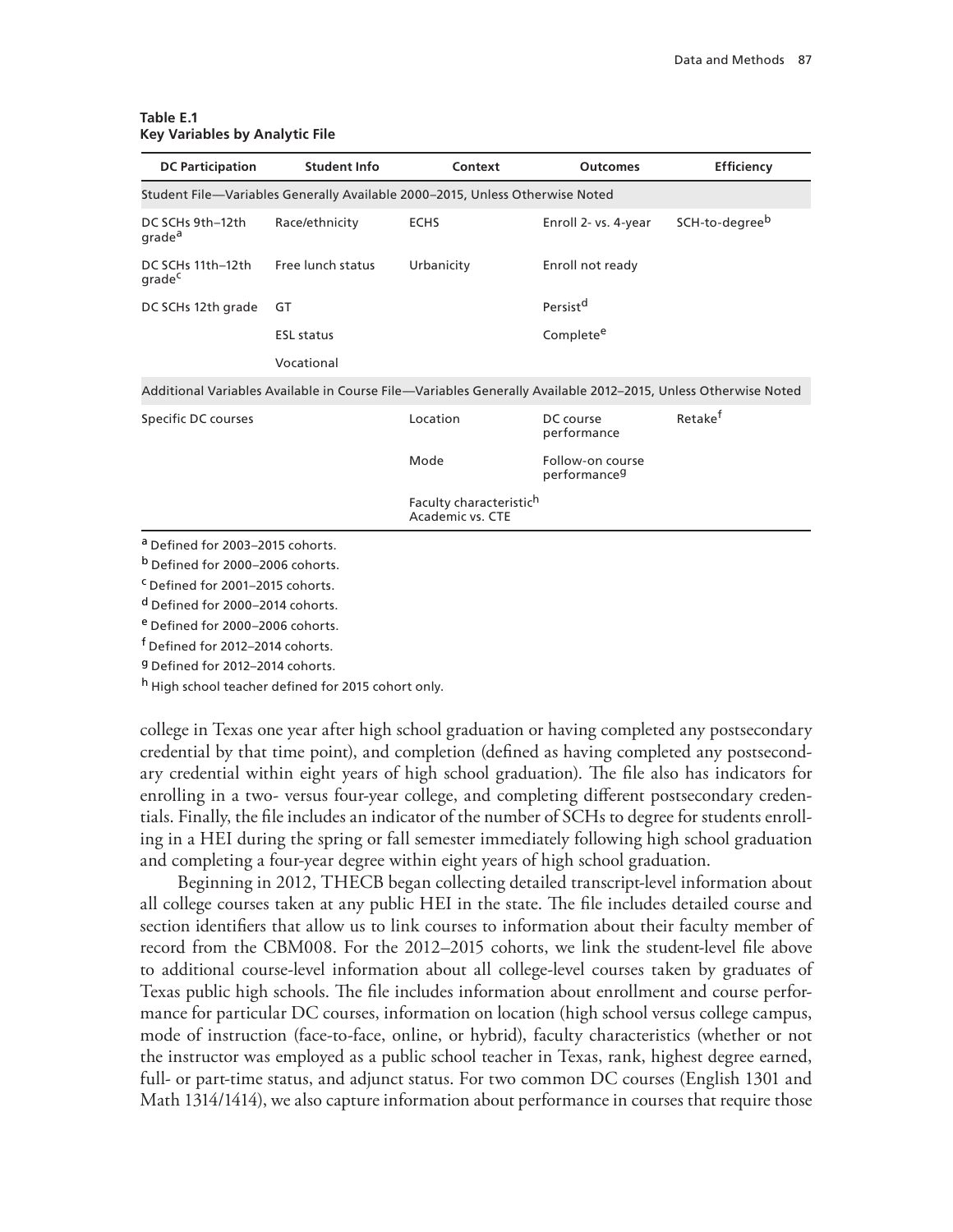courses as a prerequisite. Finally, for all courses taken as DC in high school, we track college courses taken during the first two years of college to identify whether the student subsequently retook the same course after enrolling in college.

Table E.2 describes each outcome examined in our analysis. It details how each outcome is defined, the high school graduation cohorts that is examined for each outcomes, the number of the students in those cohorts, and the conditioning that is necessary to analyze each outcome.

Because many of the outcomes we examine cover different time periods, we present in Table E.3 the descriptive statistics for various time periods and samples. There is a consistent pattern of positive selection in all of the time periods and samples presented.

The first two columns give descriptive statistics for the years 2000–2006. This time period is presented because it is the time period viewed for the analysis on graduation rate. We also present the statistics for all of the other outcomes in this time period. It gives the percentages of characteristics like race and academic information broken down into two groups: those who took DC and those who do not.

The next two columns give the same breakdown for characteristics for the years 2000– 2013. This time period is presented because it is the time period viewed for the analysis on persistence rate. We also present the statistics for all of the other outcomes in this time period excepting graduation rates since that outcome is only defined for the years 2000–2006.

| Table E.2                     |  |
|-------------------------------|--|
| <b>Definition of Outcomes</b> |  |

| Outcome                  | <b>Definition</b>                                                                                                          | <b>Cohorts</b><br>Examined | <b>Number of Students</b> | Conditioning                                                                               |
|--------------------------|----------------------------------------------------------------------------------------------------------------------------|----------------------------|---------------------------|--------------------------------------------------------------------------------------------|
| Enroll 2-year            | Student enrolls in a<br>2-year HEI directly after<br>graduating high school                                                | 2000-2014                  | 3,834,590                 |                                                                                            |
| Enroll 4-year            | Student enrolls in a<br>4-year HEI directly after<br>graduating high school                                                | 2000-2014                  | 3,834,590                 |                                                                                            |
| Not college ready        | Student does not reach a<br>certain score threshold on<br>the Texas Success Initiative<br>for Math, Reading, or<br>Writing | 2000-2014                  | 3,834,590                 |                                                                                            |
| Persisted                | In any HEI two years after<br>graduating high school                                                                       | 2000-2013                  | 3,531,909                 |                                                                                            |
| Graduated 2-year         | Graduated from a 2-year<br>HEI within 8 years of<br>graduating high school                                                 | 2000-2006                  | 1,612,495                 |                                                                                            |
| Graduated 4-year         | Graduated from a 4-year<br>HEI within 8 years of<br>graduating high school                                                 | 2000-2006                  | 1,612,495                 |                                                                                            |
| Time to 4-year<br>degree | Years between graduating<br>high school and<br>graduating from 4-year<br>HEI                                               | 2000-2006                  | 1,612,495                 | Conditioned on enrolling<br>in 2- or 4-year school and<br>graduating from 4-year<br>school |
| SCHs to 4-year<br>degree | SCHs to graduating from<br>4-year HEI                                                                                      | 2000-2006                  | 1,612,495                 | Conditioned on enrolling<br>in 2- or 4-year school and<br>graduating from 4-year<br>school |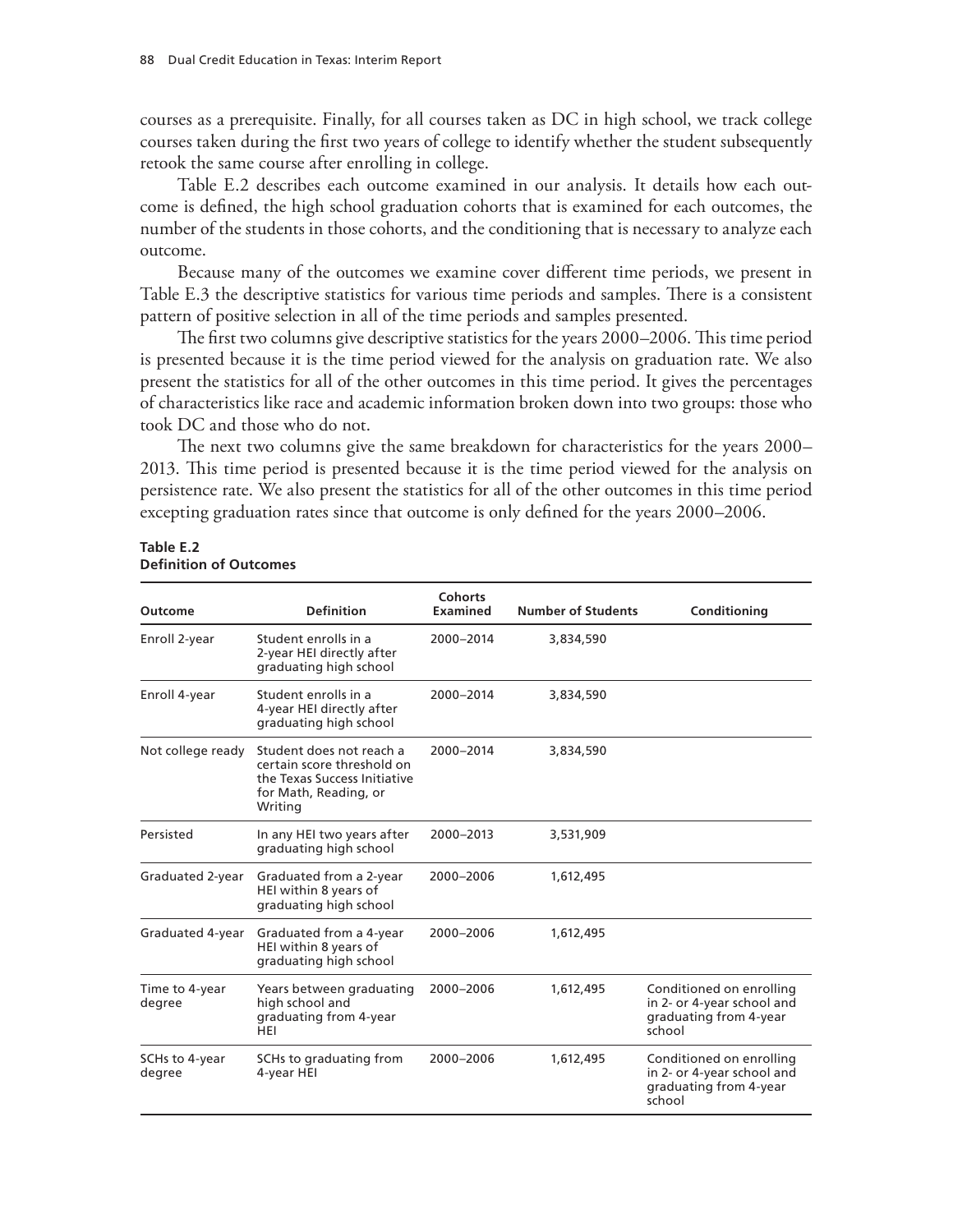#### **Table E.3 Summary Statistics**

|                                       | 2000-2006 |                | 2000-2013 |                | 2000-2014 |                | 2000-2015 |                | <b>ENGL 1301</b>                 | 2012-2015         | <b>Math</b><br>1314/1414         | 2012-2015         |
|---------------------------------------|-----------|----------------|-----------|----------------|-----------|----------------|-----------|----------------|----------------------------------|-------------------|----------------------------------|-------------------|
| Variable                              | No DC     | <b>Took DC</b> | No DC     | <b>Took DC</b> | No DC     | <b>Took DC</b> | No DC     | <b>Took DC</b> | <b>Took</b><br>Regular<br>Course | <b>Took as DC</b> | <b>Took</b><br>Regular<br>Course | <b>Took as DC</b> |
| White                                 | 47.16286  | 64.68125       | 41.8528   | 54.53918       | 41.05356  | 53.60517       | 40.24766  | 53.03776       | 36.39423                         | 55.054            | 37.93621                         | 49.42779          |
| African-<br>American                  | 14.24705  | 5.69171        | 14.51838  | 7.15534        | 14.48067  | 7.18297        | 14.44335  | 7.17562        | 13.48066                         | 5.5957            | 11.5208                          | 3.73751           |
| Asian                                 | 3.3893    | 3.88503        | 3.56853   | 3.94435        | 3.59879   | 4.00556        | 3.63516   | 4.05119        | 5.75538                          | 3.99908           | 7.21123                          | 3.94032           |
| Hispanic                              | 34.91428  | 25.43595       | 39.19445  | 33.17692       | 39.89327  | 33.91438       | 40.60112  | 34.3551        | 42.00292                         | 33.02619          | 41.08684                         | 40.95321          |
| Other race                            | 0.28652   | 0.30606        | 0.86583   | 1.18421        | 0.97372   | 1.29191        | 1.07271   | 1.38034        | 2.3668                           | 2.32499           | 2.24492                          | 1.94118           |
| Male                                  | 50.08716  | 41.16231       | 51.11624  | 42.02065       | 51.2224   | 42.03315       | 51.2525   | 42.09764       | 42.91611                         | 39.15718          | 47.9375                          | 44.56034          |
| Economically<br>disadvantaged         | 30.86899  | 18.7543        | 37.43215  | 27.93147       | 38.318    | 28.68373       | 39.06662  | 29.02376       | 57.8688                          | 41.92401          | 55.615                           | 49.13681          |
| At risk of<br>dropping out            | 43.03833  | 15.02764       | 46.00867  | 18.59752       | 45.94751  | 18.5186        | 46.42637  | 18.77809       | 25.61175                         | 11.9422           | 19.46158                         | 9.18323           |
| ESL                                   | 2.23367   | 0.17497        | 2.81519   | 0.34606        | 2.8366    | 0.34863        | 2.98735   | 0.38379        | 1.6233                           | 0.07063           | 1.77566                          | 0.17424           |
| <b>Limited English</b><br>proficiency | 3.27149   | 0.29835        | 3.41295   | 0.34708        | 3.41011   | 0.35291        | 3.54477   | 0.39346        | 1.15386                          | 0.08221           | 1.52199                          | 0.20328           |
| Gifted                                | 9.44242   | 28.63472       | 8.48901   | 23.59488       | 8.40229   | 23.16087       | 8.33563   | 22.902         | 9.70225                          | 20.89803          | 11.56971                         | 27.23973          |
| Special<br>education                  | 11.80401  | 1.34345        | 12.18108  | 1.51272        | 12.06131  | 1.5014         | 11.89217  | 1.49916        | 2.17478                          | 0.4284            | 1.26833                          | 0.45012           |
| Vocational<br>education               | 69.2081   | 66.82365       | 72.96422  | 75.35944       | 73.52571  | 76.29753       | 74.12944  | 76.97988       | 80.90796                         | 84.77015          | 84.62463                         | 85.80327          |
| Urban                                 | 85.49883  | 77.22108       | 87.19779  | 80.03433       | 87.39267  | 80.26776       | 87.57796  | 80.33944       |                                  |                   |                                  |                   |
| Enroll 2-year                         | 29.81081  | 29.30319       | 30.77237  | 31.87548       | 30.76559  | 31.84188       |           |                |                                  |                   |                                  |                   |
| Enroll 4-year                         | 18.37774  | 47.52367       | 17.05595  | 44.07504       | 17.06175  | 44.13562       |           |                |                                  |                   |                                  |                   |
| Not college<br>ready                  | 19.21983  | 8.68585        | 18.1808   | 8.20716        | 17.94219  | 7.97763        |           |                |                                  |                   |                                  |                   |
| Persisted                             | 43.94712  | 73.88965       | 42.97208  | 71.89524       |           |                |           |                |                                  |                   |                                  |                   |
| Graduated<br>2-year                   | 6.24995   | 10.0293        |           |                |           |                |           |                |                                  |                   |                                  |                   |
| Graduated<br>4-year                   | 16.39367  | 45.51887       |           |                |           |                |           |                |                                  |                   |                                  |                   |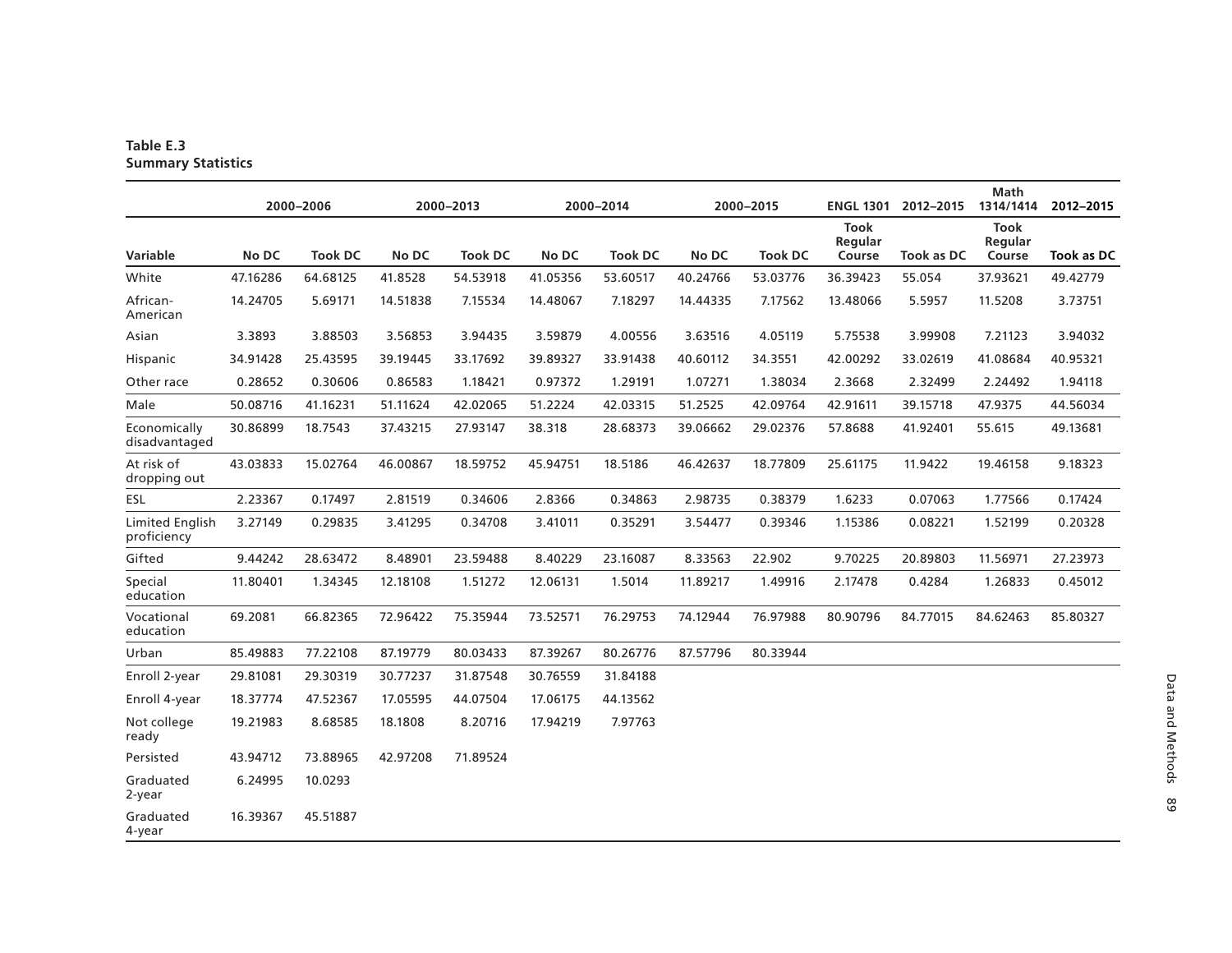The next two columns give the same breakdown for characteristics for the years 2000– 2014. This time period is presented because it is the time period viewed for the analysis on enrollment rate and college readiness. We cannot present statistics on the other outcomes in these columns since they are not defined for the entire time period.

The next two columns give the same breakdown for characteristics for the years 2000– 2015. This gives the aggregate descriptive statistics on the analysis examining who takes DC and those trends over time. We cannot present statistics on any outcomes in these columns since they are not defined for the entire time period.

The next two columns give the descriptive statistics for those taking English 1301 as a DC course and those taking the class as a regular course. This is defined for the years 2012–2015 and only for those who took a follow-on course to be consistent with the analysis presented in the report. The columns presents the percentages of characteristics like race and academic information broken down into two groups: those who took the course DC and those who do not.

The final two columns give the descriptive statistics for those taking Math 1314/1414 as a DC course and those taking the class as a regular course. This is defined for the years 2012–2015 and only for those who took a follow-on course to be consistent with the analysis presented in the report. The columns present the percentages of characteristics like race and academic information broken down into two groups: those who took the course DC and those who do not.

#### **Methods and Results**

In this section, we describe the quasi-experimental methods used in Chapter Five. We also present detailed findings and regression output. We begin by describing the linear probability models that we used to describe characteristics associated with DC participation and to assess changes in disparities over time. Next, we describe the linear probability models we used to describe how student characteristics are related to course delivery mode. Then, we describe linear probability models that relate student outcomes to DC participation. Finally, we describe OLS regression models we used to relate SCHs to degree to DC participation.

#### **Linear Probability Models Describing Characteristics Associated with DC Participation and Increasing Disparities over Time**

To see how different characteristics are associated with DC participation over time, we regressed various indicators variables on whether a student took a DC course in their senior year of high school. The coefficients can be thought of as how many percentage points having that characteristic affects the probability that a student took DC. For example, the coefficient on "male" is –0.0404, which would imply that about men took DC about 4 percentage points fewer than women, controlling for other characteristics.

To examine the effect over time, the same regression was run for different time periods: 2000–2006, 2007–2011, and 2012–2015, which correspond to regressions (2), (3), and (4), with the regression from 2000–2015 corresponding to regression (1). This allows for us to see whether there are trends to how the characteristics are associated with taking a DC course in a student's senior year.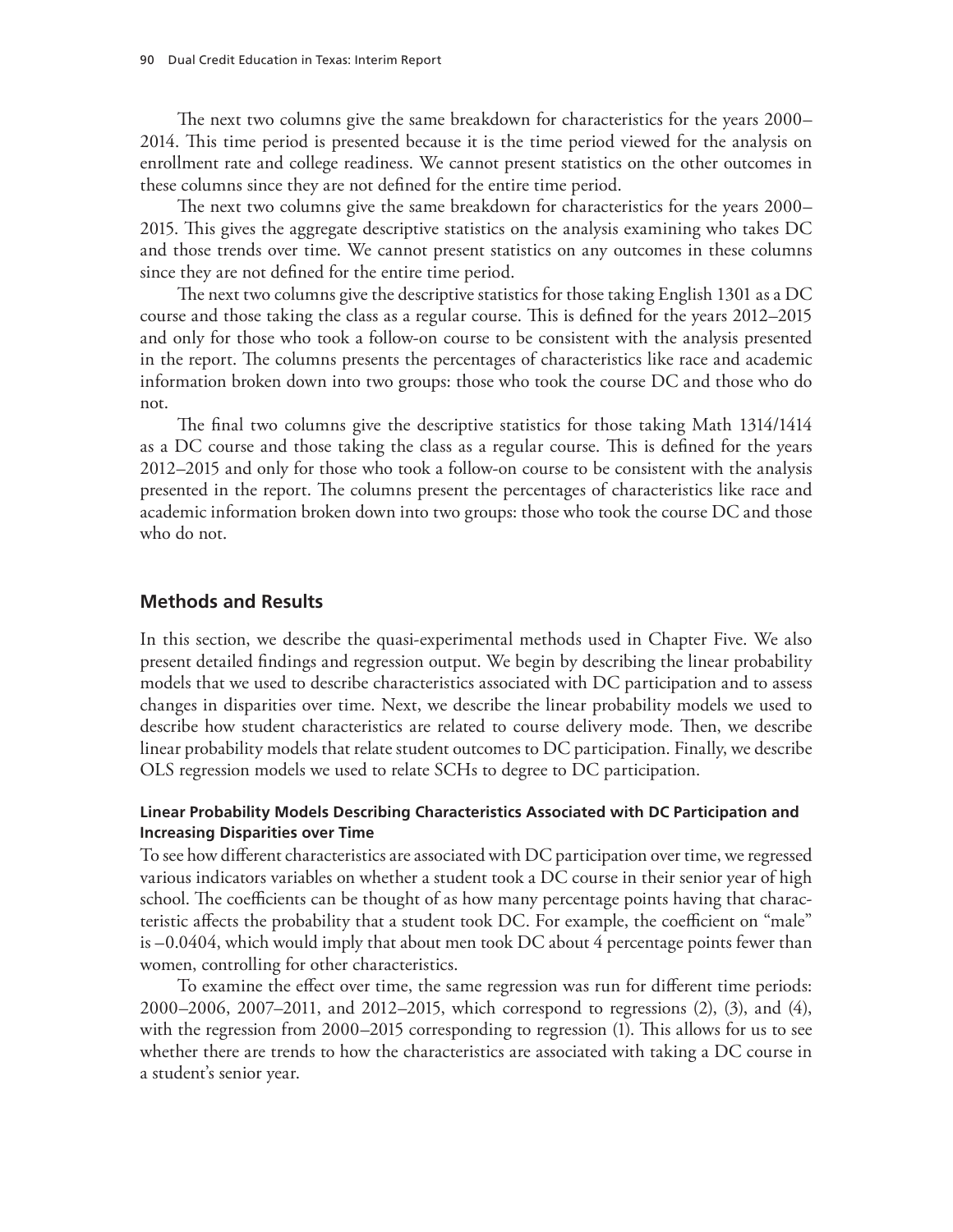The regressions also are absorbing year fixed effects. This is because a phenomenon may vary between years for reasons that are not properly captured by our data. Failure to include these time fixed effects could lead to an omitted variable bias and skew the results.

The regression specification is as follows:

$$
Y_i = \beta_0 + \beta_1 X_{it} + \beta_3 Z_i + \gamma_t T_t + \varepsilon_{it}
$$

where *Y* is the probability that a student took DC in their senior year, *X* is a matrix of timevariant student characteristics, *Z* is a matrix of time-invariant indicators for race and sex, *T* is a matrix of year fixed effects, with ε as an error term; *i* and *t* are individual and year indicators. Note that the outcome variable is time-invariant.

Regression output is given in Table E.4.

As discussed in the quantitative section, it appears that the coefficients on many of the regressors appear to be growing in absolute value over time, suggesting that the relationship between taking DC in senior year and these descriptive variables is growing stronger. This is notable in regressors: male, African-American, other race, economically disadvantaged, ESL, vocational education, and urban. All of the coefficients on the male race indicators are negative, suggesting that white females have the strongest association with taking DC in senior year.

Unsurprisingly, being economically disadvantaged is negatively associated with DC and being gifted is positively associated. This suggest that the students taking DC are more likely to be better performers in school and richer. The negative association between urban and DC further confirms that rural students are more likely to participate in DC.

While there are potential problems with linear probability models, these problems are most prominent near 1 and 0, which should not be an issue in this regression. Given that the average of the outcome variable is not close to 1 or 0, probit and logit models would have similar estimates of coefficients.

*It is important to note that these estimates do not show a causal relationship. These regressions are meant to show how characteristics are associated with taking DC in a student's senior year.*

There are potential issues in examining how the coefficient changes on race. This is due to changes in how the 2010 U.S. Census classified race and ethnicity. Before 2010, the Census required respondents to identify a single race/ethnicity category. Starting with the 2010 Census, the Census Bureau allowed respondents to identify multiple race and ethnicity categories. The THECB and the TEA adopted this convention in 2010 as well to be consistent with the Census.

To check that this change is not biasing these estimates downward overtime, the regressions were run again over four different time periods with two before the 2010 Census and two afterward. The before regressions examine 2000–2005 and 2006–2009 and correspond to regressions (5) and (6), respectively. The years are obviously not balanced among the two regressions, but given DC enrollment increased over time, the years were made to be unbalanced so that the observations would be relatively similar across the two regressions. This gives information on how the association between observable characteristics and taking DC in a student's senior year changes over time before the census change.

The after regressions examine 2010–2012 and 2013–20015 and correspond to regressions (7) and (8), respectively. These robustness checks are specifically on the race variables to show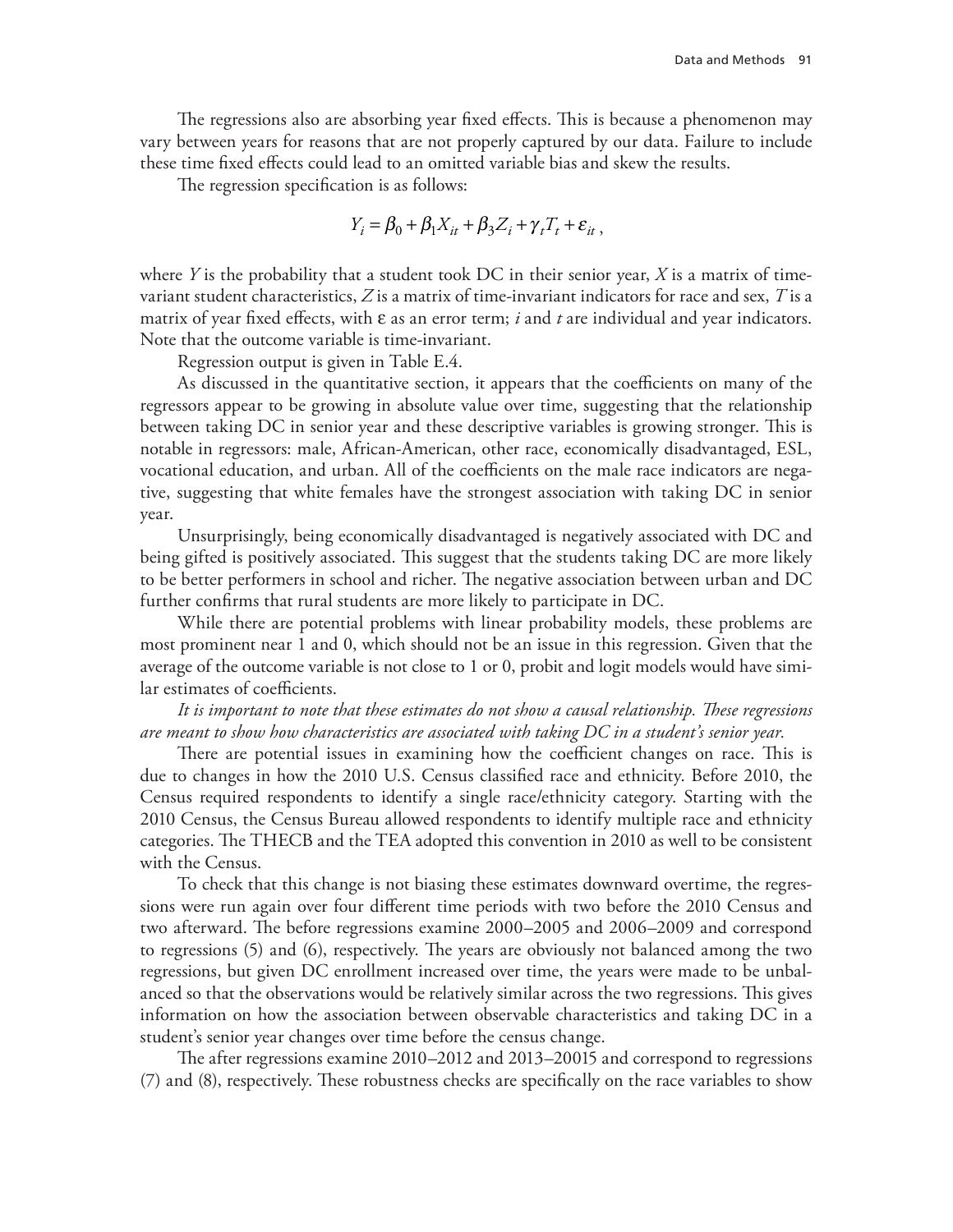| 2000-2015 2000-2006 2007-2011 2012-2015 2000-2005 2006-2009 2010-2012 2013-2015<br>Variable<br>$-0.0404***-0.0264***-0.0488***-0.0499***-0.0247***-0.0437***-0.0523***-0.0488***$<br>Male<br>(0.00101)<br>(0.00136)<br>(0.00161)<br>(0.00154)<br>(0.00124)<br>(0.00165)<br>$-0.0787***-0.0588***-0.0915***-0.0929***-0.0582***-0.0807***-0.0905***-0.0931***$<br>African-<br>American<br>(0.00368)<br>(0.00410)<br>(0.00481)<br>(0.00482)<br>(0.00393)<br>(0.00523)<br>$-0.0382***-0.0255***-0.0419***-0.0465***-0.0278***-0.0377***-0.0417***-0.0489***$<br>Hispanic<br>(0.00411)<br>(0.00415)<br>(0.00526)<br>(0.00508)<br>(0.00409)<br>(0.00552)<br>$-0.0446***-0.0284***-0.0458***-0.0537***-0.0274***-0.0514***-0.0569***-0.0582***$<br>Asian | (0.00164)<br>(0.00513)<br>(0.00547)<br>(0.0101) | (0.00154)<br>(0.00485)<br>(0.00506) |
|----------------------------------------------------------------------------------------------------------------------------------------------------------------------------------------------------------------------------------------------------------------------------------------------------------------------------------------------------------------------------------------------------------------------------------------------------------------------------------------------------------------------------------------------------------------------------------------------------------------------------------------------------------------------------------------------------------------------------------------------------|-------------------------------------------------|-------------------------------------|
|                                                                                                                                                                                                                                                                                                                                                                                                                                                                                                                                                                                                                                                                                                                                                    |                                                 |                                     |
|                                                                                                                                                                                                                                                                                                                                                                                                                                                                                                                                                                                                                                                                                                                                                    |                                                 |                                     |
|                                                                                                                                                                                                                                                                                                                                                                                                                                                                                                                                                                                                                                                                                                                                                    |                                                 |                                     |
|                                                                                                                                                                                                                                                                                                                                                                                                                                                                                                                                                                                                                                                                                                                                                    |                                                 |                                     |
|                                                                                                                                                                                                                                                                                                                                                                                                                                                                                                                                                                                                                                                                                                                                                    |                                                 |                                     |
|                                                                                                                                                                                                                                                                                                                                                                                                                                                                                                                                                                                                                                                                                                                                                    |                                                 |                                     |
|                                                                                                                                                                                                                                                                                                                                                                                                                                                                                                                                                                                                                                                                                                                                                    |                                                 |                                     |
|                                                                                                                                                                                                                                                                                                                                                                                                                                                                                                                                                                                                                                                                                                                                                    |                                                 |                                     |
| (0.00706)<br>(0.00667)<br>(0.00946)<br>(0.00995)<br>(0.00658)<br>(0.00832)                                                                                                                                                                                                                                                                                                                                                                                                                                                                                                                                                                                                                                                                         |                                                 | (0.00959)                           |
| $-0.0345***$ -0.0487*** -0.0255*** -0.0119<br>$-0.0383***-0.0130$<br>Other race                                                                                                                                                                                                                                                                                                                                                                                                                                                                                                                                                                                                                                                                    |                                                 | $-0.0458***-0.0514***$              |
| (0.00287)<br>(0.00856)<br>(0.00544)<br>(0.00433)<br>(0.00769)<br>(0.00947)                                                                                                                                                                                                                                                                                                                                                                                                                                                                                                                                                                                                                                                                         | (0.00495)                                       | (0.00407)                           |
| $-0.0333***-0.0155***-0.0351***-0.0460***-0.0177***-0.0263***-0.0424***-0.0454****$<br>Economically                                                                                                                                                                                                                                                                                                                                                                                                                                                                                                                                                                                                                                                |                                                 |                                     |
| disadvantaged<br>(0.00260)<br>(0.00282)<br>(0.00365)<br>(0.00310)<br>(0.00269)<br>(0.00380)                                                                                                                                                                                                                                                                                                                                                                                                                                                                                                                                                                                                                                                        | (0.00355)                                       | (0.00310)                           |
| $-0.0738***-0.0429***-0.0794***-0.0880***-0.0408***-0.0715***-0.0996***-0.0835***$<br>ESL                                                                                                                                                                                                                                                                                                                                                                                                                                                                                                                                                                                                                                                          |                                                 |                                     |
| (0.00313)<br>(0.00322)<br>(0.00562)<br>(0.00389)<br>(0.00307)<br>(0.00462)                                                                                                                                                                                                                                                                                                                                                                                                                                                                                                                                                                                                                                                                         | (0.00476)                                       | (0.00379)                           |
| $0.117***$<br>$0.179***$<br>$0.162***$<br>$0.125***$<br>$0.162***$<br>GT<br>$0.156***$                                                                                                                                                                                                                                                                                                                                                                                                                                                                                                                                                                                                                                                             | $0.184***$                                      | $0.159***$                          |
| (0.00760)<br>(0.00761)<br>(0.00786)<br>(0.00837)<br>(0.00699)<br>(0.00837)                                                                                                                                                                                                                                                                                                                                                                                                                                                                                                                                                                                                                                                                         | (0.00815)                                       | (0.00756)                           |
| $-0.0986***$ -0.0583*** -0.121***<br>$-0.0607***-0.105***$<br>Special<br>$-0.120***$                                                                                                                                                                                                                                                                                                                                                                                                                                                                                                                                                                                                                                                               | $-0.133***$                                     | $-0.117***$                         |
| education<br>(0.00228)<br>(0.00398)<br>(0.00298)<br>(0.00289)<br>(0.00229)<br>(0.00450)                                                                                                                                                                                                                                                                                                                                                                                                                                                                                                                                                                                                                                                            | (0.00312)                                       | (0.00289)                           |
| Vocational<br>$0.0179*** -0.00178$<br>$0.0298***$<br>$0.0402***-0.00280$<br>$0.0134***$<br>education                                                                                                                                                                                                                                                                                                                                                                                                                                                                                                                                                                                                                                               | $0.0388***$                                     | $0.0389***$                         |
| (0.00300)<br>(0.00406)<br>(0.00298)<br>(0.00424)<br>(0.00298)<br>(0.00408)                                                                                                                                                                                                                                                                                                                                                                                                                                                                                                                                                                                                                                                                         | (0.00461)                                       | (0.00430)                           |
| $-0.0842***-0.0437***-0.0989***-0.106***$<br>$-0.0559***-0.0897***-0.108***$<br>Urban                                                                                                                                                                                                                                                                                                                                                                                                                                                                                                                                                                                                                                                              |                                                 | $-0.111***$                         |
| (0.00638)<br>(0.00643)<br>(0.00836)<br>(0.00770)<br>(0.00658)<br>(0.00839)                                                                                                                                                                                                                                                                                                                                                                                                                                                                                                                                                                                                                                                                         | (0.00848)                                       | (0.00791)                           |
| $0.252***$<br>$0.149***$<br>$0.295***$<br>$0.305***$<br>$0.160***$<br>$0.267***$<br>Constant                                                                                                                                                                                                                                                                                                                                                                                                                                                                                                                                                                                                                                                       | $0.320***$                                      | $0.307***$                          |
| (0.00684)<br>(0.00692)<br>(0.00908)<br>(0.00851)<br>(0.00701)<br>(0.00905)                                                                                                                                                                                                                                                                                                                                                                                                                                                                                                                                                                                                                                                                         | (0.00926)                                       | (0.00867)                           |
| 4,138,912<br>450,836<br>530,386<br>605,136<br>449,830<br>502,603<br>Observations                                                                                                                                                                                                                                                                                                                                                                                                                                                                                                                                                                                                                                                                   | 572,033                                         | 613,903                             |
| 0.075<br>0.057<br>0.072<br>0.068<br>0.063<br>0.069<br>R-squared                                                                                                                                                                                                                                                                                                                                                                                                                                                                                                                                                                                                                                                                                    | 0.071                                           | 0.067                               |

# **Table E.4 Probability of Taking DC in 12th Grade**

NOTE: Robust standard errors in parentheses and are clustered at the high school.

\*\*\* p<0.01, \*\* p<0.05, \* p<0.1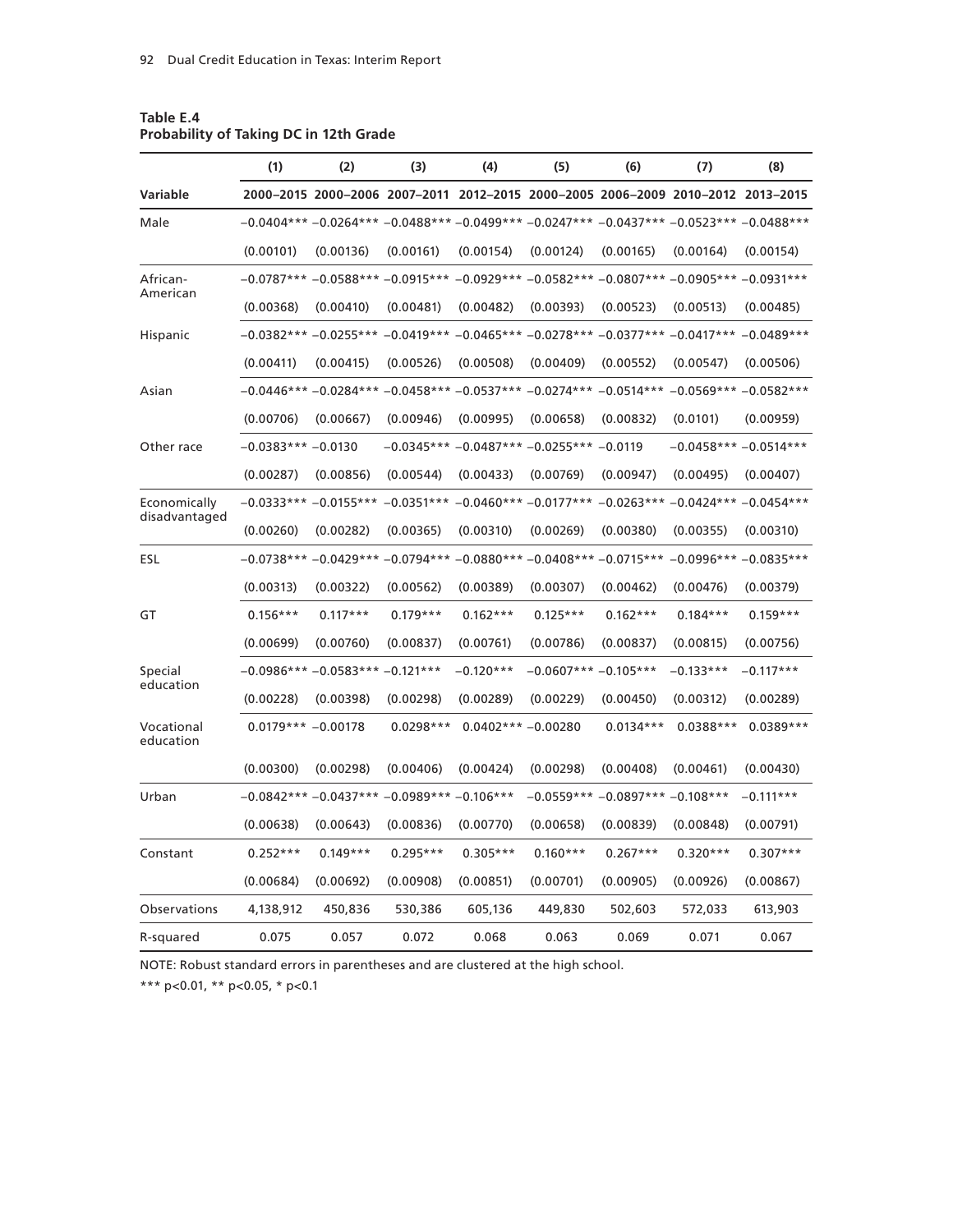that the associated coefficients are decreasing both before and after the 2010 Census change. It would be a problem if the coefficients stopped decreasing following the change, suggesting that the original race regression coefficients were sensitive to the change in 2010 Census definition. Fortunately, that is not case.

#### **Linear Probability Models Relating Student Outcomes to DC Participation**

We constructed indicators for various college outcome such as: enrolling in a two- or four-year school directly following high school graduation, being considered "college ready," persisting past the first year of college, and graduating from a two- or four-year school within eight years of graduating high school.

We regressed an indicator for ever taking a DC course on the outcome indicators using year fixed effects to see how taking DC is related to the various outcomes. There are two regressions for each outcome variable: one with no controls and another controlling for observable student characteristics.

These models were used to calculate probabilities of a student's outcome presented in Figures 5.22–5.26. The figures that show the probabilities without controls are taken from the coefficients in the model without any covariates. The probabilities with controls in the figures are calculated by taking the average value of each characteristic and multiplying it by the corresponding coefficient in the table. The multiplication of the coefficients and average values of characteristics are all added together excepting the value of taking DC, so this value would represent the average probability of a student to have a given outcome without taking DC. Then to find the average probability of a given outcome for a student taking DC, the coefficient value on taking DC is added to the probability of a student without taking DC.

The regression specification is as follows:

$$
Y_i = \beta_0 + \beta_1 X_{it} + \beta_3 Z_i + \gamma_t T_t + \varepsilon_{it}
$$

where *Y* is the probability that of a given outcome, *X* is a matrix of time-variant student characteristics, *Z* is a matrix of time-invariant indicators for race and sex, *T* is a matrix of year fixed effects, with ε as an error term; *i* and *t* are individual and year indicators. Note that these outcome variables are time-invariant.

Regression output is provided in Table E.5.

First, it is evident that the association between ever taking DC and various higher education outcomes becomes less evident in absolute value when controls are added. Second, ever taking DC is associated with positive student outcomes, which is showed by the coefficient on that regressor being significantly positive on the outcomes of enroll, persist, and graduate while being significantly and negatively associated with being not ready. When examining the signs on coefficients, there may be instances that do not seem intuitive. This suggests a need for more analysis but may also be a product of the way that the variables are constructed. For instance, the not ready indicator is constructed that to be considered not ready, one must enroll and be considered not ready. So there will be many instances of students who will show that they are not ready for college, but this is due to them not enrolling directly after high school.

*It is important to note that these estimates do not show a causal relationship. These regressions are meant to show how outcomes are associated with taking DC while controlling for other factors.*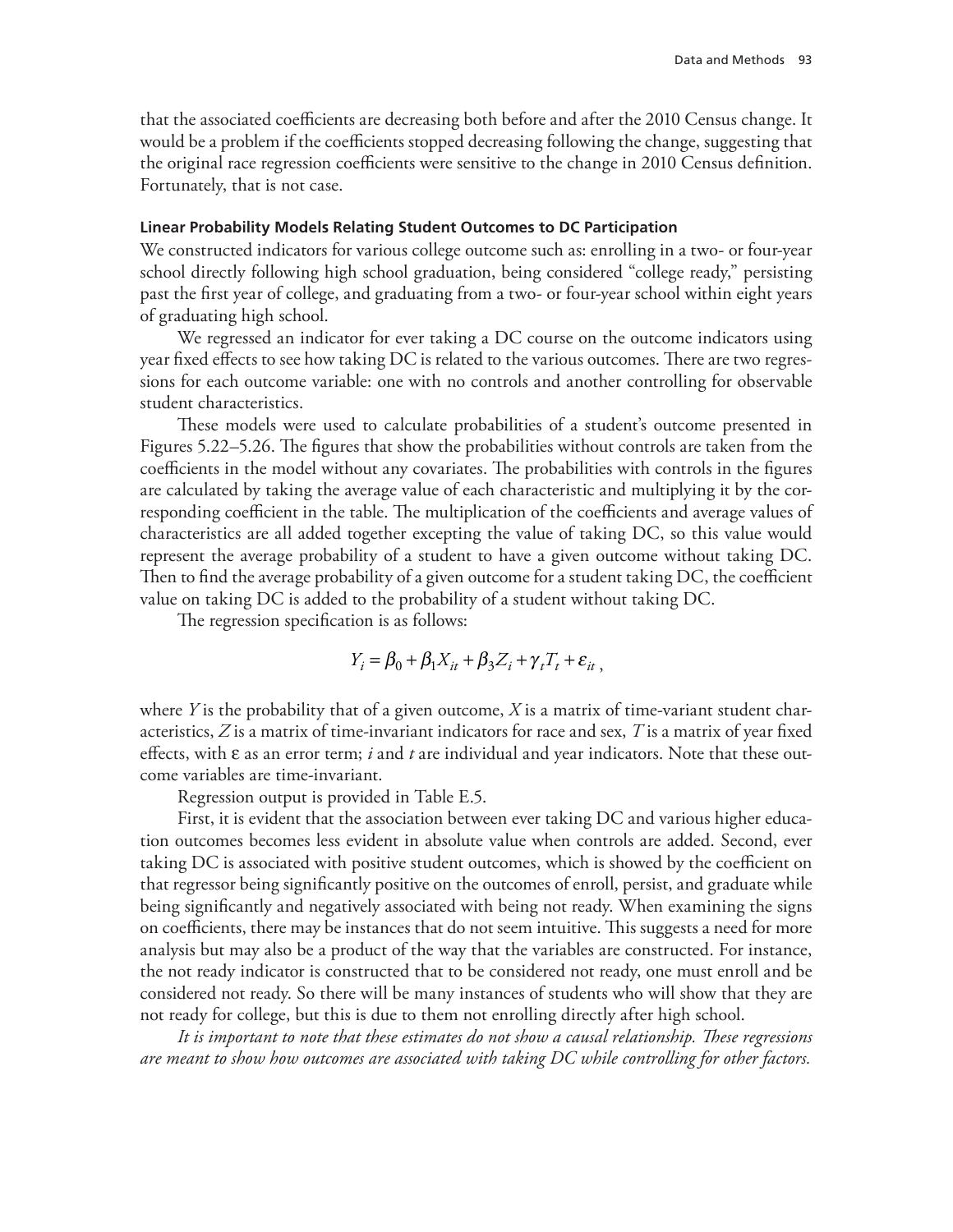|                                | (1)                                               | (2)          | (3)        | (4)          | (5)                                      | (6)          | (7)                      | (8)                                                                                                 | (9)                             | (10)         | (11)                                      | (12)                |
|--------------------------------|---------------------------------------------------|--------------|------------|--------------|------------------------------------------|--------------|--------------------------|-----------------------------------------------------------------------------------------------------|---------------------------------|--------------|-------------------------------------------|---------------------|
|                                | Enrolled in a 2-Year HEI Enrolled in a 4-Year HEI |              |            |              | <b>Enrolled</b> in a<br>2- or 4-Year HEI |              | <b>Not College-Ready</b> |                                                                                                     | <b>Persists Past First Year</b> |              | <b>Graduated from</b><br>2- or 4-Year HEI |                     |
| Variable                       |                                                   |              |            |              |                                          |              |                          | 2000-2014 2000-2014 2000-2014 2000-2014 2000-2014 2000-2014 2000-2014 2000-2014 2000-2013 2000-2013 |                                 |              |                                           | 2000-2006 2000-2006 |
| Took DC                        | $0.0128***$                                       | 0.00431      | $0.267***$ | $0.200***$   | $0.258***$                               | $0.186***$   | $-0.105***$              | $-0.0603***$                                                                                        | $0.274***$                      | $0.201***$   | $0.301***$                                | $0.207***$          |
|                                | (0.00425)                                         | (0.00409)    | (0.00476)  | (0.00430)    | (0.00468)                                | (0.00418)    | (0.00240)                | (0.00207)                                                                                           | (0.00193)                       | (0.00403)    | (0.00208)                                 | (0.00463)           |
| Male                           |                                                   | $-0.0322***$ |            | $-0.0189***$ |                                          | $-0.0489***$ |                          | $-0.0331***$                                                                                        |                                 | $-0.0536***$ |                                           | $-0.0582***$        |
|                                |                                                   | (0.00175)    |            | (0.00129)    |                                          | (0.00190)    |                          | (0.00127)                                                                                           |                                 | (0.00170)    |                                           | (0.00137)           |
| Economically<br>disadvantaged  |                                                   | $-0.0194***$ |            | $-0.0316***$ |                                          | $-0.0452***$ |                          | $-0.00425**$                                                                                        |                                 | $-0.0715***$ |                                           | $-0.0492***$        |
|                                |                                                   | (0.00262)    |            | (0.00257)    |                                          | (0.00312)    |                          | (0.00205)                                                                                           |                                 | (0.00307)    |                                           | (0.00281)           |
| African-<br>American           |                                                   | $-0.0445***$ |            | $0.0361***$  |                                          | $-0.00498$   |                          | $0.0810***$                                                                                         |                                 | $-0.00687$   |                                           | $-0.0768***$        |
|                                |                                                   | (0.00481)    |            | (0.00481)    |                                          | (0.00468)    |                          | (0.00328)                                                                                           |                                 | (0.00487)    |                                           | (0.00404)           |
| Hispanic                       |                                                   | $0.00644*$   |            | $-0.0228***$ |                                          | $-0.0106**$  |                          | $0.0435***$                                                                                         |                                 | $-0.0120***$ |                                           | $-0.0617***$        |
|                                |                                                   | (0.00369)    |            | (0.00420)    |                                          | (0.00462)    |                          | (0.00279)                                                                                           |                                 | (0.00456)    |                                           | (0.00416)           |
| Asian                          |                                                   | $-0.00764$   |            | $0.181***$   |                                          | $0.159***$   |                          | $0.0134***$                                                                                         |                                 | $0.178***$   |                                           | $0.108***$          |
|                                |                                                   | (0.00712)    |            | (0.00734)    |                                          | (0.00667)    |                          | (0.00436)                                                                                           |                                 | (0.00688)    |                                           | (0.00733)           |
| Other race                     |                                                   | $-0.0330***$ |            | $-5.26e-05$  |                                          | $-0.0299***$ |                          | $0.00687*$                                                                                          |                                 | $-0.0253***$ |                                           | $-0.0661***$        |
|                                |                                                   | (0.00546)    |            | (0.00524)    |                                          | (0.00622)    |                          | (0.00359)                                                                                           |                                 | (0.00603)    |                                           | (0.0107)            |
| At risk                        |                                                   | $0.0124***$  |            | $-0.136***$  |                                          | $-0.117***$  |                          | $0.0705***$                                                                                         |                                 | $-0.138***$  |                                           | $-0.127***$         |
|                                |                                                   | (0.00299)    |            | (0.00259)    |                                          | (0.00290)    |                          | (0.00241)                                                                                           |                                 | (0.00276)    |                                           | (0.00253)           |
| Limited English<br>proficiency |                                                   | $-0.0565***$ |            | $-0.0147$    |                                          | $-0.0711***$ |                          | $-0.00394$                                                                                          |                                 | $-0.0684***$ |                                           | 0.00708             |
|                                |                                                   | (0.0124)     |            | (0.00955)    |                                          | (0.0122)     |                          | (0.0126)                                                                                            |                                 | (0.0119)     |                                           | (0.0108)            |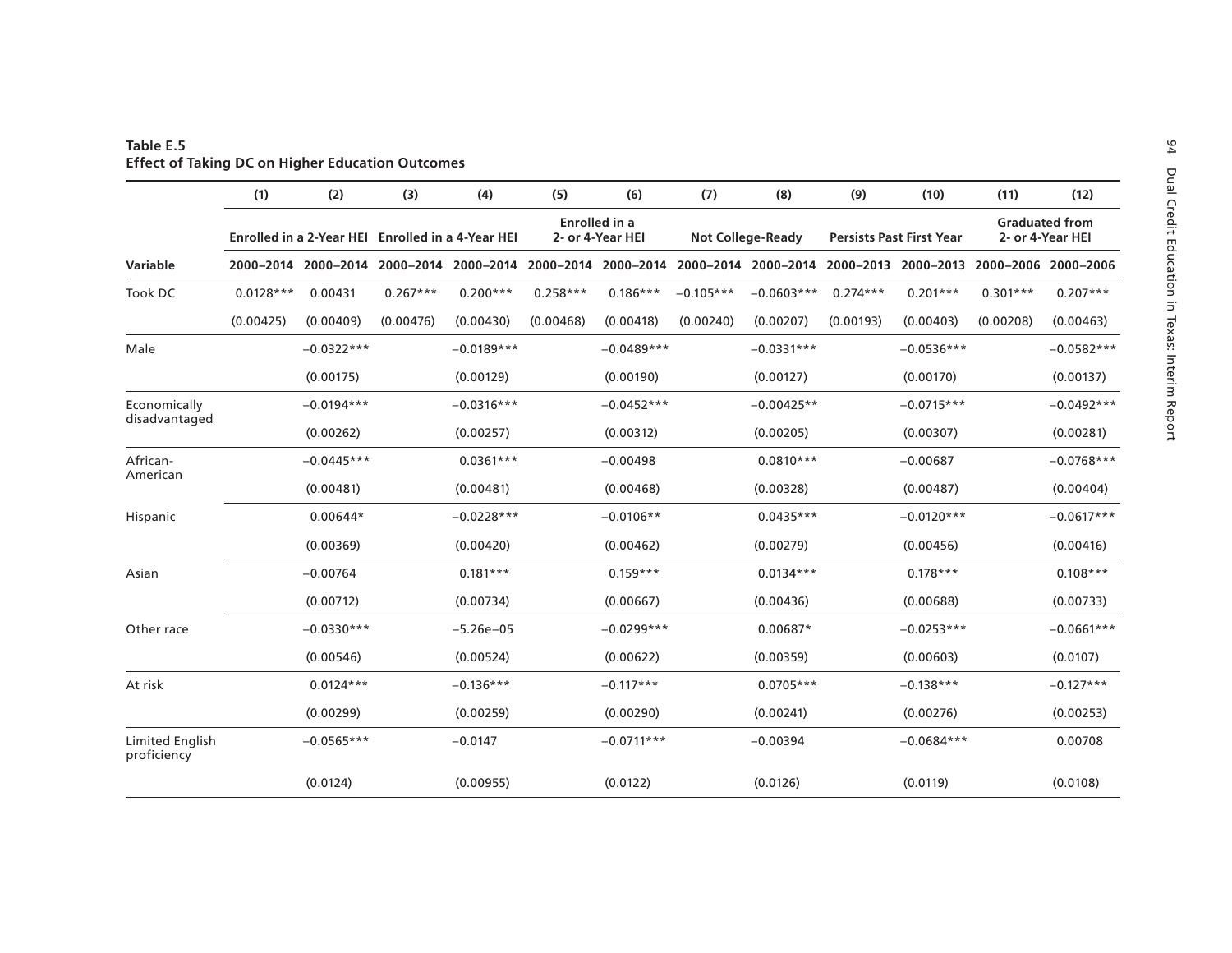## **Table E.5—continued**

|              | (1)        | (2)                             | (3)        | (4)                             | (5)        | (6)                                      | (7)        | (8)                      | (9)        | (10)                            | (11)       | (12)                                      |
|--------------|------------|---------------------------------|------------|---------------------------------|------------|------------------------------------------|------------|--------------------------|------------|---------------------------------|------------|-------------------------------------------|
|              |            | <b>Enrolled in a 2-Year HEI</b> |            | <b>Enrolled in a 4-Year HEI</b> |            | <b>Enrolled</b> in a<br>2- or 4-Year HEI |            | <b>Not College-Ready</b> |            | <b>Persists Past First Year</b> |            | <b>Graduated from</b><br>2- or 4-Year HEI |
| Variable     | 2000-2014  | 2000–2014                       | 2000-2014  | 2000-2014                       | 2000-2014  | 2000-2014                                |            | 2000-2014 2000-2014      | 2000-2013  | 2000-2013                       | 2000-2006  | 2000-2006                                 |
| <b>ESL</b>   |            | $-0.00409$                      |            | $-0.0313***$                    |            | $-0.0331***$                             |            | 0.00726                  |            | $-0.0279**$                     |            | $-0.0463***$                              |
|              |            | (0.0133)                        |            | (0.00958)                       |            | (0.0126)                                 |            | (0.0124)                 |            | (0.0126)                        |            | (0.0110)                                  |
| GT           |            | $-0.122***$                     |            | $0.179***$                      |            | $0.0528***$                              |            | $-0.0784***$             |            | $0.0817***$                     |            | $0.124***$                                |
|              |            | (0.00427)                       |            | (0.00473)                       |            | (0.00491)                                |            | (0.00229)                |            | (0.00516)                       |            | (0.00503)                                 |
| Special      |            | $-0.0871***$                    |            | $-0.115***$                     |            | $-0.194***$                              |            | $-0.0202***$             |            | $-0.190***$                     |            | $-0.129***$                               |
| education    |            | (0.00332)                       |            | (0.00234)                       |            | (0.00314)                                |            | (0.00312)                |            | (0.00291)                       |            | (0.00308)                                 |
| Vocational   |            | $0.0745***$                     |            | $-0.0184***$                    |            | $0.0554***$                              |            | $0.0389***$              |            | $0.0390***$                     |            | $0.00522**$                               |
| education    |            | (0.00253)                       |            | (0.00293)                       |            | (0.00326)                                |            | (0.00174)                |            | (0.00313)                       |            | (0.00259)                                 |
| Urban        |            | $-0.0235***$                    |            | $0.0419***$                     |            | $0.0154***$                              |            | $-0.00327$               |            | $0.0517***$                     |            | $0.0135***$                               |
|              |            | (0.00718)                       |            | (0.00622)                       |            | (0.00591)                                |            | (0.00374)                |            | (0.00558)                       |            | (0.00450)                                 |
| Constant     | $0.298***$ | $0.309***$                      | $0.184***$ | $0.234***$                      | $0.469***$ | $0.525***$                               | $0.168***$ | $0.109***$               | $0.432***$ | $0.488***$                      | $0.215***$ | $0.330***$                                |
|              | (0.00279)  | (0.00755)                       | (0.00347)  | (0.00694)                       | (0.00360)  | (0.00634)                                | (0.00235)  | (0.00402)                | (0.000740) | (0.00580)                       | (0.000659) | (0.00500)                                 |
| Observations | 515,131    | 514,552                         | 515,131    | 514,552                         | 515,131    | 514,552                                  | 515,131    | 514,552                  | 513,333    | 512,768                         | 452,385    | 450,836                                   |
| R-squared    | 0.000      | 0.019                           | 0.052      | 0.141                           | 0.034      | 0.086                                    | 0.011      | 0.043                    | 0.038      | 0.108                           | 0.044      | 0.128                                     |

NOTE: Robust standard errors in parentheses and are clustered at the high school.

\*\*\* p<0.01, \*\* p<0.05, \* p<0.1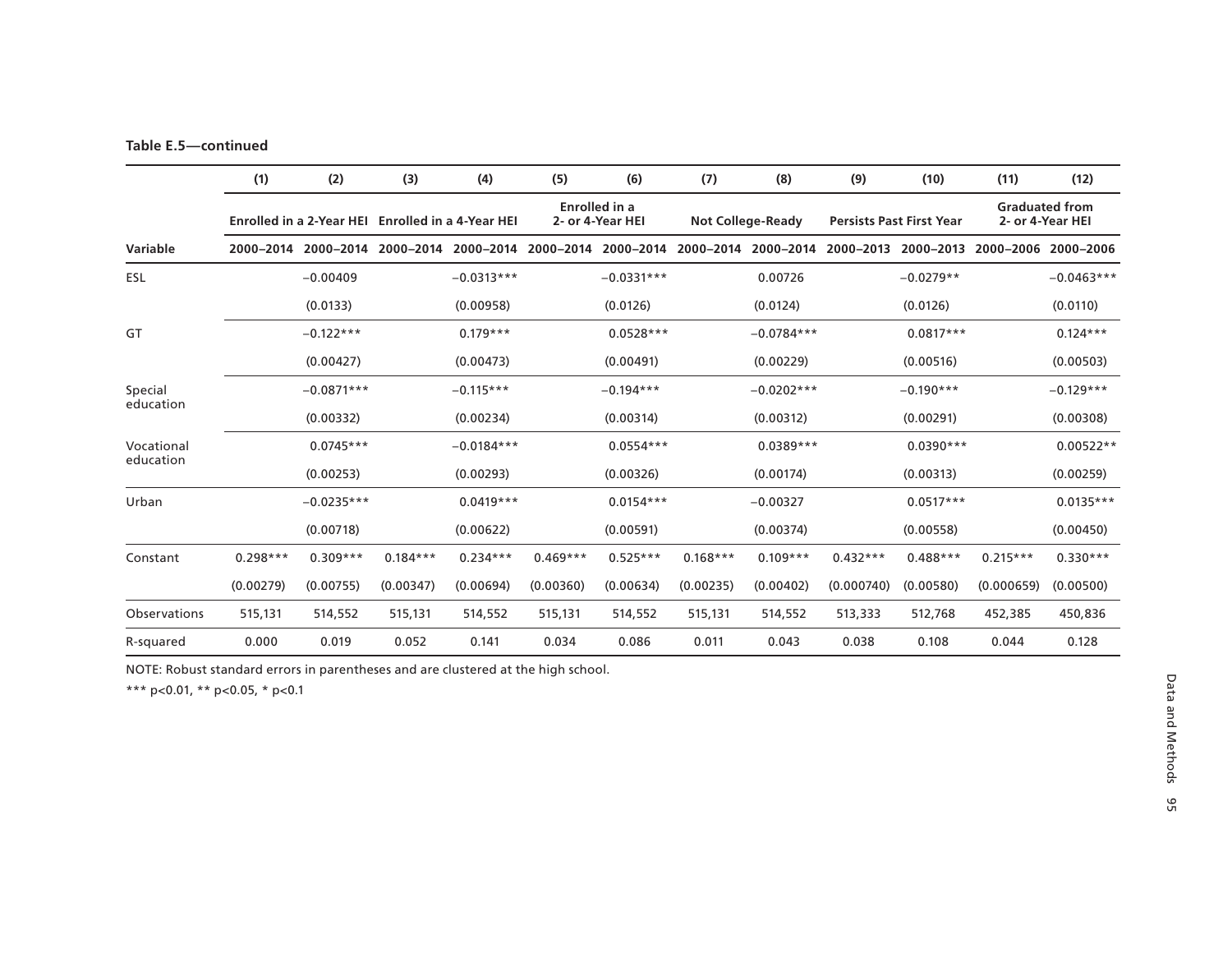### **OLS Models Relating SCHs to Degree to DC SCHs**

We calculated the SCHs to degree and regressed an indicator for if a student ever took DC on the total credit hours to degree. This is a simple OLS regression with year fixed effects to examine what relationship taking DC courses has with credit hours to degree.

The regression specification is as follows:

$$
Y_i = \beta_0 + \beta_1 X_{it} + \beta_3 Z_i + \gamma_t T_t + \varepsilon_{it}
$$

where *Y* is the number of credit hours to degree, *X* is a matrix of time-variant student characteristics, *Z* is a matrix of time-invariant characteristics, *T* is a matrix of year fixed effects, with ε as an error term; *i* and *t* are individual and year indicators. Note that the outcome variables are time-invariant.

Regression output is provided in Table E.6.

There are several interesting things in this output. First, it is clear that the more DC SCHs that are taken, the higher the number of SCHs to degree is, which makes intuitive sense. However, simply having taken a DC course is associated with a fewer SCHs taken to degree. If total SCHs to degree is a function of taken DC SCHs, regression (4) implies that those who take DC have a lower intercept. This is likely due to the selection bias of students taking DC courses. As discussed in the qualitative and quantitative section, higher-ability and richer students are more likely to take DC courses. This is evident in these regressions as well, since the coefficient on gifted is negative, while the coefficient on economically disadvantaged and special education are positive and significant.

Second, it is clear from regressions (5) and (6) that there is a nonlinear relationship between total DC SCHs and SCHs to degree. Specifically, it is a convex relationship, implying the marginal effect of DC SCHs on total SCHs to degree is increasing. This suggest that further analysis is needed into the nonlinear aspects of DC SCHs.

It is important to note that these estimates do not show a causal relationship. These regressions are meant to show how credit hours to degree is associated with taking DC courses.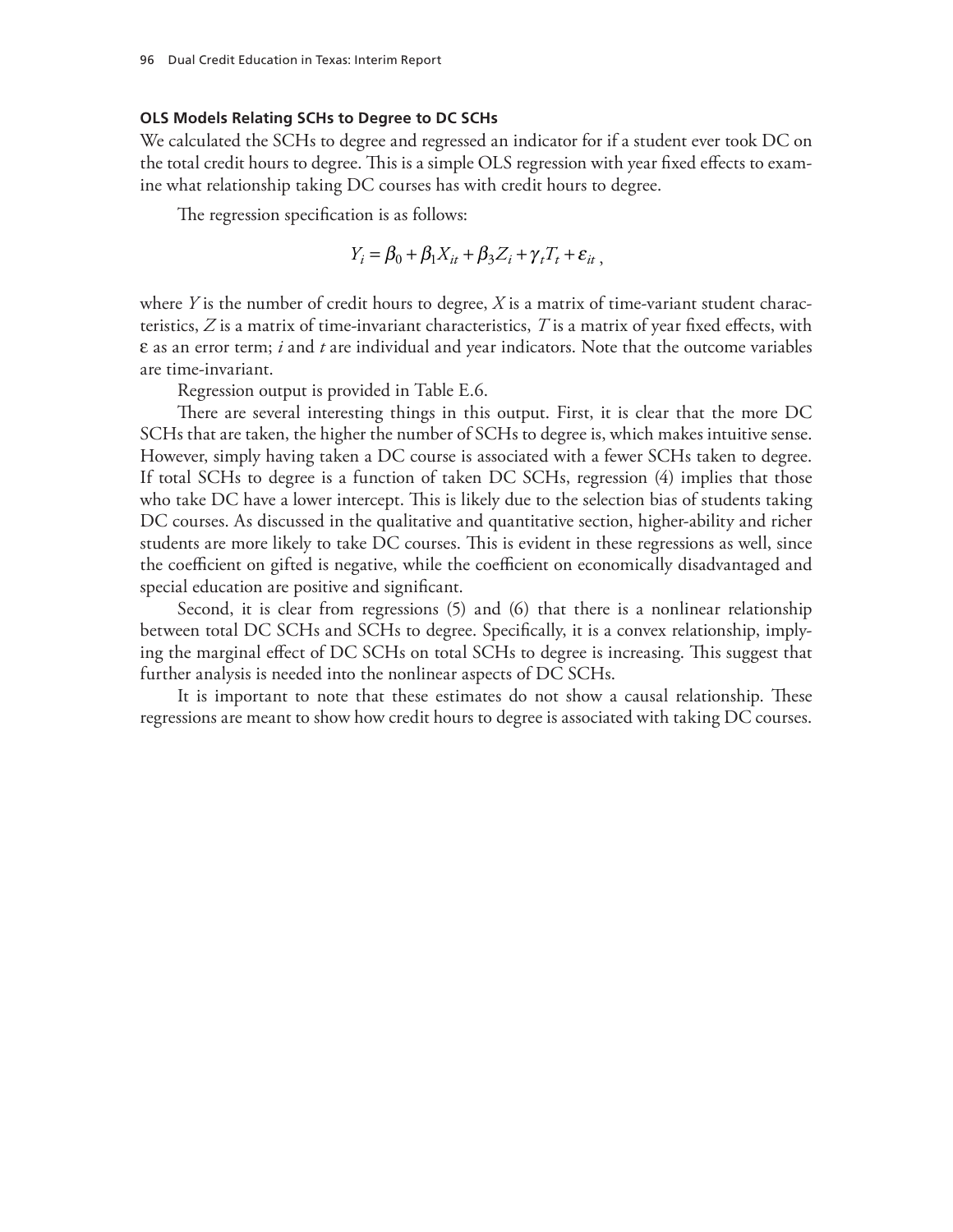|                                 | (1)         | (2)         | (3)         | (4)         | (5)         | (6)         |
|---------------------------------|-------------|-------------|-------------|-------------|-------------|-------------|
| Variable                        | 2000-2006   | 2000-2006   | 2000-2006   | 2000-2006   | 2000-2006   | 2000-2006   |
| Total DC SCH                    | $0.0991***$ | $0.206***$  | $0.349***$  | $0.377***$  | $-0.0639$   | 0.0817      |
|                                 | (0.0345)    | (0.0275)    | (0.0416)    | (0.0287)    | (0.0985)    | (0.0938)    |
| African-American                |             | $10.57***$  |             | $10.48***$  |             | $10.47***$  |
|                                 |             | (0.436)     |             | (0.440)     |             | (0.440)     |
| Hispanic                        |             | $6.190***$  |             | $6.169***$  |             | $6.148***$  |
|                                 |             | (0.353)     |             | (0.353)     |             | (0.353)     |
| Asian                           |             | 4.385***    |             | 4.343***    |             | 4.331***    |
|                                 |             | (0.514)     |             | (0.514)     |             | (0.514)     |
| Other race                      |             | $3.315**$   |             | 3.334**     |             | $3.376**$   |
|                                 |             | (1.677)     |             | (1.674)     |             | (1.675)     |
| Economically                    |             | 3.952***    |             | $3.961***$  |             | 3.948***    |
| disadvantaged                   |             | (0.345)     |             | (0.346)     |             | (0.346)     |
| ESL                             |             | 8.048***    |             | $7.911***$  |             | 7.914***    |
|                                 |             | (1.697)     |             | (1.698)     |             | (1.699)     |
| GT                              |             | $-7.047***$ |             | $-7.002***$ |             | $-7.012***$ |
|                                 |             | (0.261)     |             | (0.261)     |             | (0.261)     |
| Special education               |             | $11.00***$  |             | $10.77***$  |             | $10.67***$  |
|                                 |             | (1.028)     |             | (1.094)     |             | (1.144)     |
| Vocational<br>education         |             | $2.451***$  |             | $2.441***$  |             | $2.439***$  |
|                                 |             | (0.234)     |             | (0.235)     |             | (0.235)     |
| Urban                           |             | $-1.353***$ |             | $-1.429***$ |             | $-1.451***$ |
|                                 |             | (0.373)     |             | (0.373)     |             | (0.372)     |
| Ever took DC                    |             |             | $-3.790***$ | $-2.626***$ | $-1.698***$ | $-1.132*$   |
|                                 |             |             | (0.470)     | (0.430)     | (0.634)     | (0.589)     |
| <b>Total DC SCHs</b><br>squared |             |             |             |             | $0.0141***$ | $0.0101***$ |
| Constant                        | 148.4***    | $146.2***$  | 148.7***    | $146.6***$  | $148.7***$  | 146.6***    |
|                                 | (0.261)     | (0.389)     | (0.276)     | (0.395)     | (0.277)     | (0.395)     |
| Observations                    | 84,351      | 84,306      | 84,351      | 84,306      | 84,351      | 84,306      |
| R-squared                       | 0.002       | 0.058       | 0.004       | 0.059       | 0.004       | 0.059       |

## **Table E.6 Determinants of SCHs to Four-Year Degree**

NOTE: Robust standard errors in parentheses and are clustered at the high school.

\*\*\* p<0.01, \*\* p<0.05, \* p<0.1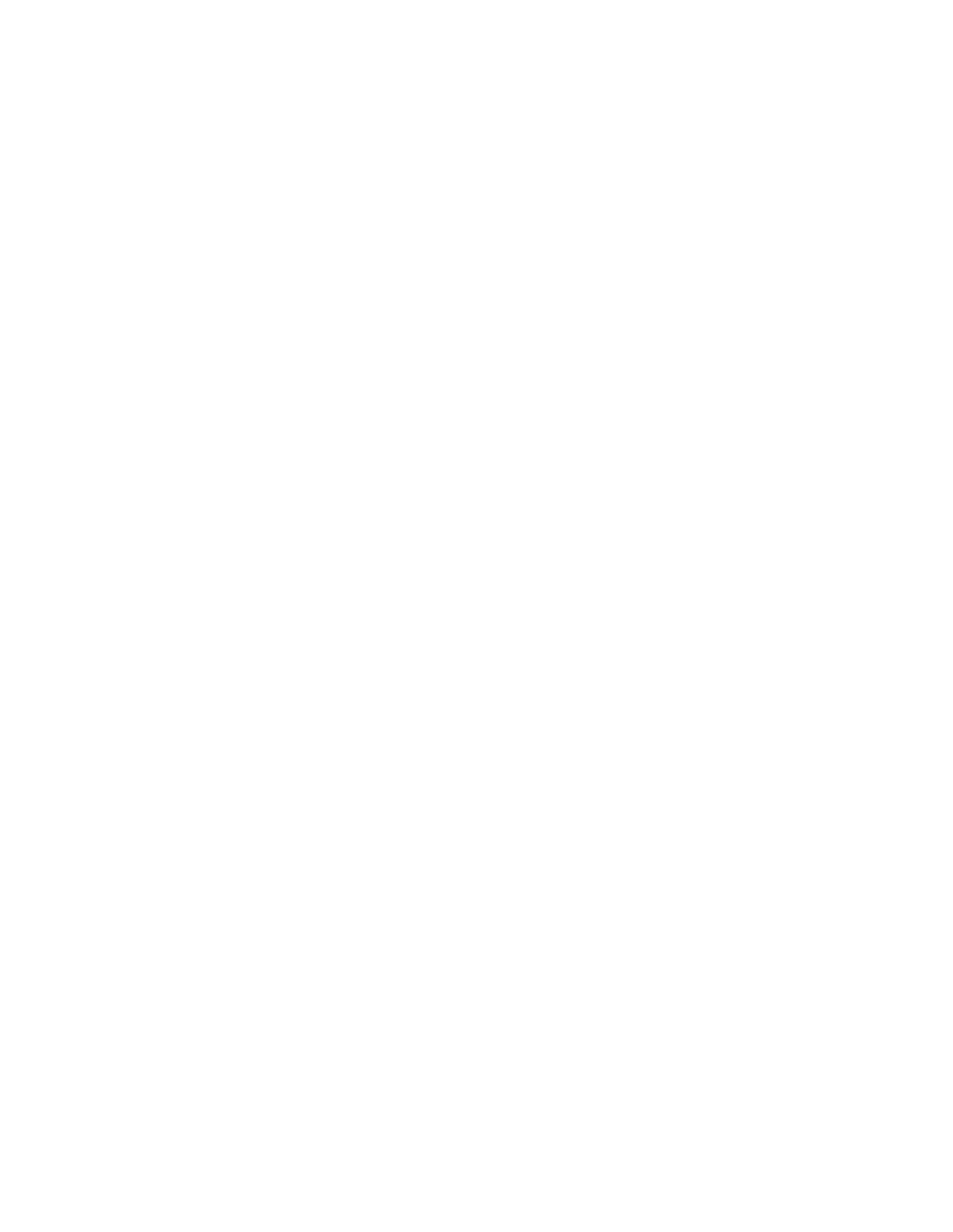We released a draft version of this interim report for public comment on March 17, 2017, and received public comments from then until April 17, 2017. Comments were compiled into a spreadsheet, which contained information on who sent the comment (name, email address, and title when possible), date on which the comment was sent, and content of the comment. These comments informed revisions made to the interim draft report, and also additional analyses that will be conducted for the second phase of the study on DC education in Texas.

In total, 11 individuals submitted comments on the interim report. These individuals include several faculty members, higher education administrators, parents, a director of an early college high school, a high school advisor, and a senior administrator at a regional chamber of commerce.

The comments that were made touched on five major themes: (1) selection into DC education, (2) financing of DC education, (3) efficiency of DC education (i.e., transfer, progression of DC students in college), and (4) academic preparation and emotional maturity of DC students. Highlighted below are key statements that support these themes.

- 1. **Selection into DC education:** Several individuals reported that students who enrolled in DC education would have been as academically successful without DC and that identifying the causal impact of DC on academic success is difficult to estimate. For example, one commentator stated the following: "It will probably still be difficult to determine if differences in the college performance of dual credit students compared to other students is caused by the dual credit courses or something else*.*" This comment piggybacked on a statement that *"*DC seems to be growing into the new 'Honors' or "A.P.," and that DC is a program for a select group of high-achieving students. One commentator also mentioned that the results from the quantitative study mirrored results from a Texas State study, which found "that students earning AP credit for a prerequisite course made higher grades in subsequent post-requisite courses than students who did not attempt AP credit for the pre-requisite, even when the AP score was a 3 rather than a 4 or 5." In contrast to these statements, one person wrote that ECHS were helping to reverse this trend, essentially democratizing DC education. In the second phase of the study, we intend to address selection issues by conducting a rigorous causal impact study of DC on a wide range of student success outcomes.
- 2. **Financing of DC education:** A significant number of comments were associated with a lack of data on how much DC costs the state, and how much of the state's investment generates cost savings to both students and the state. One commentator even stated that the way the state currently invests in DC creates perverse incentives for institutions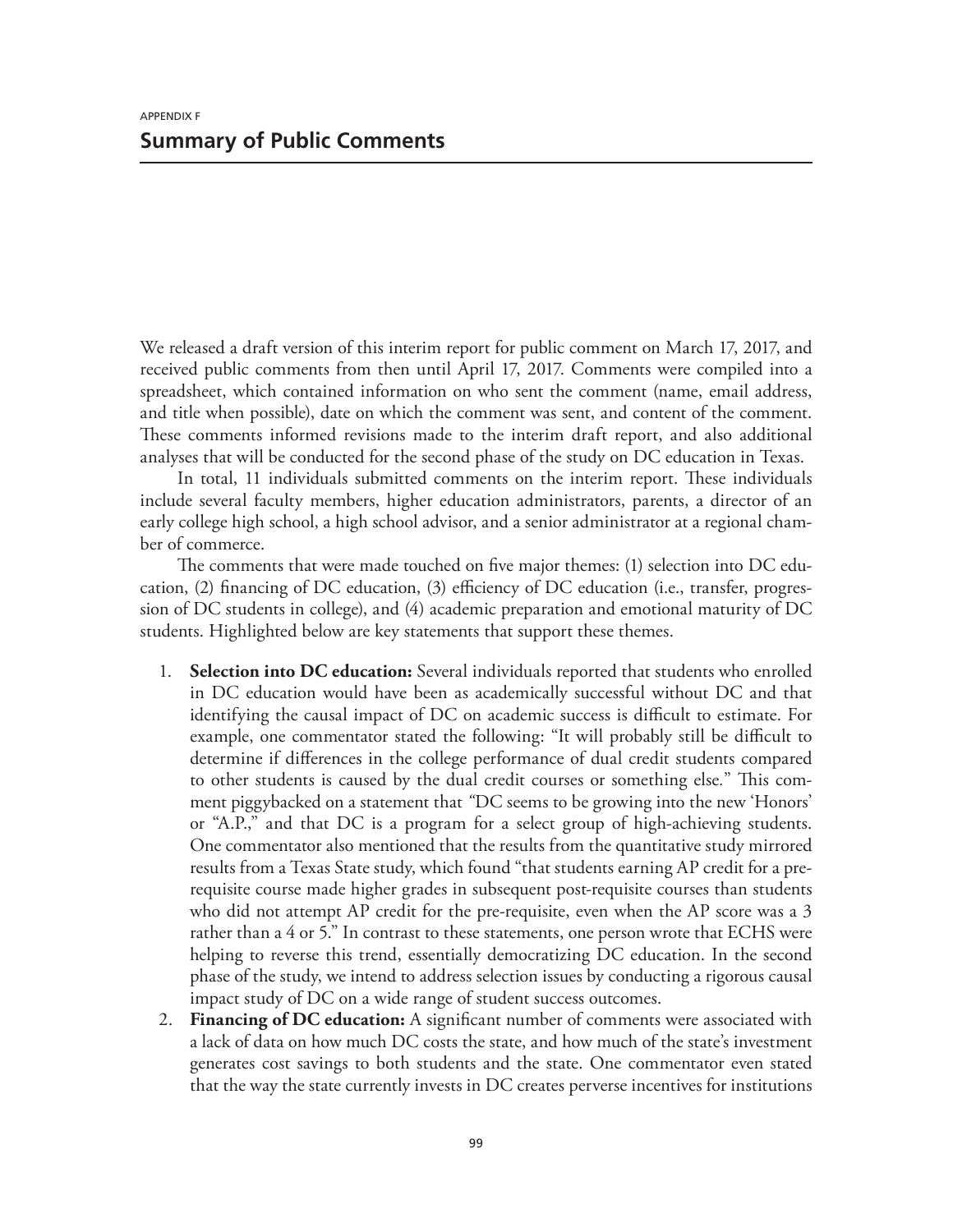and high schools to enroll as many students as possible. Specifically, the commentator stated that "Dual Credit courses are too often being used to serve financial ends rather than educational goals" and that the admission of freshmen and sophomores to DC "can only be done for financial reasons*.*" Another commentator suggested examining the financial arrangements high schools and colleges make to implement DC programs, noting that some colleges charge DC students tuition and fees while others do not. Along the same vein, another commentator suggested that the cost of a DC program will vary, depending on how and where the DC program is implemented (e.g., ECHS, on campus versus off campus). In the second phase of the study, we intend to examine these financial arrangements as part of our cost study, as well as the extent that costs vary across different implementation models.

- 3. **Efficiency of DC education:** A large number of comments related to the transfer of DC courses to college, specifically degree plans. These comments were made by parents, administrators, and faculty members alike. One commentator said that their grandchild "was able to complete several of her pre-requisites for college, saving money, time, and directing her to college without a bypass to work for a while before enrolling." However, others had questions about whether DC really helped students complete college at a faster rate. One parent stated that the majority of their child's DC courses counted as electives: "Unfortunately for my daughter, few of those classes counted towards her degree, they were almost all counting as electives." Another respondent specifically mentioned examining the extent that DC courses transfer specifically to degree plans should be investigated. Finally, one commentator stated that it would be fruitful to examine whether "investments in DC courses relative to investments in alternatives such as AP courses, remedial education, enhanced counseling, etc." produced different benefits in terms of efficiency. In other words, which program is generating more bang for their buck? We intend to investigate these issues in our cost analysis of DC programs.
- 4. **Academic preparation and emotional maturity of DC students:** The degree that students enrolled in DC were actually academically and emotionally prepared to take such coursework also emerged as a theme in the comments. Commentators expressed particular concern that some students might be underprepared to succeed in college-level courses in high school, and that this might have implications on post-graduate studies and future job placement, effectiveness, and prospects, even if they are successful in DC courses. One commentator suggested that there were very few students who were truly prepared for DC courses: "While there are students who can read and write at the college level, these students are far fewer than the number now offered dual credit courses." Similarly, another commentator stated "As a faculty member and dean of general education at a four-year university, my concern is the academic preparedness of these students when they move on to the university campus." One commentator even suggested that DC students should meet the TSI cut off even if they enrolled in a DC CTE course, a requirement that currently does not exist in THECB rules. We hope to learn more about this based on forthcoming focus groups conducted by the University of Texas System with students, college administrators, and faculty on the extent to which DC students were academically and emotionally prepared to succeed in college.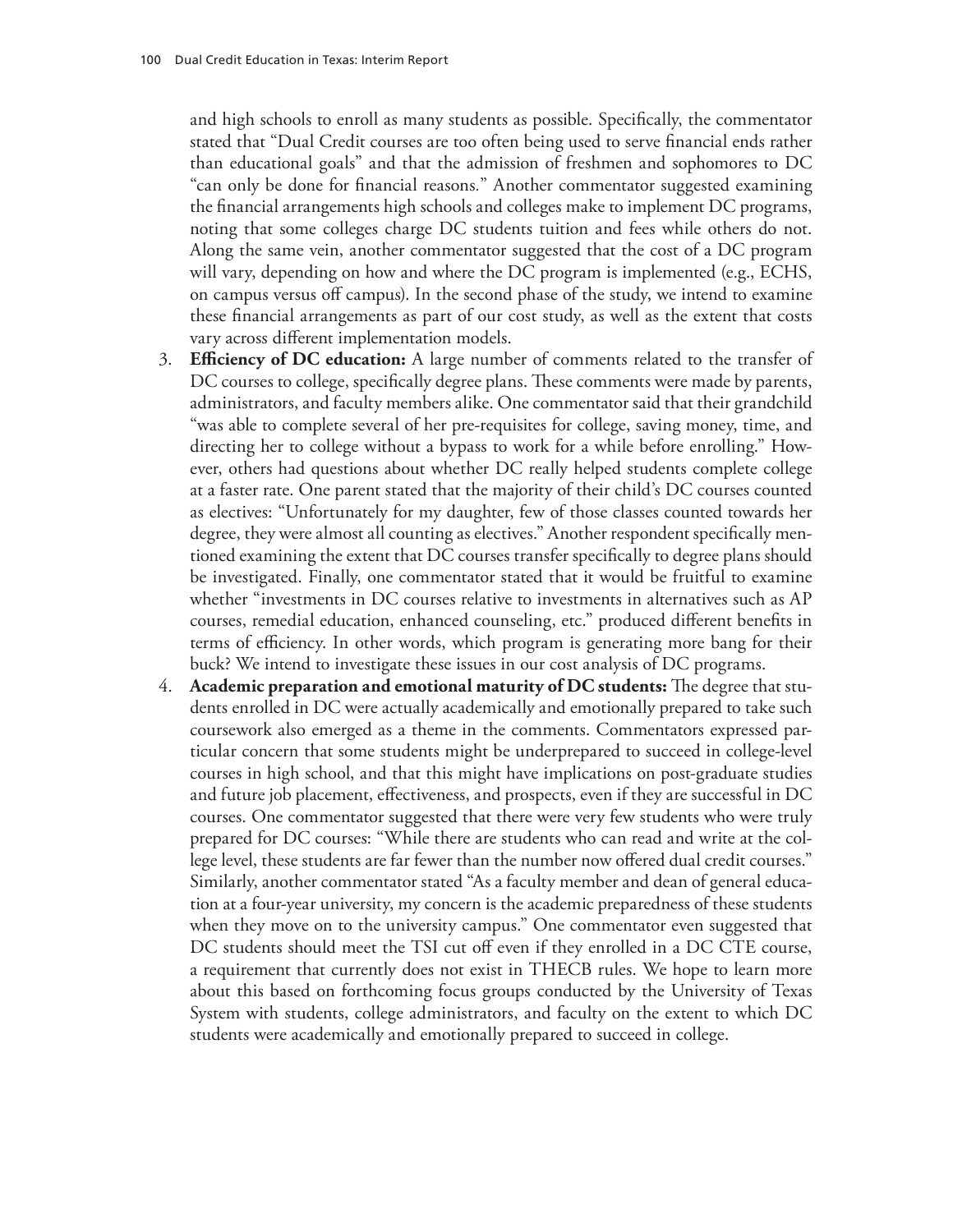An, B. P. (2013). The impact of dual enrollment on college degree attainment: Do low-SES students benefit? *Educational Evaluation and Policy Analysis*, 35, 57–75.

Andrews, H. A. (2000). Lessons Learned from Current State and National Dual‐Credit Programs. *New Directions for Community Colleges*, 2000(111), 31–39.

Appleby, J., Ashton, K., Ferrell, J., Gesing, E., Jackson, S., Lindner, T., Mata, S., Shelnutt, A., & Wu, Y. (2011). *A study of dual credit access and effectiveness in the state of Texas*. College Station, TX: The Bush School of Government and Public Service, Texas A&M University.

Bailey, T. R., Hughes, K. L., & Karp, M. M. (2002). What role can dual enrollment programs play in easing the transition between high school and post-secondary education? *Journal for Vocational Special Needs Education*, 24, 18–29.

Bailey, T.R., and Karp, M. (2003). *Promoting college access and success: A review of credit-based transition programs*. Washington, DC, U.S. Department of Education, Office of Adult and Vocational Education.

Barnett, E., Gardner, D., & Bragg, D. (2004). *Dual credit in Illinois: Making it work*. Champaign, IL: Office of Community College Research and Leadership, University of Illinois at Urbana-Champaign.

Baum, S., Ma, J., & Payea, K. (2013). *Education pays: The benefits of higher education for individuals and society*. New York, NY: The College Board.

Berger, A., Tuck-Bicacki, L., Garet, M., Knudson, J., & Hoshen, G. (2014). *Early college, continued success: Early college high school initiative impact study*. San Mateo, CA: American Institutes for Research.

Bragg, D. D., & Kim, E. (2005). *Dual credit in Illinois: Making it work*. Champaign, IL: Office of Community College Research and Leadership, University of Illinois at Urbana-Champaign.

Chatman, S. & Kandis, S. (1998). Dual credit preparation for further study in foreign languages. *NASSP Bulletin*, 82, 99–107.

The College Board. (2014). *AP report to the nation*. New York, NY. As of July 17, 2017: [http://media.collegeboard.com/digitalServices/pdf/ap/rtn/10th-annual/10th-annual-ap-report-to-the-nation](http://media.collegeboard.com/digitalServices/pdf/ap/rtn/10th-annual/10th-annual-ap-report-to-the-nation-single-page.pdf)single-page.pdf

Education Commission of the States. (2016). 50-state comparison: Dual/Concurrent enrollment policies. Retrieved from

<http://www.ecs.org/dual-concurrent-enrollment-policies/>

Eklund, J. A. (2009). *Exploring dual credit data alignment, student populations, and coursework patterns in Texas using a P–16 framework*. Austin, TX: University of Texas at Austin.

Edmunds, J., Unlu, F., Glennie, E., Bernstein, L., Fesler, L., Furey, J., & Arshavsky, N. (2016). Smoothing the transition to postsecondary education: The impact of the early college model. *Journal of Research on Educational Effectiveness*, published online.

Federal Reserve of New York. (2016). The labor market for recent college graduates. As of July 17, 2017: [https://www.newyorkfed.org/research/college-labor-market/college-labor-market\\_wages.html](https://www.newyorkfed.org/research/college-labor-market/college-labor-market_wages.html)

Friedman, L., Hoogstra, L., Swanlund, Miller, S., Wong, M., O'Brien, D., Gibson, G., Shields, J., Rolf, C., & Yeates, E. (2011). Research study of Texas dual credit programs and courses. Chicago, IL: American Institutes for Research.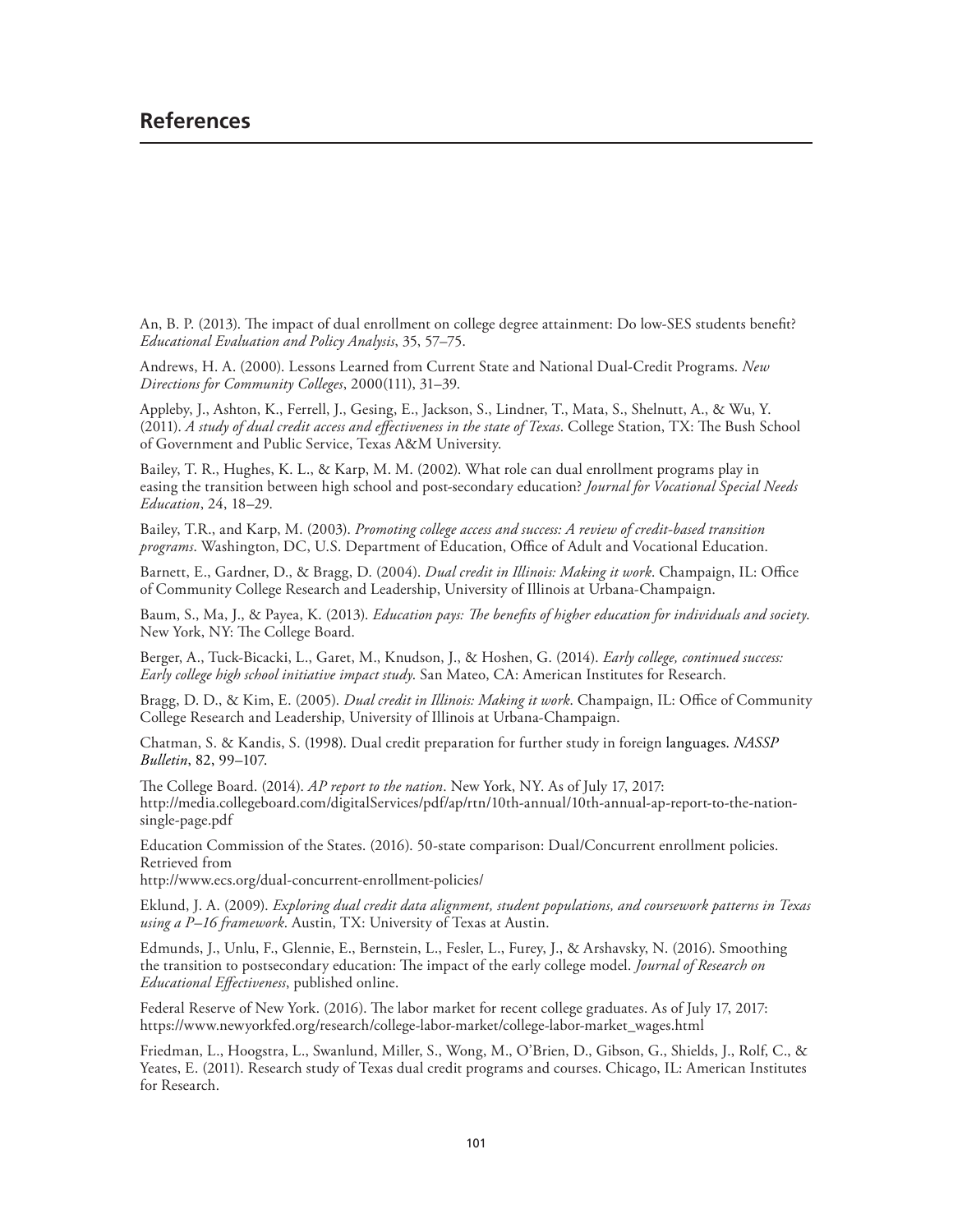Gewertz, C. (2016, September 6). Are dual-enrollment programs overpromising? *Education Week.* Retrieved from:

<http://www.edweek.org/ew/articles/2016/09/07/are-dual-enrollment-programs-overpromising.html>

Giani, M., Alexander, C., & Reyes, P. (2014). Exploring variation in the impact of dual-credit coursework on postsecondary outcomes: A quasi-experimental analysis of Texas students. *High School Journal*, 97(4), 200–218.

Guest, G., MacQueen, K. M., & Namey, E. E. (2011). *Applied thematic analysis*. Thousand Oaks, CA: Sage.

Hoffman, N. (2005). *Add and subtract: Dual enrollment as a state strategy to increase postsecondary success for underrepresented students*. Washington, D.C.: Jobs for the Future.

Honig, M. I. (2006). *New directions in education policy implementation*. Albany, NY: SUNY Press.

Hu, W. (2010, January 8). In suburban schools, an alternative to A.P. *New York Times*. As of July 17, 2017: <http://www.nytimes.com/2010/01/10/education/10dual.html>

Idaho State Board of Education. (2016). *Idaho State Board of Education Report on Dual Credit*. As of July 17, 2017:

[https://boardofed.idaho.gov/research\\_stats/Dual%20Credit%20report%202016.pdf](https://boardofed.idaho.gov/research_stats/Dual%20Credit%20report%202016.pdf)

Jobs for the Future. (2014). Reinventing high school for postsecondary success. As of July 17, 2017: <http://www.jff.org/initiatives/early-college-designs#.UziMO9x29go>

Johnstone, D. B., & Del Genio, B. (2001). *College-level learning in high school: Purposes, policies, and practical implications. The Academy in transition*. Washington, DC Association of American Colleges and Universities.

Karp, M. M., Calcagno, J. C., Hughes, K. L., Jeong, D. W., & Bailey, T. (2007). *The postsecondary achievement of participants in dual enrollment: An analysis of student outcomes in two states*. St. Paul, MN: University of Minnesota, National Research Center for Career and Technical Education.

Karp, M. M., Calcagno, J. C., Hughes, K. L., Jeong, D. W., & Bailey, T. (2008). Dual enrollment students in Florida and New York City: Postsecondary outcomes. *CCRC Brief*, 37. New York, NY: Community College Research Center, Columbia University.

Karp, M. M., Bailey, T. R., Hughes, K. L., & Fermin, B. J. (2005, April). State dual enrollment programs: Promoting access and quality, *CCRC Brief*, 26. New York, NY: Columbia University, Teachers College, Community College Research Center.

Kena, G., Hussar W., McFarland J., de Brey C., Musu-Gillette, L., Wang, X., Zhang, J., Rathbun, A., Wilkinson-Flicker, S., Diliberti M., Barmer, A., Bullock Mann, F., and Dunlop Velez, E. (2016). *The condition of education 2016* (NCES 2016-144). Washington, DC: U.S. Department of Education, National Center for Education Statistics..

Legislative Budget Board (2016). Early college high schools. Austin, TX. As of July 17, 2017: [http://www.lbb.state.tx.us/Documents/Publications/Issue\\_Briefs/3092\\_ECHS.pdf](http://www.lbb.state.tx.us/Documents/Publications/Issue_Briefs/3092_ECHS.pdf)

Lowe, A. (2010). *Promoting quality: State strategies for overseeing dual enrollment programs*. Chapel Hill, NC: National Alliance of Concurrent Enrollment Partnerships.

Marshall, R. & Andrews, H. A. (2002). Dual-credit outcomes: A second visit. *Community College Journal of Research and Practice*, 26(3), 237–242.

Maxwell, L. (2014, August 19). U.S. school enrollment hits majority-minority milestone. *Education Week.* As of July 17, 2017:

<http://www.edweek.org/ew/articles/2014/08/20/01demographics.h34.html>

McGee, K. (2016, August 30). Dual credit may equalize the path to college, but some question academic standards. *KUT 90.5.* As of July 17, 2017:

<http://kut.org/post/dual-credit-may-equalize-path-college-some-question-academic-standards>

McMannon, T. J. (2000). *Dual credit: A review of the literature* (Dual Credit Study Technical Report #1). Seattle, WA: University of Washington, Institute for Educational Inquiry.

Miles, M. B., & Huberman, A. M. (1994). *Qualitative data analysis: An expanded sourcebook*. Thousand Oaks, CA: Sage.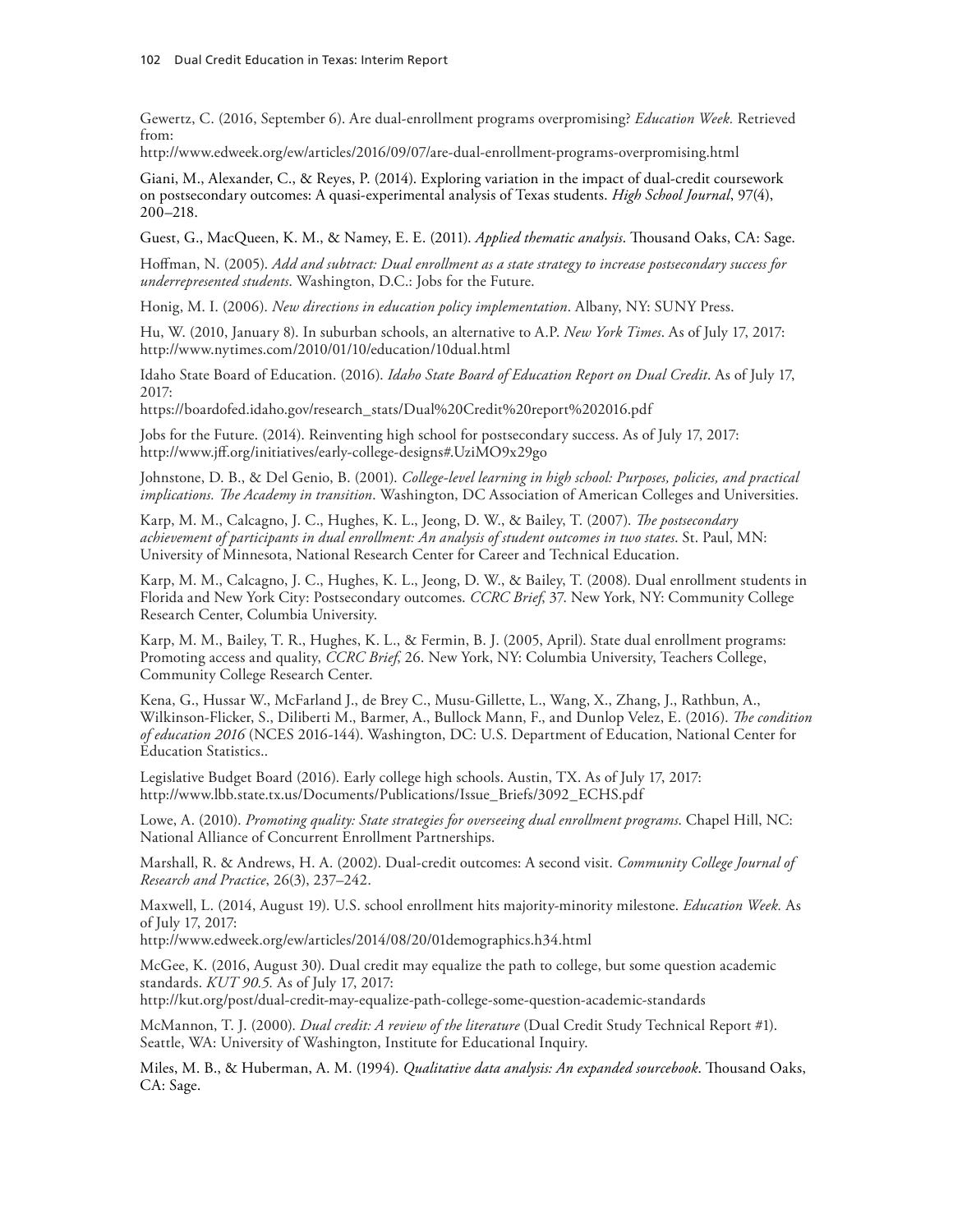Mokher, C. G., & McLendon, M. K. (2009). Uniting secondary and postsecondary education: An event history analysis of state adoption of dual enrollment policies. *American Journal of Education*, 115(2), 249–277.

Murdock, S. H., Cline, M. E., Zey, M., Jeanty, P. W., & Perez, D. (2014). *Changing Texas: Implications for addressing or ignoring the Texas challenge*. College Station, TX: Texas A&M University Press.

National Center of Education Statistics (2016). Percentage of 18- to 24-year-olds enrolled in degree-granting postsecondary institutions, by level of institution and sex and race/ethnicity of student: 1970 through 2014. As of July 17, 2017: [http://nces.ed.gov/programs/digest/d15/tables/dt15\\_302.60.asp?current=yes](http://nces.ed.gov/programs/digest/d15/tables/dt15_302.60.asp?current=yes)

Orr, M.T (1999). *Community college and secondary school collaboration on workforce development and education reform: A close look at four community colleges*. New York, NY: Community College Research Center, Teachers College, Columbia University.

Orr, M.T. (1998). Integrating secondary schools and community colleges through school-to-work transition and education reform. *Journal of Vocational Education Research*, 23(2), 93–113.

Perna, L. W., & Jones, A. (2013). *The state of college access and completion: Improving college success for students from underrepresented groups*. New York, NY: Routledge.

Pew Research Center, (2016, June 23*). It's official: Minority babies are the majority among the nation's infants, but only just*. Washington, DC.

Pretlow, J., & Wathington, H. (2013). Access to dual enrollment courses and school-level characteristics. *Community College Journal of Research and Practice*, 37(3), 196–204.

Rich, M. (2013, November 26). Pulling a more diverse group of achievers into the Advanced Placement pool. *New York Times.* As of July 17, 2017: [http://www.nytimes.com/2013/11/27/us/pulling-a-more-diverse-group](http://www.nytimes.com/2013/11/27/us/pulling-a-more-diverse-group-of-achievers-into-the-advanced-placement-pool.html)[of-achievers-into-the-advanced-placement-pool.html](http://www.nytimes.com/2013/11/27/us/pulling-a-more-diverse-group-of-achievers-into-the-advanced-placement-pool.html)

Roderick, M., Coca, V., & Nagaoka, J. (2011). Potholes on the road to college: High school effects in shaping urban students' participation in college application, four-year college enrollment, and college match. *Sociology of Education*, 84(3), 178–211.

Roderick, M., Nagaoka, J., & Coca, V. (2009). College readiness for all: The challenge for urban high schools. *The Future of Children*, 19(1), 185–210.

Ryan, G. W., & Bernard, H. R. (2003). Techniques to identify themes. *Field methods*, 15(1), 85–109.

Shapiro, D., Dundar, A., Wakhungu, P. K., Yuan, X., Nathan, A., & Hwang, Y. (2015). Completing college: A national view of student attainment rates—fall 2007 cohort. *Signature Report*, 10. Herndon, VA: National Student Clearinghouse Research Center.

Struhl, B., & Vargas, J. (2012). *Taking college courses in high school: A strategy guide for college readiness: The college outcomes of dual enrollment in Texas*. Washington, DC: Jobs for the Future.

Taylor, Jason L. & Lichtenberger, Eric J. (2013). *Who has access to dual credit in Illinois? Examining high school characteristics and dual credit participation rates* (IERC 2013-4). Edwardsville, IL: Illinois Education Research Council at Southern Illinois University Edwardsville.

Texas Administrative Code, Title 19, Part I, Chapter 4, Subchapter D, Rule 4.83.

Texas Education Agency. (2000). *Enrollment in Texas public schools, 2000–01*. Austin, TX.

———. (2016). *Enrollment in Texas public schools, 2015–16*. Austin, TX.

Texas Education Agency, Office for Planning, Grants, and Evaluation, and Shapley Research Associates. (2011). *Study of the intersection of Texas dual credit course policies and end-of-course requirements authorized by House Bill 3, 81st Texas Legislature, 2009*. As of July 18, 2017: <http://tea.texas.gov/WorkArea/DownloadAsset.aspx?id=2147495760>

Texas Higher Education Coordinating Board. (2011). *Dual credit report*. Austin, TX.

———. (2012). *Glossary of terms*. Austin, TX. As of July 18, 2017: <http://www.thecb.state.tx.us/reports/PDF/1316.PDF>

———. (2016a, June) Overview: Duel credit. As of July 17, 2017: <http://www.thecb.state.tx.us/reports/PDF/9052.PDF?CFID=56812608&CFTOKEN=82446255>